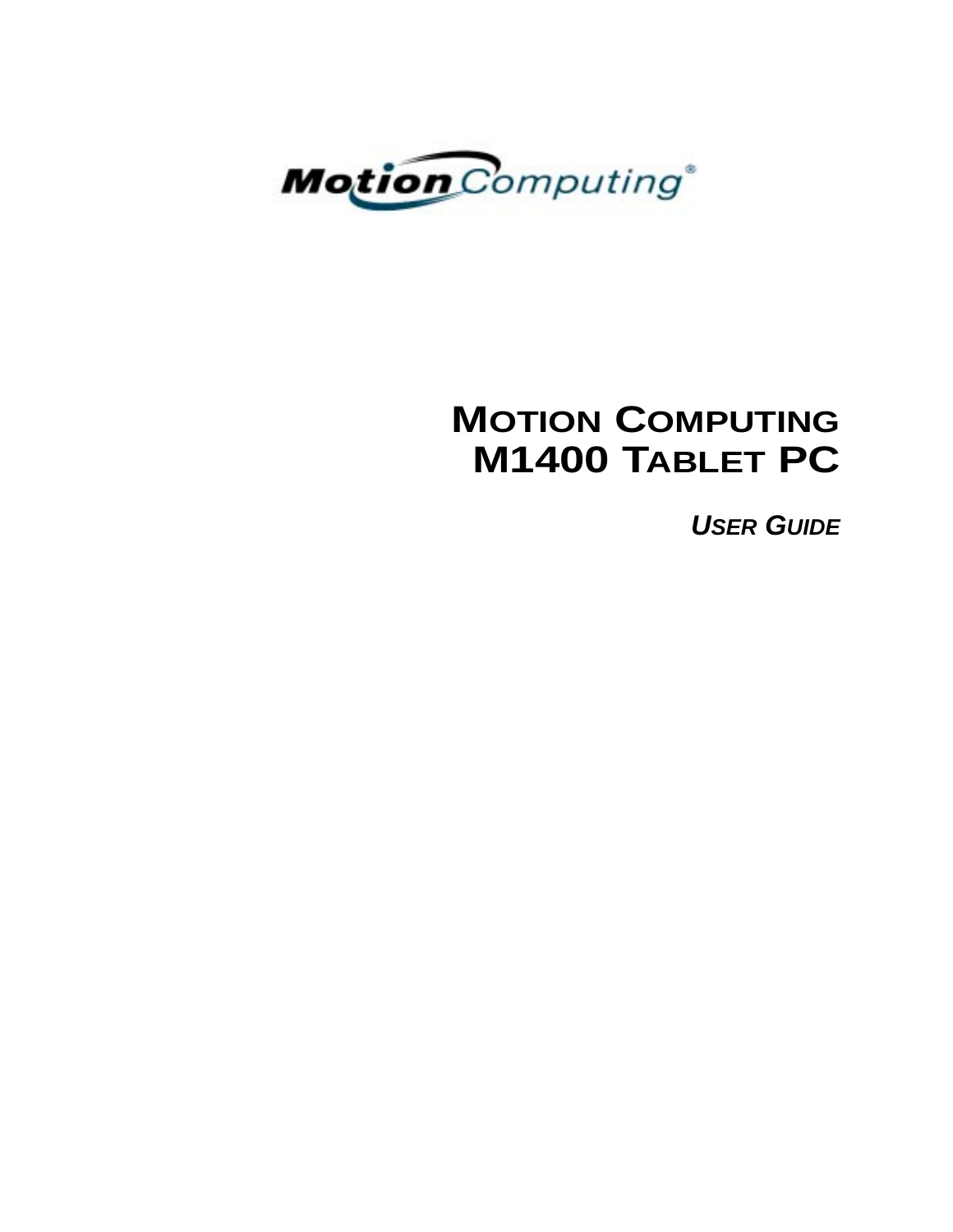## **Copyright Information**

Acrobat is a registered trademark of Adobe Systems Incorporated.

AuthenTec is a registered trademark of AuthenTec, Inc.

Bluetooth is a trademark of the Bluetooth Alliance, USA.

Intel, Intel Inside, the Intel Inside logo, and Pentium are trademarks or registered trademarks of Intel Corporation or its subsidiaries in the United States and other countries.

Microsoft Windows, Windows XP, Windows XP Tablet PC Edition, and Windows Journal are either registered trademarks or trademarks of Microsoft Corporation in the United States and/ or other countries.

OmniPass is a trademark of Softex, Inc.

PCTEL is a registered trademark of PCTEL, Inc.

Realtek is a trademark of Realtek Semiconductor Corporation.

SigmaTel is a registered trademark of SigmaTel Corporation.

TI is a registered trademark of Texas Instruments, Inc.

VirtualDrive and FarStone are trademarks or registered trademarks of FarStone Technologies, Inc.

Widcomm is a registered trademark of Widcomm, Inc.

Wi-Fi is a registered trademark of the Wi-Fi Alliance.

Motion Computing, Inc. has made every effort to identify trademarked properties and owners on this page. All brands and product names used in this document are for identification purposes only and may be trademarks or registered trademarks of their respective companies.

NOTICE: The information in this publication is subject to change without notice. MOTION COMPUTING, INC. SHALL NOT BE HELD LIABLE FOR TECHNICAL OR EDITORIAL ERRORS OR OMISSIONS CONTAINED HEREIN NOR FOR ACCIDENTAL OR CONSEQUENTIAL DAMAGES RESULTING FROM THE FURNISHING, PERFORMANCE, OR USE OF THIS MATERIAL. The information contained in this document is provided "as is" without warranty of any kind and is subject to change without notice. The warranties for Motion Products are set forth in the express limited warranty statements accompanying such products. Nothing herein should be construed as constituting an additional warranty. This publication contains information protected by copyright. No part of this publication may be photocopied or reproduced in any form without prior written consent from Motion Computing, Inc.

© 2004 Motion Computing, Inc. Motion Computing is a registered trademark and View Anywhere is a trademark of Motion Computing, Inc. (March 2004) P/N 024-02-0049 Rev.A00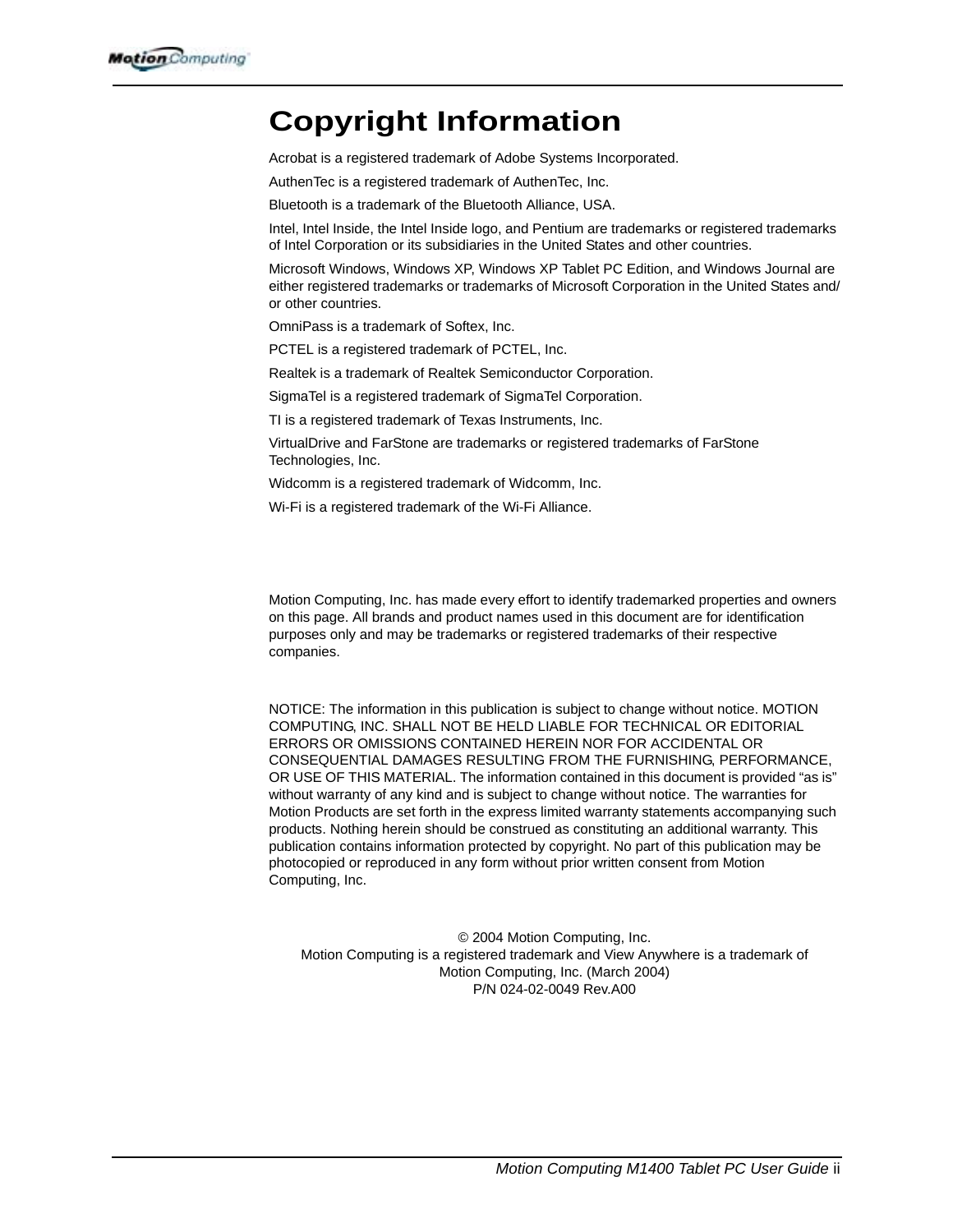# **About This User Guide**

| <b>CAUTIONS,</b>                                       | The following notices are found in this User Guide:                                                                                                                                                                                                                                                                                                                                                                                                                                                                                                                                                                                                                          |  |
|--------------------------------------------------------|------------------------------------------------------------------------------------------------------------------------------------------------------------------------------------------------------------------------------------------------------------------------------------------------------------------------------------------------------------------------------------------------------------------------------------------------------------------------------------------------------------------------------------------------------------------------------------------------------------------------------------------------------------------------------|--|
| <b>WARNINGS AND</b><br><b>NOTICES</b>                  | WARNING: Text set off in this way indicates that failure to follow<br>directions in the warning could result in bodily harm or loss of life.                                                                                                                                                                                                                                                                                                                                                                                                                                                                                                                                 |  |
|                                                        | CAUTION: Text set off in this way indicates that failure to follow<br>directions in the Caution could result in damage to the equipment or<br>loss of information.                                                                                                                                                                                                                                                                                                                                                                                                                                                                                                           |  |
|                                                        | <b>IMPORTANT:</b> Text set off in this way presents information or instructions that<br>should be followed or information of particular interest.                                                                                                                                                                                                                                                                                                                                                                                                                                                                                                                            |  |
|                                                        | NOTE: Text set off in this way presents information or instructions.                                                                                                                                                                                                                                                                                                                                                                                                                                                                                                                                                                                                         |  |
| <b>MENU ITEMS,</b><br><b>BUTTONS,</b><br><b>ICONS</b>  | Menu items, icons, and instructions found in the procedures in this User<br>Guide are set apart by capitalizing them exactly as shown on screen. For<br>example, the Start menu, Dashboard, Tablet and Pen Settings icon,<br>Apply, Reset, etc. Buttons on the chassis are identified through diagrams.                                                                                                                                                                                                                                                                                                                                                                      |  |
| <b>WRITING ON</b><br><b>THE DISPLAY</b>                | Writing on the Motion Tablet PC digitizer display in this User Guide<br>refers to any hand-written input using the specially-designed Motion<br>digitizer Pen, provided. The display responds only to this Motion Pen<br>and not to any other type of pen or to a stylus or other device such as<br>those used with personal digital assistants (PDAs). The display surface<br>may be damaged by ink pens or other pointed objects.                                                                                                                                                                                                                                          |  |
| <b>INK</b>                                             | Use of the term <i>ink</i> in the documentation refers to <i>digital ink</i> , that is, text<br>entered in handwritten format and converted to an object that can be<br>displayed exactly as you write it.                                                                                                                                                                                                                                                                                                                                                                                                                                                                   |  |
| <b>REFERENCES</b><br><b>TO USING THE</b>               | Notations for using the Motion Digitizer Pen, which are found<br>throughout this User Guide, are described below:                                                                                                                                                                                                                                                                                                                                                                                                                                                                                                                                                            |  |
| <b>PEN AND</b><br><b>PEN FUNCTION</b><br><b>BUTTON</b> | • Tap $-$ Tap the Pen on the Tablet PC display, without pressing the<br>function button on the Pen<br>• Double-tap — Double-tap the Pen on the display, without pressing the<br>function button on the Pen<br>• Right-click — Press the function button on the Pen and tap the Pen on<br>the display (equivalent to a mouse right-click)<br>• Press and hold — Press and hold the tip of the Pen to the display,<br>without pressing the function button on the Pen (equivalent to a mouse<br>right-click)<br>• Tap and drag — Tap and drag the Pen on the display<br>• Select/Highlight — Tap on the item on the Tablet PC display with the<br>Pen to activate the function |  |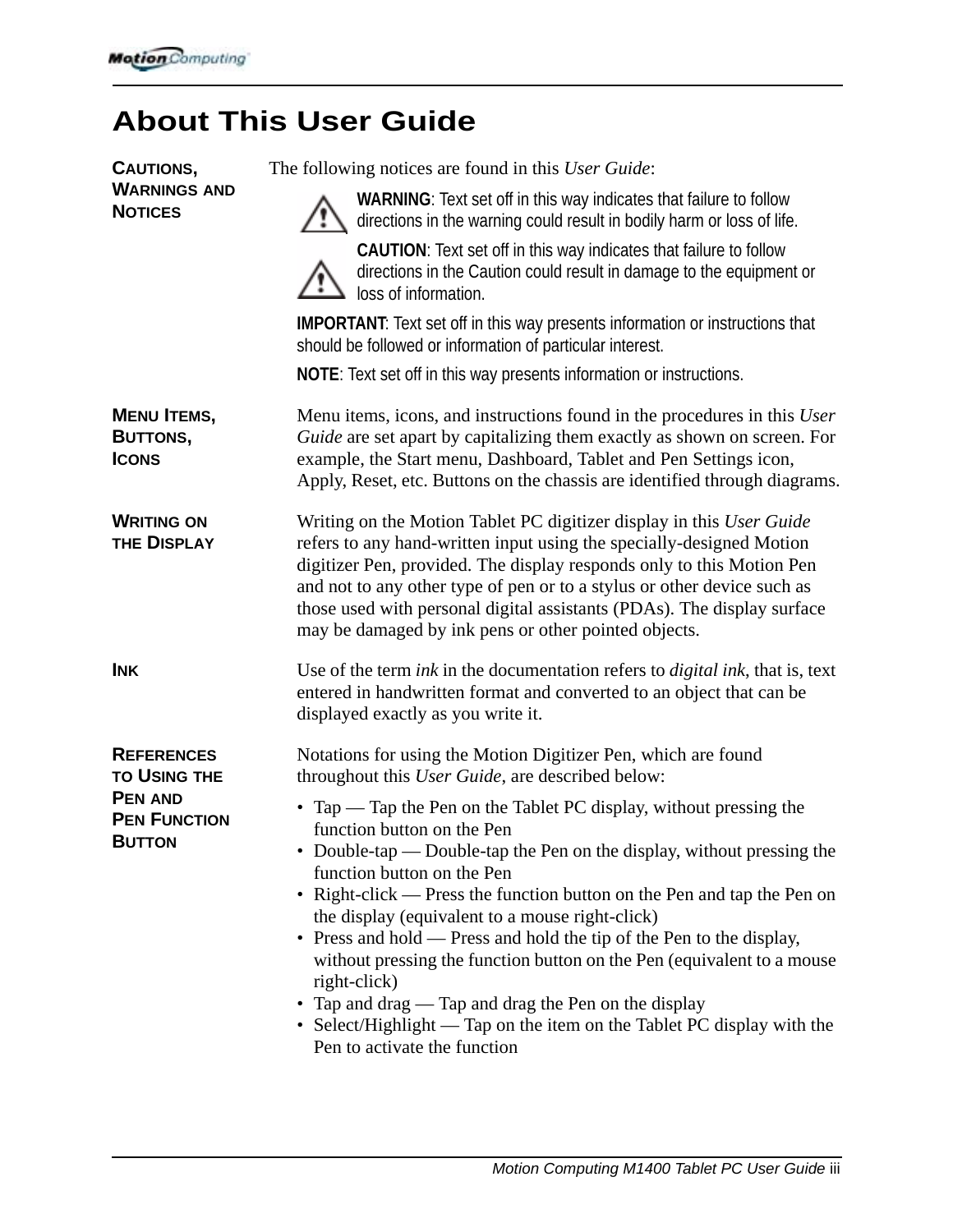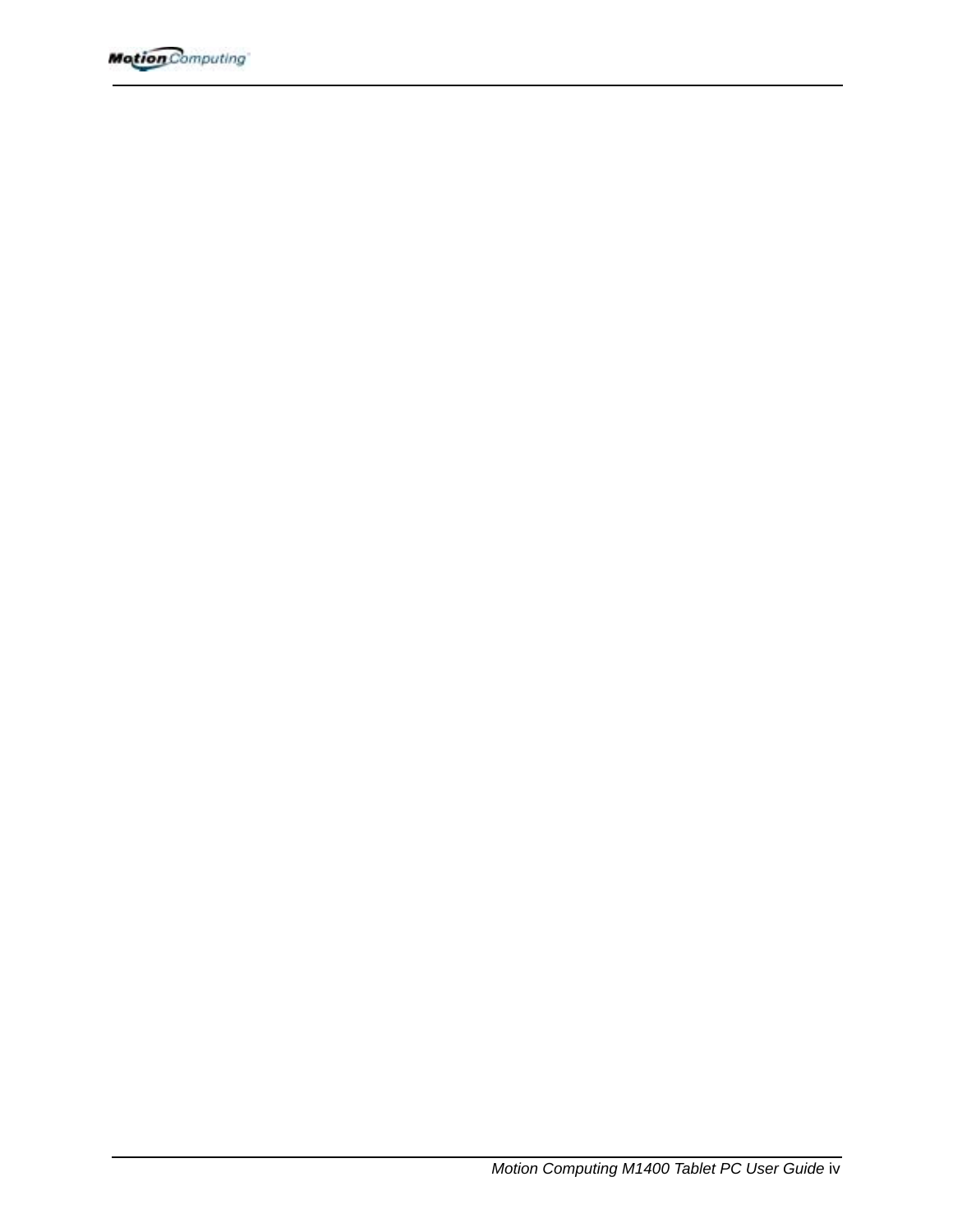# *Table of Contents*

### **About This User Guide**

### **[Chapter 1 Getting Started with Your Motion Tablet PC](#page-7-0)**

| Microsoft Help and Resources Center Page  6                                                        |  |
|----------------------------------------------------------------------------------------------------|--|
|                                                                                                    |  |
| Take a Tour of Windows $XP_1, \ldots, I_1, \ldots, I_1, \ldots, I_1, \ldots, I_{n+1}, \ldots, I_n$ |  |
|                                                                                                    |  |

### **Chapter 2 Motion Tablet PC Hardware**

| Motion Hardtop Cover, Portfolios, and Cases  20 |
|-------------------------------------------------|
|                                                 |
|                                                 |
|                                                 |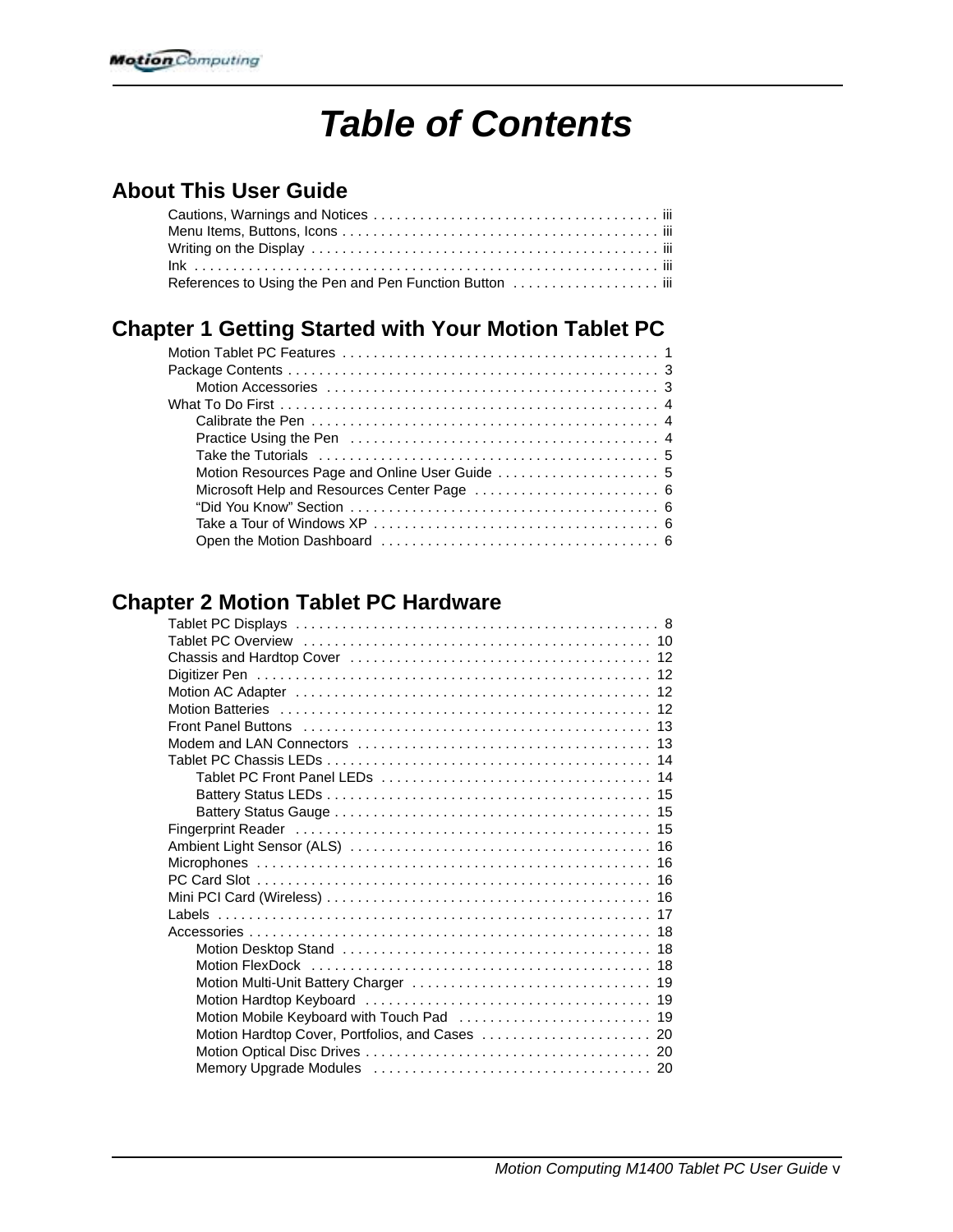### **Chapter 3 Motion Tablet PC Software**

| Motion Operating System Recovery CDs: Description and Use  22 |  |
|---------------------------------------------------------------|--|
|                                                               |  |
|                                                               |  |
|                                                               |  |
|                                                               |  |
|                                                               |  |
|                                                               |  |

## **Chapter 4 Using Your Motion Tablet PC**

| Optional Connections, Equipment, and Information  27                 |  |
|----------------------------------------------------------------------|--|
|                                                                      |  |
|                                                                      |  |
|                                                                      |  |
|                                                                      |  |
|                                                                      |  |
|                                                                      |  |
|                                                                      |  |
| Launching Stand by or Hibernate Modes from the Start Button  31      |  |
| Launching Stand by Mode from the Motion Dashboard 31                 |  |
| Setting Up Stand by or Hibernate Modes from the Power Switch  31     |  |
|                                                                      |  |
|                                                                      |  |
|                                                                      |  |
|                                                                      |  |
| Adjusting Menu Locations for Left-Handed Use  34                     |  |
|                                                                      |  |
|                                                                      |  |
|                                                                      |  |
|                                                                      |  |
|                                                                      |  |
| "Sending as Ink" (Handwriting and Drawings) from the Input Panel  36 |  |
|                                                                      |  |
|                                                                      |  |
|                                                                      |  |
|                                                                      |  |
|                                                                      |  |
|                                                                      |  |
| Setting "Fixed" Display Brightness: ALS Off  40                      |  |
| Setting "Dynamic" Display Brightness: ALS On  40                     |  |
|                                                                      |  |
|                                                                      |  |
| Reading Battery Power from the Tablet PC Display  41                 |  |
| Reading Battery Power from the Battery Gauge  41                     |  |
| Reading Battery Power from Motion Dashboard  41                      |  |
|                                                                      |  |
| Creating New Power Schemes for Special Situations 41                 |  |
|                                                                      |  |
|                                                                      |  |
|                                                                      |  |
|                                                                      |  |
| Saving Battery Power with the Ambient Light Sensor  44               |  |
| Adding Memory to Improve System Performance  44                      |  |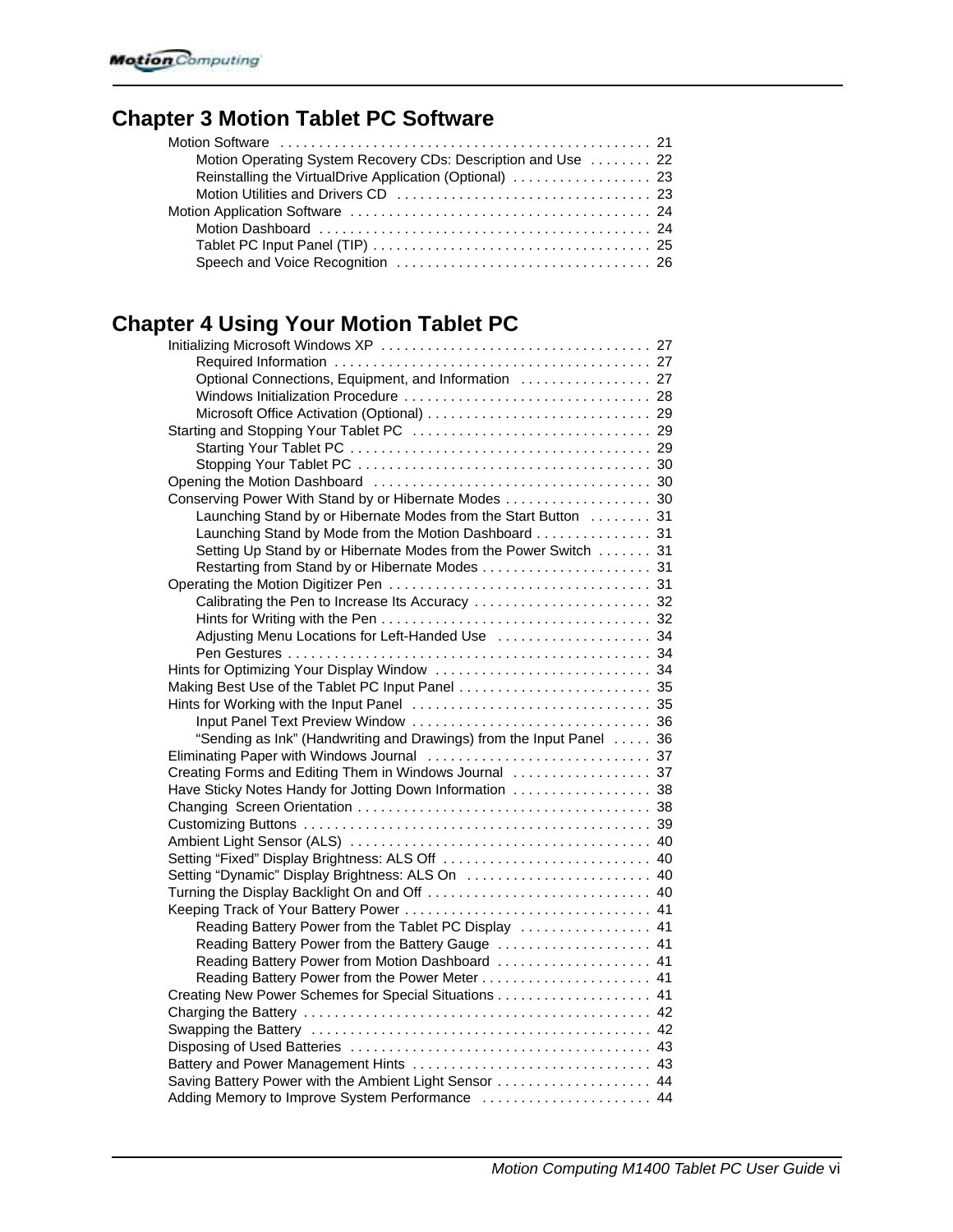| Connecting the External Monitor/Data Projector and Tablet PC  46 |  |
|------------------------------------------------------------------|--|
|                                                                  |  |
|                                                                  |  |
|                                                                  |  |
|                                                                  |  |
| Enable Bluetooth Wireless on the Tablet PC  49                   |  |
|                                                                  |  |
|                                                                  |  |
| Unpairing a Device (Bluetooth Keyboard)  53                      |  |
|                                                                  |  |
| Simultaneous 802.11 and Bluetooth Wireless File Transfers  53    |  |
|                                                                  |  |
|                                                                  |  |
|                                                                  |  |
|                                                                  |  |
|                                                                  |  |
|                                                                  |  |
|                                                                  |  |
|                                                                  |  |
| Creating a Screen-Resolution Scheme for an External Monitor      |  |
|                                                                  |  |
|                                                                  |  |
| About the OmniPass Password Management System  57                |  |
| (Optional) If you need to set up a windows user                  |  |
|                                                                  |  |
|                                                                  |  |
|                                                                  |  |
|                                                                  |  |
|                                                                  |  |
|                                                                  |  |
|                                                                  |  |
|                                                                  |  |
|                                                                  |  |
| Setting the Windows Operating System Password  62                |  |
|                                                                  |  |
|                                                                  |  |
|                                                                  |  |
|                                                                  |  |
|                                                                  |  |
|                                                                  |  |
|                                                                  |  |
|                                                                  |  |
|                                                                  |  |
|                                                                  |  |
|                                                                  |  |
| FAA Wireless Air Travel Requirement  67                          |  |

### **Appendix A Troubleshooting and Support**

### **Appendix B Motion Tablet PC Specifications**

### **[Appendix C Wireless Mini-PCI Installation](#page-83-0)**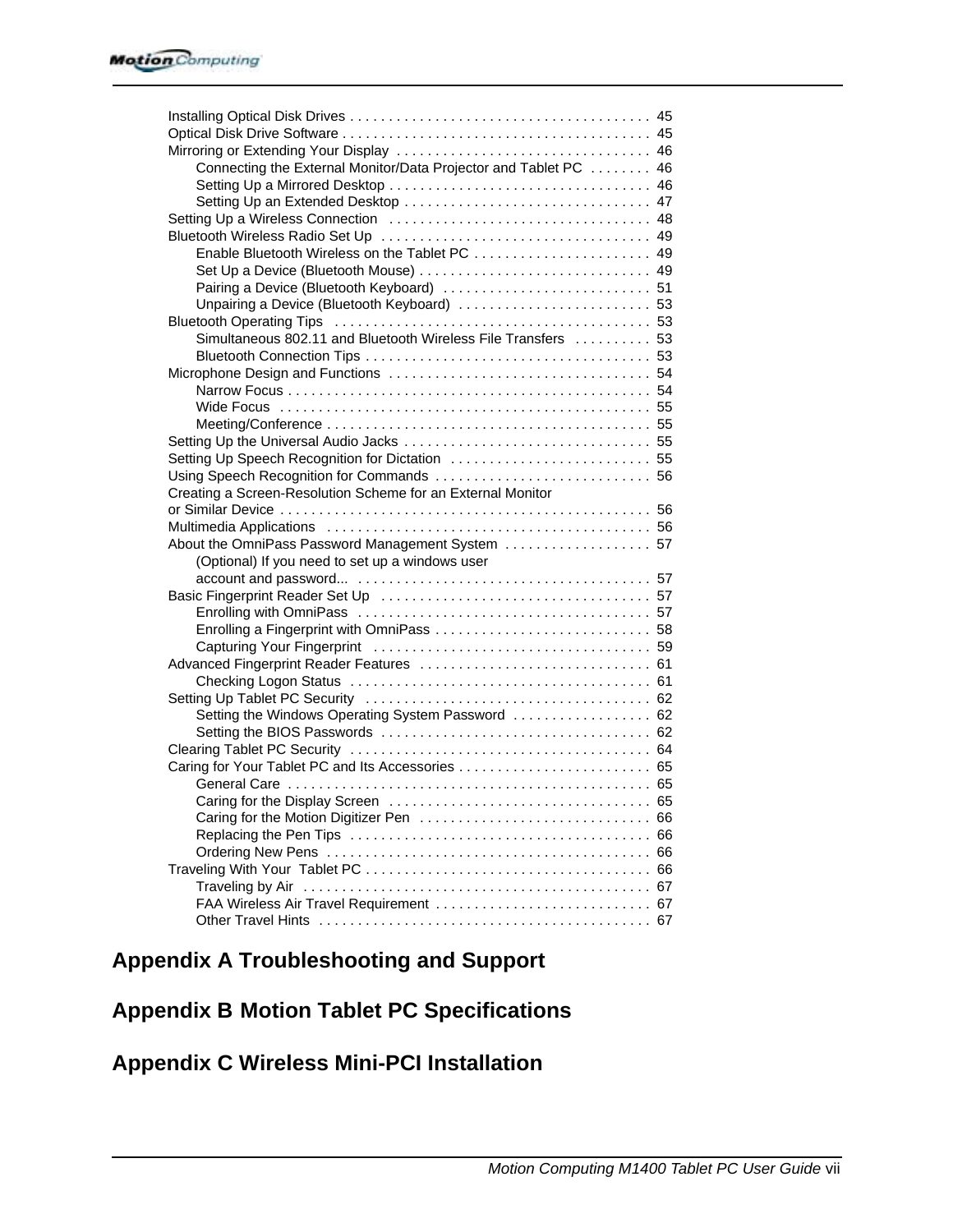# **Chapter 1**

# **Getting Started with Your Motion Tablet PC**

<span id="page-7-0"></span>

|                  | Thank you for purchasing a Tablet PC from Motion Computing®! Your<br>Motion Tablet PC combines the best features of desktop and notebook<br>computing with the unique mobility and versatility found only in a<br>Tablet PC.                                                |
|------------------|-----------------------------------------------------------------------------------------------------------------------------------------------------------------------------------------------------------------------------------------------------------------------------|
| <b>MOTION</b>    | The Motion M1400 Tablet PC offers these features:                                                                                                                                                                                                                           |
| <b>TABLET PC</b> | Microsoft® Windows® XP Tablet PC Edition operating system<br>$\bullet$                                                                                                                                                                                                      |
| <b>FEATURES</b>  | Intel <sup>®</sup> processor, Ultra Low Voltage (ULV), and Intel 855GME chipset<br>$\bullet$                                                                                                                                                                                |
|                  | Standard 12.1-inch XGA TFT display with an ambient light sensor that<br>$\bullet$<br>automatically balances brightness (depending on lighting conditions);<br>optional View Anywhere™ Display that reduces reflection and glare and<br>improves contrast and viewing angles |
|                  | 20GB hard drive (minimum)<br>$\bullet$                                                                                                                                                                                                                                      |
|                  | Two PC333 DDR SDRAM slots with 256MB of installed RAM,<br>$\bullet$<br>upgradeable to 2GB                                                                                                                                                                                   |
|                  | IEEE 802.11b/g and Bluetooth <sup>®</sup> wireless built in<br>$\bullet$                                                                                                                                                                                                    |
|                  | Built-in fingerprint sensor for convenient, secure password management<br>$\bullet$                                                                                                                                                                                         |
|                  | Two amplified microphones with ambient noise filters improve voice<br>٠<br>recognition and Voice over IP (VoIP) capabilities                                                                                                                                                |
|                  | Motion Dashboard for convenient access to Tablet PC controls<br>$\bullet$                                                                                                                                                                                                   |
|                  | USB 2.0; fully backward compatible to USB 1.1<br>٠                                                                                                                                                                                                                          |
|                  | Front panel status LEDs and function buttons<br>٠                                                                                                                                                                                                                           |
|                  | Screen rotation; handwriting and voice recognition; dual-head video<br>$\bullet$<br>controller                                                                                                                                                                              |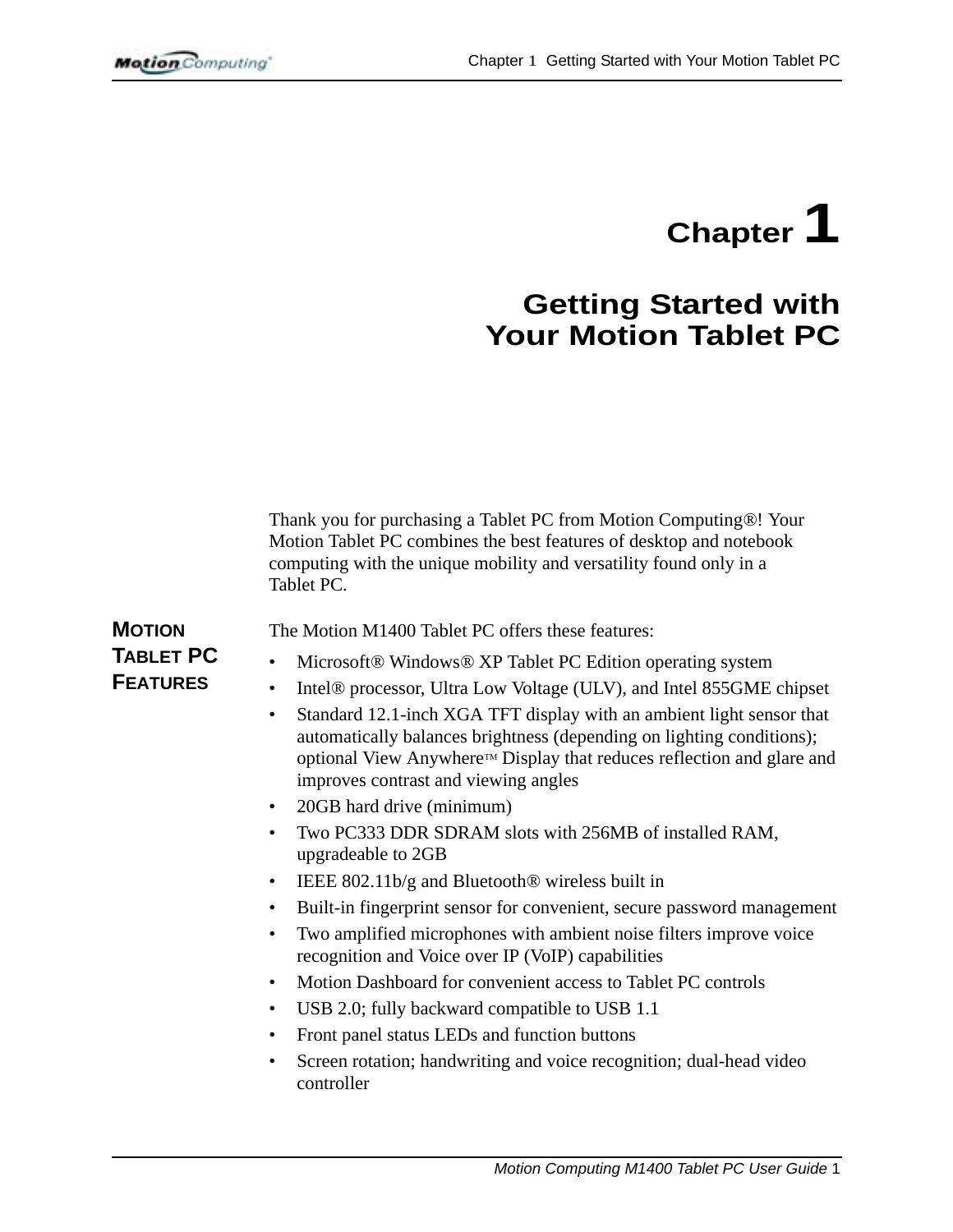- PCMCIA card slot, for networking, memory expansion or accessory connections
- Programmable power-saving schemes
- I/O ports: Universal microphone/headphone jacks; DC power in; two USB ports; IEEE 1394 port; external VGA monitor port; RJ-11 (modem); RJ-45 (Ethernet network)
- Motion digitizer pen for ink input, with a pen storage bay and a pen tether anchor built into the chassis
- USB keyboard and mouse support
- Pen
- 3- and 6-cell, prismatic lithium ion (Li-ion) battery
- Lightweight magnesium alloy chassis
- <span id="page-8-0"></span>• Kensington-type lock slot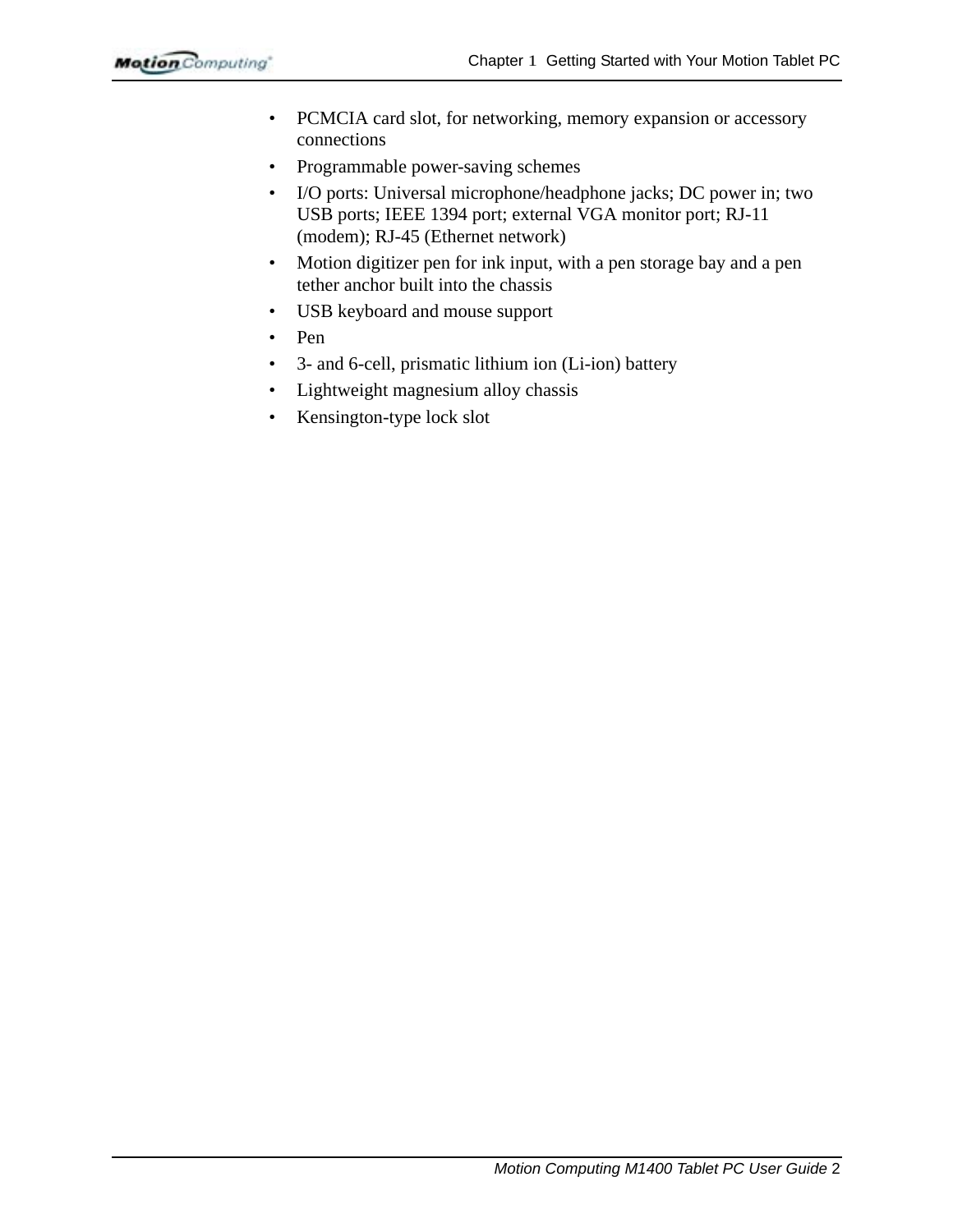<span id="page-9-0"></span>**PACKAGE CONTENTS** Motion Tablet PC packages may contain the following equipment (this may change from time to time as new equipment is introduced; see your invoice for a list of items that were shipped with the product):

- Motion M1400 Tablet PC
- Digitizer pen, extra pen tips, and pen tip replacement tool
- AC Adapter, Power Cord, and AC Mini Plug
- Hardtop Cover
- Cloth for cleaning the display
- System software CDs
- Product documentation

**IMPORTANT:** Check all shipping containers before discarding them to make you sure you have unpacked all the items. If anything appears to be missing from your order, read the invoice to see if the part was back ordered. To check your order, contact your Motion Computing representative (if you bought the Tablet PC directly from Motion) or your Motion reseller.

#### <span id="page-9-1"></span>**Motion Accessories**

You can purchase any of the following Motion accessories:

**NOTE**: New accessories may be added from time to time. Visit the Motion Computing website at www.motioncomputing.com/accessories for the most current accessory list.

- Motion FlexDock docking station
- Mobile keyboard with touch pad
- Motion Hardtop Keyboard
- Wireless Mobile Keyboard
- Replacement Hardtop Cover
- Portfolios and cases
- Rubber edge protector
- Battery charger
- Extra batteries and pens
- Optical disc drives
- 256MB, 512MB, 1GB DDR memory upgrade modules
- 40GB or 60GB hard drives (available only at time of purchase)
- PC card options
- Additional software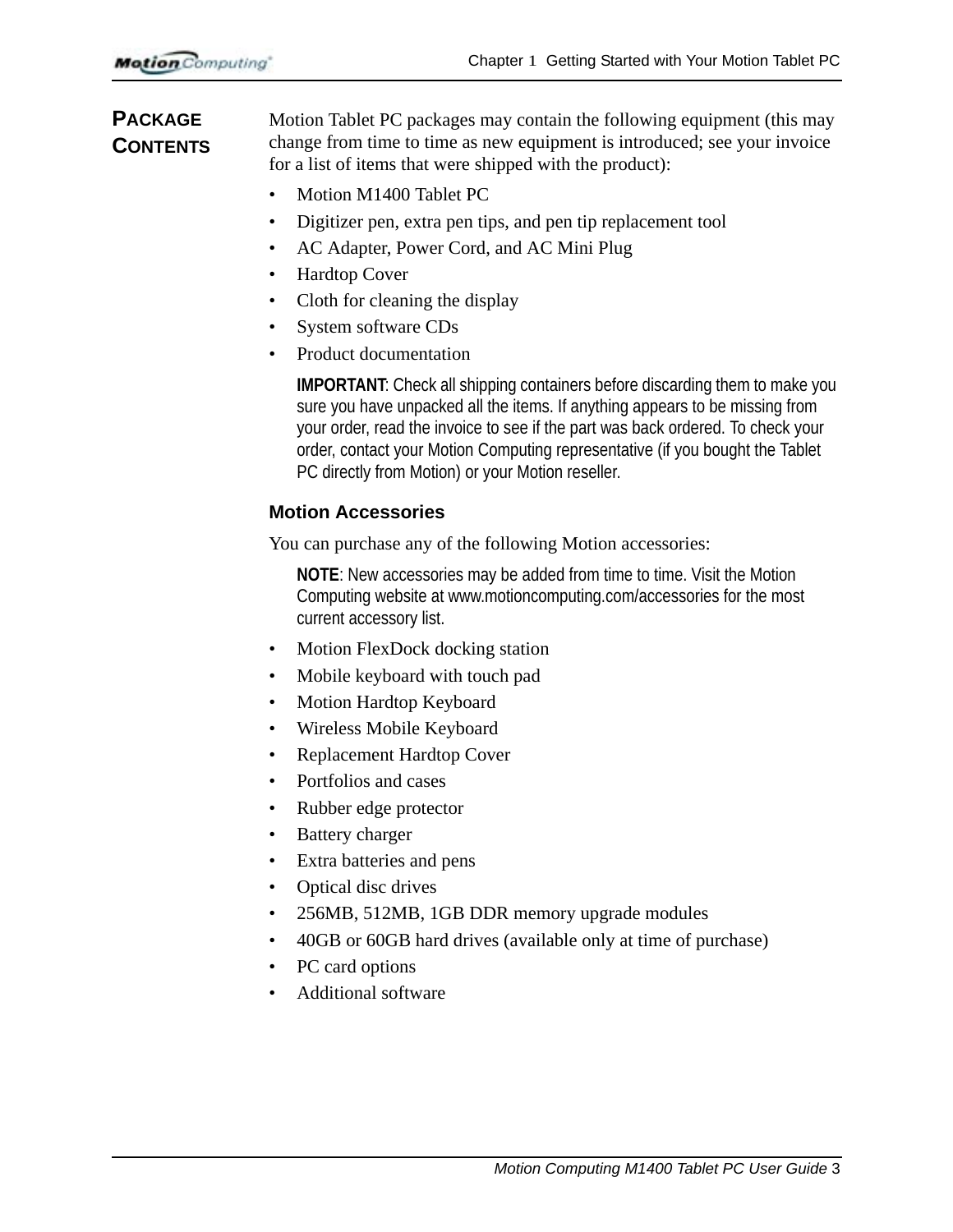<span id="page-10-0"></span>**WHAT TO DO FIRST** Congratulations on selecting the Motion Tablet PC! After you turn on your Tablet PC and start Windows XP, you may want to take the following steps:

- Calibrate the pen.
- Practice using the pen by playing Inkball.
- Take the tutorials.
- Check out the "Using Your Motion Tablet PC" page.
- See what is on the Windows Help and Support Center page.
- Take the Microsoft Windows XP tour.

#### <span id="page-10-1"></span>**Calibrate the Pen**

Your pen will function better and you will be more successful using it if you calibrate it immediately and recalibrate it occasionally. For directions, see the section "Calibrating the Pen" in Chapter 4 of this *User Guide*.

#### <span id="page-10-2"></span>**Practice Using the Pen**

The Motion digitizer pen is a unique input device for the Tablet PC system, but it may take a little practice to use. Here are some hints:

- When you write with the pen, you can rest your hand or arm anywhere on the Tablet PC display without disturbing any open programs or damaging the display surface.
- Watch the cursor instead of the pen tip when you write. The cursor is a guide for your pen movements. If it does not align with the pen tip, you should recalibrate the pen.
- Practice writing and learn how firmly and where to tap on the Tablet PC display. You need these skills for activating programs, menus, or other Tablet PC functions.
- The pen can be held like any other writing tool. Learn how to hold it and when and how to press the pen function button, which activates rightclick functions.
- Change pen tips regularly, especially if you drop the pen onto a rough surface that could damage the tip or embed debris in it. Damaged pen tips can scratch the display.

For other hints about using the pen, see the section "Using the Pen" in Chapter 4 of this *User Guide.*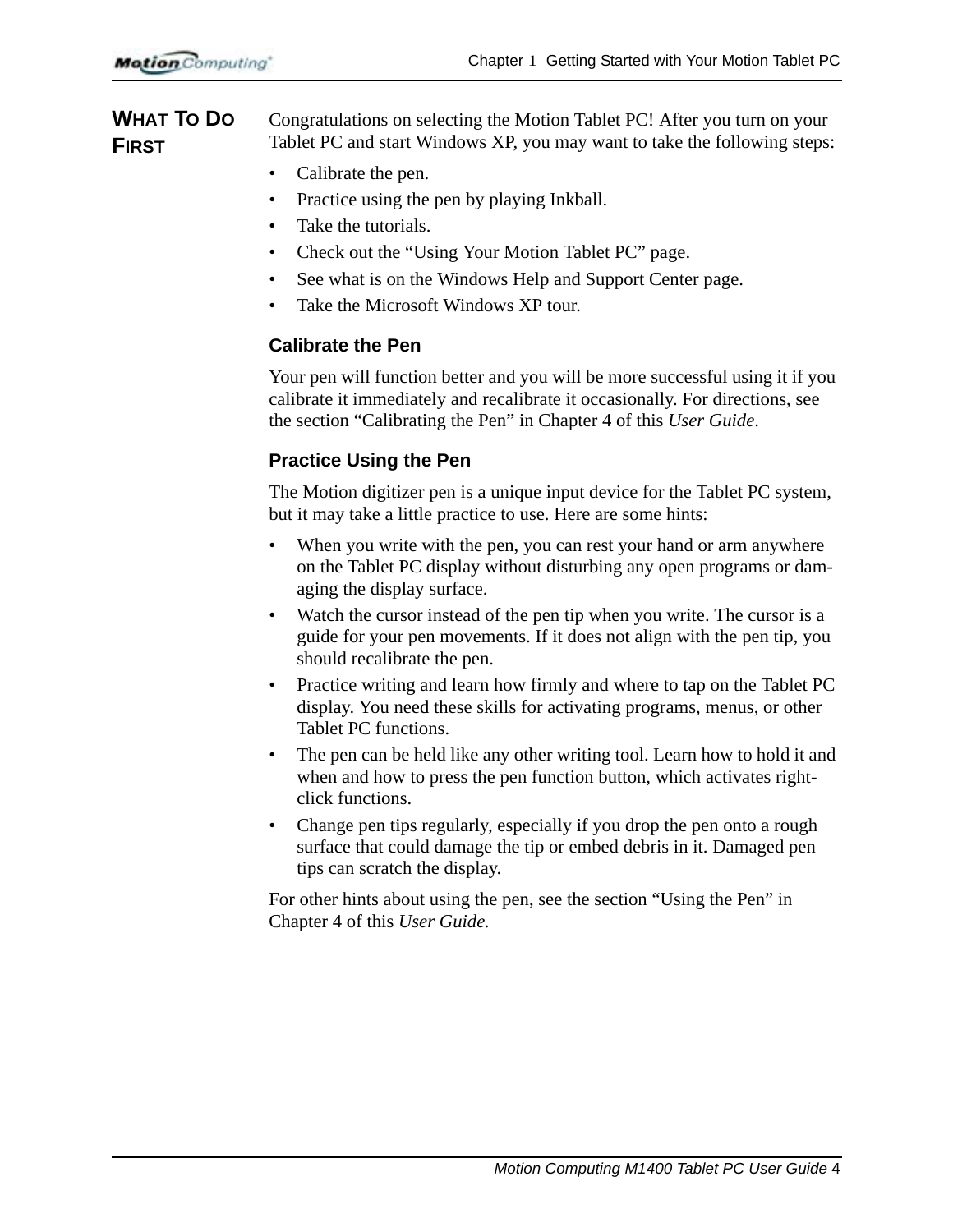#### **Play Inkball**

Practice your digitizer pen skills on this game, which is activated from Start, All Programs, Games, Inkball.



#### <span id="page-11-0"></span>**Take the Tutorials**

When you start your Tablet PC, several tutorials are offered to help you learn about its various functions, such as the Windows Journal, Tablet PC Input Panel, and speech recognition.

The Tutorials are short, quick, and informative and we highly recommend them as a starting place to begin a successful Tablet PC experience.

**NOTE**: Microsoft Windows XP Tablet PC Edition provides several tutorials. One set appears each time you start the Tablet PC (unless you deactivate this option). Others can be found by tapping the Get Going with Tablet PC icon on your desktop.





#### <span id="page-11-1"></span>**Motion Resources Page and Online User Guide**

The link to the *Motion Tablet PC User Guide* is provided on the "Using Your Motion Tablet PC" page, shown here. In addition to this link, other instructions for using the pen, Dashboard, and other applications are included.

Tap the Using Your Motion Tablet icon on your desktop to access this page.



**AUSTRITION**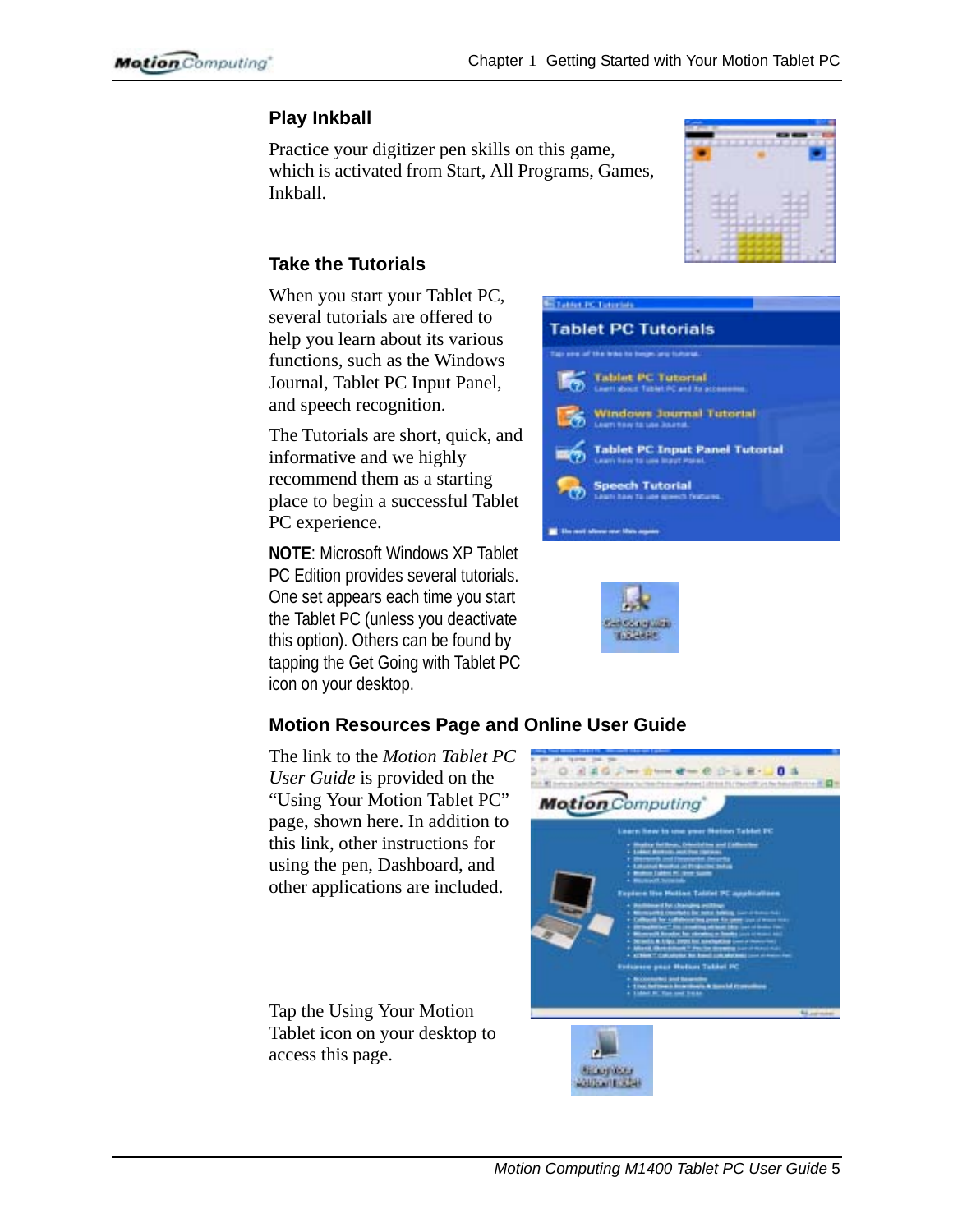#### <span id="page-12-0"></span>**Microsoft Help and Resources Center Page**

You can find additional information about your Tablet PC and the Windows XP Tablet PC Edition operating system in the Microsoft Help and Support Center. The Help and Support Center is installed on your Tablet PC. To access Help, select Start> Help and Support.

|                                | O G Die tree Get Die dass                                                       |
|--------------------------------|---------------------------------------------------------------------------------|
| Saureis<br><b>INCARD ARMS</b>  | <b>ED Help and Sapport Corrier</b><br><b>Market de la change</b>                |
| Pick a Hidp topic              | Anh for anxistance                                                              |
| <b>International Control</b>   | Witness many more and commer-<br>With the company's primarinan construction     |
| <b>Professional Profession</b> | Proficial taxes<br>a mandalah kada kalendar dan biasa                           |
|                                | the inquire is one common out-taxable?                                          |
|                                | <b>Cancel State Street Services of Jane</b><br>Charles Macrosoft Library States |
|                                | A Telephone Inc.                                                                |

#### <span id="page-12-1"></span>**"Did You Know" Section**

Whenever you open the Help and Support Center while your Tablet PC is connected to the Internet, the "Did You Know" section checks for updates from Microsoft and Motion Computing, such as system-use hints, or notices from Motion Computing about your Tablet PC.

#### **Take a Tour of Windows XP**

If this is your first experience with the Windows XP operating system, this tour is a good introduction. You can find this by selecting Start> Help and Support>What's New in Windows XP>"Taking a tour or tutorial."



#### <span id="page-12-2"></span>**Open the Motion Dashboard**

Dashboard is an exclusive Motion Computing interface for accessing programs and functions and for configuring your Tablet PC. To start Dashboard, press the button on the front panel with the square symbol. For more information about using Dashboard, see Chapter 4 of this *User Guide*.

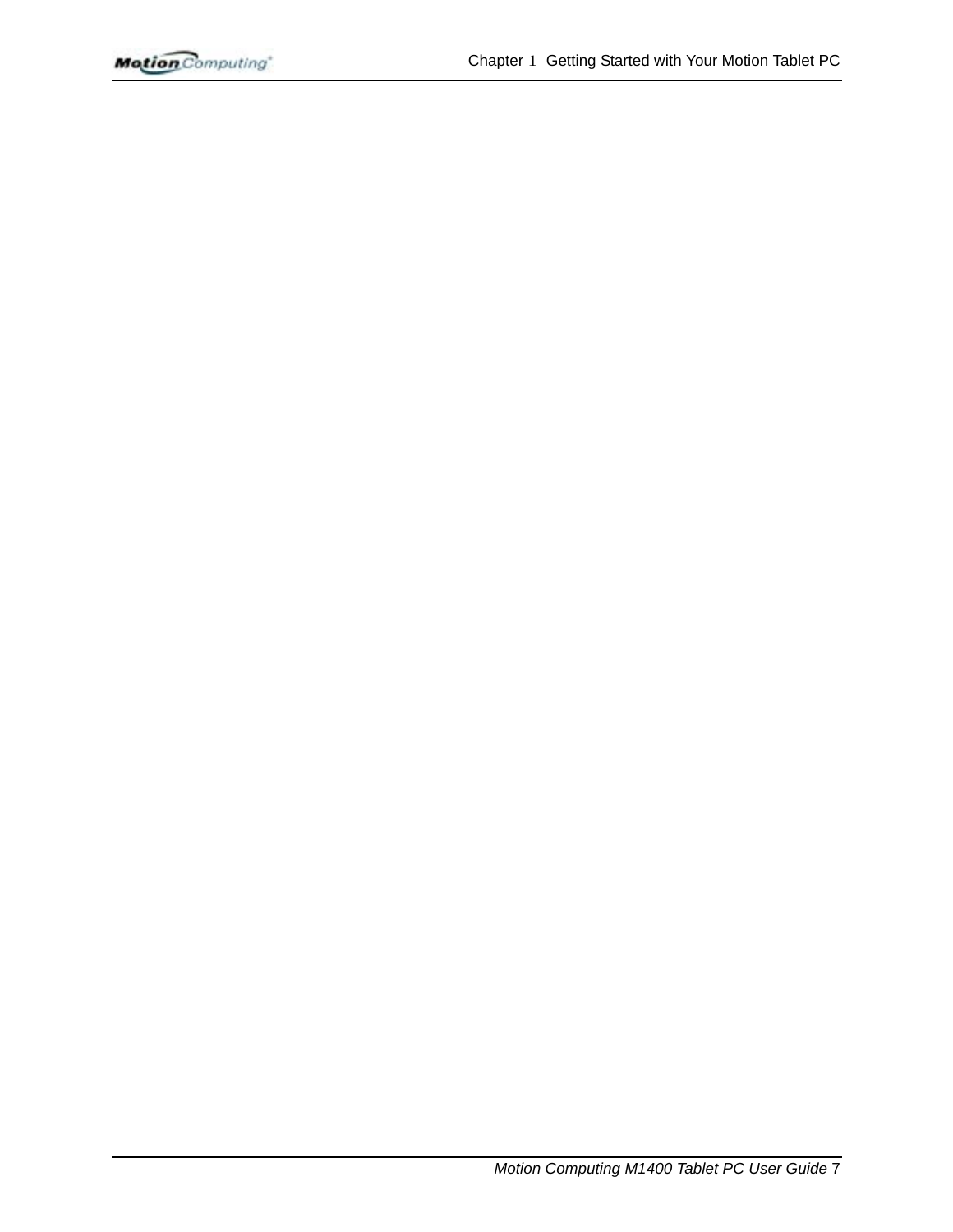

# **Motion Tablet PC Hardware**

This chapter describes the Motion M1400 Tablet PC, including hardware components, LEDs, and accessories.

#### <span id="page-14-0"></span>**TABLET PC DISPLAYS Standard Display**

The 12.1-inch Motion Tablet PC standard display and writing surface combine three key components:

- A highly-readable, liquid-crystal display
- An acrylic protective layer that offers a firm writing surface and minimizes glare
- Under the display, a digitizer panel that allows hand-written entry with a specially-designed Motion digitizer pen and on-screen keyboard data entry

#### *Standard Display Features*



- The Motion Tablet PC display, unlike touchscreens or PDAs, responds to the digitizer pen, but not to a plastic stylus or to finger touches or taps.
- Touching the Tablet PC display surface does not affect any open programs or data input, so you can safely rest your hand on the display and not disturb your work.

**NOTE**: For more information about caring for the display, see Chapter 4 of this *User Guide*.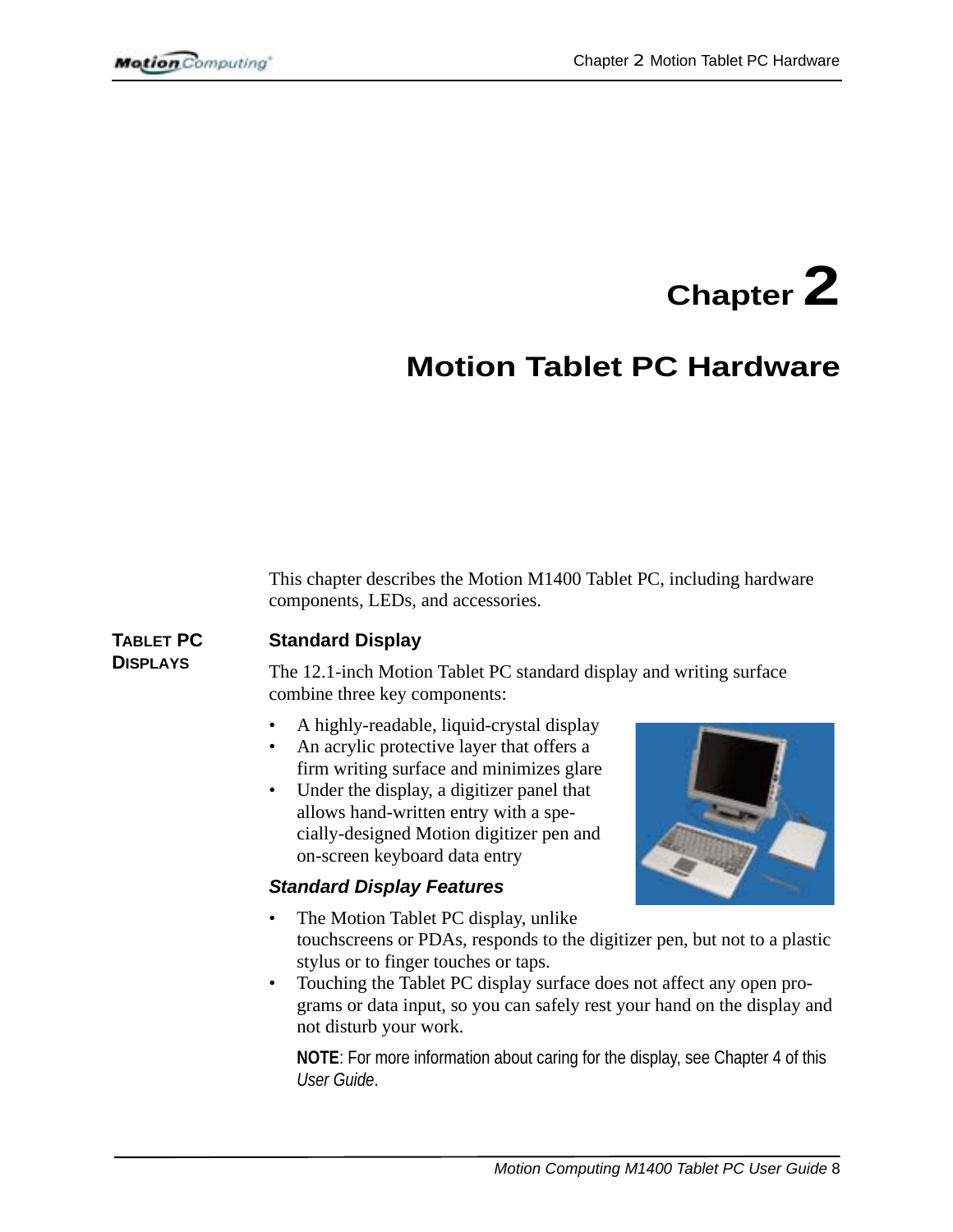#### **View AnywhereTM Display**

The optional Motion View Anywhere Display was designed to enhance indoor viewing and to improve outdoor viewing while retaining all the standard display features. The bright 12.1-inch display was developed from a proprietary optical enhancement process based on technology initially developed for high-end military aviation and marine applications.

#### *Key Components*

- A highly-readable, liquid-crystal display
- A glass protective layer that minimizes reflection and glare and improves contrast
- Under the display, a digitizer panel that allows hand-written entry (using a specially-designed Motion digitizer pen) and onscreen keyboard data entry

#### *Special View Anywhere Display Features*

- Provides a 30-to-1 reduction in unwanted reflection and glare and a 15% improvement in "light pass-through" efficiency
- Produces more vivid colors with less glare, improved contrast ratio, and better viewing angles without compromising backlight power consumption
- Retains the same feel of pen on paper as the standard display

**NOTE**: For more information about caring for the display, see Chapter 4 of this *User Guide*.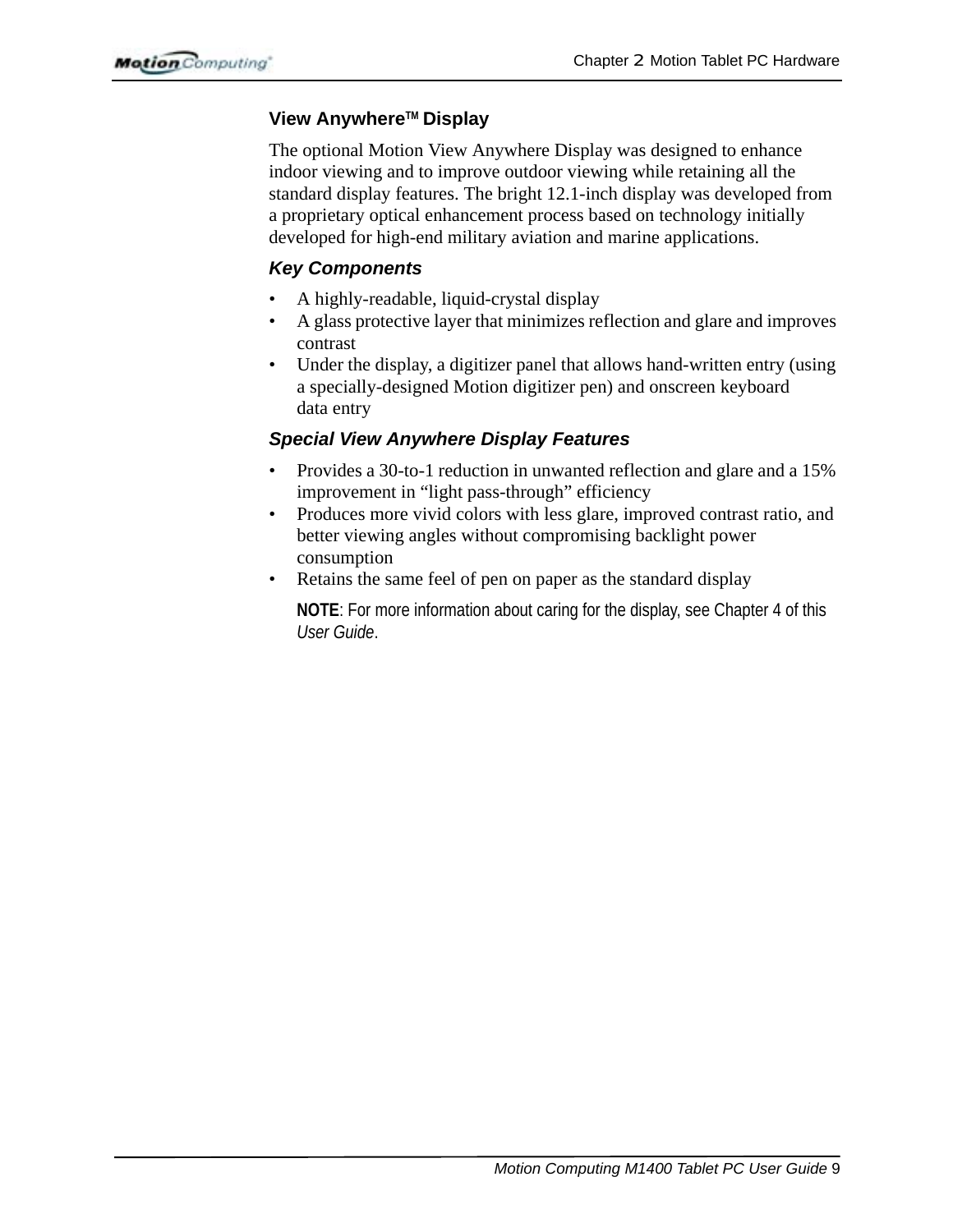### <span id="page-16-0"></span>**TABLET PC OVERVIEW**

The following diagram shows the LEDs, buttons, connectors, and other components on the Tablet PC.

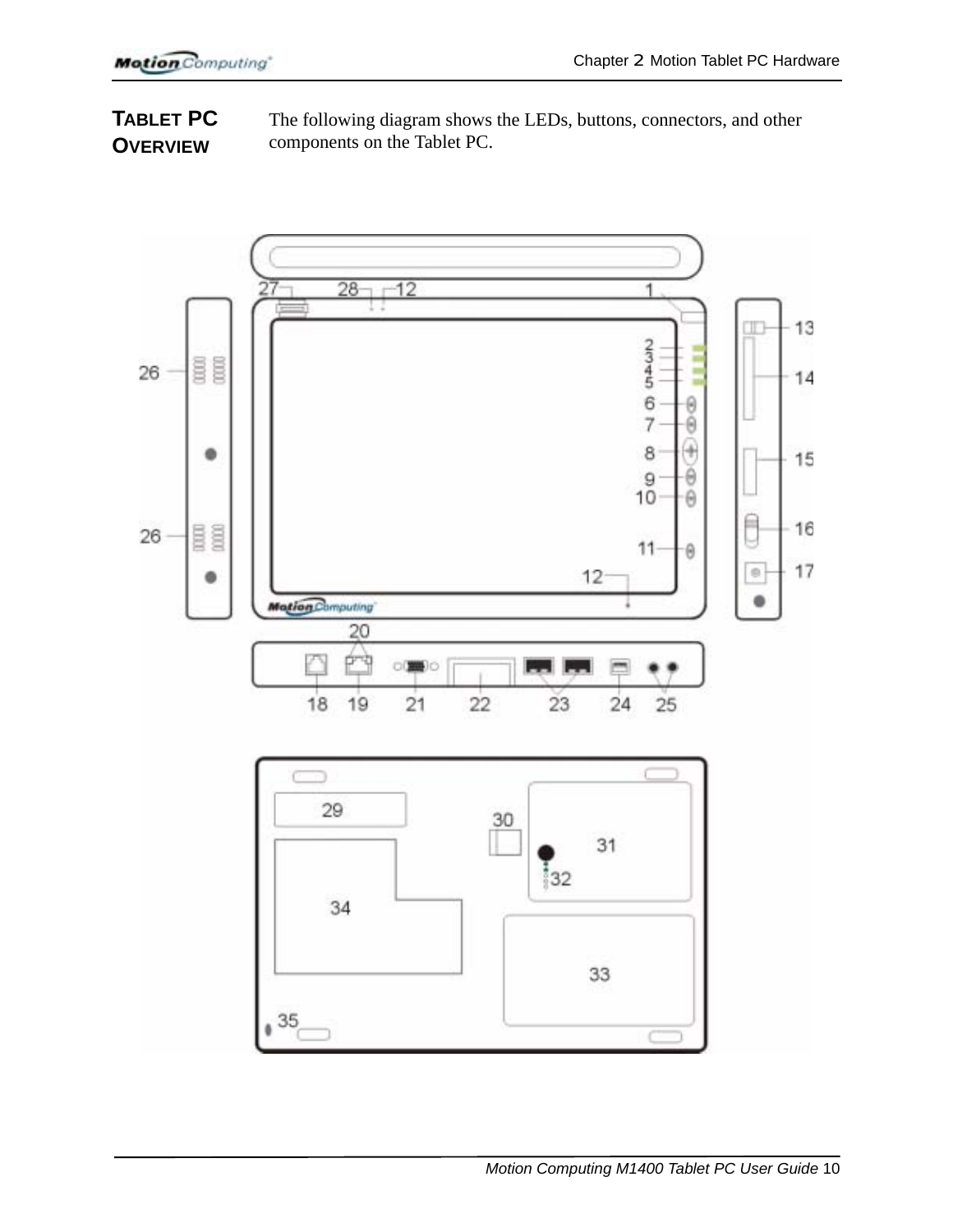| Table 2-1 Tablet PC LEDs, Buttons, Connectors, and Other Components                                                                                                                                        |                                                                                                                         |  |
|------------------------------------------------------------------------------------------------------------------------------------------------------------------------------------------------------------|-------------------------------------------------------------------------------------------------------------------------|--|
| 1 Pen bay                                                                                                                                                                                                  | Storage area for the Motion digitizer pen                                                                               |  |
| 2 Power LED                                                                                                                                                                                                | Displays power status                                                                                                   |  |
| 3 Battery LED                                                                                                                                                                                              | Displays battery status                                                                                                 |  |
| 4 Hard Disk Drive LED                                                                                                                                                                                      | Displays Hard Disk Drive (HDD) activity                                                                                 |  |
| 5 Wireless LED                                                                                                                                                                                             | Displays wireless activity and on/off status                                                                            |  |
| 6 Escape button                                                                                                                                                                                            | Primary function: Esc. Secondary function: Alt+Tab                                                                      |  |
| 7 Function button                                                                                                                                                                                          | Press this button with another to activate Secondary button functions                                                   |  |
| 8 Five-way directional<br>Primary functions: Scrolls Up/Down/Right/Left + Enter<br>Secondary functions: Left arrow-Shift+Tab; Right arrow-Tab; Up arrow-Page Up;<br>control button<br>Down arrow-Page Down |                                                                                                                         |  |
| 9 Hot Key #1                                                                                                                                                                                               | Primary function: Opens the Motion Dashboard<br>Secondary function: Opens the Windows Journal application               |  |
| 10 Hot Key #2                                                                                                                                                                                              | Primary function: Changes the Tablet PC display orientation<br>Secondary function: Opens the Tablet PC Input Panel.     |  |
| 11 Security button                                                                                                                                                                                         | Primary function: Ctrl-Alt-Del; Secondary function: None                                                                |  |
| 12 Microphones (2)                                                                                                                                                                                         | Work at a natural distance; disabled when an external microphone is plugged in                                          |  |
| 13 Pen tether post                                                                                                                                                                                         | Post to which you can secure the pen with a plastic pen tether                                                          |  |
| 14 PC Card slot                                                                                                                                                                                            | Holds one Type-II PCMCIA card for memory expansion, external Bluetooth cards, etc.                                      |  |
| 15 Antenna cover                                                                                                                                                                                           | 802.11 wireless networking antenna cover; this area does not open                                                       |  |
| 16 Power switch                                                                                                                                                                                            | Turns the Tablet PC on and off; can configure to activate Hibernate or Stand by modes                                   |  |
| 17 AC power jack                                                                                                                                                                                           | AC power connector for the Tablet PC                                                                                    |  |
| 18 RJ-11 modem port                                                                                                                                                                                        | Connector for a 56.6K V.90 modem                                                                                        |  |
| 19 RJ-45/LAN                                                                                                                                                                                               | Standard RJ-45 connector for a 10/100 Mbps network                                                                      |  |
| 20 RJ-45 LEDs (2)                                                                                                                                                                                          | Display LAN connection status; blink green and amber for a connection                                                   |  |
| 21 VGA connector                                                                                                                                                                                           | A standard DB-15 monitor connector for an external monitor                                                              |  |
| 22 Docking connector                                                                                                                                                                                       | Connects the Tablet PC with the Motion FlexDock                                                                         |  |
| 23 USB ports (2)                                                                                                                                                                                           | Universal Serial Bus; a port for connecting USB devices, such as a storage device,<br>mouse, printer, or digital camera |  |
| 24 IEEE 1394 port                                                                                                                                                                                          | Connects 4-pin accessories, such as DVD players, optical disc drives, video cameras                                     |  |
| 25 Universal jacks (2)                                                                                                                                                                                     | Universal jacks for microphone and headset; 3.5mm plug                                                                  |  |
| 26 Speakers (2)                                                                                                                                                                                            | Integrated speakers that mute when you connect a headset or external speakers                                           |  |
| 27 Fingerprint sensor                                                                                                                                                                                      | Swipe-type sensor for scanning fingerprints; used for password management and security                                  |  |
| 28 Ambient Light Sensor                                                                                                                                                                                    | Measures the ambient light and automatically balances display brightness                                                |  |
| 29 Product Label                                                                                                                                                                                           | Serial numbers, system certifications marks, and regulatory labels                                                      |  |
| 30 Battery release latch<br>Releases the battery from the battery bay                                                                                                                                      |                                                                                                                         |  |
| 31 Battery                                                                                                                                                                                                 | Self-monitoring battery that tracks the amount of charge                                                                |  |
| 32 Battery gauge                                                                                                                                                                                           | Displays remaining battery charge                                                                                       |  |
| 33 Hard disk drive bay                                                                                                                                                                                     | Holds the HDD; 20GB memory (standard); 40GB or 60GB configurations available at time<br>of purchase                     |  |
| 34 Memory/mini-PCI<br>access bay                                                                                                                                                                           | Houses the memory modules and the mini-PCI wireless card; 256MB memory (standard),<br>upgradeable to 2GB                |  |
| 35 Security lock slot                                                                                                                                                                                      | Fits a cable lock for securing the unit to a desk, etc.                                                                 |  |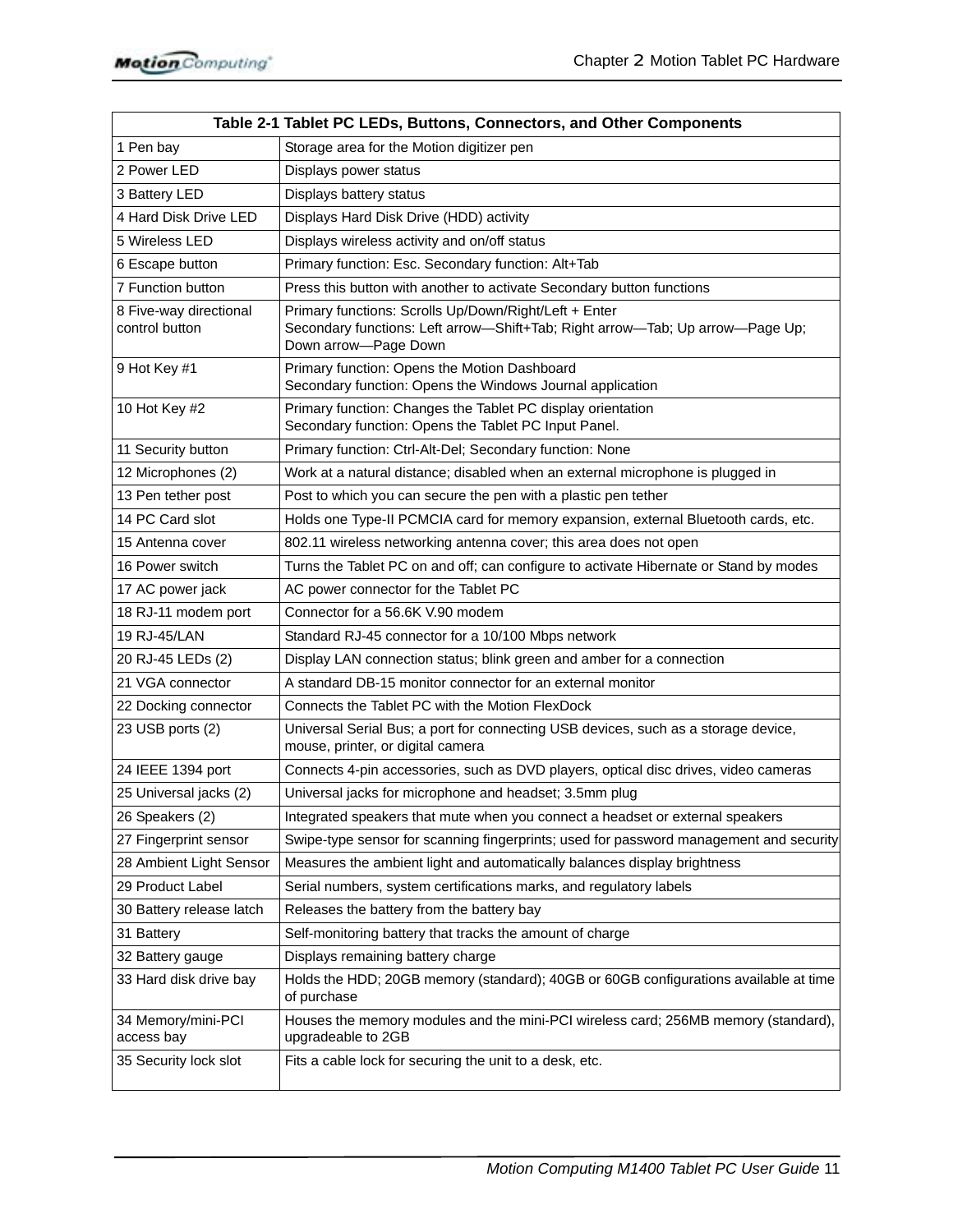<span id="page-18-1"></span><span id="page-18-0"></span>

| <b>CHASSIS AND</b><br><b>HARDTOP</b><br><b>COVER</b> | The Motion Tablet PC chassis is constructed of magnesium alloy, which is<br>lightweight, durable, and easy to maintain. The Motion Hardtop Cover is<br>molded of a tough plastic. It snaps over the display, to protect it when the<br>Tablet PC is not in use and can be snapped onto the bottom of the Tablet PC<br>for convenient storage. |  |
|------------------------------------------------------|-----------------------------------------------------------------------------------------------------------------------------------------------------------------------------------------------------------------------------------------------------------------------------------------------------------------------------------------------|--|
| <b>DIGITIZER PEN</b>                                 | The Motion digitizer pen is a sensitive, electronic data-entry device designed<br>in conjunction with the Tablet PC display. It contains no batteries and<br>requires no external power. To help prevent pen loss, attach it to the built-in<br>pen tether post on the chassis.                                                               |  |
|                                                      | NOTE: For best results, we recommend that you calibrate your pen before using<br>it for the first time. For information about this and other pen procedures, see<br>Chapter 4 of this User Guide.                                                                                                                                             |  |
| <b>MOTION</b><br><b>AC ADAPTER</b>                   | The Motion AC Adapter has three components:<br>AC power adapter (with a right-angled<br>connector)<br>Power cord<br>AC mini-plug with folding prongs for travel                                                                                                                                                                               |  |
|                                                      | <b>CAUTION:</b> Use the appropriate AC Adapter with your Motion Tablet PC.<br>This adapter should not be used to power any other electronic devices. If<br>you do so, you may damage the accessory or other device.                                                                                                                           |  |
| <b>MOTION</b>                                        | A standard configuration Motion Tablet PC ships with a 6-cell lithium ion                                                                                                                                                                                                                                                                     |  |

# <span id="page-18-3"></span><span id="page-18-2"></span>**BATTERIES**

(Li-ion) battery in the battery bay. Fully charged, a new 6-cell battery can power the Tablet PC for 3-4 hours, depending on operating conditions.

Extra batteries are available from Motion Computing. Use only Motion lithium ion batteries in your Motion Tablet PC.



**WARNING**: To avoid personal injury, handle the battery with care. Do not open, puncture, short, or expose it to fire or water. Keep the battery in an ambient temperature of less than +104° F (+40° C); for example, do not leave it in a closed car in hot weather for an extended time.

**NOTE**: For more information about the battery LEDs, see the section "Battery Status LEDs" in this chapter; and for more information about battery care, see Chapter 4 of this *User Guide*.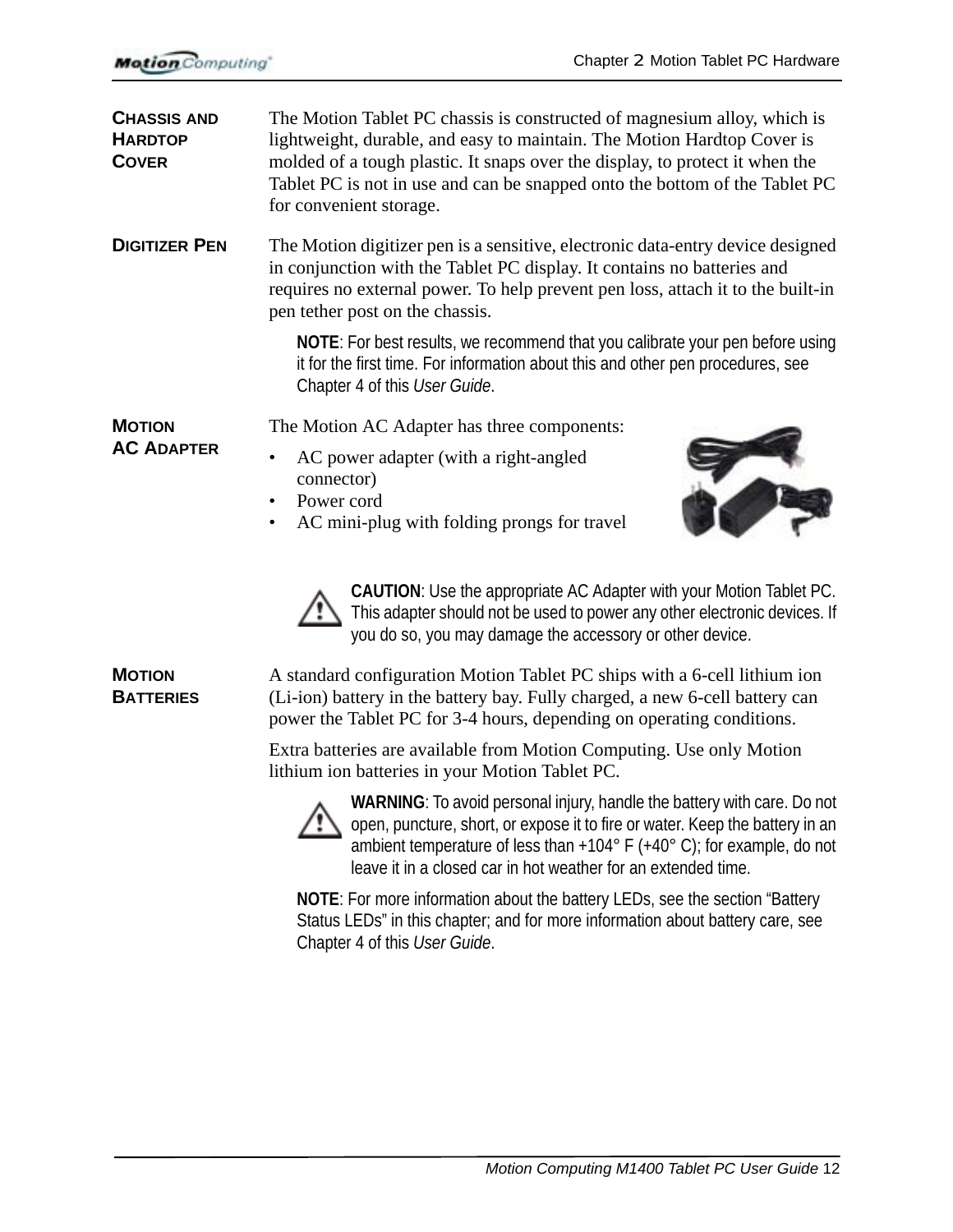#### <span id="page-19-0"></span>**FRONT PANEL BUTTONS**

The front panel of the Motion Tablet PC contains six buttons, shown in Table 2-2. Most of these buttons have both primary and secondary functions. In addition, some may be re-programmed for other functions.

**Table 2-2**

| $\circledcirc$<br>$\begin{pmatrix} 1 \\ 0 \\ 0 \\ 0 \end{pmatrix}$ | $\mathbf{1}$<br>$\frac{2}{3}$<br>4<br>5 |
|--------------------------------------------------------------------|-----------------------------------------|
| ◉                                                                  |                                         |
|                                                                    |                                         |

|                                                                 | <b>Button Default Functions</b>                                                                        |                                                                                                   |
|-----------------------------------------------------------------|--------------------------------------------------------------------------------------------------------|---------------------------------------------------------------------------------------------------|
| <b>Button</b>                                                   | <b>Primary Function</b>                                                                                | <b>Secondary Function</b><br>(Press Function + this button)                                       |
| 1 Escape <sup>2</sup>                                           | Esc key                                                                                                | $Alt + Tab$                                                                                       |
| 2 Function 3                                                    | Function + other button<br>activates secondary function                                                | None                                                                                              |
| 3 Five-way<br><b>Directional Control</b><br>Button <sup>2</sup> | Works like the arrow keys<br>on a keyboard. The center<br>of the button works like the<br>Enter key.   | Left arrow = $Shift+Tab$<br>$Right arrow = Tab$<br>Up arrow $=$ Page Up<br>Down arrow = Page Down |
| 1 & 2<br>4 Hot Key #1                                           | Dashboard                                                                                              | Windows Journal                                                                                   |
| 5 Hot Key #2 1 & 2                                              | Rotates the display.                                                                                   | Tablet PC Input Panel                                                                             |
| 6 Security <sup>3</sup>                                         | Ctrl + Alt + Del (Windows Task<br>Manager). Also used for<br>domain authentication or logon<br>screen. | None                                                                                              |
|                                                                 | <b>NOTE:</b> <sup>1</sup> Primary function programmable $2$ Secondary function programmable            |                                                                                                   |

function programmable. <sup>2</sup>Secondary function programmable. <sup>3</sup>Not programmable. For information about programming buttons, see Chapter 4.

#### <span id="page-19-1"></span>**MODEM AND LAN CONNECTORS**

The Motion Tablet PC modem and LAN (network connection) communication ports are found on the connector edge, as shown below.



#### **Modem and LAN Connectors:** (1) RJ-45 LEDs; (2) RJ-11 Modem; (3) RJ-45 LAN

**NOTE**: The Motion FlexDock has no built-in modem port. When using a Motion FlexDock, you must connect to the modem port on the Tablet PC through the FlexDock opening designed for this purpose.

- **Modem** (RJ-11 port) Built-in, V.90 modem that operates at a maximum of 56.6K throughput and has fax capabilities; port supports a standard phone cord connector; connect the modem only to an analog telephone jack, not to a digital telephone (PBX) network jack
- **Ethernet LAN** (RJ-45) Connects a network, cable modem, or xDSL; contains two status LEDs

**CAUTION**: Do not plug a standard RJ-11 phone cord into the RJ-45 port or you may damage the RJ-45 LAN port.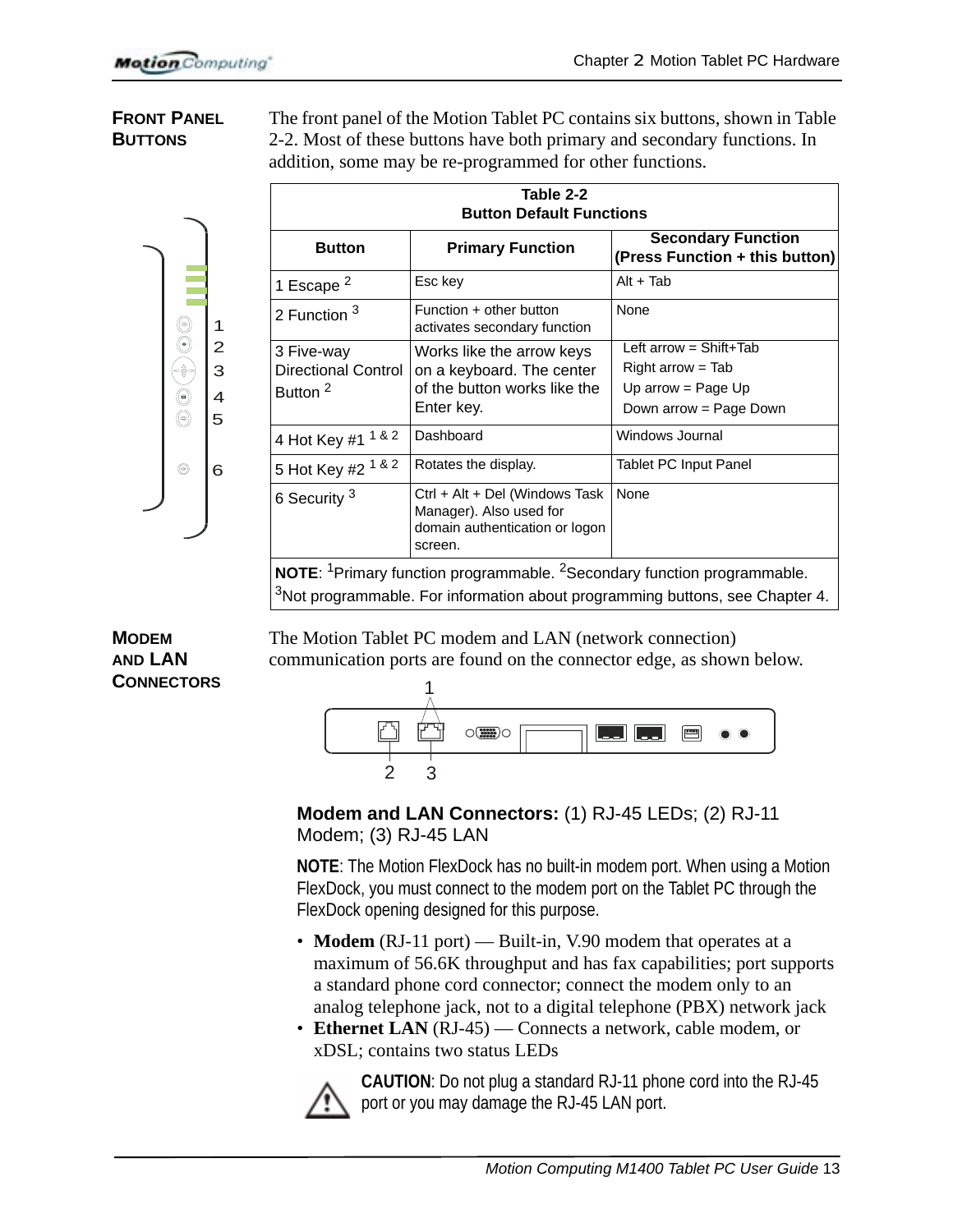#### <span id="page-20-0"></span>**TABLET PC CHASSIS LEDS**

The Tablet PC front panel (shown in the diagram) and the battery case on the bottom of the unit contain status LEDs, described here.

#### <span id="page-20-2"></span>**Tablet PC Front Panel LEDs**

The Motion Tablet PC has four front-panel status LEDs:

|                     | Table 2-3<br><b>Front Panel Status LEDs</b> |                                                   |
|---------------------|---------------------------------------------|---------------------------------------------------|
| <b>LED</b>          | <b>Description</b>                          | <b>Status</b>                                     |
| 1 Power/Stand by    | Steady green                                | Tablet PC is on.                                  |
|                     | Flashing green                              | Tablet PC is in Stand by.                         |
| 2 Battery Status    | See Table 2-4.                              |                                                   |
| 3 Hard Disk Drive   | Flashing/On                                 | Some HDD activity                                 |
|                     | Off                                         | No HDD activity                                   |
| 4 Wireless Activity | Independently<br>flash green and<br>blue    | Wireless is on.<br>Green=802.11<br>Blue=Bluetooth |
|                     | Off                                         | Wireless is off.                                  |

#### <span id="page-20-3"></span>**Battery Status LEDs**

Your Motion Tablet PC is equipped with a "smart" battery provides information about its power status, as described in Table 2-4.



**CAUTION**: To avoid personal injury, or the risk of fire or explosion if the battery is overheated, wait until the battery cools to room temperature before recharging or replacing it.

**NOTE**: If the unit is operating on battery power, you can move the pen over the Power/Battery icon (shown here and found in the System Tray at the lower-right corner of the Tablet PC display) to see the number of hours of charge and the percentage of battery charge remaining.



<span id="page-20-1"></span>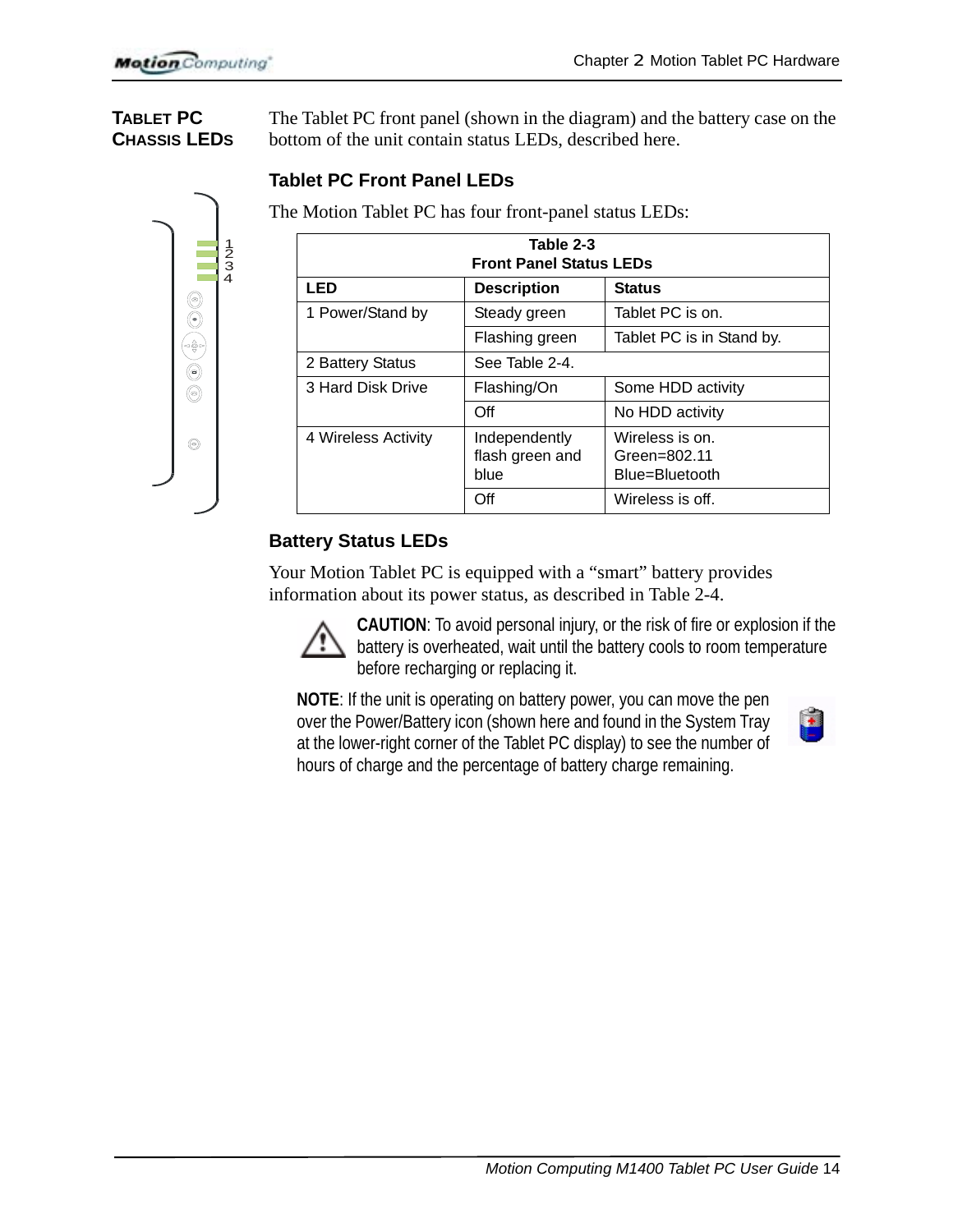<span id="page-21-0"></span>

|                                                                          |                                                    | Table 2-4<br><b>Front Panel Battery Status LED</b>                                                                                                                  |                                                                                                                                                                   |  |
|--------------------------------------------------------------------------|----------------------------------------------------|---------------------------------------------------------------------------------------------------------------------------------------------------------------------|-------------------------------------------------------------------------------------------------------------------------------------------------------------------|--|
|                                                                          | <b>LED</b>                                         | <b>Battery Status</b>                                                                                                                                               | <b>Action</b>                                                                                                                                                     |  |
|                                                                          | Steady green                                       | Battery 100% charged<br>(AC plugged in)                                                                                                                             | None                                                                                                                                                              |  |
|                                                                          | Steady amber                                       | Battery charging<br>(AC plugged in)                                                                                                                                 | None                                                                                                                                                              |  |
| $\begin{matrix} \circledcirc \ \circledcirc \ \circledcirc \end{matrix}$ | Steady red                                         | Battery overheated or defective Wait for the battery to cool.                                                                                                       | Replace the battery.                                                                                                                                              |  |
| $\begin{pmatrix} 1 \\ 0 \\ 0 \\ 0 \end{pmatrix}$                         | Flashing green and<br>amber                        | Battery discharging abnormally                                                                                                                                      | Replace the battery.                                                                                                                                              |  |
| $\circledcirc$<br>$\circledcirc$                                         | Slow-flashing amber                                | 10% battery charge remaining<br>(AC unplugged).                                                                                                                     | Immediately charge the<br>battery to avoid loss of data.                                                                                                          |  |
| 0                                                                        |                                                    | Battery alarm message in addition to the LED warning. For information about<br>warning), see Chapter 4 of this User Guide.                                          | NOTE: When the remaining battery charge is 10%, your Tablet PC issues a Low<br>modifying this alarm (you can set it to display a message or to produce an audible |  |
|                                                                          | Fast-flashing amber<br>(for only a few<br>seconds) | 3% battery charge remaining<br>(AC unplugged)                                                                                                                       | The Tablet PC issues a<br>Critical Battery alarm and<br>automatically goes into<br>Hibernate mode.                                                                |  |
|                                                                          | before hibernation.                                | NOTE: Hibernate mode attempts to save data in any open programs to your Hard<br>Disk Drive. When you restart the Tablet PC, it returns to the same system status as |                                                                                                                                                                   |  |
|                                                                          | Off                                                | Tablet PC is unplugged from<br>AC power and the system is<br>running on battery power.                                                                              | Plug the Tablet PC into AC<br>power if you want to<br>preserve battery power.                                                                                     |  |

#### <span id="page-21-1"></span>**Battery Status Gauge**

 $\bullet$ 

A five-LED battery gauge is located on the battery on the bottom of your Tablet PC. Each LED represents about 20% of available power.

You can activate the gauge by pushing the black button next to the LEDs.

In the example shown here, two LEDs are lit, which means the battery has about 40% of its power remaining.

#### <span id="page-21-2"></span>**FINGERPRINT READER** The built-in fingerprint reader lets you scan your fingerprint and associate it with a password. This provides a quick and convenient way to log on to your Tablet PC and provides additional password management and protection for your data.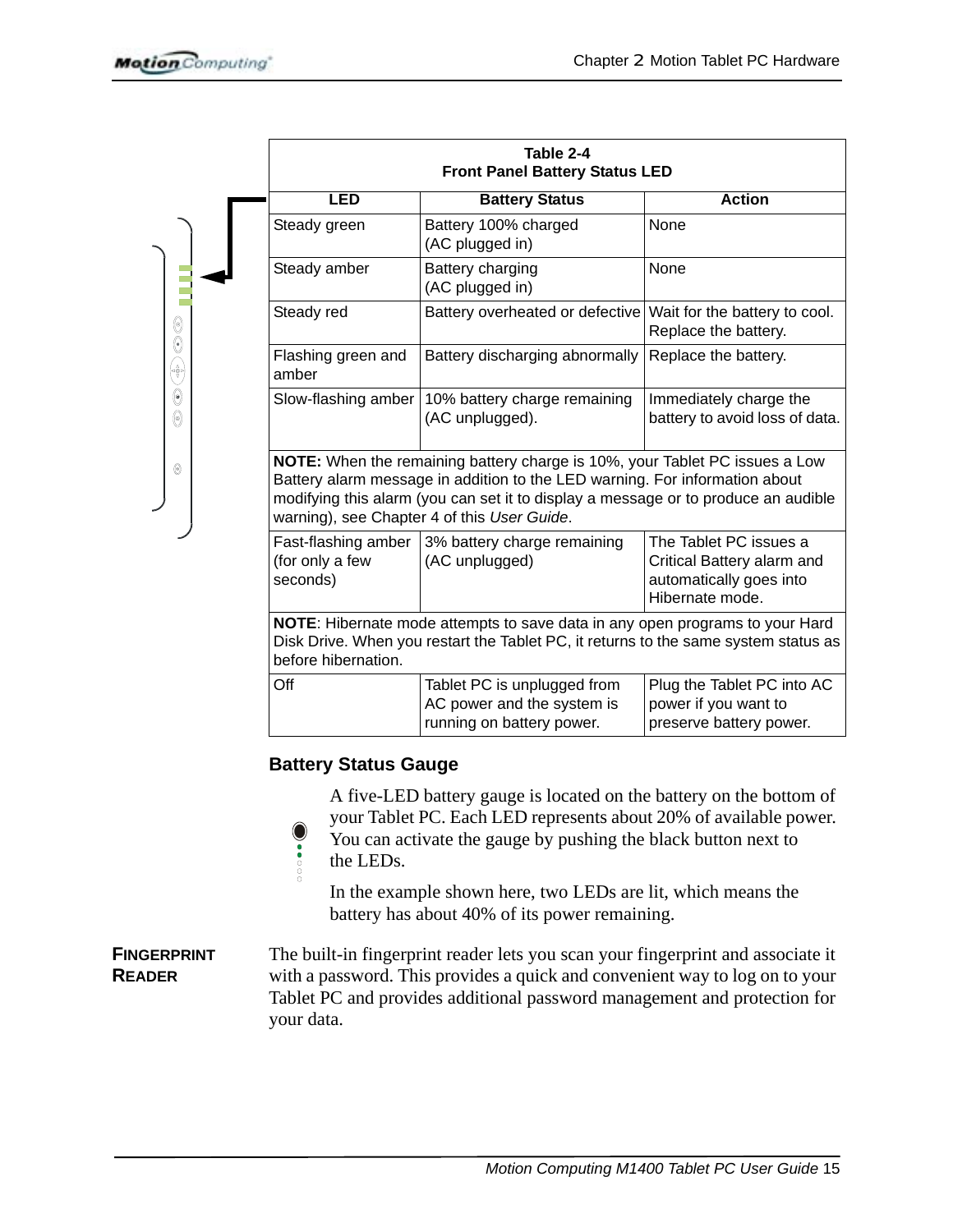<span id="page-22-3"></span><span id="page-22-2"></span><span id="page-22-1"></span><span id="page-22-0"></span>

| <b>AMBIENT LIGHT</b><br><b>SENSOR (ALS)</b> | A built-in light sensor located on the Tablet PC front panel measures the<br>ambient light in the environment. The system then automatically balances<br>the brightness of the Tablet PC display in relation to the surroundings. You<br>can set the brightness level you want from the Motion Dashboard. Using this<br>setting, the system automatically adjusts the display's brightness as the light<br>levels change to bring you the desired display brightness indoors and out. |
|---------------------------------------------|---------------------------------------------------------------------------------------------------------------------------------------------------------------------------------------------------------------------------------------------------------------------------------------------------------------------------------------------------------------------------------------------------------------------------------------------------------------------------------------|
|                                             | For optimal battery life benefits and viewability from ALS, we recommend<br>that you set the ALS slider to the mid-point or slightly above or below mid-<br>point. If you set ALS higher than this, you lose some of the battery-savings<br>benefits while gaining minimal improvement in viewability.                                                                                                                                                                                |
| <b>Microphones</b>                          | The two Tablet PC microphones can be set in the Motion Dashboard to a<br>narrow focus (for single-person dictation), wide focus (for a small meeting<br>with several people), or for a conference room setting (for a large meeting,<br>which disables all "Array Processing" or "beam-focusing" software, as<br>described below). These options provide flexibility in a variety of settings.                                                                                        |
|                                             | Technically, the microphones are designed with the following features that<br>help optimize the sound capabilities of your Tablet PC for voice recognition<br>and Voice over IP (VoIP):                                                                                                                                                                                                                                                                                               |
|                                             | Array Processing or "beam focusing" software — Removes all sound<br>٠<br>outside the angle of acceptance<br>Noise Suppression - Removes background and ambient noise<br>Acoustic Echo Cancellation (AEC) — Removes echo caused by micro-<br>٠<br>phone pick up of the system's speaker output and prevents feedback                                                                                                                                                                   |
| <b>PC Card Slot</b>                         | The PC Card slot, located on the power switch edge of the Tablet PC, holds<br>one Type-II PC Card for networking, memory expansion, or accessory<br>connection.                                                                                                                                                                                                                                                                                                                       |
|                                             | 1. To install a PC Card, insert it label-side up.<br>2. To remove a PC Card, push the button next to the slot until it<br>pops out.<br>3. Push it again to eject the PC Card.                                                                                                                                                                                                                                                                                                         |
|                                             | <b>NOTE:</b> Your Tablet PC ships with a plastic blank card in the PC Card slot. When<br>the slot is not in use, we recommend that you leave the plastic blank<br>in place.                                                                                                                                                                                                                                                                                                           |
| <b>Mini PCI Card</b><br>(Wireless)          | Your Tablet PC accepts a mini-PCI card for wireless communications.                                                                                                                                                                                                                                                                                                                                                                                                                   |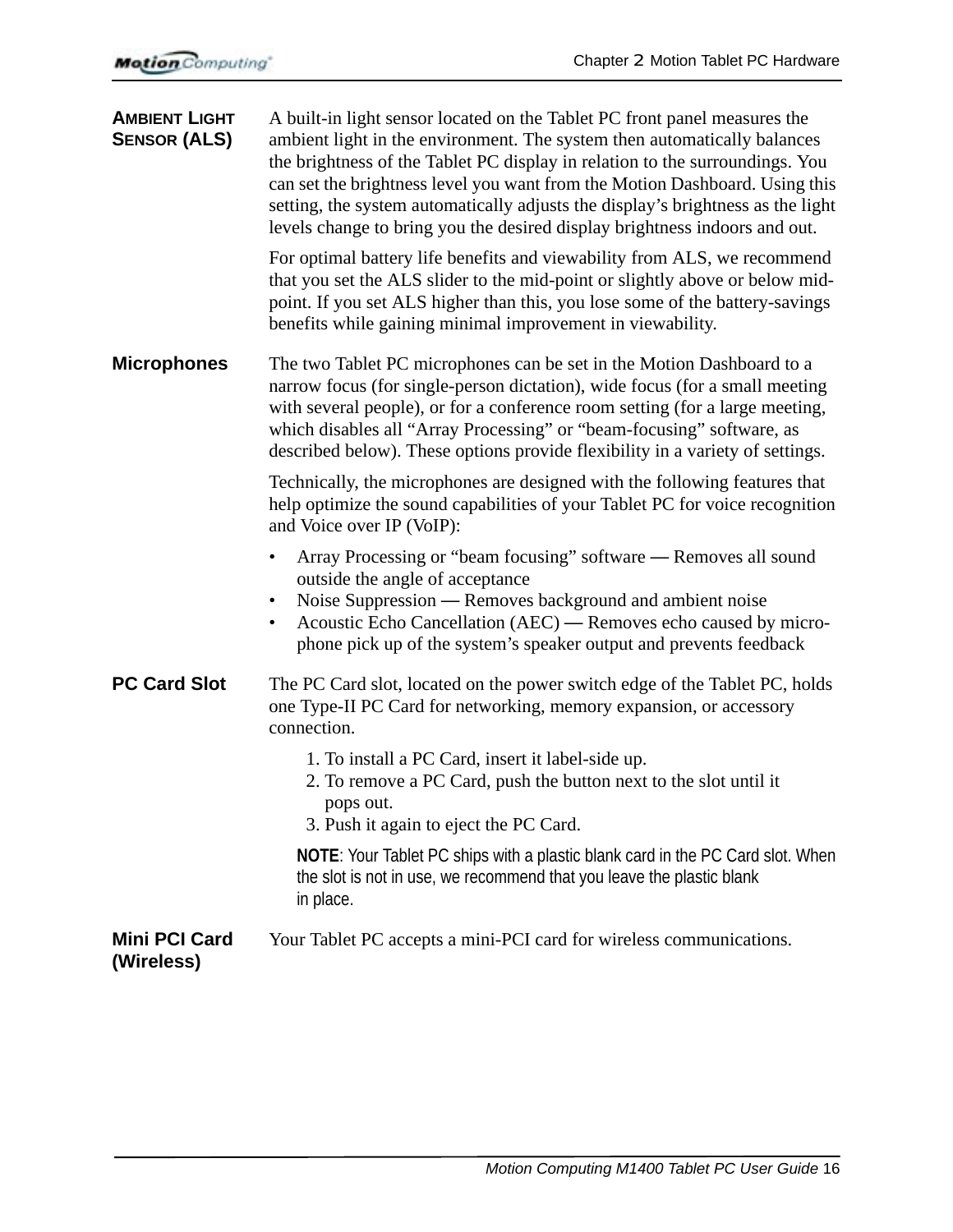<span id="page-23-0"></span>**LABELS** Most Tablet PC identification and system labels are located on the bottom of the unit. These include serial and model numbers as well as regulatory and approval labels. Some internal components, such as the modem, also contain their own approval labels.



**Motion Tablet PC Label Locations:** (1) Product Identification, System Labels; (2) Internal Modem with Label; (3) Hard Disk Drive Cover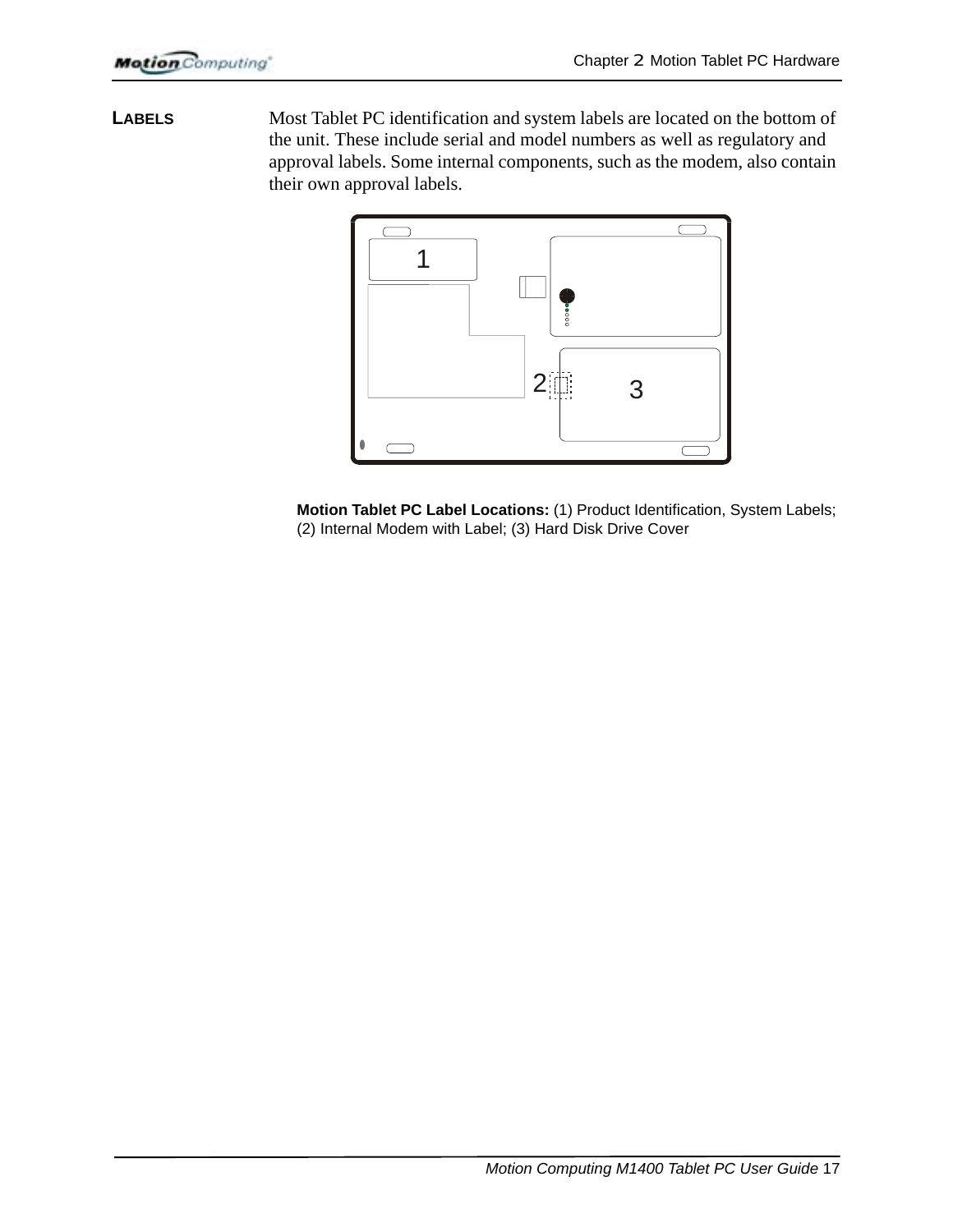<span id="page-24-0"></span>**ACCESSORIES** You can order the following accessories from the Motion Computing website at www.motioncomputing.com/accessories.

#### <span id="page-24-1"></span>**Motion Desktop Stand**

The Motion Desktop Stand is an easel-like device that holds the Tablet PC in portrait or landscape modes. You can open the Desktop Stand to different widths to change the display angle: the wider you open the stand, the less the Tablet PC tilts back.

#### <span id="page-24-2"></span>**Motion FlexDock**

The Motion FlexDock is a desktop docking station that provides a convenient interface for the Tablet PC. Its components are shown below:



**Motion FlexDock:** (1) Back of FlexDock; (2) Front of FlexDock; (3) RJ-45/Ethernet; (4) RJ-45 LEDs; (5) IEEE 1394; (6) USB; (7) Audio-in/Microphone Jack; (8) Audioout/Headphone Jack; (9) External Monitor; (10) Power Jack; (11) USB

- Easily docks and undocks with the Tablet PC
- Adjusts to support the display from  $0^{\circ}$  to  $90^{\circ}$  for viewing and writing
- Automatically adjusts the display when you rotate the Tablet PC  $90^{\circ}$ between Primary Landscape and Primary Portrait
- "Grab-and-Go" capability lets you safely remove the Tablet PC from the FlexDock without turning the system off or putting it in Stand by mode

**NOTE**: For more information about installing the FlexDock, see Chapter 4 of this *User Guide* or the *Installation Guide* packaged with the FlexDock.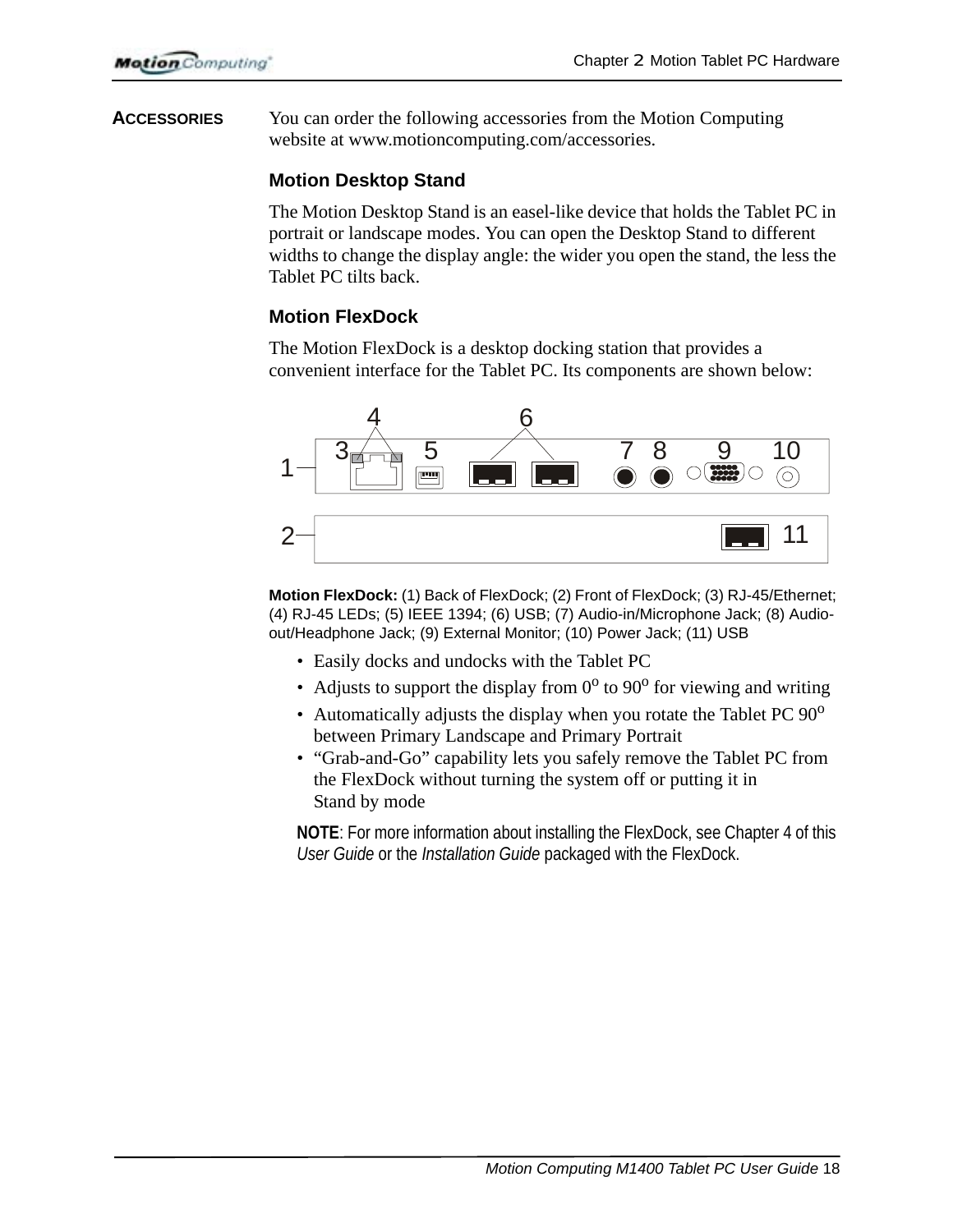#### <span id="page-25-0"></span>**Motion Multi-Unit Battery Charger**

The Multi-Unit Battery Charger provides a quick and convenient way to recharge a 3- or 6-cell battery independent of your Tablet PC. It contains two charge bays with status LEDs on each bay and can simultaneously charge two batteries. It can recharge the 3-cell battery to 95% capacity in 1-3/4 hours and the 6-cell battery in 2-1/2 hours; it resumes charging automatically if power is interrupted. For further information about operation of the Battery Charger, see the documentation packaged with the unit.

#### <span id="page-25-1"></span>**Motion Hardtop Keyboard**

The Motion Hardtop Keyboard combines the functions of a keyboard, stand, and display cover into a single product. It features an integrated USB cable that plugs into the Tablet PC, an integrated pointing device, mouse buttons, and a display angle adjuster. The Hardtop Keyboard is powered directly through



the USB cable. The Hardtop Keyboard also snaps onto the bottom of the Tablet PC for convenient storage or onto the top to protect the display.

#### <span id="page-25-2"></span>**Motion Mobile Keyboard with Touch Pad**

The Motion Mobile Keyboard with Touch Pad plugs into any USB port on the Tablet PC or into the Motion FlexDock. The Keyboard features an integrated touch pad and compact size, making it perfect for tight work spaces or travel.

The Touch Pad on the keyboard has a scroll zone (1) similar to the scroll bar along the side of a window.

- Scrolling Drag your finger up and down to scroll through a document
- Deleting text Align the cursor over the text you want to select,





tap the Entry bar (2) with your finger to place the cursor in the text (the cursor will begin to blink). Tap again to select a single word; doubletap to select a whole line. Select Delete from the keyboard. (Or, tap the right entry bar (2), which opens a drop down menu. Select Cut.)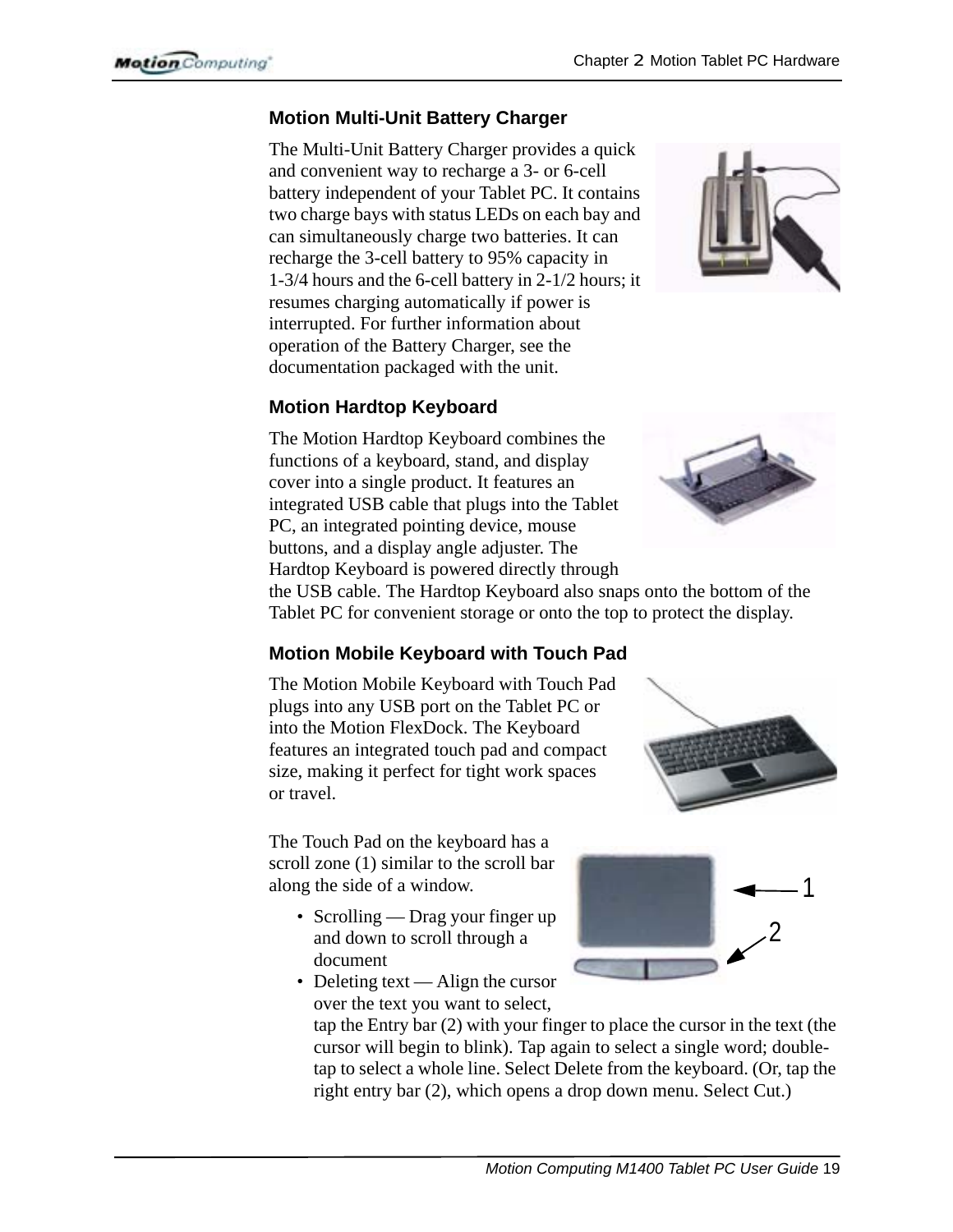#### **Wireless Mobile Keyboard**

The Wireless Mobile Keyboard is a wireless Bluetooth*®* accessory for your Tablet PC that enables untethered keyboard use at a distance of up to 10 meters (33 feet).



#### **Motion Hardtop Cover, Portfolios, and Cases**

- The Motion Hardtop Cover is molded of a tough plastic. When snapped over the display, it protects the display. It can also be snapped onto the bottom of the Tablet PC for convenient storage.
- The Motion Compact Carrying Case accommodates the Tablet PC, keyboard, extra battery, CD/DVD drive, power adapter, extra pens, CD media, and flash drives.
- The Motion Executive Portfolio is made of high-quality materials with a shoulder strap and foldover cover. It features a sleeve for papers, a business card holder, and pen holder. Snap-in retention clips make it easy to insert and remove the Tablet PC.
- The Motion Slip Case has a clear cover to protect the display, zippered access to side ports, and a hand strap on the back.
- The Clamshell Portfolio has a flip-out stand, pockets, carrying handles, and a shoulder strap and was designed for use with a mobile keyboard.
- The Rubber Edge Protector fits around the edge of the Tablet PC to provide extra edge cushioning and to protect the port connections.

For information about the latest portfolios and cases, visit the Motion Computing website at www.motioncomputing.com.

#### <span id="page-26-0"></span>**Motion Optical Disc Drives**

Motion offers CDROM and DVD/CDRW combo drives. Depending on which you purchase, these drives offer CDROM, CDRW, or DVD capabilities.

For information about installing these drives, see the documentation packaged with each drive. For general information about Optical Disc Drive software, see Chapter 4 of this *User Guide*.

#### **Memory Upgrade Modules**

Additional memory modules improve the performance of your Tablet PC. For information about available memory upgrades, visit the Motion Computing website at www.motioncomputing.com.



**NOTE**: For information about installing additional memory upgrade modules, see Chapter 4 of this *User Guide* or the *Installation Guide* packaged with the memory module.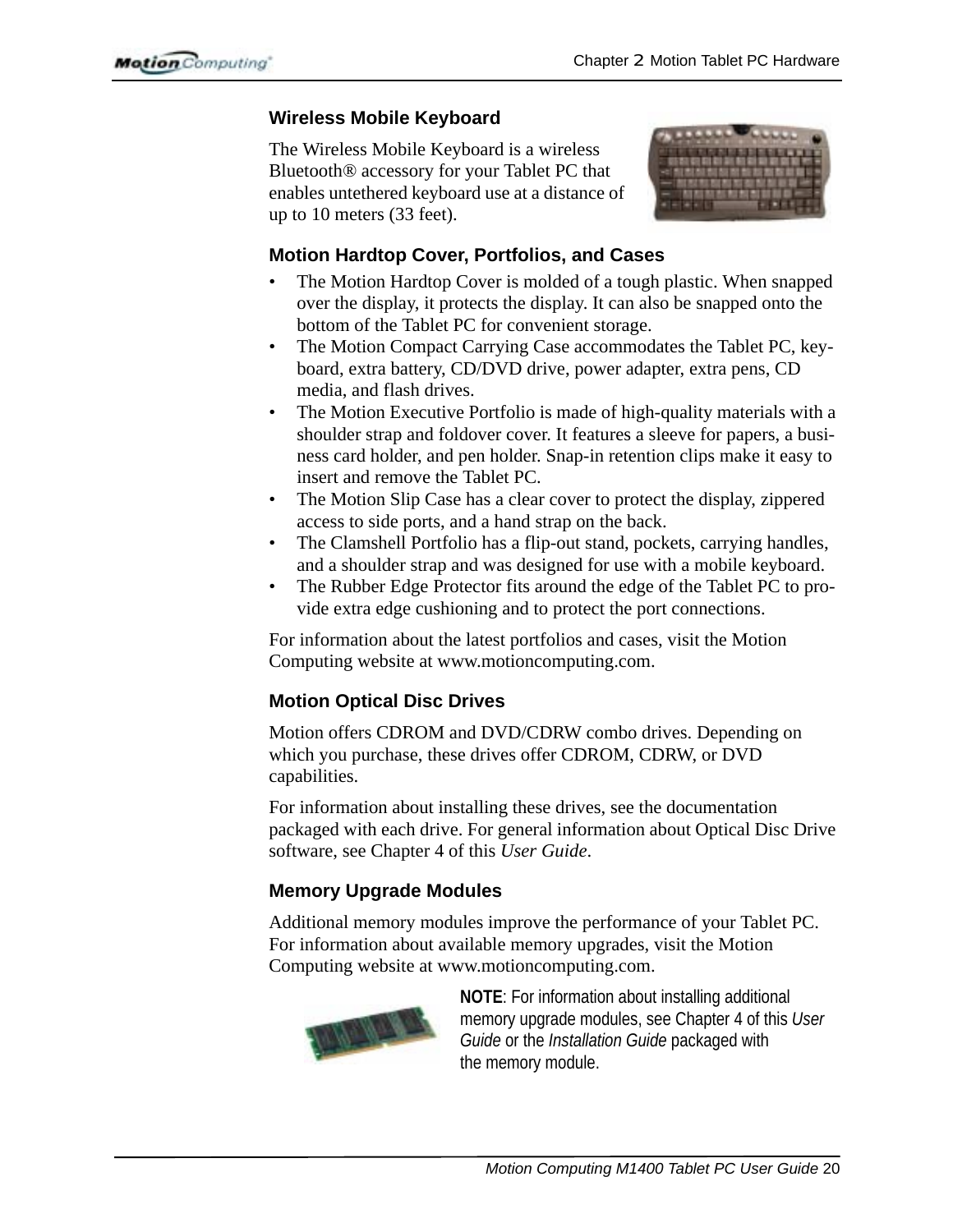# **Chapter**  $3$

# **Motion Tablet PC Software**

<span id="page-27-0"></span>

|                                  | Pre-loaded on your Motion Computing Tablet PC is the Windows XP Tablet<br>PC Edition operating system and additional software applications, drivers,<br>and utilities that help you personalize and make the most of your Tablet PC.<br>This chapter describes some of the applications and software features. |
|----------------------------------|----------------------------------------------------------------------------------------------------------------------------------------------------------------------------------------------------------------------------------------------------------------------------------------------------------------|
|                                  | NOTE: For additional information about Tablet PC software applications, go to<br>start>Using Your Motion Tablet PC>Explore the Tablet PC applications.                                                                                                                                                         |
| <b>MOTION</b><br><b>SOFTWARE</b> | You may order one of several different software packages with your Motion<br>Tablet PC. The specific CDs you receive in your Tablet PC package depends<br>upon what you order. Some software packages may require no CDs: in this<br>case, all the necessary software is preloaded on your Tablet PC.          |
|                                  | Go to www.motioncomputing.com for recommendations about what to<br>order and for a complete list of the currently available Motion Computing<br>software, third-party applications to purchase, and free applications.                                                                                         |
|                                  | <b>IMPORTANT:</b> With certain software packages, additional steps may be required<br>to initialize your Tablet PC. For more information, see the section "Installing<br>Initialization Software" in Chapter 4 of this User Guide.                                                                             |
|                                  | The following software CDs (included with your Tablet PC) are described in<br>this section:                                                                                                                                                                                                                    |
|                                  | • Motion Operating System Recovery CD<br>• Motion Utilities and Drivers Recovery CD                                                                                                                                                                                                                            |
|                                  | <b>IMPORTANT:</b> For the steps required to initialize your Tablet PC, see the section<br>"Installing Initialization Software" in Chapter 4 of this User Guide.                                                                                                                                                |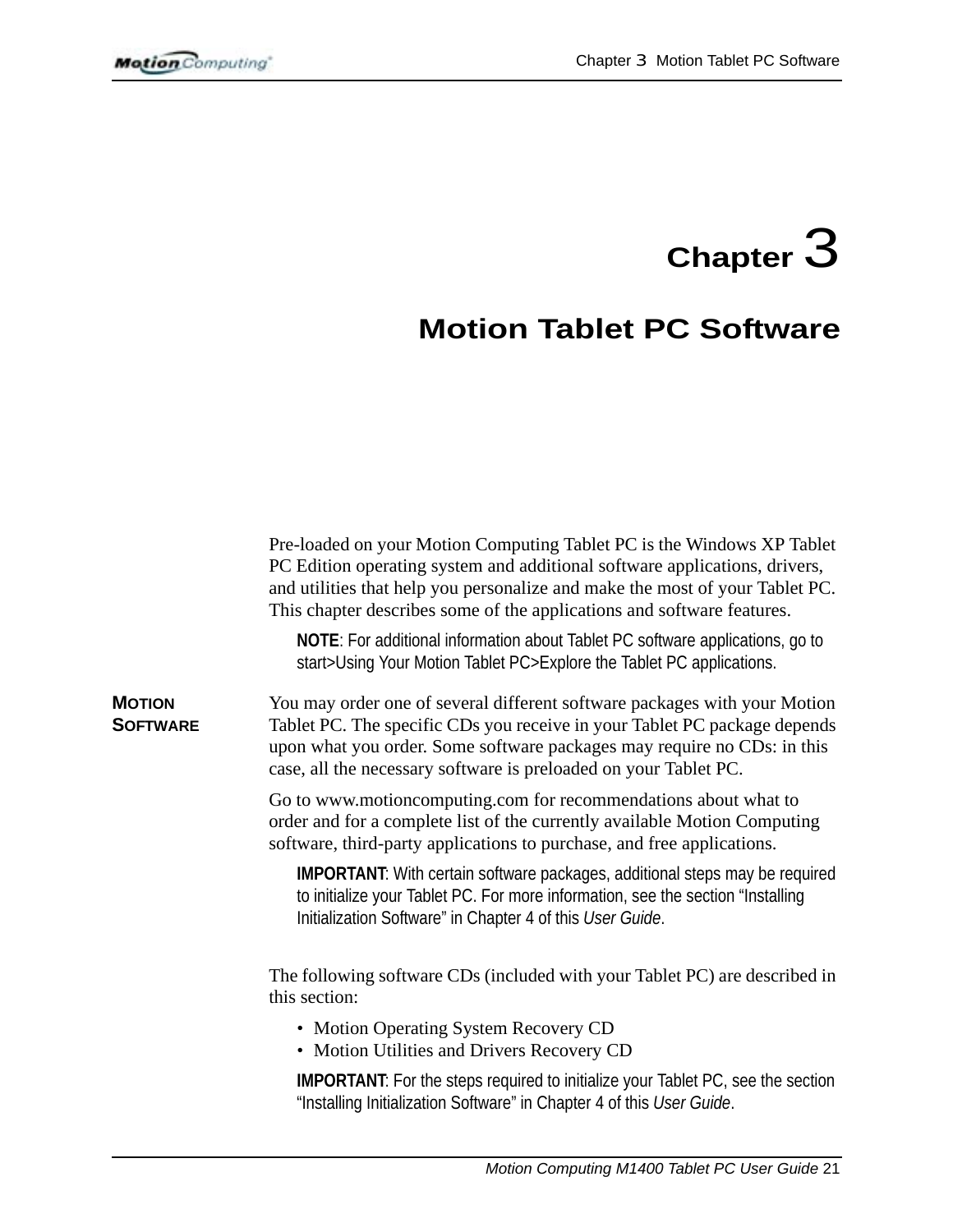#### <span id="page-28-0"></span>**Motion Operating System Recovery CDs: Description and Use**

These CDs contain a complete re-install of the Windows XP Tablet PC Edition operating system, all drivers, utilities, and applications.

They include Utilities and Drivers Readme.txt and System Recovery.txt files with installation instructions. Use the System Recovery CDs when your system is completely down and you must completely re-install. If possible, back up your data files before running this procedure.

**System Repair/Recovery Procedure** — In most cases, once initiated, this procedure lets you repair the Tablet PC hard disk drive and retain the original system data, applications, passwords, and settings with no data loss. When no repair is possible, it overwrites your system data. Should the latter occur, you can cancel the procedure before taking any action. In this case, you may want to contact your system administrator for help.

- 1. If possible, back up your data files.
- 2. Turn off your Tablet PC.
- 3. Insert the Motion M1400 Operating System Recovery CD (Windows XP Professional Service Pack 1) into the CD-ROM drive and start the Tablet PC.
- 4. When prompted, press any key to boot from the CD.
- 5. On the Setup screen, select ENTER to set up Windows XP.

**NOTE**: Do not select R=Repair before you execute the End User License Agreement (EULA). If you do, you need to exit this procedure, shut down and restart your Tablet PC, and read/accept the EULA before proceeding.

- 6. Press F8 to accept the terms of the End User License Agreement.
- 7. When the next options appear, select from the following:

**IMPORTANT:** If Windows XP cannot repair your system, this procedure automatically skips to the ESC=Don't Repair (reformatting) option, described below:

- R=Repair option Installs Windows XP Tablet PC Edition on your system, preserving your system data, applications, passwords, and settings
- ESC=Don't Repair (reformatting) option Reformats your hard disk drive. If Windows XP automatically skips to this option (that is, no repair is possible), you must decide whether to reformat now or cancel the procedure. If you decide to reformat, select either Format the partition using the NTFS File System or the NTFS File System (Quick). If you decide not to reformat, select ESC to cancel the procedure.
- 8. Continue following the onscreen instructions.
- 9. After your operating system has been reinstalled, you will be prompted to insert the Motion Utilities and Drivers Recovery CD.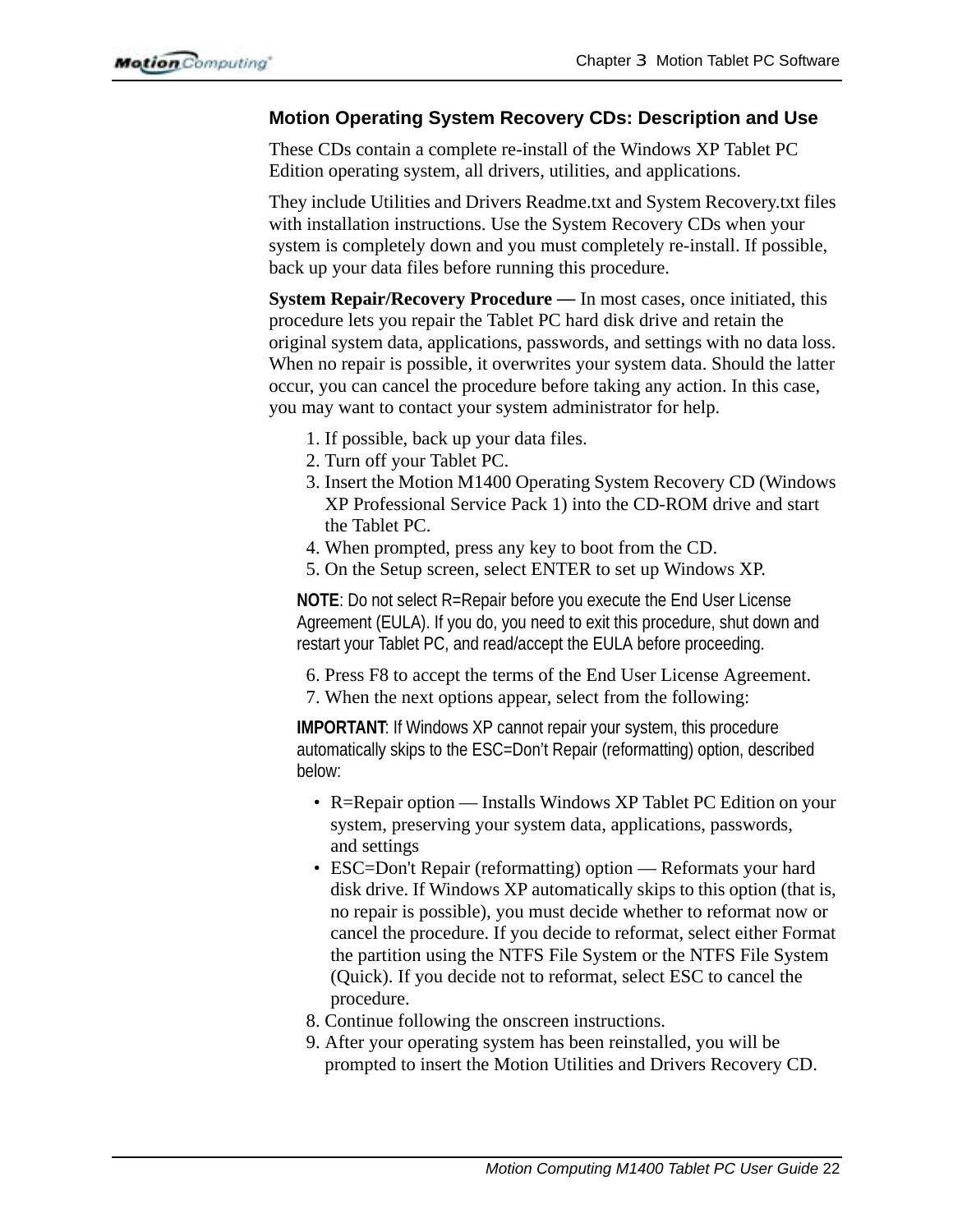- a. For a repaired system, this process is quick and your system will automatically reboot. If you receive a FarStone<sup>®</sup> VirtualDrive<sup>™</sup> error message, you may need to re-install the VirtualDrive application (described below).
- b. For a reformatted system, this process takes some time as the drivers and utilities are reinstalled. Do not interrupt this process. When the reformatting is complete, your system will automatically reboot. At that point, you may need to install additional software (such as Microsoft Office), as appropriate. You may also want to restore your personal preferences and settings.

#### <span id="page-29-0"></span>*Reinstalling the VirtualDrive Application (Optional)*

If you previously had the VirtualDrive application installed on your Tablet PC and you get VirtualDrive error messages, perform these steps to reinstall the application.

- i. Go to Control Panel, Add/Remove Programs, and uninstall the VirtualDrive application. You will be prompted to reboot your system.
- ii. Insert the Motion Utilities and Drivers Recovery CD.
- iii.Go to Start>Run and type in "d:\vdrive\vdrive.bat" and press Enter.
- iv. Reinstall the Virtual Drive application from c:\windows\motion\virtualdrive\setup.exe or from the Motion Applications CD.

#### <span id="page-29-1"></span>**Motion Utilities and Drivers CD**

The Motion Utilities and Drivers CD contains installable drivers and utilities. To install a specific driver or utility, open the Utilities and Drivers Readme.txt file on the Motion CD and follow the instructions.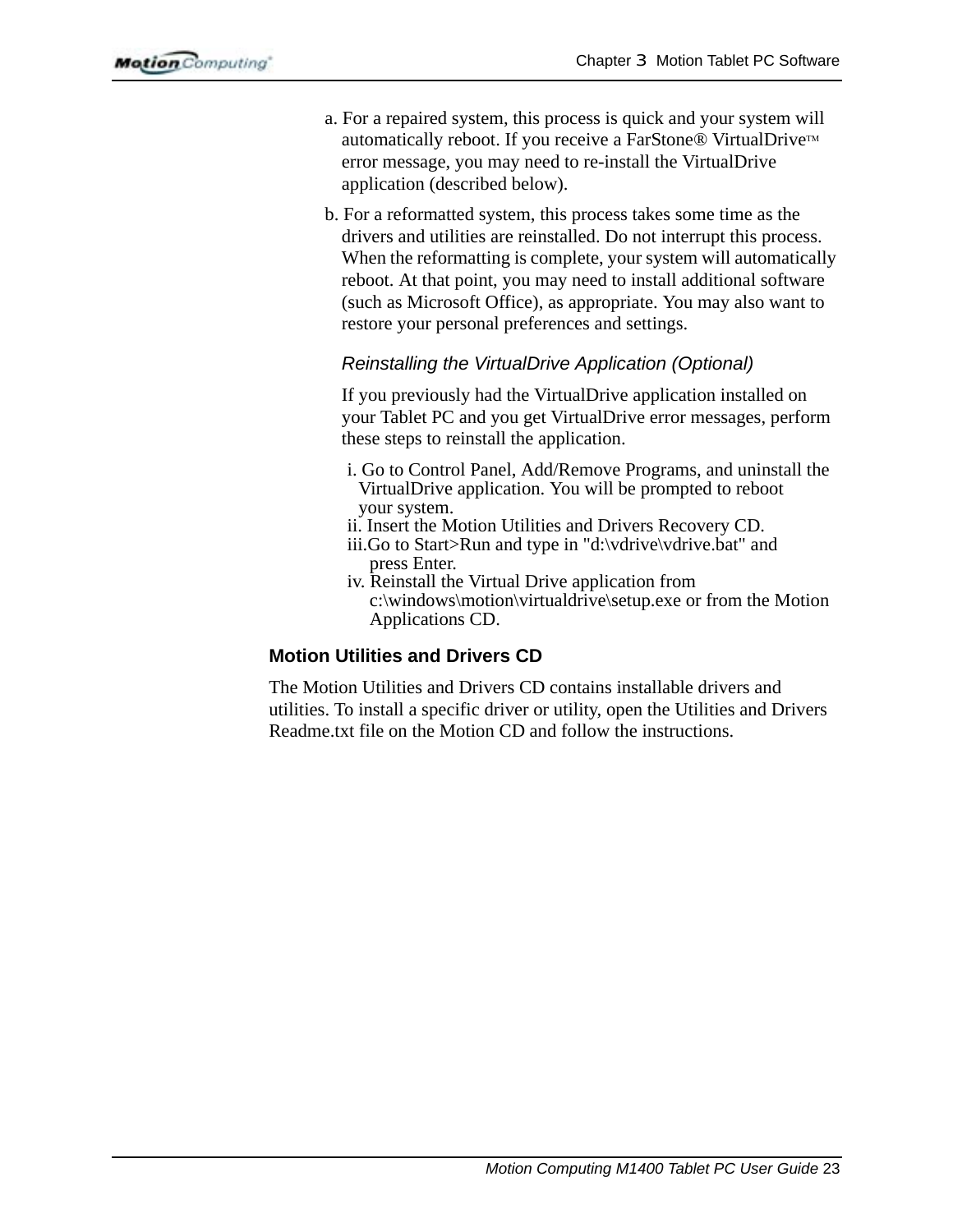#### <span id="page-30-0"></span>**MOTION APPLICATION SOFTWARE**

Your Tablet PC contains software applications to enhance its operations, some available exclusively from Motion Computing.

#### <span id="page-30-1"></span>**Motion Dashboard**

An exclusive Motion Computing design, the Motion Dashboard makes many operations easy to use and puts them in a single location for convenient access.

To display the Motion Dashboard, press Hot Key #1.

| <b>Technical Devise: (2019)</b><br>دعه<br><b>Address College</b><br><b>Bank</b><br>y | $\overline{a}$<br><b>Color</b><br>As looked 11<br>٠<br>$15 -$<br>ाम |
|--------------------------------------------------------------------------------------|---------------------------------------------------------------------|
| <b>Call</b>                                                                          |                                                                     |
| h an                                                                                 | लाम                                                                 |
| <b>Side</b>                                                                          | p                                                                   |
| and the party                                                                        | --                                                                  |
| ٠                                                                                    | ۰                                                                   |
| --                                                                                   | <b>STATISTICS</b>                                                   |
| <b>House</b>                                                                         | authorized before                                                   |
| carTeel                                                                              | <b>Table</b>                                                        |
| the <sup>a</sup>                                                                     | $\sim$                                                              |

|                   | Table 3-1<br><b>Motion Dashboard Features</b>                                                                                                                                                                                                                                                                                                                                                                                                                                                                                                                                                                                                    |
|-------------------|--------------------------------------------------------------------------------------------------------------------------------------------------------------------------------------------------------------------------------------------------------------------------------------------------------------------------------------------------------------------------------------------------------------------------------------------------------------------------------------------------------------------------------------------------------------------------------------------------------------------------------------------------|
| <b>Feature</b>    | <b>Description</b>                                                                                                                                                                                                                                                                                                                                                                                                                                                                                                                                                                                                                               |
| Speaker<br>Volume | Available Settings:<br>Mutes the speaker sound<br>• Adjust the speaker volume<br>• Multimedia Optimized-Best equalization setting for sound repro-<br>duction from the Tablet PC, CD player, DVD, or sound recorder<br>• Voice Optimized-Best setting for voice reproduction from the Tab-<br>let PC speakers<br>• Normal-Best setting for external speakers or headphones<br>• Properties-Adjusts the volume; balances the left and right speak-<br>ers and bass and treble settings for multimedia applications, such as<br>a CD player, DVD, or sound recorder. Volume Control Options set<br>Playback and Recording for the selected device. |
| Microphone        | The two microphones contain:<br>• Array Processing or "beam forming" software-Removes all<br>sound outside an adjustable acceptance angle<br>Noise Suppression-Removes background and ambient noise<br>Acoustic Echo Cancellation-Removes echo caused by micro-<br>phone pick up of the system's speaker output and prevents feedback<br>Available Settings:<br>• Mutes the microphone<br>• Adjusts the microphone volume                                                                                                                                                                                                                        |
|                   | • Narrow Focus-Best setting for dictation, Voice over IP, "voice<br>noisy" environment; the microphones focus is on a spot near the cen-<br>ter of the display<br>• Wide Focus-Best setting for small group, conference table, "voice<br>quiet" environment; microphone focus is widened<br>• Meeting/Conference-Best setting for open meeting room; array<br>processing software is turned off<br>• Train-"Teaches" the microphones to detect sounds from a particu-<br>lar location using the "beam forming" software<br>NOTE: The microphones keep their settings until you retrain them or<br>change to another focus, such as Narrow Focus. |

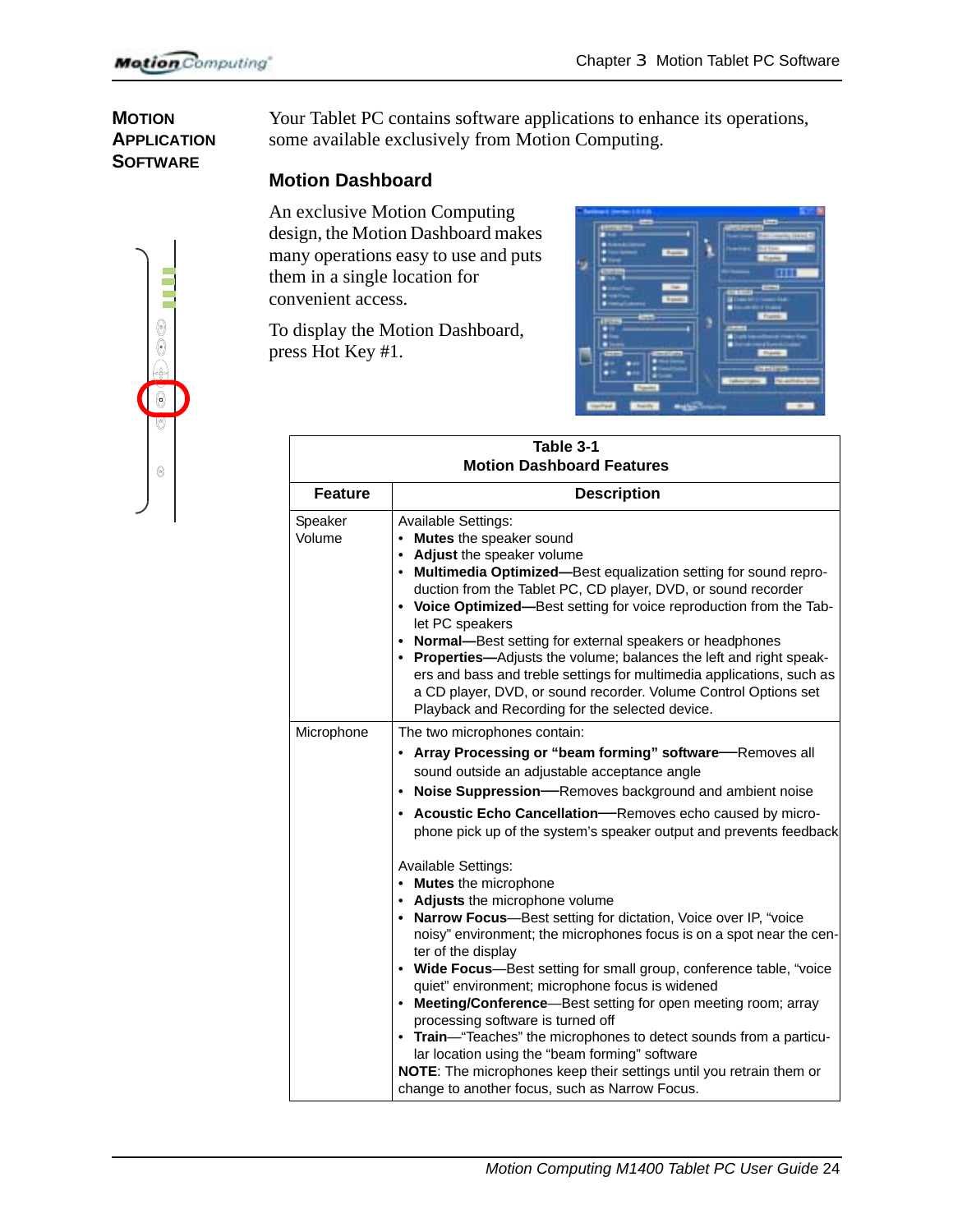| <b>Brightness</b>   | The Ambient Light Sensor (ALS) built into the Tablet PC detects light in<br>the environment and adjusts the display brightness.<br>Available Settings:                                                                                                                                                                                                                                                                                         |
|---------------------|------------------------------------------------------------------------------------------------------------------------------------------------------------------------------------------------------------------------------------------------------------------------------------------------------------------------------------------------------------------------------------------------------------------------------------------------|
|                     | Off - Turns off the display back light                                                                                                                                                                                                                                                                                                                                                                                                         |
|                     | • Fixed - Maintains a fixed brightness level on the display that<br>remains constant under varying light conditions                                                                                                                                                                                                                                                                                                                            |
|                     | • Dynamic - Maintains a relative brightness level on the display in<br>varying light settings using the ALS<br>NOTE: For optimal battery life benefits and viewability from the ALS, we<br>recommend that you set the brightness slider to the mid-point or slightly<br>above or below mid-point. If you set the slider higher than this, you lose<br>some of the battery-saving benefits while gaining minimal improvement<br>in viewability. |
| Orientation         | Sets the Tablet PC display orientation (rotation)                                                                                                                                                                                                                                                                                                                                                                                              |
| External<br>Display | The Tablet PC has a Dual Head Video Controller that can "mirror" the<br>Tablet PC display or extend it to a second monitor or external device,<br>such as a data projector.<br>Available Settings:                                                                                                                                                                                                                                             |
|                     | Mirror Desktop-"Clones" (duplicate) the Tablet PC display on                                                                                                                                                                                                                                                                                                                                                                                   |
|                     | another monitor or projector<br><b>Extend Desktop</b> —Projects the display to an other monitor; enlarge                                                                                                                                                                                                                                                                                                                                       |
|                     | overall desktop work space                                                                                                                                                                                                                                                                                                                                                                                                                     |
| Power<br>Management | Displays and selects Power Schemes and Power Button options; sets<br>Power Schemes and Alarms; checks the Power Meter and battery<br>gauge; enables/disables Hibernate                                                                                                                                                                                                                                                                         |
| Wireless            | "On/Off" buttons for the wireless devices built into the Tablet PC<br>Available Settings:<br>• Enables/Disables the 802.11/WiFi and/or Bluetooth Wireless Radio<br>• Disables either or both wireless devices at Tablet PC start up (useful<br>in settings that prohibit wireless operations, such as airplanes or<br>medical locations)                                                                                                       |
| Pen & Digitizer     | Calibrate the pen to the display.<br><b>Available Settings:</b><br>• Displays and sets pen and display properties<br>• Pen and Button Options-Changes Tablet PC, pen, and button prop-<br>erties, such as hot-key assignments, right/left handedness, or right-<br>click function                                                                                                                                                              |
| Input Panel         | Opens the Tablet PC Input Panel (TIP) for writing or typing                                                                                                                                                                                                                                                                                                                                                                                    |
| Stand by            | Puts the Tablet PC in low-power Stand by mode for a temporary<br>suspension from which you can quickly resume your Windows session.                                                                                                                                                                                                                                                                                                            |
| Help                | Displays Motion Dashboard Help                                                                                                                                                                                                                                                                                                                                                                                                                 |

#### <span id="page-31-0"></span>**Tablet PC Input Panel (TIP)**



To open the Tablet PC Input Panel (TIP), tap the TIP icon located next to the Start button. From this window, you can enter hand-written data, use the onscreen keyboard, or enter information by voice.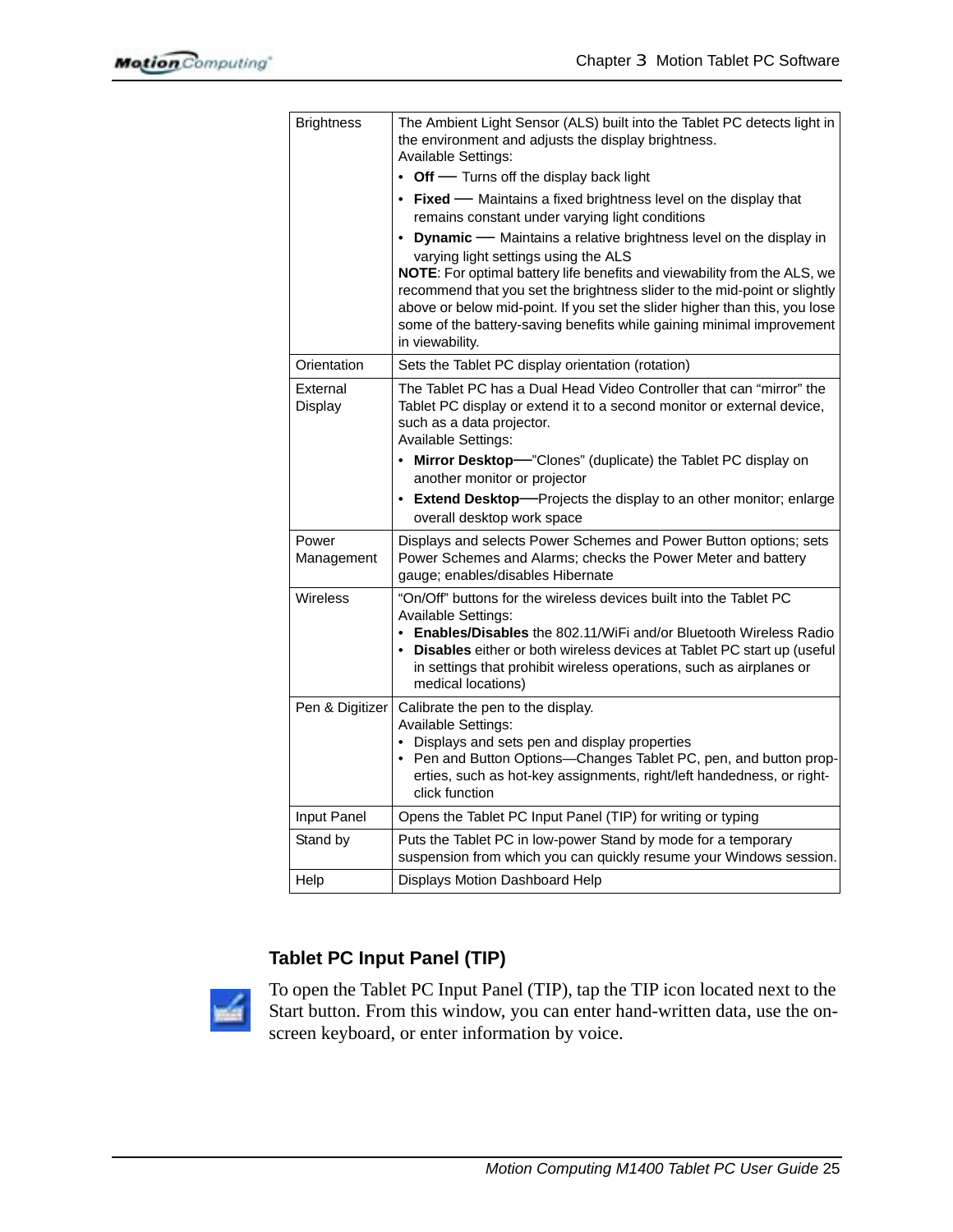The illustration of the Tablet PC Input Panel shows the Text Preview window open. "Today is Tuesday" was handwritten and then automatically transferred to the window as typed text. (You can also tap the Send button to manually send the text to the preview window.) You can select the Text Preview window from the Tools drop-down menu.

**NOTE**: For more information about the Tablet PC Input Panel, see Chapter 4 of this *User Guide*.



**IMPORTANT:** To view the text you write or type in the Tablet PC Input Panel, you must open another application, such as Windows Journal, Notepad, Wordpad, or any Microsoft Office applications (ordered separately). Otherwise, your text will be transferred to the Text Preview area (if it is open), but not to another application since none is available to accept the input. If the text preview window is not open, your text will disappear from the display after a few seconds.

**NOTE**: For security and accuracy when entering passwords or other confidential text, we recommend that you use the soft keyboard on the Tablet PC Input Panel instead of the Writing Pad.

#### <span id="page-32-0"></span>**Speech and Voice Recognition**

Your Tablet PC is designed to accept and interpret the human voice for dictation as well as for keyboard-equivalent voice commands. The Motion M1400 audio system contains echo cancellation and ambient noise filters for improved speech and voice recognition.

> **NOTE**: For information about setting up speech recognition through the Tablet PC Input Panel, see Chapter 4 of this *User Guide*.

|                                                  |                                         | Viens Fad   Viens Took   Wite Journals   Deech   Advanced                                                                                                                                                            |  |
|--------------------------------------------------|-----------------------------------------|----------------------------------------------------------------------------------------------------------------------------------------------------------------------------------------------------------------------|--|
| Dobabus                                          |                                         |                                                                                                                                                                                                                      |  |
|                                                  |                                         | When the absorption to the analytic milita soft a program.                                                                                                                                                           |  |
|                                                  |                                         | C) then the pet premier pane automaticals when starting to states<br>ED De not automatically where the fast preview parrel                                                                                           |  |
|                                                  | TChad to drep the durant program of a   |                                                                                                                                                                                                                      |  |
| <b>Smarshi</b>                                   |                                         |                                                                                                                                                                                                                      |  |
|                                                  |                                         | Sounds provide useful relideliats during epeech recognition.                                                                                                                                                         |  |
|                                                  | The track and the complete three of the |                                                                                                                                                                                                                      |  |
|                                                  |                                         | in the sounds when speech a recognised in carrick be recognised.                                                                                                                                                     |  |
| Connerd Configuration status<br>Delivery chelled |                                         | To select affair your contract categories are recognated batches (past -<br>To easign keybnard keys to torthal speech modes, just the Sindopad Made Key.<br>the complete state of the complete state of the complete |  |
|                                                  |                                         |                                                                                                                                                                                                                      |  |
|                                                  |                                         |                                                                                                                                                                                                                      |  |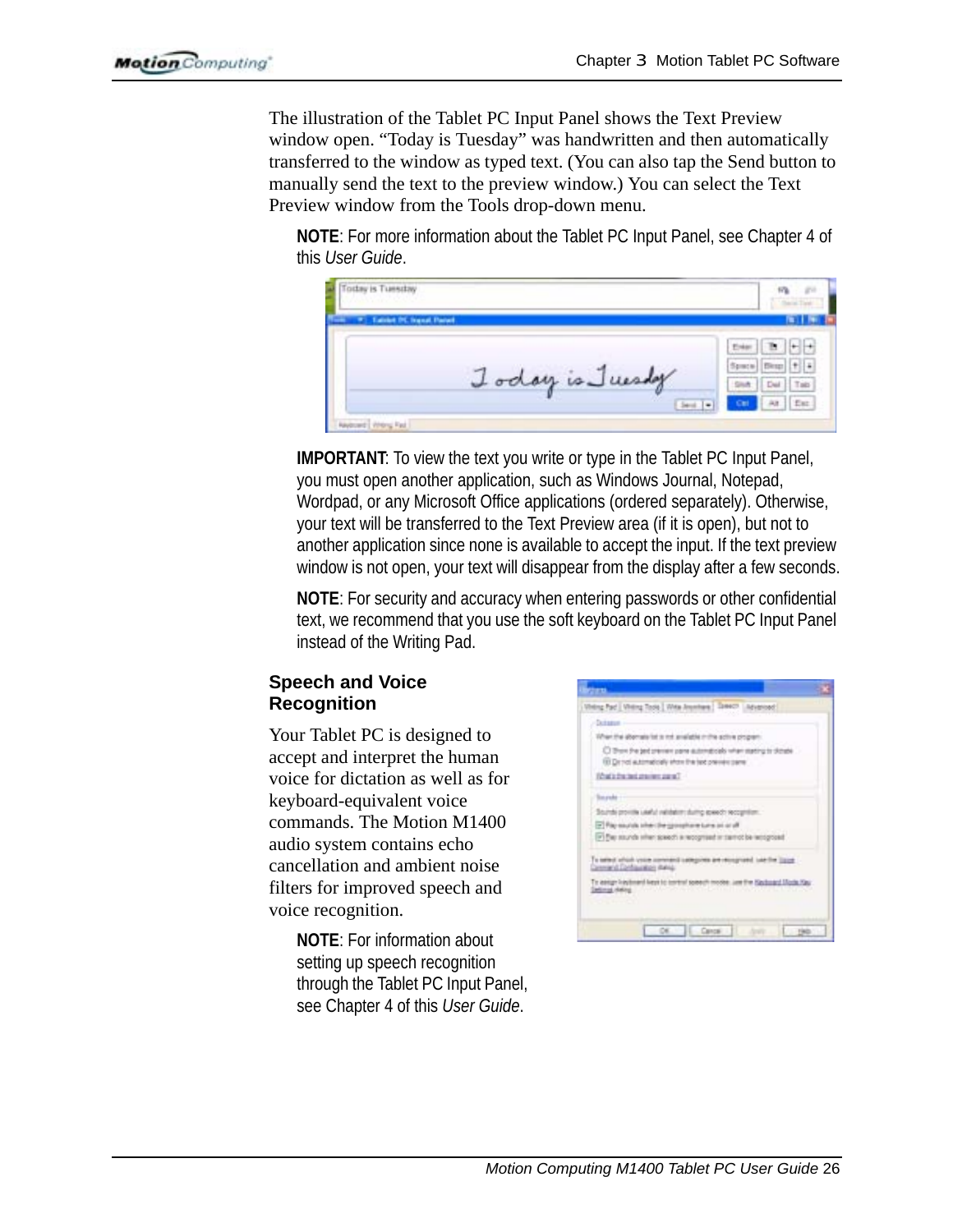

# Using Your Motion Tablet PC

This chapter describes various procedures and functions that your Motion Tablet PC performs.

<span id="page-33-0"></span>**INITIALIZING MICROSOFT WINDOWS XP** Your Tablet PC comes with pre-installed software applications and drivers, including those for the Windows XP Tablet PC Edition operating system. The first time you start your Tablet PC, you must initialize Windows XP. The steps for initializing the software are described in the following sections.

#### <span id="page-33-1"></span>**Required Information**

• Computer name (you can create this yourself or obtain one from your system administrator); this should be a unique name

#### <span id="page-33-2"></span>**Optional Connections, Equipment, and Information**

- Internet access
- Motion AC Power Adapter
- Administrative password
- Description of your computer
- Company name
- Network settings
- Domain name
- Names of the people who will be using this Tablet PC
- Microsoft Office Product Keys (if you are going to install any Microsoft Office products, such as Word, Excel, or PowerPoint)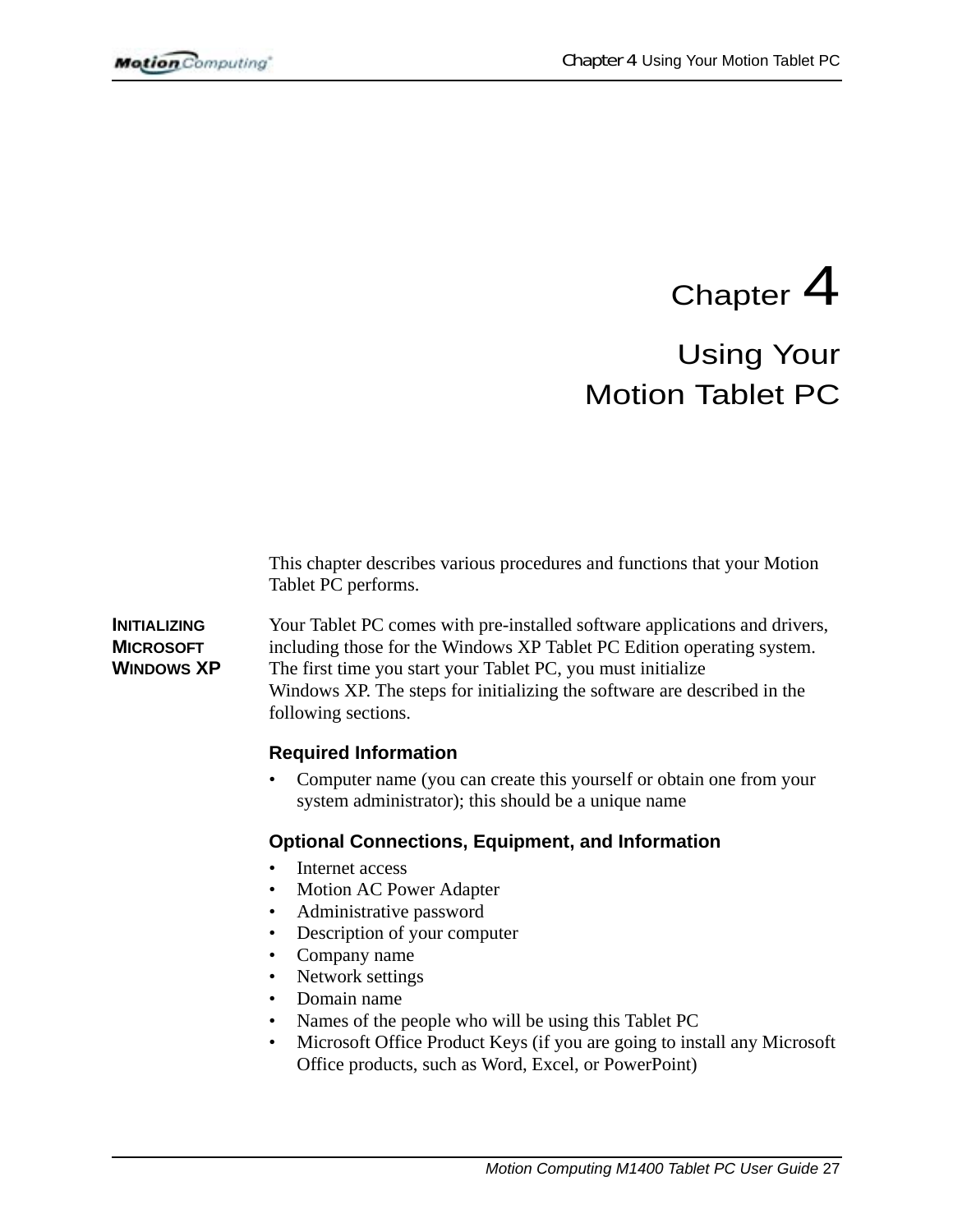#### <span id="page-34-0"></span>**Windows Initialization Procedure**

**IMPORTANT**: You do NOT need Internet access to initialize Windows. When the Windows initialization procedure prompts you for this information, you can either select "Skip" or the option that lets you set up Internet access later.

- 1. (Optional) Connect your Tablet PC to AC power. (This ensures continuous power during this initialization procedure and in case the battery is low.)
- 2. (Optional) Attach a USB keyboard and use the touchpad or keyboard keys (Tab, arrow, Enter, space bar) to select and enter data.
- 3. Slide the Power switch to start the Tablet PC. After a short time, the "Welcome to Microsoft Windows" screen appears.
- 4. Tap Next.
- 5. Set up the dates and currency.
- 6. Tap Next.
- 7. Select the time zone.
- 8. Tap Next. The End User License Agreements (EULAs) for Microsoft Windows XP and for Motion Computing appear.
- 9. Select "Yes, I Accept" to the End User License Agreement
- 10. Tap Next.
- 11. Type in a name for your computer. Enter the name provided by your network administrator or a unique name you make up.
- 12. (Optional) Type in a description of your computer. Select Next.
- 13. When asked what your Administrator password is, enter a password of your choice or one that was assigned to you. This will be the password for the Administrator account on your Tablet PC.
- 14. Select Next.
- 15. (Optional) Type in the domain name (from your network Administrator). If you do not have a domain name, tap Next.
- 16. (Optional; you do not need Internet access to initialize Windows) After Windows checks for Internet connection, select Skip to set up Internet access later.
- 17. Select "Yes, Ready to activate Windows."
- 18. Select Next.
- 19. (Optional) "Ready to register with Microsoft." Select "Yes." (You can register now, but you must have Internet access.)
- 20. Select Next.
- 21. (Optional) Enter the Registration Information or select Skip. If you enter this information, select Next.
- 22. (Optional) You may get a message "Unable to connect to the Internet." Select Skip since you have not set up Internet access.
- 23. Type in your name in the space provided. Enter at least one name in this space, which will be the name of the User account on your Tablet PC. (If others will be using this Tablet PC, add in their names here [up to a total of five]. You can add users and passwords later through the Windows Control Panel if you wish.)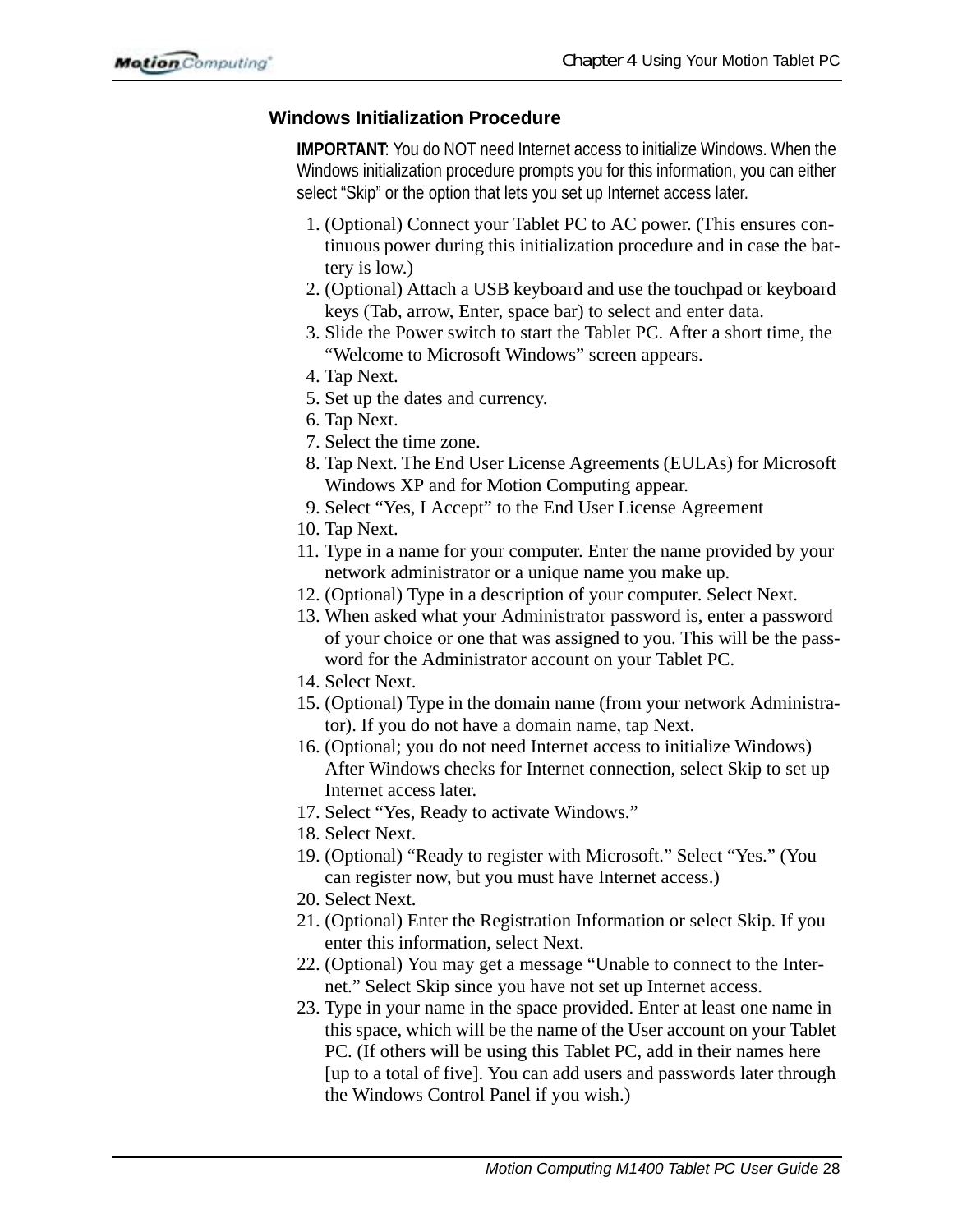24. Select Next. This message appears:

Thank you! Congratulations, you're ready to go!

25. Select Finish. This message appears:

Windows XP Please wait. Windows is starting up.....

This completes the Windows XP initialization. Please keep reading...

#### *As your system starts up....*

As your system starts up, it displays messages, some of which require action, while others do not.

- Windows may discover, load, and install new hardware. When prompted and as appropriate for your system, answer Yes or OK.
- An Automatically Update message may appear. You must be connect to the Internet to update now. You can close this window and update later.
- Tablet PC Tutorials screens are displayed. Run these now or later.

*Windows Logon:* The Windows logon screen prompts you to "click your user name" (see Step 23). All the user accounts you created are displayed here. Select the user name you want to log on with.

*OmniPass Logon Authentication*: This OmniPass dialog for the Fingerprint reader, although visible, is not active until you enroll with OmniPass.

- For enrollment information and information about setting up a Windows password for your user account, see the section "About the OmniPass Password Management System" in this chapter.
- For OmniPass Help, right click the OmniPass key icon in system tray and select Help. (If the key icon does not appear, you may need to reboot your system and start the enrollment again.)

#### <span id="page-35-0"></span>**Microsoft Office Activation (Optional)**

If you ordered the Microsoft Office XP Professional software with your Tablet PC system, all the necessary software it is already installed. To activate Microsoft Office, follow these steps:

- 1. Open a Microsoft Office application, such as Microsoft Word.
- 2. A screen appears, prompting you to enter your User name, Initials, Organization, and the 25-character Product Key. The Product Key is printed on the Microsoft Office CD packaged with your Tablet PC.
- 3. Follow the onscreen messages to activate Microsoft Office.

<span id="page-35-1"></span>**STARTING/ STOPPING THE TABLET PC**

#### <span id="page-35-2"></span>**Starting Your Tablet PC**

Start the Tablet PC by sliding the Power switch. The Power LED turns green and the Hard Disk Drive (HDD) LED intermittently flashes green. Then Windows XP launches.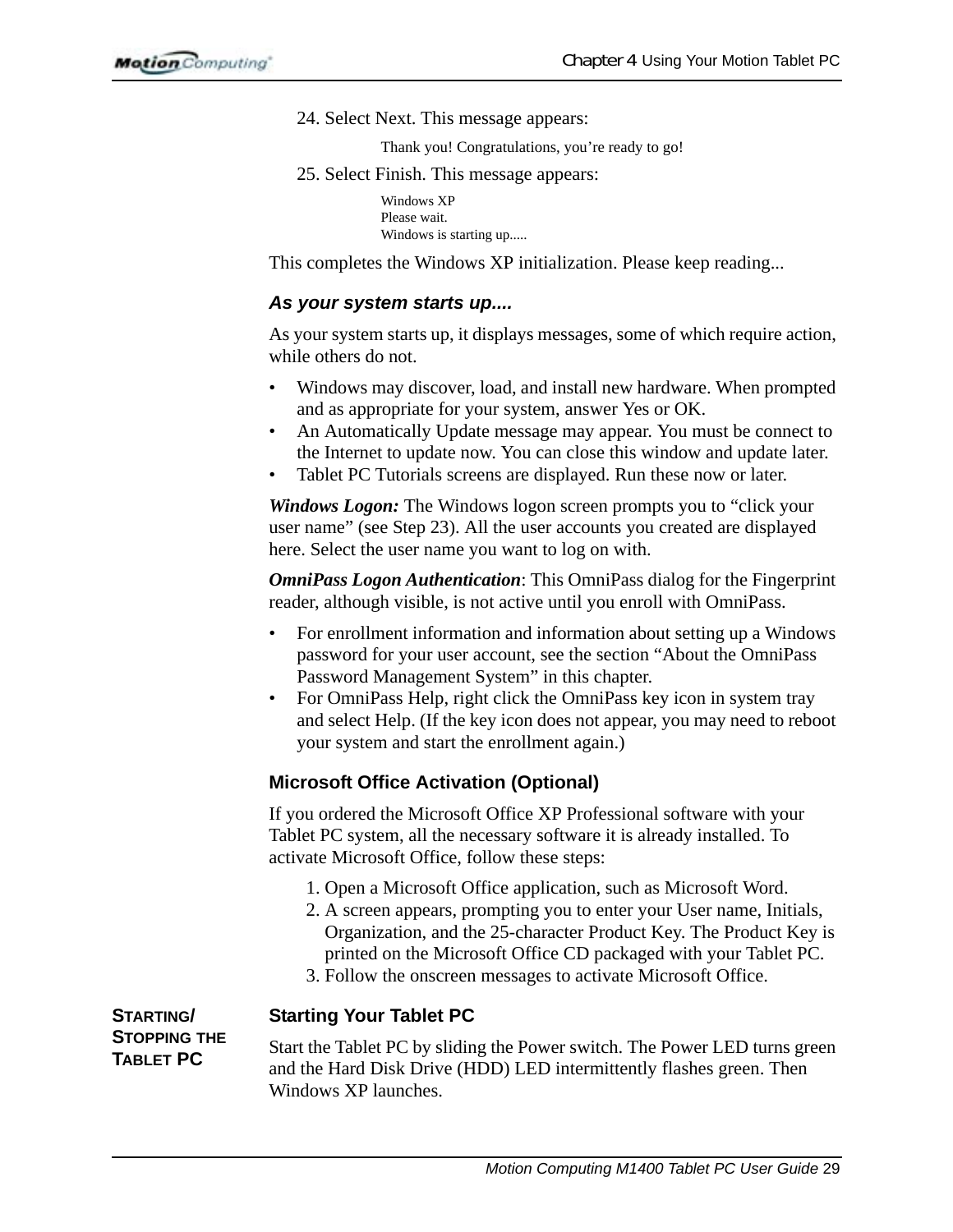When you start the Tablet PC, the Windows XP Tablet PC Tutorials screen appears. If you do not want this to continue to appear, check "Do not show me this again." We recommend that you run the tutorials, which take just a few minutes. It you do not want to run the Microsoft Tutorials now, you can always return to them by tapping Start>Using Your Motion Tablet PC.

# **Stopping Your Tablet PC**

The recommended way to shut down your Tablet PC is by selecting Start and then Shut Down.

**IMPORTANT**: You can force a shutdown by pressing and holding the Power switch for about 5 seconds. A forced shutdown should only be used when the system is completely unresponsive to software commands. If you have any applications open or any unsaved work, you will lose it. Windows will not prompt you to save your work if you force a shutdown.

**OPENING THE MOTION DASHBOARD** In the following sections, you will be instructed to open the Motion Dashboard. To do this, press Hot Key #1 (see Table 2-2 in Chapter 2 of this *User Guide*) on the Tablet PC front panel.



You can also access Dashboard by first selecting Start>All Programs>Motion Resources>Dashboard.

The Motion Dashboard offers many Tablet PC functions in a convenient location.



#### **CONSERVING POWER WITH STAND BY OR HIBERNATE MODES**

Low-power Stand by or Hibernate modes can conserve Tablet PC power. Each preserves your Tablet PC settings so you can resume work where you left off.

- Stand by Greatly reduces Tablet PC power consumption and restarts within a few seconds; the Tablet PC runs on battery if not connected to AC power. Choose Stand by when you plan to return to work within a short time (a few minutes to a few hours) and want to conserve power.
- **Hibernate** Completely shuts down the Tablet PC to conserve power. It takes slightly longer to restart from Hibernate than from Stand by mode. Choose Hibernate when you plan to stop work for longer periods of time, such as overnight. This setting saves the status of the Tablet PC system to the hard disk drive.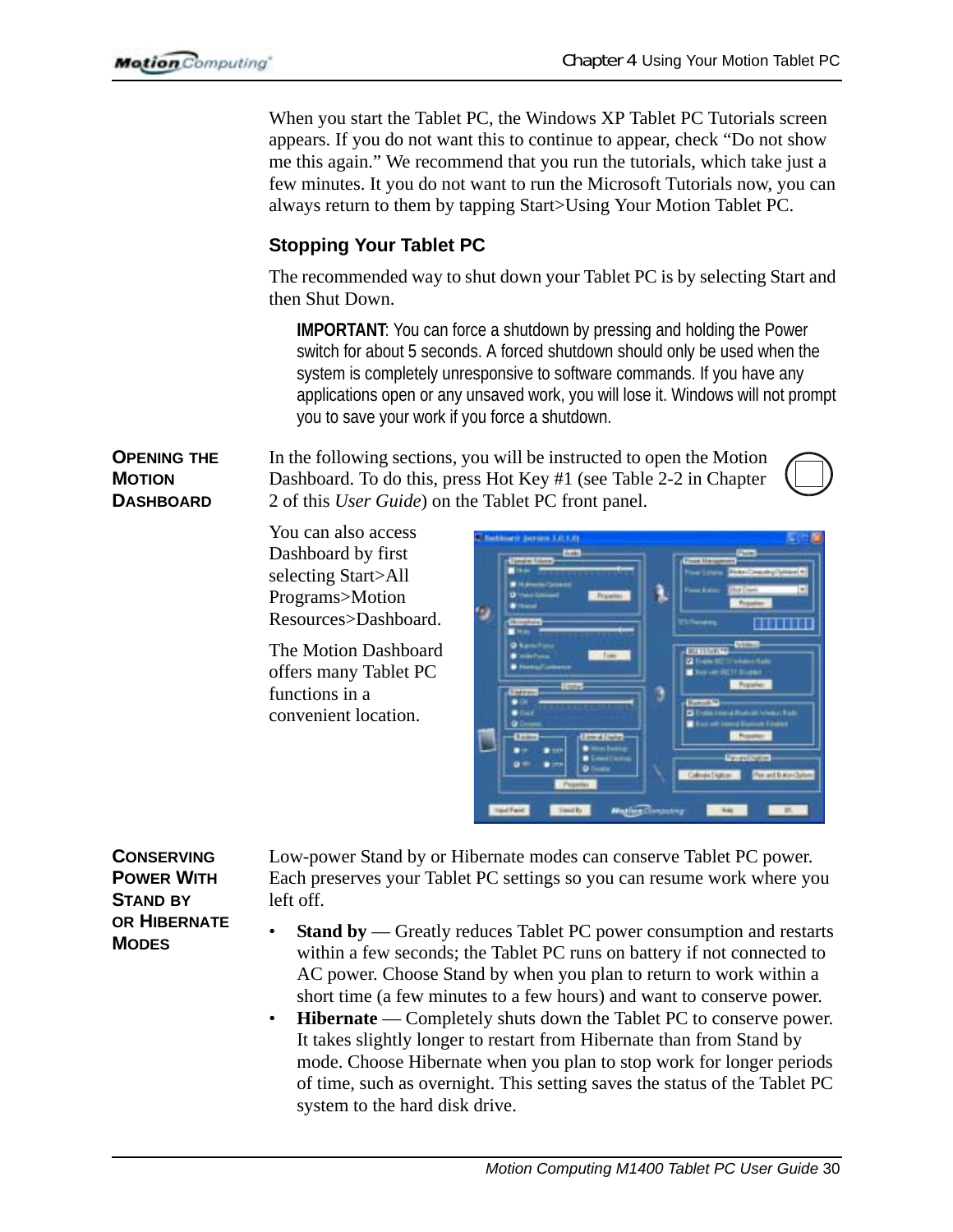#### **Launching Stand by or Hibernate Modes from the Start Button**

- 1. Select Start>Shut Down.
- 2. From the pop-up window, tap Stand by or press the Shift key on the keyboard to toggle to Hibernate, and then tap that option.
- 3. The Tablet PC will then enter Stand by or Hibernate. In Stand by, the power LED flashes green. In Hibernate, all the status LEDs are off.

**IMPORTANT**: You can put the Tablet PC in either Stand by or Hibernate to swap the battery. See the section "Swapping the Battery" in this chapter.

#### **Launching Stand by Mode from the Motion Dashboard**

Open the Motion Dashboard and then tap the Stand by button.

#### **Setting Up Stand by or Hibernate Modes from the Power Switch**

When you slide the power switch, by default your Tablet PC shuts down. You can change this setting so that you can enter either Stand by or Hibernate from the power switch.

- 1. Open the Motion Dashboard.
- 2. On the Dashboard, under Power Management, tap the down arrow by the Pwr Button.
- 3. From the drop-down menu, select Stand by or Hibernate, as desired. 4. Select OK.

#### **Restarting from Stand by or Hibernate Modes**

To restart from Stand by or Hibernate, briefly slide the Power switch until the Tablet PC display turns on. Tap your user name to resume work.

**OPERATING THE MOTION DIGITIZER PEN** The Motion digitizer pen contains internal electronics that let you enter digital ink on the Tablet PC display. Finger-tapping or writing with a PDA stylus has no effect. The pen



clicking (like a mouse) and a small opening near the end for attaching it to the pen tether. The pen also comes with replacement pen tips and a replacement tool, shown here. For information about replacing the pen tips, see "Replacing the Pen Tips" in this chapter.

Notations for using the Motion pen are described below:

contains a pen function button, used for right-

- Tap Firmly tap the pen on the Tablet PC display, without pressing the function button on the pen
- Double-tap Tap the pen twice on the display, without pressing the function button on the pen
- Right-click Press the function button on the pen and tap the pen on the display (equals a mouse right-click). For more information about using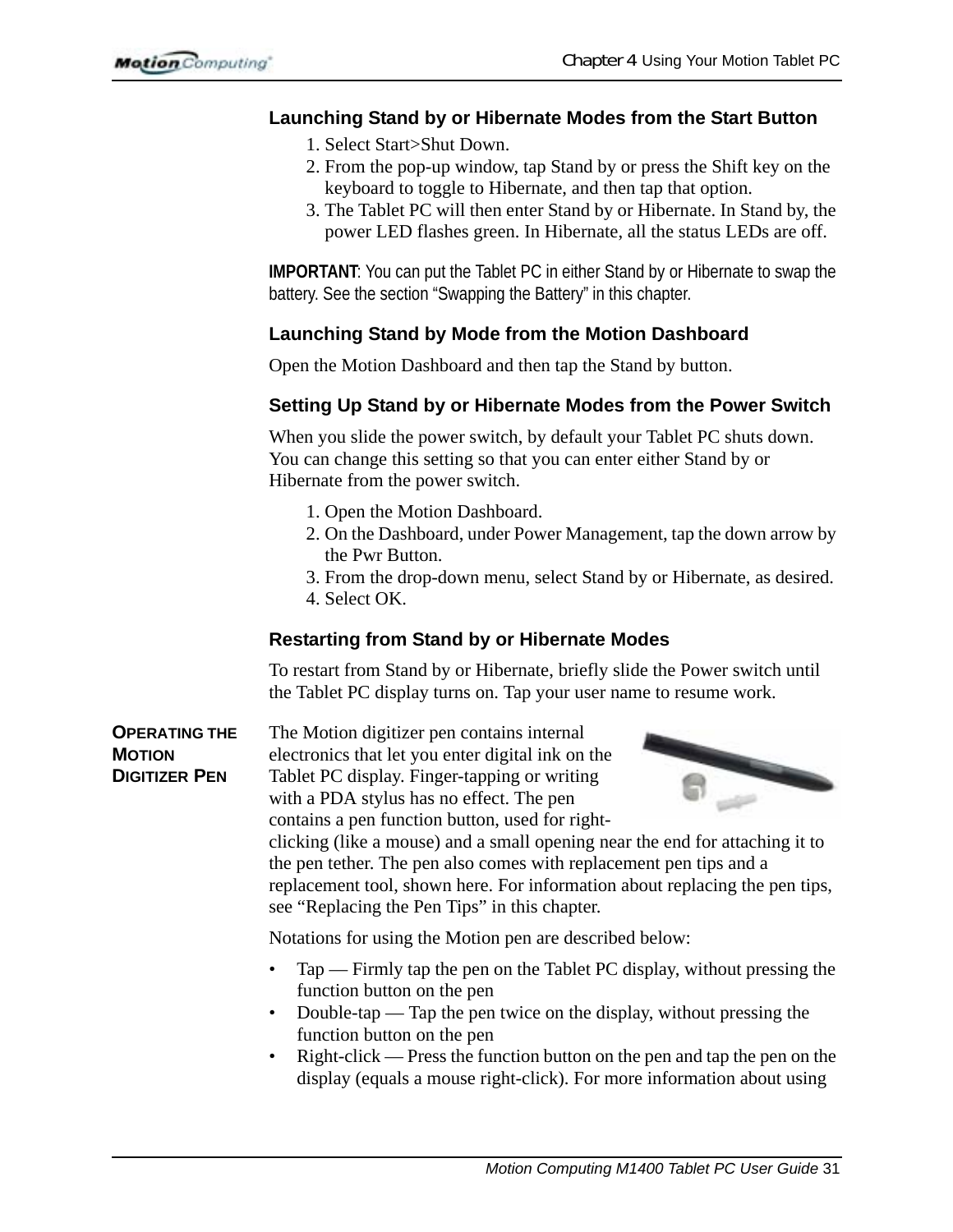the pen function button, see the section "Writing with the Pen" in this chapter.

- Press and hold Press and hold the tip of the pen to the display without pressing the pen function button (equivalent to a mouse right-click)
- Tap and drag Tap and drag the pen on the display
- Select/Highlight Tap on the item on the Tablet PC display with the pen to activate the function

## **Calibrating the Pen to Increase Its Accuracy**

Be sure to calibrate your pen the first time you start your Tablet PC, then at other times if the cursor does not seem to line up with the pen tip. Calibration ensures the accuracy of the pen and adjusts the Tablet PC display for each person who uses it. The Tablet PC stores pen settings on a per-user basis.

1. Open the Motion Dashboard and tap Calibrate. Or double-

To open the calibration program:



tap the Tablet and Pen Settings icon in the System Tray, located in the lower right-hand corner of the display window. This opens the Tablet and Pen Settings window.

**NOTE**: This icon may be hidden in the System Tray. Tap the System Tray leftarrow to open all hidden icons.

- 2. Tap Calibrate while holding the pen in a normal writing manner.
- 3. Carefully tap the pen point *precisely* in the center of each of the four calibration crosshairs as they appear.



4. Rotate the Tablet PC display and repeat this for each orientation  $(0^{\circ}, 90^{\circ}, 180^{\circ}, \text{ or } 270^{\circ}).$ 

## **Hints for Writing with the Pen**

The first time you pick up the pen, you will notice it is lightweight (it has no internal battery), has a plastic tip, and contains an elongated button that is called the "function button."

• You can hold the pen like any other writing tool, except you may want to place your fingers on either side of the pen function button so you do not inadvertently press it as you write. Pressing the function button while tapping the pen on the display is like right-clicking with a mouse and will launch pop-up menus or may otherwise interfere with your writing or drawing.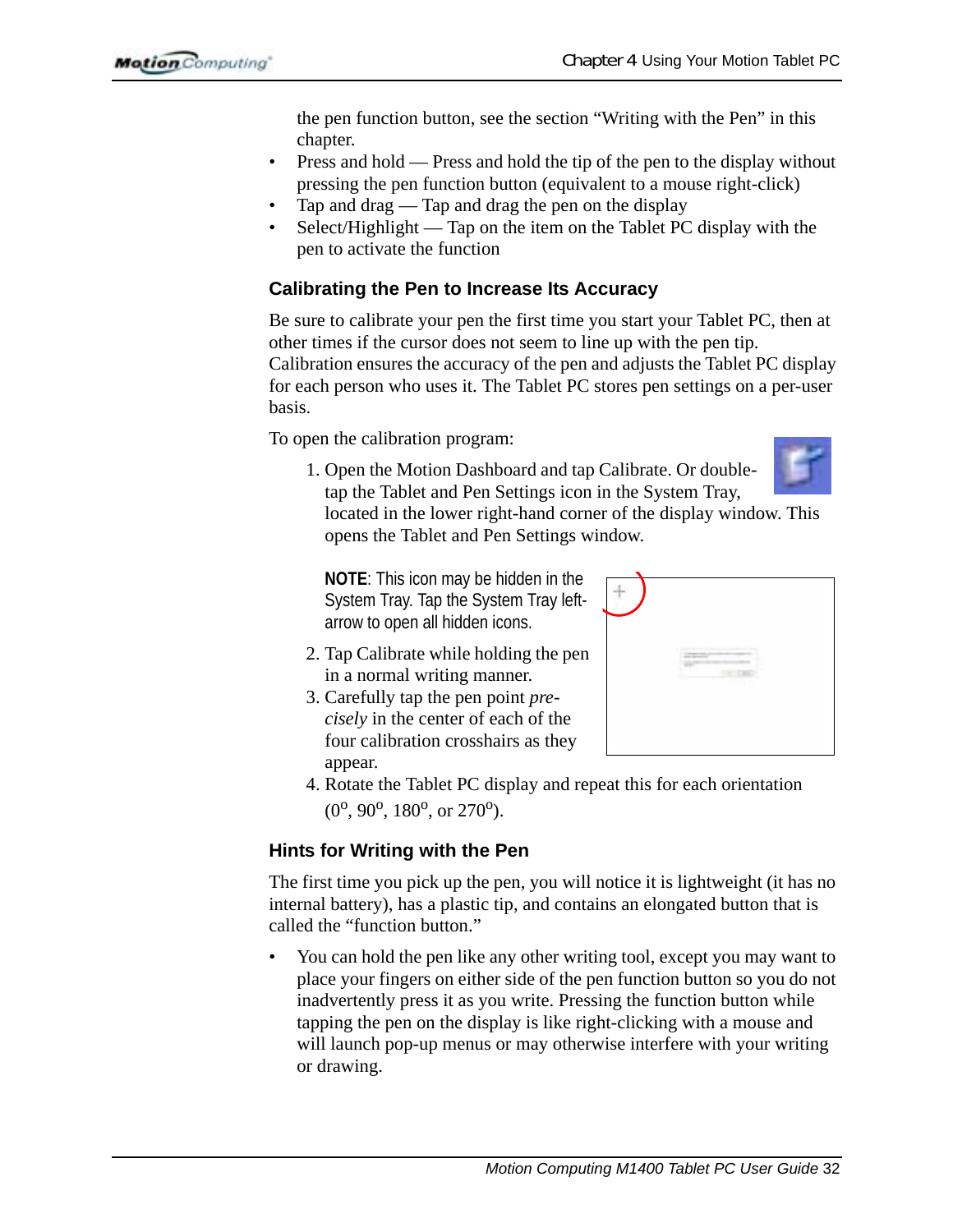- Practice pressing the pen function button with both your index finger and thumb to see which you prefer.
- Relax your grip. Only a light touch is needed to write with the pen.
- With a little practice, you will learn how to tap on the Tablet PC display to activate buttons and menus.
- The more precise your handwritten input, the more accurate the Tablet PC will be in converting it to text. You can use printed or cursive handwriting, but a mixture of upper and lowercase letters works best.
- When you hold the pen over the Tablet PC display, a pointer (small dot) appears under the pen tip on the display and moves with the pen on the display.
- To select something on the display, line up this pointer before you touch (tap) the pen to the display surface. The digitizer under the Tablet PC display reads the position of the pointer, not where you touch the pen to the display.



**CAUTION**: Do not write on the Tablet PC display with ink pens or other sharp objects that could damage it. Do not use permanent markers that may damage the display.

A comparison of the pen and mouse operations is made below:

| Table 4-1 Mouse versus Pen Actions |                                                                                  |  |
|------------------------------------|----------------------------------------------------------------------------------|--|
| With a Mouse                       | <b>With the Digitizer Pen</b>                                                    |  |
| Point and click                    | Point and tap the pen on the display.                                            |  |
| Double-click                       | Double-tap the pen on the display.                                               |  |
| Click-and-drag                     | Tap-and-drag the pen on the display.                                             |  |
| Right-click                        | Press the pen button while tapping, or press<br>and hold the pen on the display. |  |

#### **Ending Accidental Right-Clicks**

If you find that you accidentally press the pen button when you write, you may want to deactivate the pen button. (You will still be able to open right-click menus by pressing and holding the pen against the display surface.)



1. Double-tap the Tablet and Pen Settings icon in the System Tray, located in the lower right-hand corner of the display window. This opens Tablet and Pen Settings. (You can also access this through the Windows Control Panel.)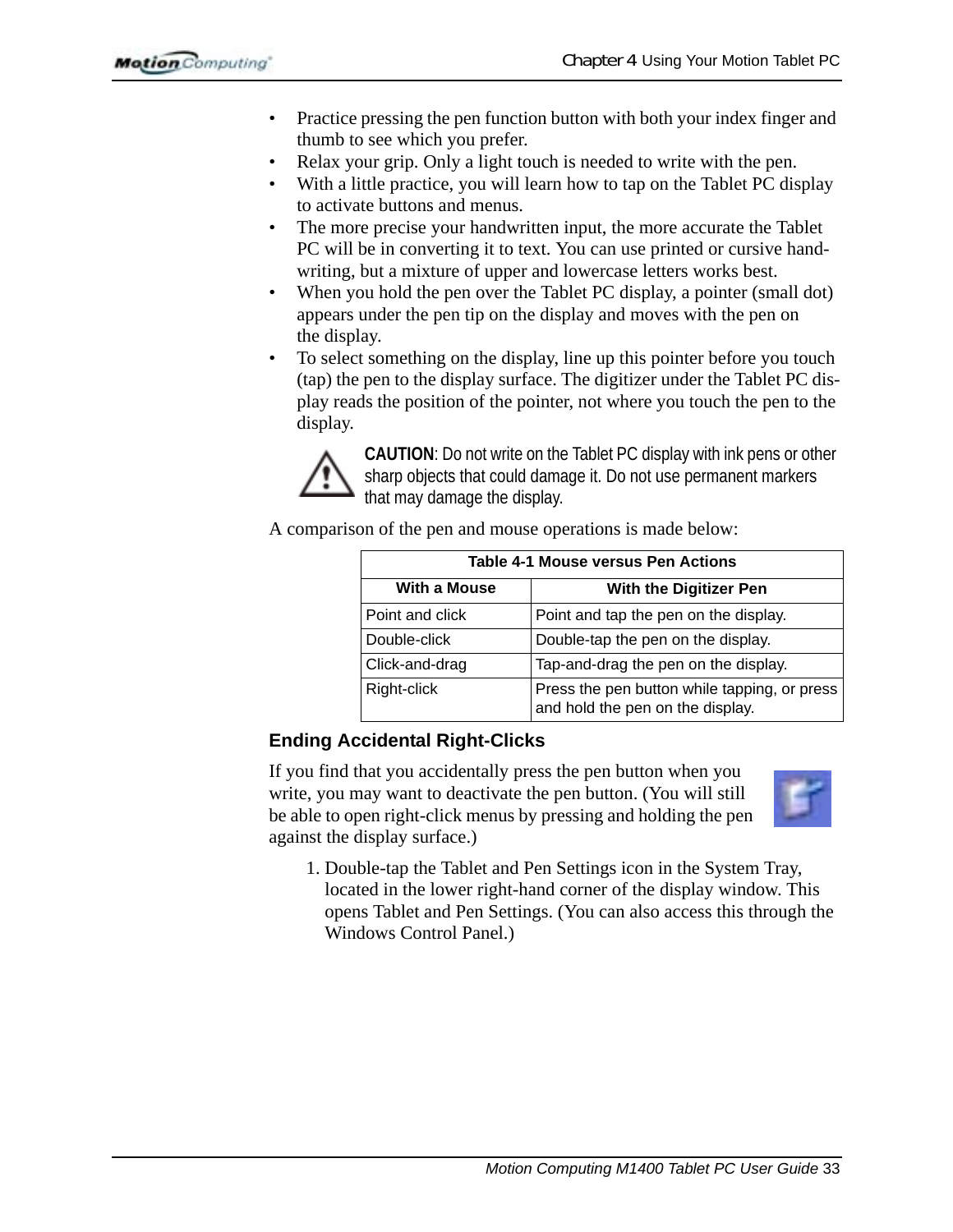- 2. Select the Pen Options tab.
- 3. Uncheck the option "Use pen button to right-click."
- 4. Tap Apply.

#### **Adjusting Menu Locations for Left-Handed Use**

For convenience, you can adjust the "handedness" and menu locations for left-handed use.

- 1. Repeat Steps 1 and 2 above.
- 2. Select the Settings tab.
- 3. Change the Handedness or Menu location, as desired.
- 4. Tap Apply.

#### **Pen Gestures**

You can use pen gestures to quickly perform the following actions:

**NOTE**: Gestures work primarily in the Tablet PC Input Panel and the Write Anywhere feature. For more information about gestures, gesture symbols, and for handwriting tips, open the Tablet PC Input Panel, Tools menu, then select Help, Help Topics. Under Tips and Tricks, select Tips for entering text. You will find a Gesture reference.

- **Open the Tablet PC Input Panel** Holding the tip of the pen above the screen, quickly move the pointer back and forth several times.
- **Backspace** (erase the previous character) — Quickly draw a right-to-left line on the display surface
- **Erase** Draw a short, wide "Z" from left to right across what you want to erase. (It may take some practice to master this gesture. ) The erase gesture works in the Windows Journal, Tablet



PC Input Panel, and the Write Anywhere (an option of the Tablet PC Input Panel).

To free work space and enlarge your writing area, you can optimize your Tablet PC display in these ways:

• Move the Tablet PC Input Panel anywhere on the display— From Tools, uncheck Dock. This lets you drag the input panel anywhere on the display.

| Tools               | <b>Tablet PC Input Panel</b> |  |
|---------------------|------------------------------|--|
| Speech              |                              |  |
| <b>Text Preview</b> |                              |  |
| Dock                |                              |  |
| Options             |                              |  |
|                     |                              |  |
|                     |                              |  |

**HINTS FOR OPTIMIZING YOUR DISPLAY WINDOW**

| Settings   Drapher   Tablet Button<br>Percentage             |                                              |
|--------------------------------------------------------------|----------------------------------------------|
| Use the part to History) with terms an the acream            | Pan autom work                               |
| just line mouse authors. You can customal electrices author. |                                              |
| Part Action                                                  | Equivalent Missou Action                     |
| The internation                                              | Drable cirk                                  |
| Preser good hotel<br>Ford House                              | <b>Right click</b><br>Fourte                 |
| <b>Bart Input Fanal gas</b>                                  | Leurch Irond Parel<br><b>HOLD INVESTIGAT</b> |
|                                                              | 1.509                                        |
| Peri bulbarak                                                |                                              |
| EPT Line per i Button to sight click                         |                                              |
| [7] Line top of the part to grass (of art acability)         |                                              |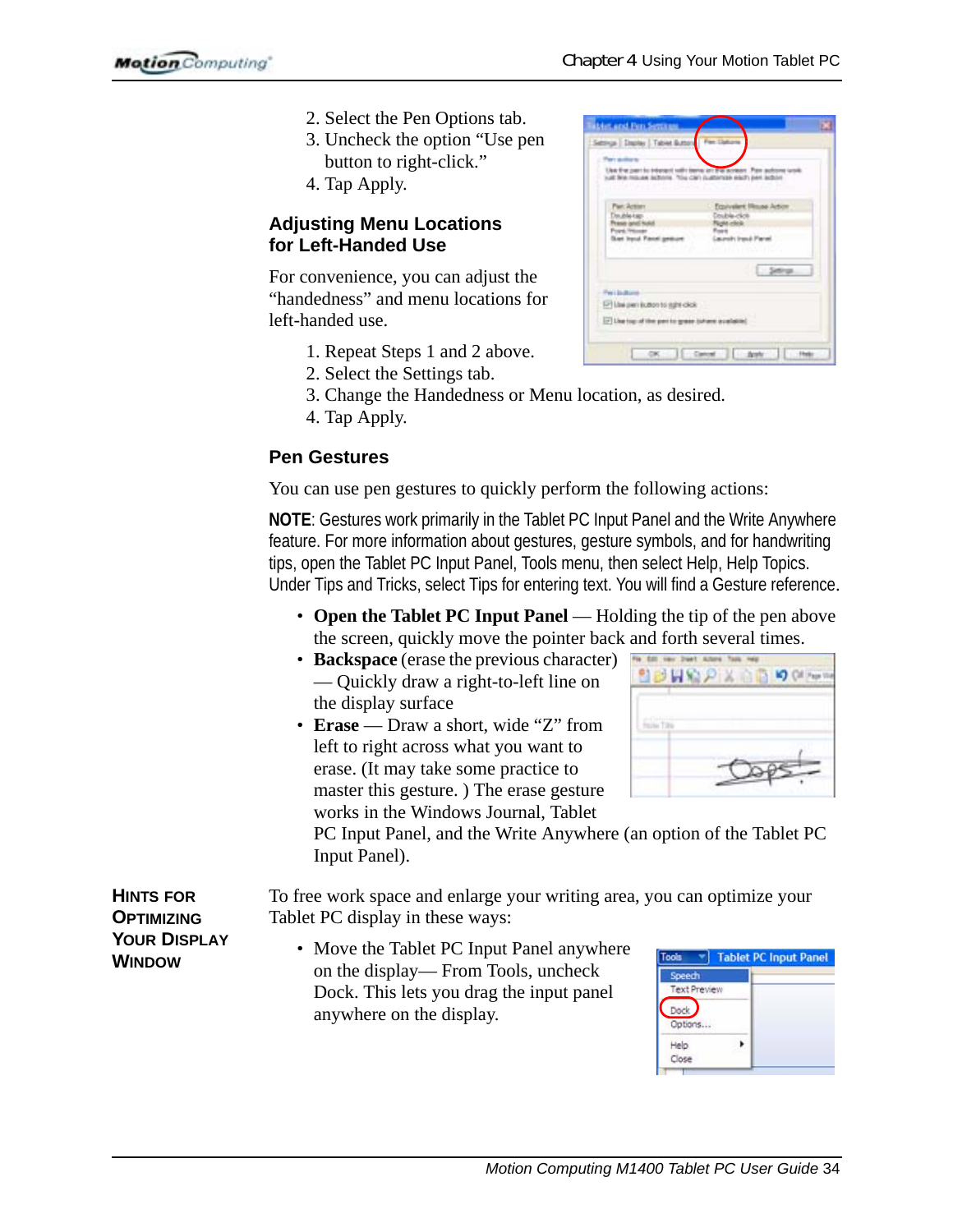|                                                                      | • Hide the Input Panel — Select the up arrow on the Input<br>Panel to hide the panel<br>• Enlarge the Preview window — From Tools, tap<br>Options, and then tap Two lines.<br>• Relocate the taskbar anywhere on the display — From<br>Windows Control Panel, tap Taskbar and Start Menu (Classic View) or<br>double-click Appearance and themes (Category View) and then tap<br>Taskbar and Start Menu. Uncheck the box beside Lock the taskbar. Tap<br>OK and close Control Panel. Now place your pen inside the Taskbar<br>and drag it to the sides or top of the display.<br>• Change the amount of delay to transfer writing, or the thickness of the<br>ink — From Tools, select Options.<br>NOTE: For more information about Tablet PC Input Panel functions, see Tools>Help<br>on the Tablet PC Input Panel window.                                                                                                                                              |
|----------------------------------------------------------------------|--------------------------------------------------------------------------------------------------------------------------------------------------------------------------------------------------------------------------------------------------------------------------------------------------------------------------------------------------------------------------------------------------------------------------------------------------------------------------------------------------------------------------------------------------------------------------------------------------------------------------------------------------------------------------------------------------------------------------------------------------------------------------------------------------------------------------------------------------------------------------------------------------------------------------------------------------------------------------|
| <b>MAKING BEST</b>                                                   | The Tablet PC Input Panel Keyboard and Writing Pad let you:                                                                                                                                                                                                                                                                                                                                                                                                                                                                                                                                                                                                                                                                                                                                                                                                                                                                                                              |
| <b>USE OF THE</b><br><b>TABLET PC</b><br><b>INPUT PANEL</b>          | • Enter information in other input fields, such as passwords<br>• Hand write or type entries in Journal documents<br>• Write or type e-mail messages                                                                                                                                                                                                                                                                                                                                                                                                                                                                                                                                                                                                                                                                                                                                                                                                                     |
|                                                                      | 1. Open the Tablet PC Input Panel by tapping the icon, shown<br>here.<br>2. With another application active, such as a password entry field, a<br>Journal document, or Outlook, write or type the desired entry on the<br>Input Panel window.<br>3. By default, after a short delay, your handwriting or typing will be<br>automatically sent to the active program.                                                                                                                                                                                                                                                                                                                                                                                                                                                                                                                                                                                                     |
| <b>HINTS FOR</b><br><b>WORKING WITH</b><br>THE INPUT<br><b>PANEL</b> | Here are some other hints about the Tablet PC Input Panel:<br>• Disappearing text — If you do not open an active application or the<br>Input Panel Preview window, your writing or typing will disappear<br>from the display in a few seconds. Open an application (such as<br>Microsoft Word) or the Preview window to accept your text.<br>Sending drawings — While probably not the best application for<br>٠<br>drawings, you can send them from the Input Panel to some<br>applications (for example, Wordpad or Microsoft Word). However,<br>they do not transfer to the Text Preview window. If you draw from the<br>Input Panel with the Text Preview window open, Windows XP tries to<br>interpret the drawing as text and the results are unpredictable.<br>Entering passwords — For security and accuracy, we recommend that<br>٠<br>you use the keyboard on the Input Panel instead of writing this<br>confidential information where it is clearly visible. |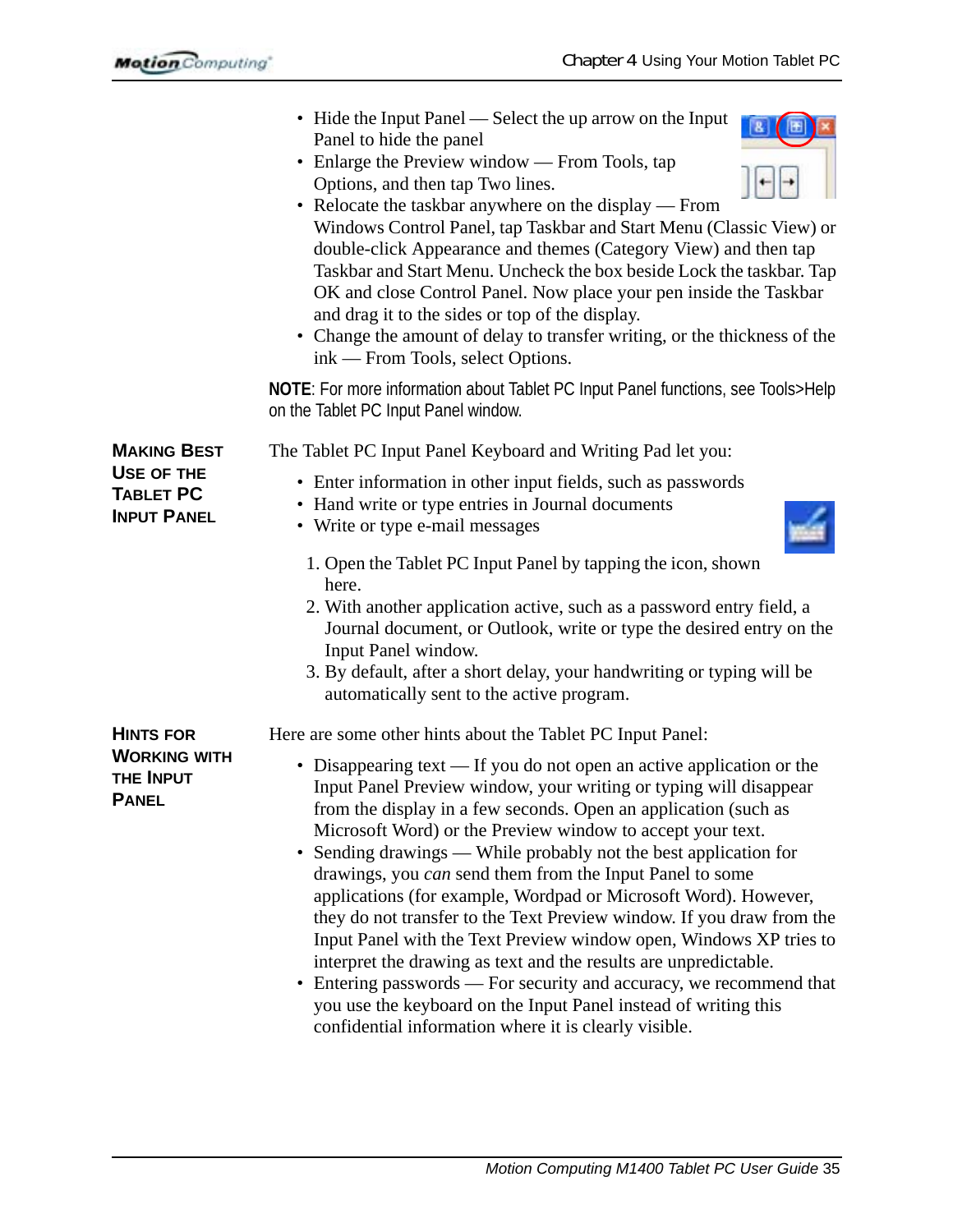#### **Input Panel Text Preview Window**

The Tablet PC Input Panel Writing Pad has an optional Text Preview window (opened from the Tools menu) that lets you see a text transcription of what you have written before you send it to an active application. You can send your text to this preview window at any time by tapping Send. Otherwise, there is a built-in delay to send the text. (You can change the delay period from the Tools>Options menu from 1/4 second to 10 seconds.)



#### **"Sending as Ink" (Handwriting and Drawings) from the Input Panel**

To transfer ink input to another application:

- 1. Open the Tablet PC Input Panel.
- 2. Close the Text Preview window by deselecting it in Tools.
- 3. Open an application, such as Notepad, Wordpad, or Microsoft Word (or any Microsoft Office application).

**NOTE**: Without a second application open to accept the ink input, the input will disappear from the Tablet PC Input Panel.

- 4. Tap the down arrow beside Send.
- 5. Enable Send as Ink. (If the application you have open does not accept ink input, this option will be grayed out, as shown here.)



6. Create the text or simple drawing you want to send as ink.

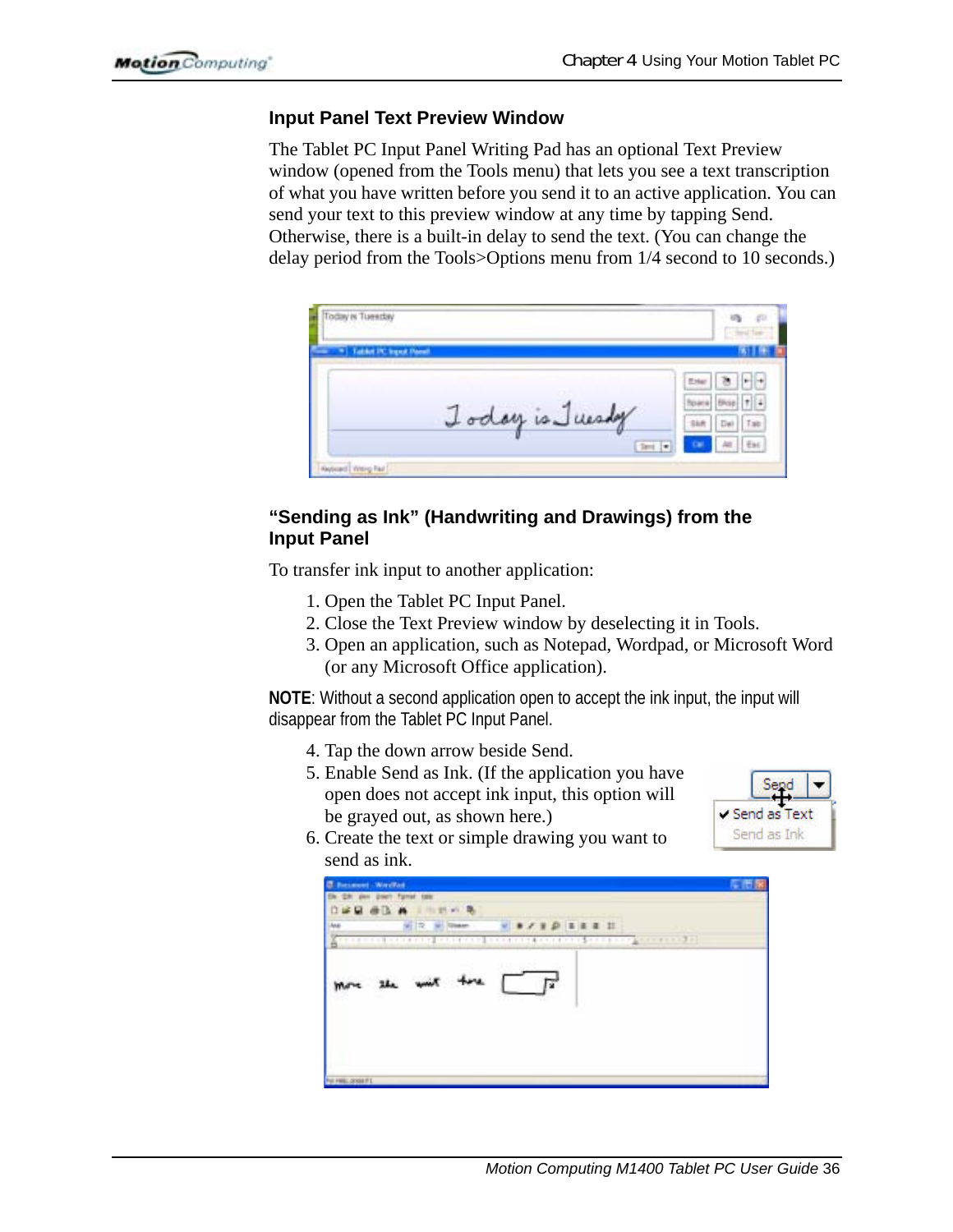**ELIMINATING PAPER WITH WINDOWS JOURNAL**

**CREATING**

**JOURNAL**

**NOTE**: To increase the size of the text and drawings, highlight these on screen, then change the font size. Wordpad and Notepad do not allow you to reset the default font size, but you can increase the font size in the manner described here.

Windows Journal offers these notetaking capabilities:

- Search Look for a handwritten or typewritten word in all your Journal Notes
- Organization Use color, and/or titles to arrange information
- Versatility Draw diagrams and charts, copy and paste information between documents, convert handwriting to text

**UDNORX SOR**  $-72.2981$ ウネギ To Do Up date patient first<br>Order stringh new source<br>Register date

**FORMS AND EDITING THEM IN WINDOWS** You can create forms or edit documents from many formats (such as Word, PowerPoint, Excel, Adobe® Acrobat) by creating a Journal Template. You can then write on your new "form," exchange edits with others, or write on them during a presentation.

- 1. Create or open the desired document on your Tablet PC.
- 2. Tap Print.
- 3. Select the Journal Note Writer as the printer.
- 4. Tap Print.
- 5. On the Save As screen, type in a name for the document.
- 6. Tap Save. By default, this saves your document as a Windows Journal template (.JNT file) to My Documents/My Notes.

**NOTE**: Windows Journal may take a few minutes to save, but even multi-page documents will convert to a Journal Note Writer file.

- 7. If Windows Journal does not open your document automatically (a option on the Save as page is checked to "View note" after printing), then you need to open your Journal document manually.
- 8. Write with your pen on this document as you would any other Journal document (fill in your "form" or make your annotations).
- 9. Save your document with a new file name to preserve your edits.

You can reuse and save this document as many times as you want.

**HAVE STICKY NOTES HANDY FOR JOTTING DOWN INFORMATION**

Sticky Notes provide a convenient way to store information like names, phone numbers, simple maps, or other information that you would normally put on a paper note. And since they are electronic, you can export them to other programs. Sticky Notes are kept in a numbered stack that you can browse through and discard when you are through with them.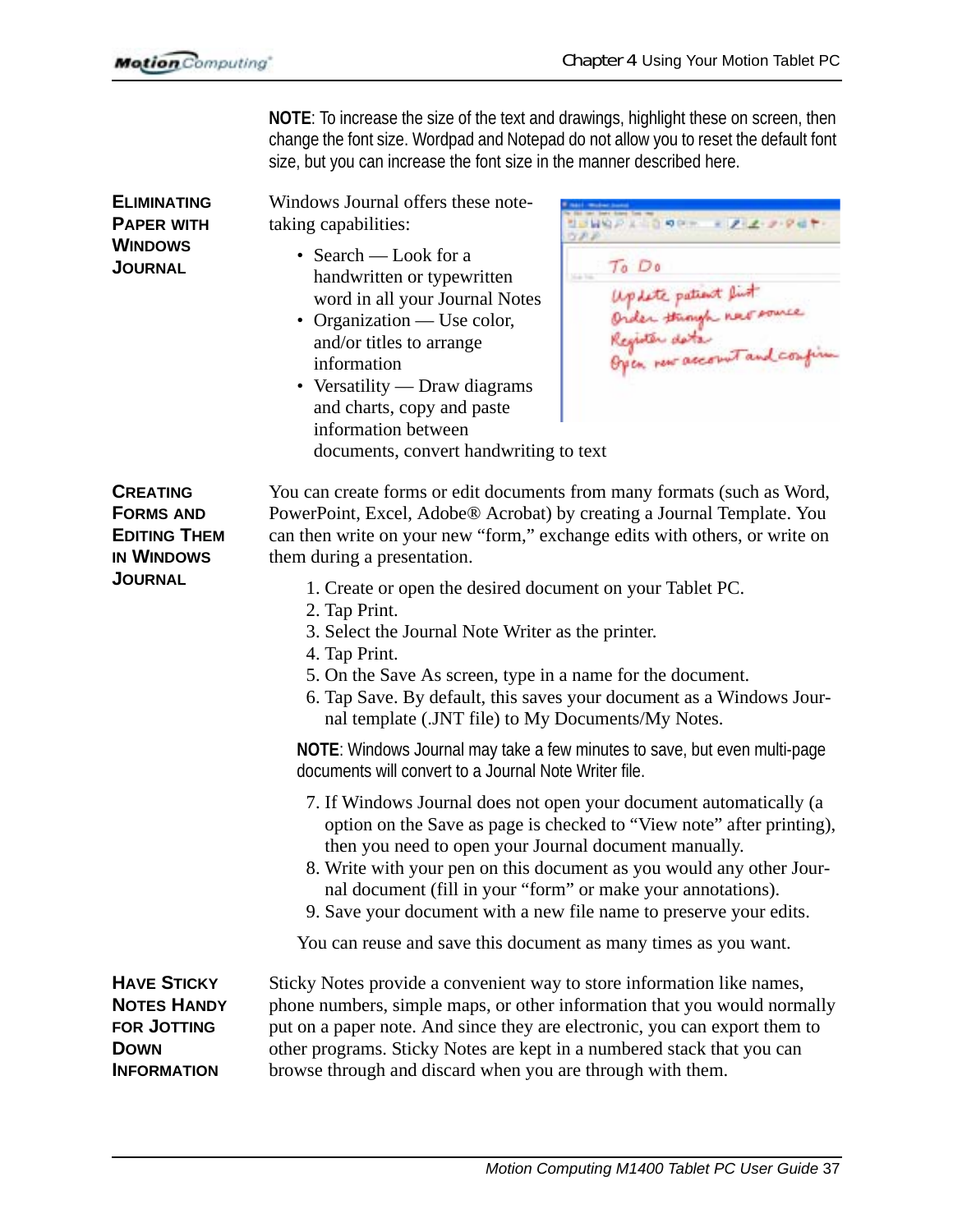They can also be used to record voice notes (although you cannot drag the voice notes to another program or the desktop).



#### **CHANGING SCREEN ORIENTATION**



To change the display orientation:

- From the Motion Dashboard
	- 1. Press Hot Key #1 on the Tablet PC chassis to open the Motion Dashboard.
	- 2. Select the Orientation:  $0^\text{o}$ ,  $90^\text{o}$ ,  $180^\text{o}$ , or  $270^\text{o}$
- From the Tablet PC chassis
	- 1. Press Hot Key #2 on the Tablet PC chassis. Each time you press the key, the display rotates  $90^\circ$ .
	- 2. Rotate the display to the desired orientation.
- From the Tablet and Pen Settings Screen
	- 1. Tap the Tablet and Pen Settings icon on the System Tray, located at the bottom right of the display window. Or, go to the Control Panel and select the Tablet and Pen Settings icon.
	- 2. From the Tablet and Pen Settings window, select the Display tab.
	- 3. Tap the down-arrow next to Orientation.
	- 4. Select the desired orientation: Primary landscape, Primary portrait, Secondary Landscape, Secondary portrait.

## **CUSTOMIZING BUTTONS**

You can customize the Tablet PC buttons so they perform the functions that you want. The default button settings of all the buttons are described in Chapter 2 of this *User Guide*.

- 1-Escape button (Secondary function is programmable)
- 2-Function button (not programmable)
- 3-Five-way directional control buttons (Secondary functions of each key are programmable)
- 4 & 5-Hot Keys 1 & 2 (Primary and Secondary functions are programmable)
- 6-Security (Ctrl+Alt+Del) (not programmable)

To change the default button properties: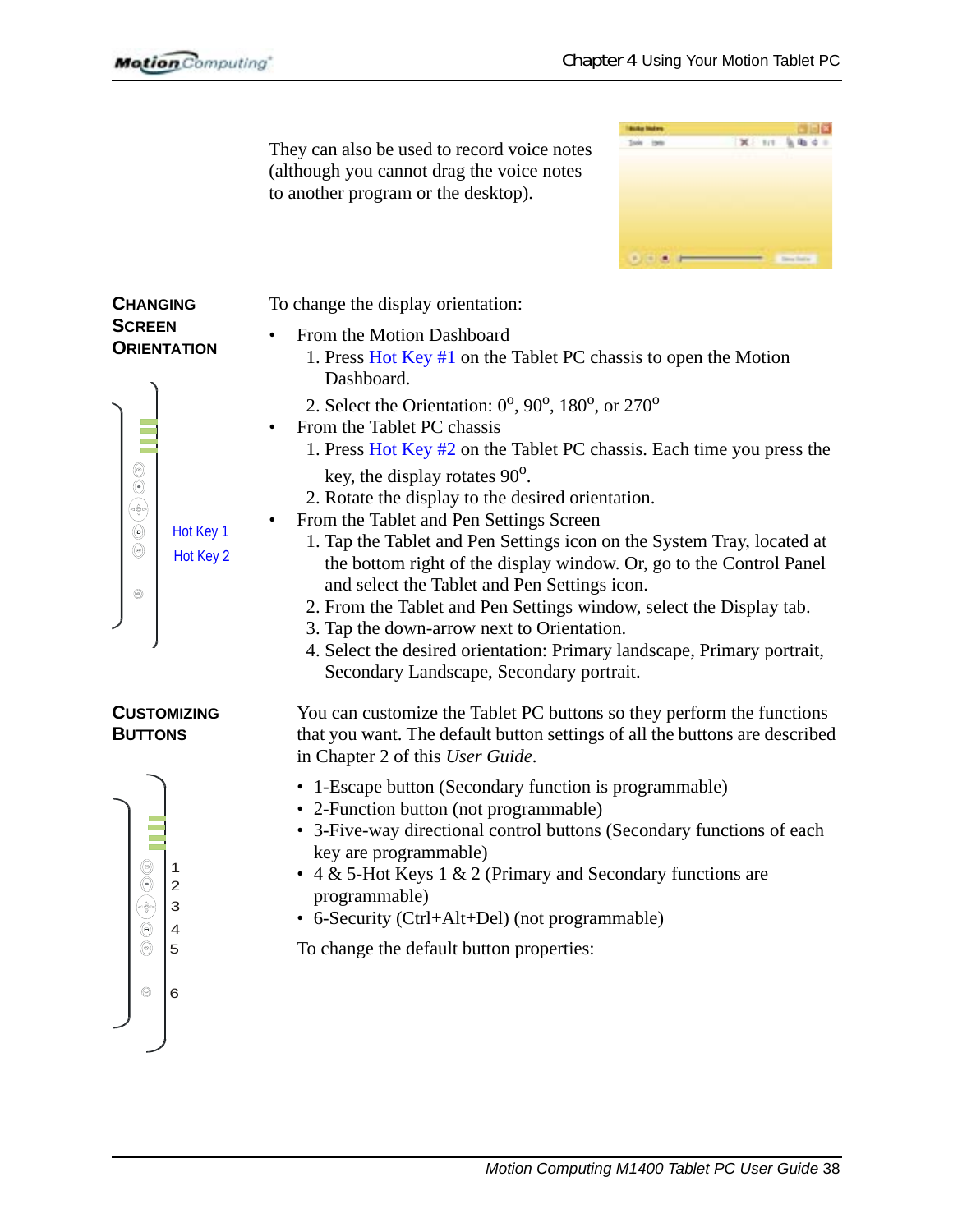- 1. Double-tap the Tablet and Pen Settings icon in the System Tray, located in the lower right-hand corner of the display window. Or, go to the Control Panel and select the Tablet and Pen Settings icon. This opens the Tablet and Pen settings window.
- 2. Choose the Tablet Buttons tab.
- 3. Highlight the button you want to reprogram. The button being programmed turns red.
- 4. Select Change.
- E. 754
- 5. On the Change Button Functions window,
	- tap the down-arrow beside Action for a selection list.
- 6. Select a new action from the list.

**NOTE**: For some actions, you only need to select the actions to change the button property. For others, such as to launch a program, you must browse and find the program; or, to set up a key combination, you must press a sequence of keys. You can tap Reset to return to the button defaults.

7. Select OK. In the list of Actions, you should now see the new action for the button you reprogrammed.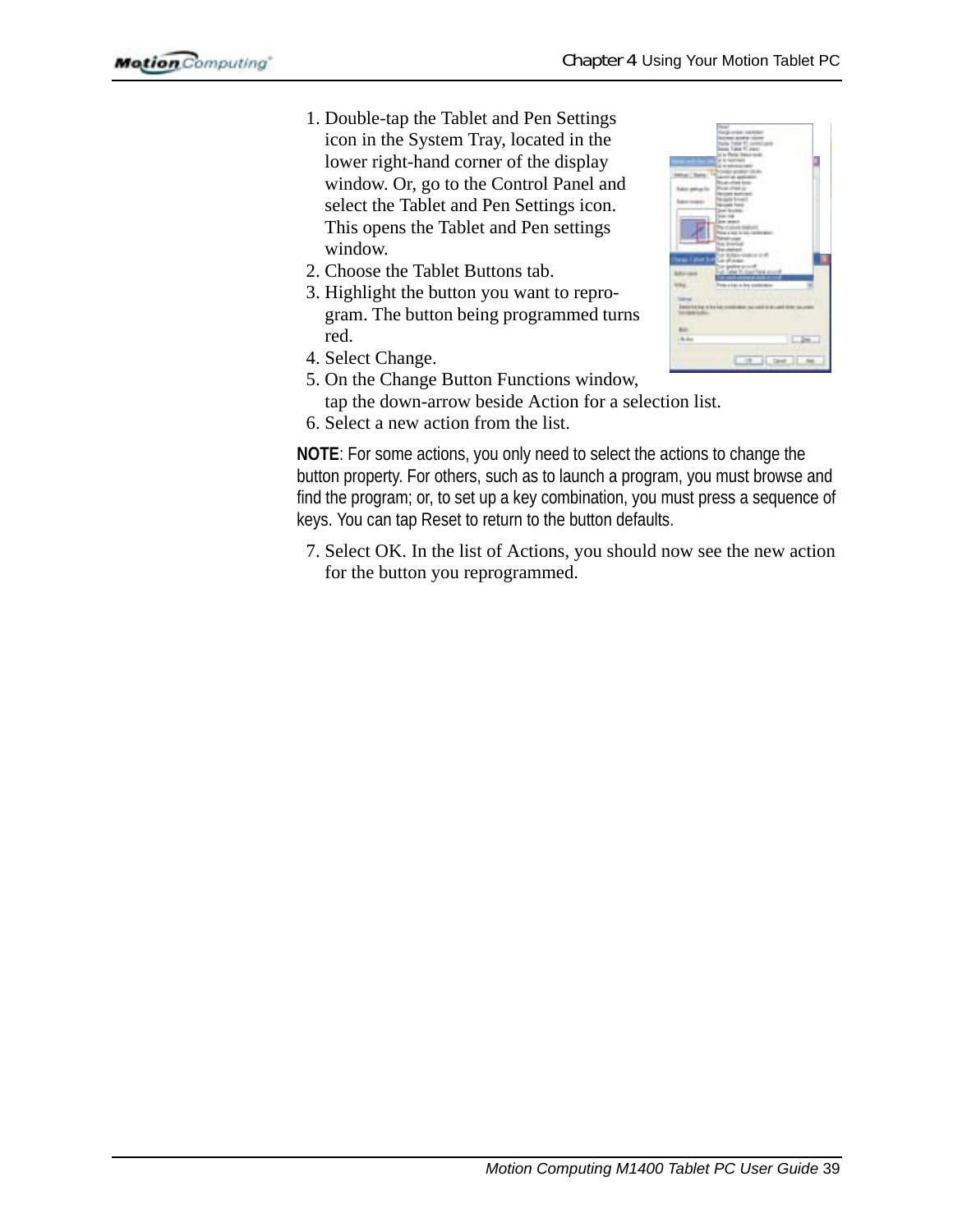| <b>AMBIENT LIGHT</b><br><b>SENSOR (ALS)</b>                       | The Motion Tablet PC Ambient Light Sensor (ALS), located on the front<br>panel, detects light in the environment. When enabled, it adjusts the display<br>brightness to changing light conditions. ALS maintains display viewability<br>and can increase battery life as the system optimizes the display backlight in<br>different lighting conditions, thus reducing power consumption whenever<br>lighting conditions allow.<br>NOTE: For optimal battery life benefits and viewability, we recommend that you<br>set the brightness slider to the mid-point or slightly above or below mid-point. If<br>you set the slider higher than this, you lose some of the battery-saving benefits, |
|-------------------------------------------------------------------|------------------------------------------------------------------------------------------------------------------------------------------------------------------------------------------------------------------------------------------------------------------------------------------------------------------------------------------------------------------------------------------------------------------------------------------------------------------------------------------------------------------------------------------------------------------------------------------------------------------------------------------------------------------------------------------------|
|                                                                   | while gaining minimal improvement in viewability.                                                                                                                                                                                                                                                                                                                                                                                                                                                                                                                                                                                                                                              |
| <b>SETTING</b>                                                    | To set the display to a fixed level (ALS is off):                                                                                                                                                                                                                                                                                                                                                                                                                                                                                                                                                                                                                                              |
| "FIXED"<br><b>DISPLAY</b><br><b>BRIGHTNESS:</b><br><b>ALS OFF</b> | 1. Open the Motion Dashboard.<br>2. Under Display, tap the radio<br><b>Display</b><br><b>Brightness</b><br>button beside Fixed.<br>3. Move the slider until the<br>$\bullet$ Fixed<br>backlight on the Tablet PC<br>Duranic<br>display is at the desired level.<br>The system will keep the<br>same brightness level at all times; that is, it will not adjust the display<br>brightness in changing ambient lighting. This may sacrifice viewabil-<br>ity                                                                                                                                                                                                                                     |
|                                                                   | NOTE: In low-light conditions, the "Fixed" brightness setting may keep the<br>display brighter than is needed for viewability. Keeping the brightness always at<br>the same level may also use more battery power than necessary.                                                                                                                                                                                                                                                                                                                                                                                                                                                              |
| <b>SETTING</b><br>"DYNAMIC"<br><b>DISPLAY</b>                     | To set the display so that the system adjusts the brightness to the desired<br>level under changing lighting conditions while maintaining viewability<br>(ALS is on):                                                                                                                                                                                                                                                                                                                                                                                                                                                                                                                          |
| <b>BRIGHTNESS:</b><br><b>ALS ON</b>                               | 1. Open the Motion Dashboard.<br>2. Under Display, tap the radio button beside Dynamic.<br>3. Move the slider until the backlight on the Tablet PC display is at the<br>desired level. The system will automatically adjust the display<br>brightness in changing ambient lighting conditions.                                                                                                                                                                                                                                                                                                                                                                                                 |
|                                                                   | <b>NOTE:</b> In low-light conditions, the "Dynamic" brightness setting keeps the<br>brightness at an optimal level for viewability. It dims the display, as appropriate,<br>which conserves battery power.                                                                                                                                                                                                                                                                                                                                                                                                                                                                                     |
| <b>TURNING THE</b>                                                | To turn the display off:                                                                                                                                                                                                                                                                                                                                                                                                                                                                                                                                                                                                                                                                       |
| <b>DISPLAY</b><br><b>BACKLIGHT ON</b><br><b>AND OFF</b>           | 1. Open the Motion Dashboard.<br>2. Tap Off.<br>3. To turn the display back on, wave your pen over the display or press<br>any key on the keyboard.                                                                                                                                                                                                                                                                                                                                                                                                                                                                                                                                            |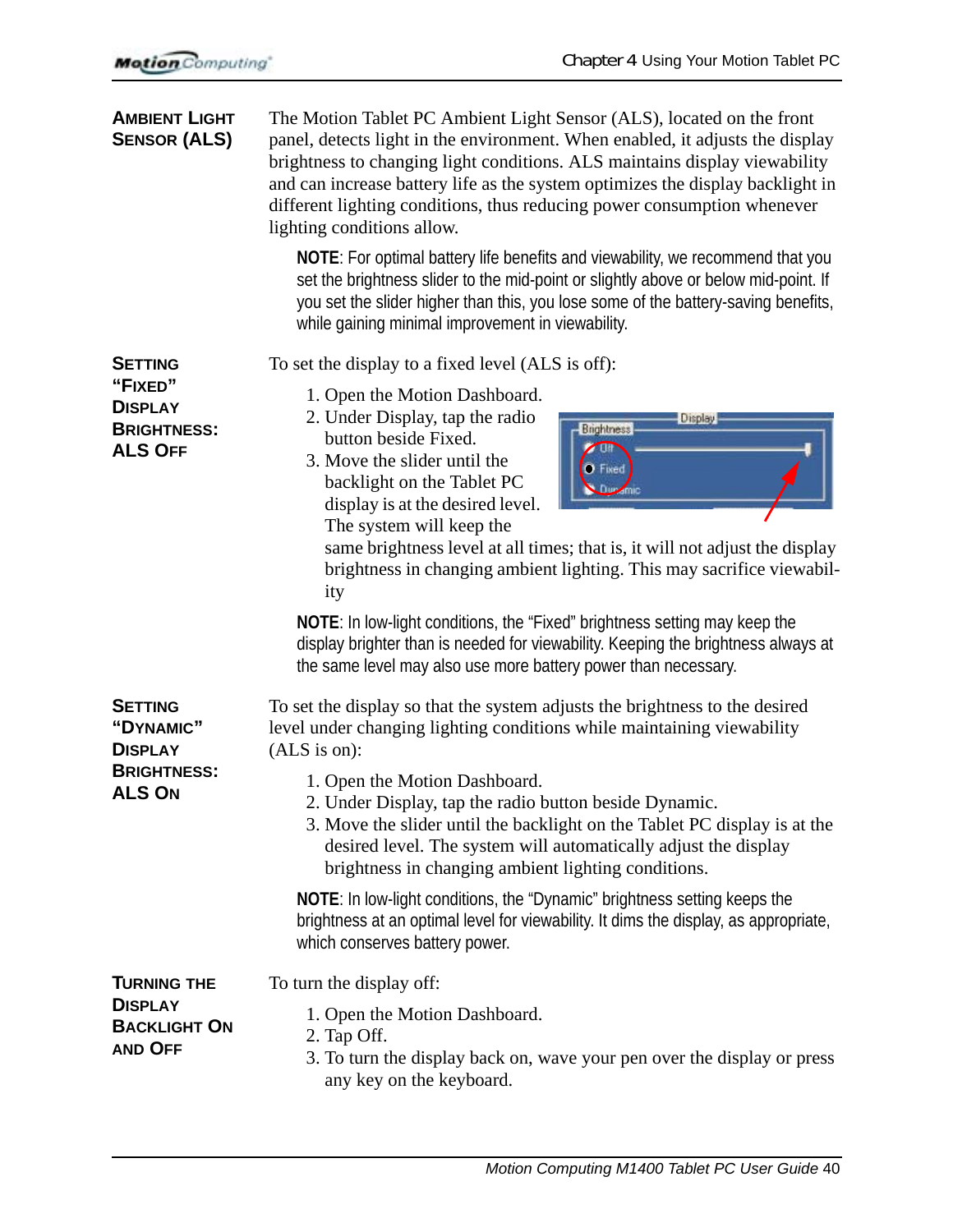**BATTERY POWER**

#### **KEEPING TRACK OF YOUR Reading Battery Power from the Tablet PC Display**

To check the power level while you are on battery power, move the pen over the Power/Battery icon, shown here, in the System Tray at the bottom-right corner of the Tablet PC display. This displays the number of hours of battery power and the



percentage of battery power left. (The blue area on the battery icon shrinks as the battery runs down.)

## **Reading Battery Power from the Battery Gauge**

Turn the Tablet PC over and press the battery gauge button. Each LED represents about 20% of battery capacity. If all five LEDs are green, the battery is fully charged.

## **Reading Battery Power from Motion Dashboard**

The Motion Dashboard also has a battery power gauge that shows the remaining battery charge.

## **Reading Battery Power from the Power Meter**

- Right-click on the Power/Battery icon in the System Tray, located in the lower right-hand corner of the display window (only visible if you are running on the battery); Tap Adjust Power Properties. Select the Power Meter tab to see the remaining power.
- From the Windows Control Panel (Classic view), double-click Power Options. Or (Category View), double-click Performance and Maintenance, Power Options.

**CREATING NEW POWER SCHEMES FOR SPECIAL SITUATIONS**

#### **Creating a New Power Scheme**

The Tablet PC is configured with a default power scheme called "Motion Computing Optimized" that helps performance and battery life. You may want to create additional power schemes for other work scenarios or for special situations.

- 1. From the Motion Dashboard, open Power Options Properties. Or, go to the Control Panel and select Power options (Classic view); or (while operating on battery) rightclick the Power/Battery to display Adjust Power Properties/Open Power Meter.
- 2. Tap Adjust Power Properties to open the Power Options Properties.
- 3. The window opens to the Power Schemes tab.

| <b>Power Options Properties.</b><br>From Scherm   Asia   Fore Sen   Abarrel   Hierake                |               |                   |   |
|------------------------------------------------------------------------------------------------------|---------------|-------------------|---|
| Select the power achieve with the most appropriate settings for<br>If we can be provided and started |               |                   |   |
| Toyota politiciana<br>Makers Consulting Cannonist                                                    |               |                   |   |
| <b>LETTING</b>                                                                                       |               | Save As  . Delete |   |
| Switzgeho Matun Conquiring Centressel pinner schen                                                   |               |                   |   |
|                                                                                                      | Priggett      |                   |   |
| Tun off Honkin                                                                                       | Ne Hore       | <b>Referred</b>   |   |
| Tun of hard dolor                                                                                    | Also 30 now   | all: War Louis    | ۰ |
| Tytten standig                                                                                       | <b>Taires</b> | W   Rei Sone      | ۰ |
|                                                                                                      |               |                   |   |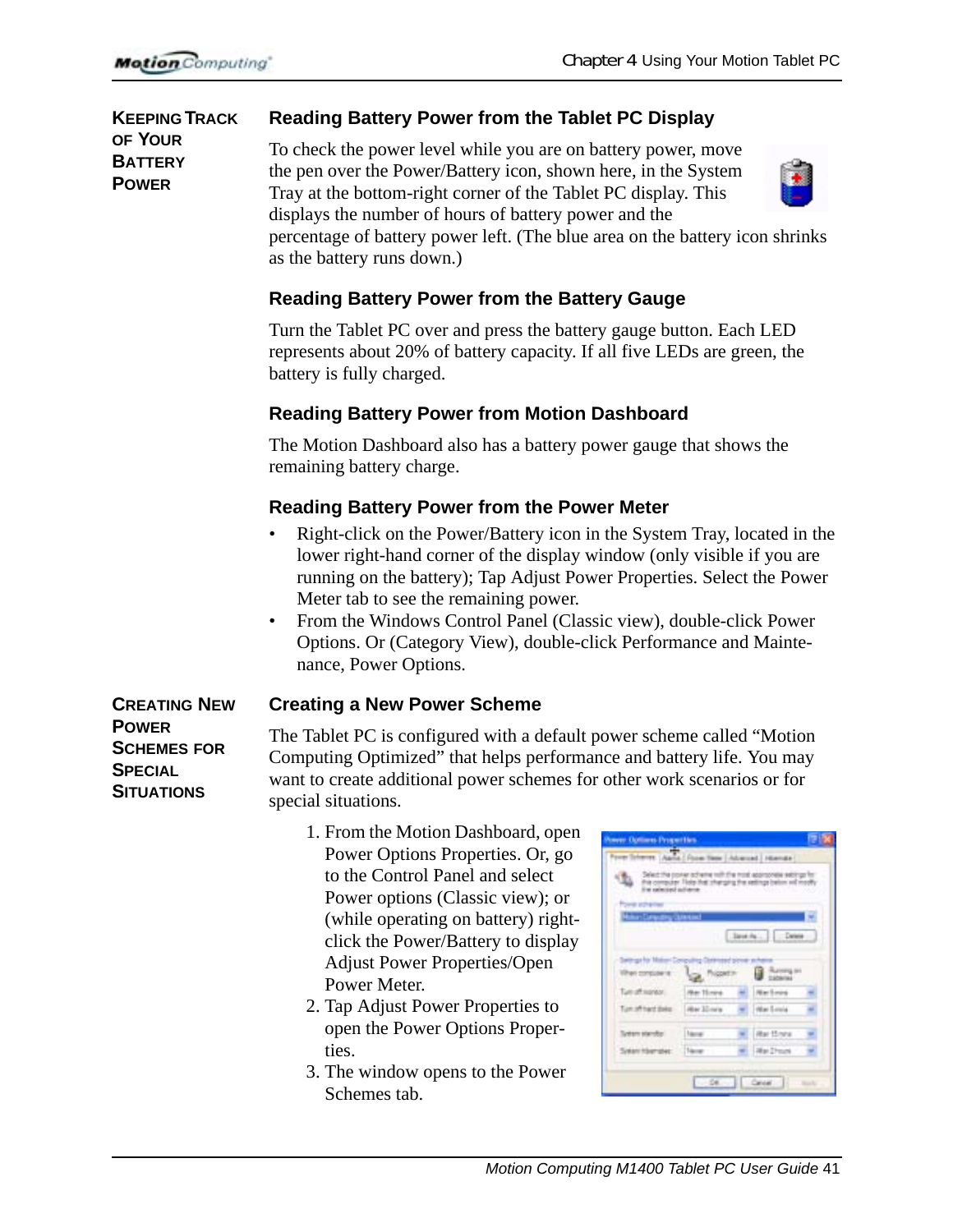- 4. Change the settings to the desired power configuration.
- 5. Tap Save As and enter a name for the new scheme.
- 6. Tap Apply.

**NOTE**: We recommend that you create new power schemes instead of overwriting the default (Motion Computing Optimized) so you can reactivate it later.

#### **Setting Up Max Battery Mode for Additional Power Savings**

Max Battery mode prolongs the battery's charge.

1. Right-click on the Power/Battery icon in the System Tray, located in the lower right-hand corner of the display window. Tap Adjust Power Properties in the menu. This opens Power Options Properties. Or, go to the Control Panel and select Power options.



- 3. Select Max Battery as your power scheme.
- 4. Tap apply.

#### **CHARGING THE BATTERY** When you connect the Tablet PC to AC power with the battery installed, the system automatically charges the battery until it reaches full charge.

The Battery Status LED is amber while the battery is charging and changes to green when fully charged.

**WARNING**: To avoid injury, be sure to stay within the recommended temperature range when charging the battery. Wait until it cools to room temperature before recharging or replacing it with another battery. See the documentation that came with the battery charger for more information.

To charge the battery:

|                                       | 1. Plug the AC power adapter into the Tablet PC, then into a wall outlet<br>or power strip. (Completely recharging the battery may take up to<br>two hours, although the battery reaches an 80% charge in much less<br>time.)<br>2. Turn the Tablet PC over to see the battery gauge on the<br>bottom of the Tablet PC and press the button next to the<br>쵠<br>battery gauge. If all five LEDs are green, the battery is<br>fully charged. Or, move the pen over the Power/Battery<br>icon to display battery power resources. (The blue area on the battery<br>icon shrinks as the battery runs down.) |
|---------------------------------------|----------------------------------------------------------------------------------------------------------------------------------------------------------------------------------------------------------------------------------------------------------------------------------------------------------------------------------------------------------------------------------------------------------------------------------------------------------------------------------------------------------------------------------------------------------------------------------------------------------|
| <b>SWAPPING THE</b><br><b>BATTERY</b> | You can swap the battery while the system is powered on, with or without<br>having the Tablet PC plugged into an AC power outlet.                                                                                                                                                                                                                                                                                                                                                                                                                                                                        |
|                                       | 1. If the Tablet PC is running, save all active files.                                                                                                                                                                                                                                                                                                                                                                                                                                                                                                                                                   |

2. Go to Start>Turn Off Computer.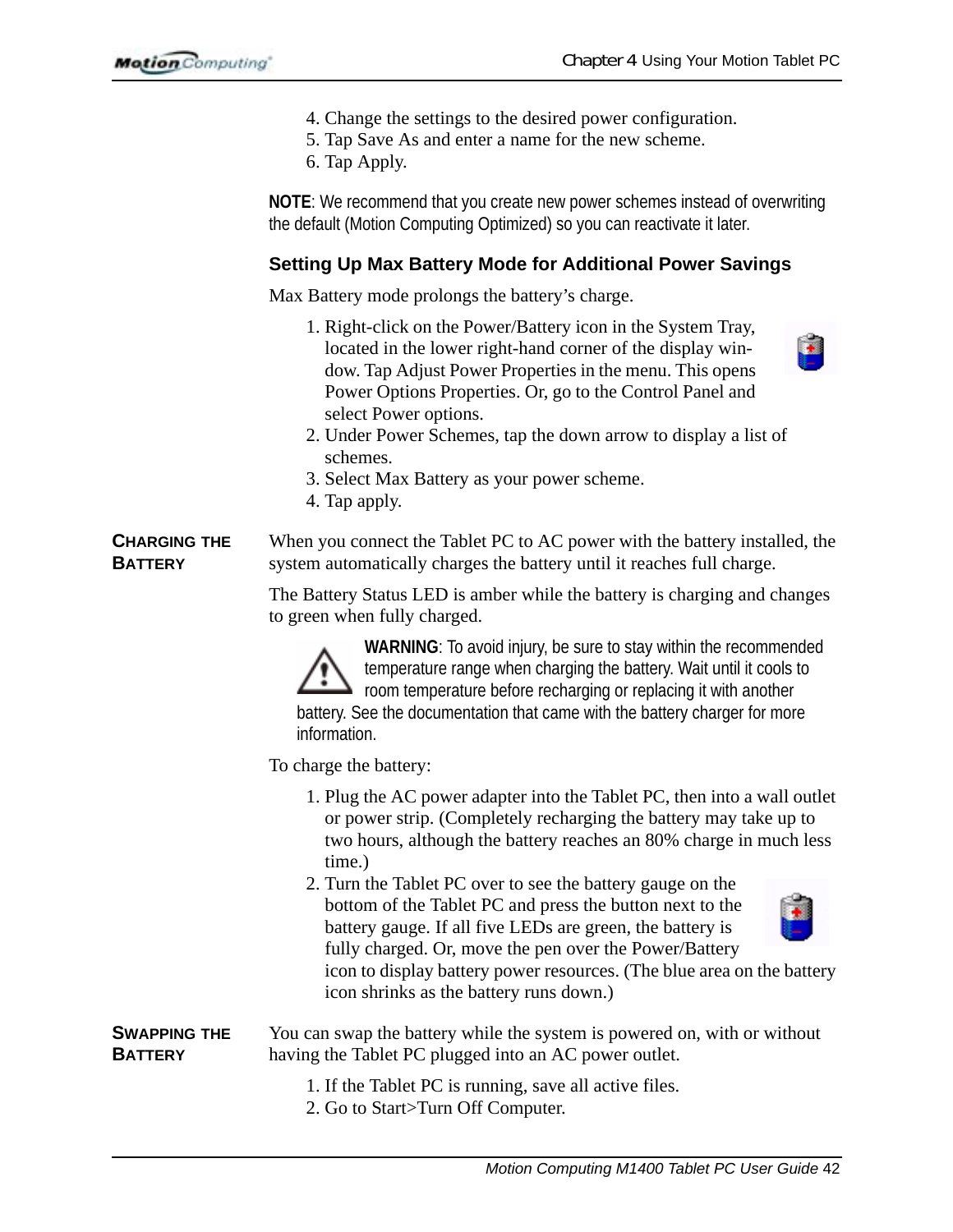3. When the Turn Off Computer window appears, press the Shift key on your external keyboard or tap Shift on the Tablet PC Input Panel keyboard to change the option from Stand by to Hibernate.

**IMPORTANT**: You can put the Tablet PC in either Stand by or Hibernate mode to swap the battery:

- If you choose Stand by, the unit is designed to maintain your system for up to 30 seconds while you swap the battery. However, you may have less than 30 seconds to swap the battery because the settings and programs you have running drain power quicker than this. You should save any data before putting the unit in Stand by to swap the battery.
- If you choose Hibernate, you have unlimited time to swap the battery. Hibernate saves the status of the Tablet PC to your Hard Disk Drive so you can resume operations later.
	- 4. Tap Hibernate or Stand by. The Tablet PC displays that it is "preparing to standby or hibernate."
	- 5. Wait until the system shuts down. In Hibernate, all LEDs are off; in Stand by, the Power LED flashes.
	- 6. Push the battery release latch on the bottom of the Tablet PC to eject the internal battery.
	- 7. Insert the new battery until you hear the latch click, which ensures the new battery is correctly seated.



**CAUTION**: To avoid damage to the Tablet PC, install only Motion Computing batteries, which are specially designed for the Tablet PC.

The Tablet PC contains a lithium ion (Li-ion) battery that should be disposed of at a hazardous materials recycling center when it is no longer serviceable. Do not throw it in a waste receptacle where it will be sent to a landfill.

**BATTERY AND POWER MANAGEMENT HINTS**

**DISPOSING OF**

**BATTERIES**

**USED**

- Use AC power whenever available to lengthen the battery's usable life. The battery will charge automatically as you run on AC power, so leave the battery in the Tablet PC while you are working.
- Use AC power when installing software or writing to a CD and, for best performance, when using a DVD player.
- When using battery power, if you leave the Tablet PC unattended, place the system in Stand by or Hibernate.
- Keep in mind that the display, processor, PC Cards, wireless cards, and accessory drives all draw on the battery, so adjust properties and disable unused accessories and PC Cards when operating on battery power.
- When running on battery, adjust the power mode and display brightness to lower settings to prolong the battery life.
- Enable the Ambient Light Sensor (ALS) on the Motion Dashboard. See the section "Saving Battery Power with the Ambient Light Sensor."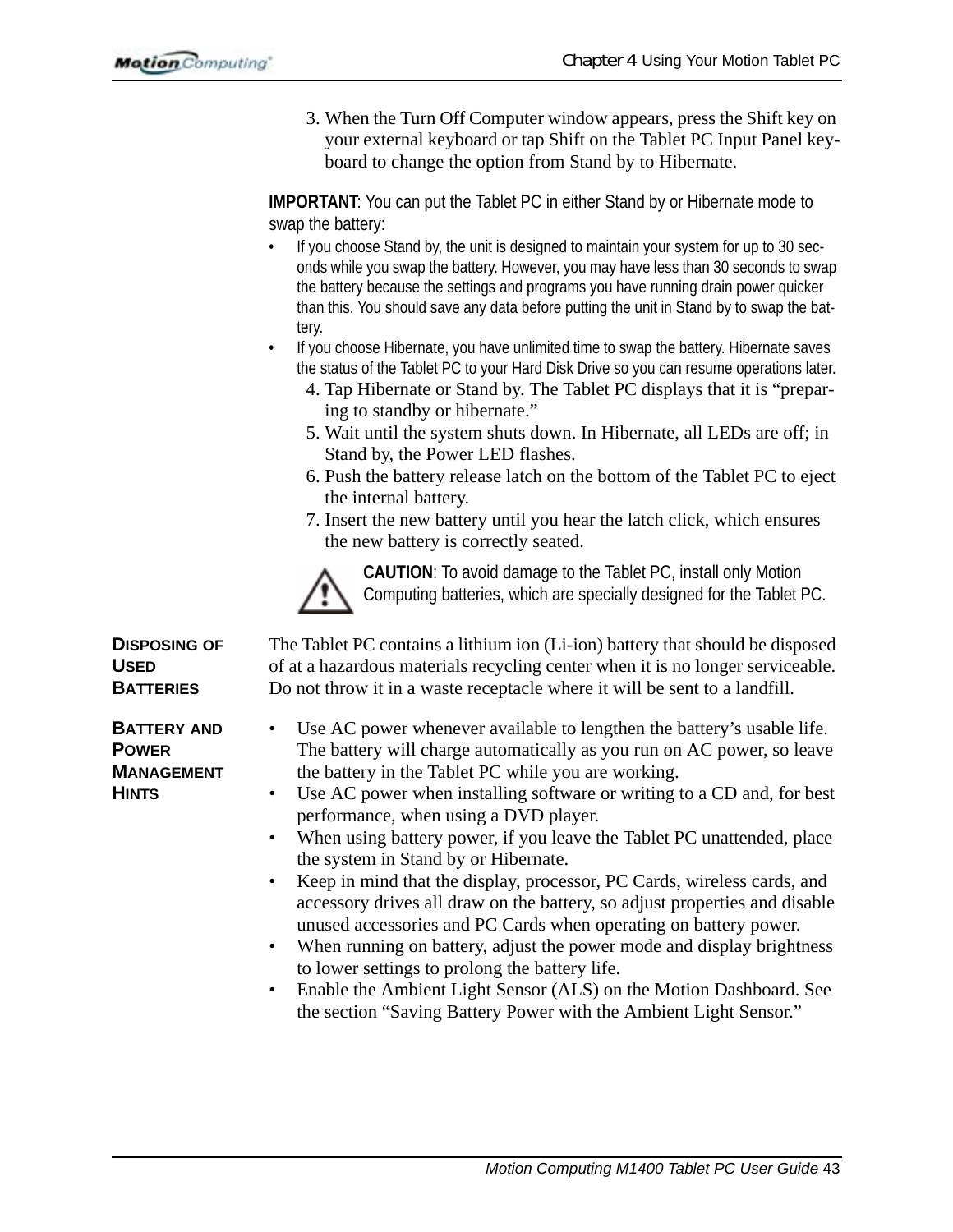**ADDING MEMORY TO IMPROVE SYSTEM**

**PERFORMANCE**

**SAVING BATTERY POWER WITH THE AMBIENT LIGHT SENSOR** Under certain lighting conditions, when the Ambient Light Sensor is enabled, it may automatically dim the display back light, thus saving battery power. The power savings depends on a combination of the ALS setting (on the brightness slider) and the ambient light in the environment. **NOTE**: For optimal battery life benefits and viewability, we recommend that you set the brightness slider to the mid-point or slightly above or below mid-point. If

you set the slider higher than this, you lose some of the battery-saving benefits, while gaining minimal improvement in viewability.

Use only Motion memory modules obtained from Motion Computing to upgrade the factory-installed memory.

| Base Memory-Slot A** | Base Upgrade-Slot B** | <b>Total Memory</b> |
|----------------------|-----------------------|---------------------|
|                      |                       |                     |
| <b>256MB</b>         | 256MB                 | 512MB               |
|                      | 1GB                   | 1.2GB               |
| 512MB                | 512MB                 | 1GB                 |
|                      | 1GB                   | 1.5GB               |
| 1GB                  | 256MB                 | 1.2GB               |
|                      | 512MB                 | 1.5GB               |
|                      | 1GB                   | 2GB                 |
| _ _ _ _ . _ _        |                       | .                   |

#### **Supported Memory Configurations M1400**

**NOTE**: The Motion M1400 has its base memory factory-installed in Slot A. If you install/reinstall only a single memory module, always install it in Slot A for best performance.



**WARNING**: When performing the following tasks, turn off your Tablet PC, unplug the AC power connection, and remove the battery. Ground yourself by touching a grounded conductive surface, such as a device or appliance with a grounded, three-pronged plug. Avoid touching the pins and leads on the memory module and the internal circuitry of the Tablet PC.

- 1. After you disconnect power, unscrew the L-shaped cover from the bottom of the Tablet PC.
- 2. If you are replacing a module, release the clips on each side of the module and lift to remove it.
- 3. Align the pins on the Memory Upgrade module with the receptors on the slot.



- 4. Gently push the new module into the slot at a 25-degree angle until it is firmly seated; then rotate it into place.
- 5. Replace the external cover and install the two screws.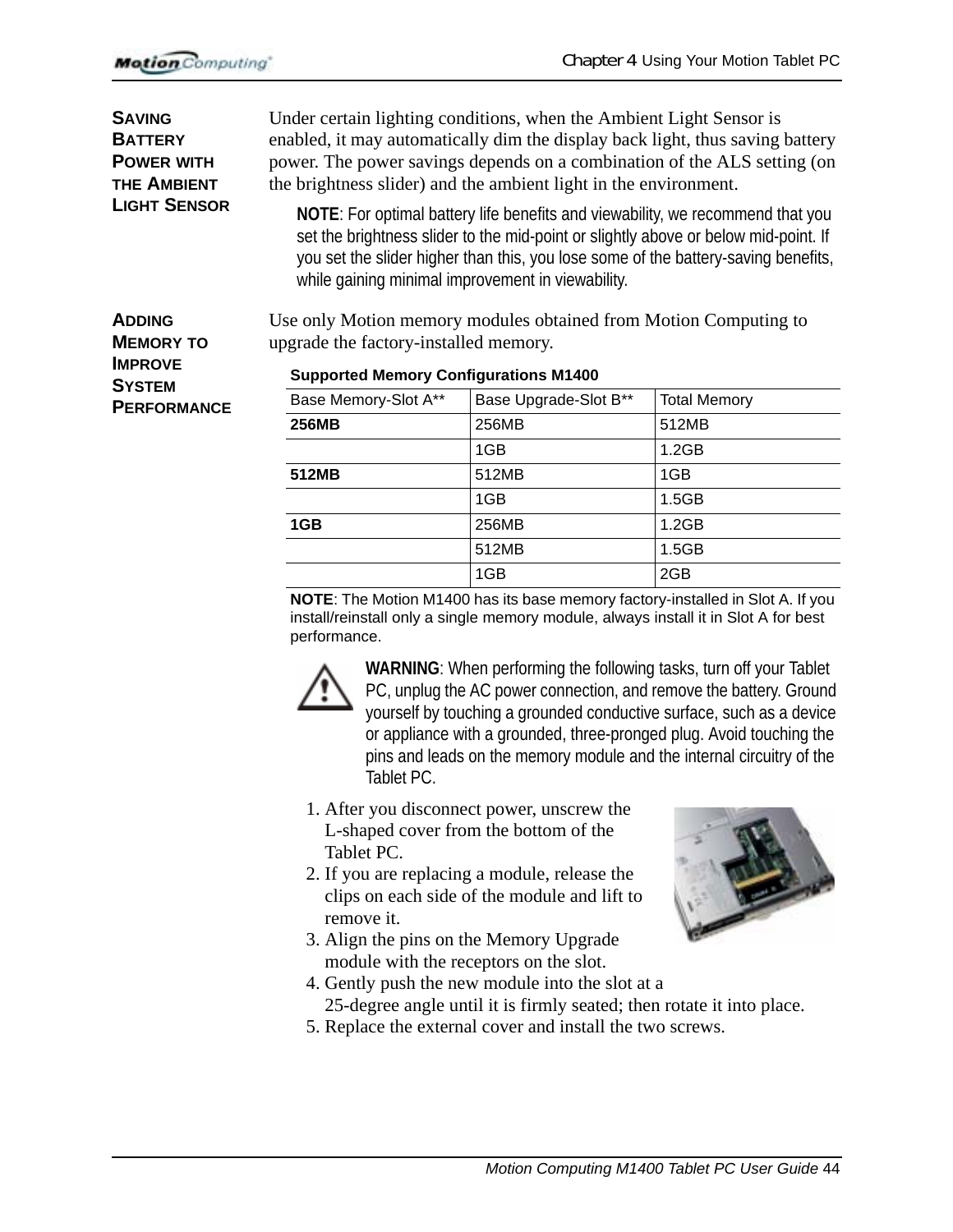| <b>INSTALLING</b><br><b>OPTICAL DISK</b><br><b>DRIVES</b> | For information about installing your Optical Disk Drive, see the<br>documentation packaged with the drive.                                                                                                                                                                                                                                                                                                                                                                                                                                                                                       |
|-----------------------------------------------------------|---------------------------------------------------------------------------------------------------------------------------------------------------------------------------------------------------------------------------------------------------------------------------------------------------------------------------------------------------------------------------------------------------------------------------------------------------------------------------------------------------------------------------------------------------------------------------------------------------|
| <b>OPTICAL DISK</b><br><b>DRIVE</b><br><b>SOFTWARE</b>    | <b>Software for the CDROM</b> — Does not require any special software drivers<br>to operate as a standard CDROM device<br><b>Software for the DVD/CDRW Combo drive</b> — Requires CD writing<br>software to write onto a CDR/RW disc for CD authoring. While Microsoft<br>Windows XP includes CD writing features and may be sufficient for your<br>needs, the additional CD writing software (provided with the drive) contains<br>advanced features beyond those offered by Windows XP. In addition, the<br>DVD/MPEG software (also provided with the drive) is required to view<br>video DVDs. |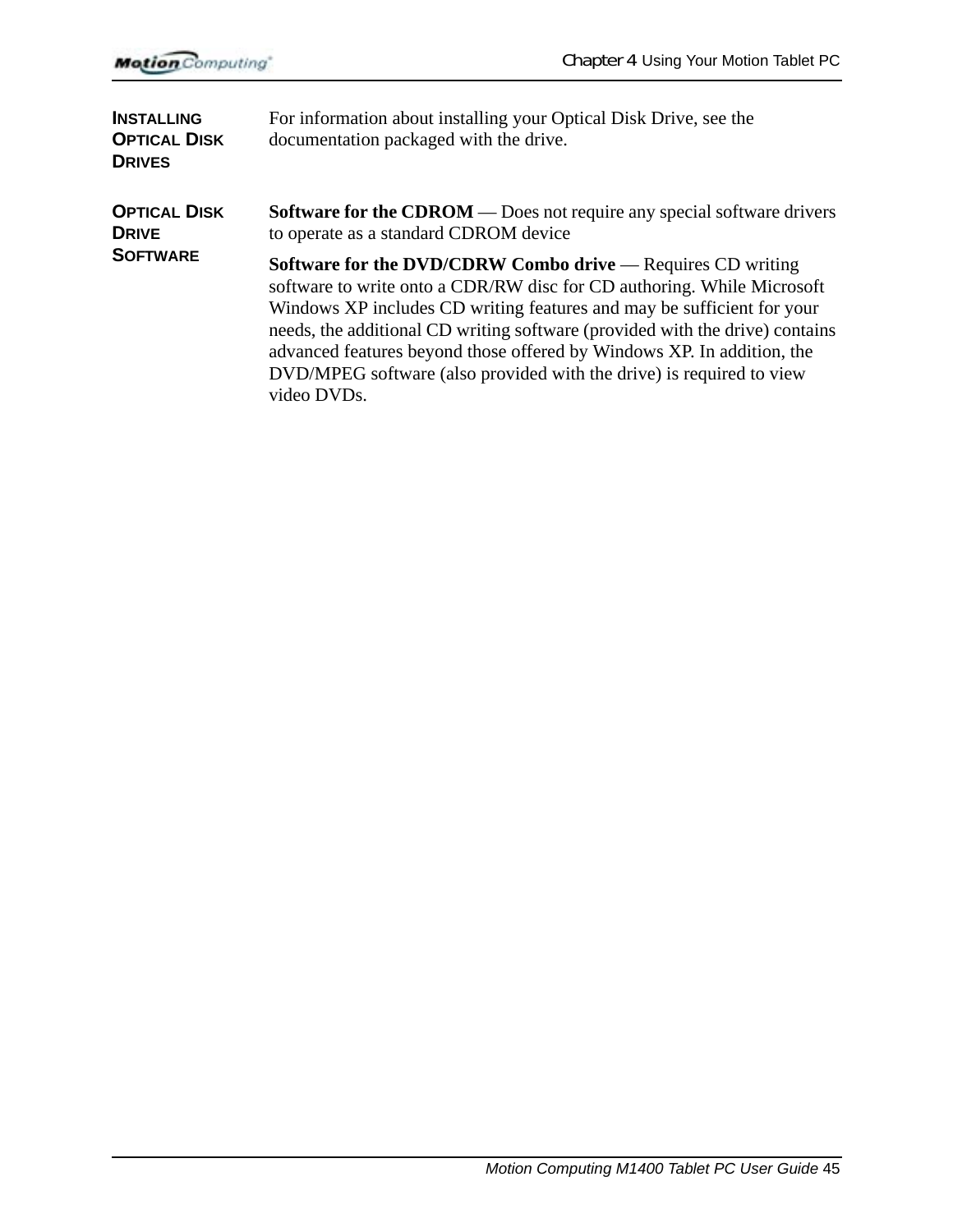**MIRRORING OR EXTENDING YOUR DISPLAY** The Tablet PC has a Dual Head Video Controller that lets you mirror the Tablet PC display or extend it to a second monitor or external device, such as a projector.

## **Connecting the External Monitor/Data Projector and Tablet PC**

1. Plug the VGA monitor cable into the VGA port on the Tablet PC or Motion FlexDock.

2. Then, connect the external monitor or data projector to a power outlet and turn it on. Windows XP will recognize the external monitor or data projector and search for a driver.

3. If necessary, install the driver from the CD supplied by the monitor's manufacturer.

#### **Setting Up a Mirrored Desktop**

Use this feature to connect an external projector for presentations.



**Mirrored Desktop Example:** (1) Word Documents; (2) Tablet PC; (3) External **Monitor** 

**NOTE**: The resolution and orientation of the external monitor will be the same as the Tablet PC display.

a. Open the Motion Dashboard.

b. Select the Mirror Desktop radio button under External Display. This setting automatically creates an identical display on the external monitor.



**NOTE:** You can also tap the Intel(R) Extreme Graphics icon, in the System Tray at the bottom right of the Tablet PC display (or found in the Windows Control Panel), and the Extreme Graphics pop-up menu appears.

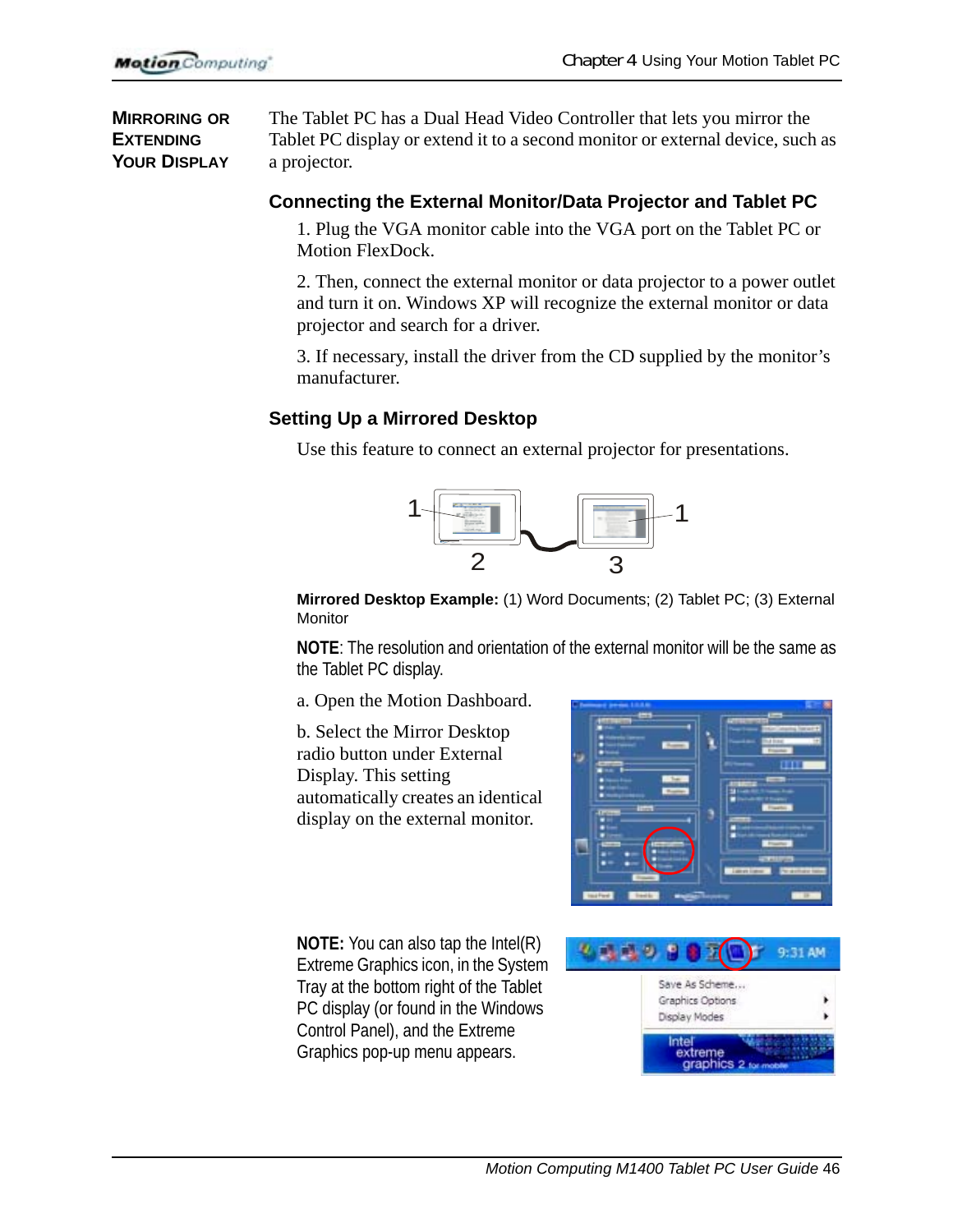## **Setting Up an Extended Desktop**

Use this feature to when you want multiple applications open on separate monitors, for example, your email and Microsoft Word.



**Extended Desktop Example:** (1) Word Document; (2) Tablet PC; (3) External Monitor; (4) Spreadsheet; (5) E-mail

a. Open the Motion Dashboard.

b. Select the Extend Desktop radio button under External Display. This setting automatically extends the Tablet PC display to the external monitor.

**NOTE:** You can also tap the Intel(R) Extreme Graphics icon in the System Tray at the bottom right of the Tablet PC display (or found in the Windows Control Panel) to open the Extreme Graphics pop-up menu



**SETTING UP A WIRELESS CONNECTION**

Wireless network access points are available in airports, public businesses, such as coffee shops, as well as in private companies. With the proper hardware, you can set up a wireless access point at home. Each access point may provide various levels of security and may require passwords and/or fees for connection.

Although wireless access is available in public areas, your ability to use the wireless access point depends on the following conditions:

- Distance from the access point
- Ability to connect to the access point
- Service rights to it (which may require an account fee, user name, password, an/or network setup through an administrator)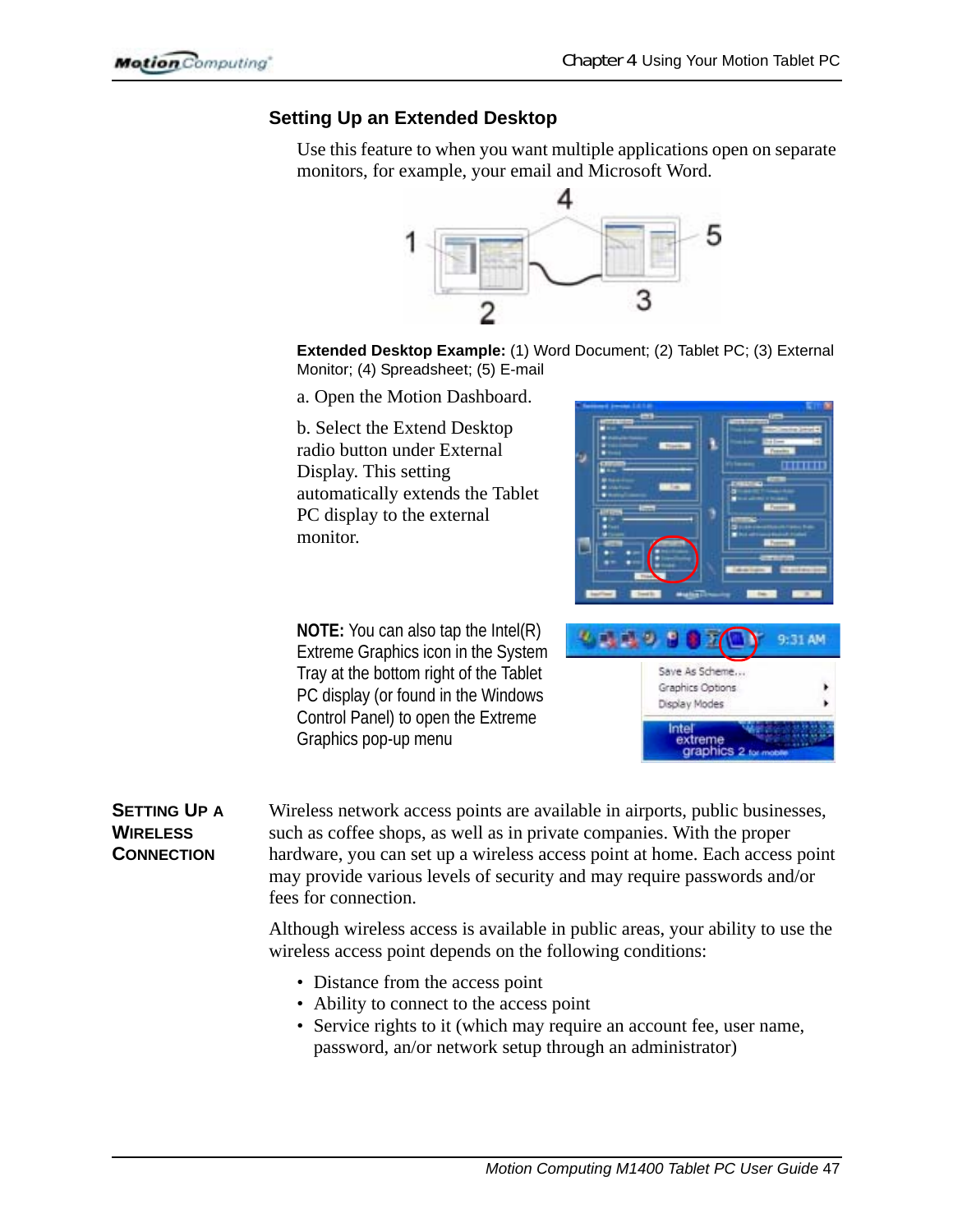

**WARNING**: FAA regulations require that you disable any wireless connection when traveling by air. If the Wireless LED on the front of the Tablet PC is off, *internal* wireless communications are disabled.

To set up a wireless connection through the Motion Dashboard:

**NOTE**: The Tablet PC antenna should not be covered by your hand when making a wireless connection.

- 1. Open the Motion Dashboard and make sure that Enable 802.11 Wireless Radio is checked.
- 2. Under Wireless Operation, tap Properties.
- 3. On the Wireless Network Connection Properties screen, tap the Wireless Networks tab.



- 4. From Available Networks, choose a network (an access point).
- 5. Tap Configure. The access point you selected should appear in the Network name (SSID) description.
- 6. Tap OK.
- 7. Tap OK again to complete the setup of the wireless connection.

**NOTE**: To complete the wireless connection, you may need to enable Wired Equivalent Privacy (WEP), Extensible Authentication Protocol (EAP), or other settings before the wireless network will connect. This may require you to add a network name (SSID) and Network key and/or to authenticate access (by password or other means). In a corporate wireless network, contact your System Administrator for these settings. For a home network, follow the instructions that come with your wireless access point. For other wireless access points that are available through third-party service providers (such as a wireless telephone service), contact the appropriate service provider for information.

To set up a wireless connection through the Control Panel:

- 1. Open the Control Panel and tap Network Connections.
- 2. Make sure the Wireless Network Connection is enabled. (If it is not, right-click on the connection and tap Enable.)
- 3. Right-click Wireless Network Connection.
- 4. Tap View Available Wireless Networks.
- 5. Tap Advanced.
- 6. Repeat Steps 3-7 in the previous procedure.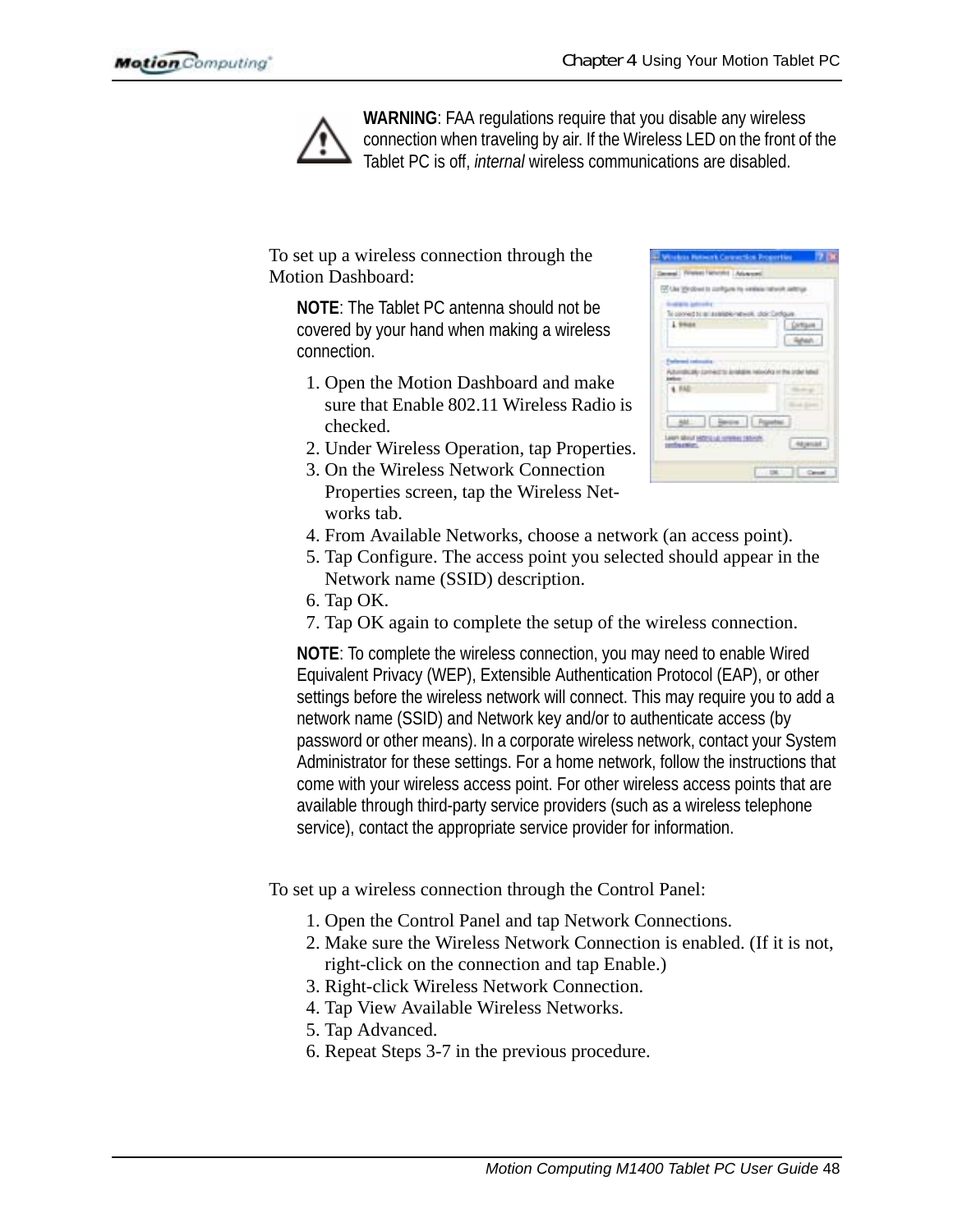**BLUETOOTH WIRELESS RADIO INSTALLATION AND SET UP** Built into your Motion M1400 Tablet PC is a Bluetooth wireless radio, part of an emerging technology of products designed to eliminate cables through a low-powered, short-distance personal area network. Bluetooth was designed to provide wireless operations between devices such as keyboards, mice, and printers as well as Tablet PCs and cellular phones.

Motion Computing and its Bluetooth partners have worked to ensure a positive experience with this technology, as well as to ensure Bluetooth interoperability. In doing so, the following operating issues have been found:

- When simultaneously operating Bluetooth wireless and 802.11 wireless, interference between these wireless technologies impacts Bluetooth performance. This is most noticeable with the transfer of large amounts of data, such as file transfers, printing large documents, or using a Bluetooth device for audio.
- Bluetooth audio support for the M1400 Tablet PC is currently based on Bluetooth technology that has not yet been fully developed for speech recognition. Therefore, for speech recognition, we recommend that you do not use a wireless Bluetooth headset.
- Because Bluetooth is a relatively new technology, some cross-device compatibility issues may occur. If you are having problems with interoperability of Bluetooth devices, contact the manufacturer of your Bluetooth device and check its compatibility with the Bluetooth software installed on your Tablet PC.

The next sections contain general information for setting up a Bluetooth device. For information about a particular Bluetooth device, be sure to read the manufacturer's documentation, visit their website, or select Help.

## **Installing the Bluetooth Software**

**IMPORTANT**: To operate your Bluetooth device, first install the Bluetooth software, which is part of the Tablet PC software image. No separate installation CD is required.

- 1. With your pen, tap Start>All Programs>Motion Resources>Bluetooth>Bluetooth Readme.
- 2. Follow the steps in the Readme to install and configure the Bluetooth software. When the installation is complete,  $(3)5 (3)$ :10 PM a white Bluetooth icon appears the System Tray.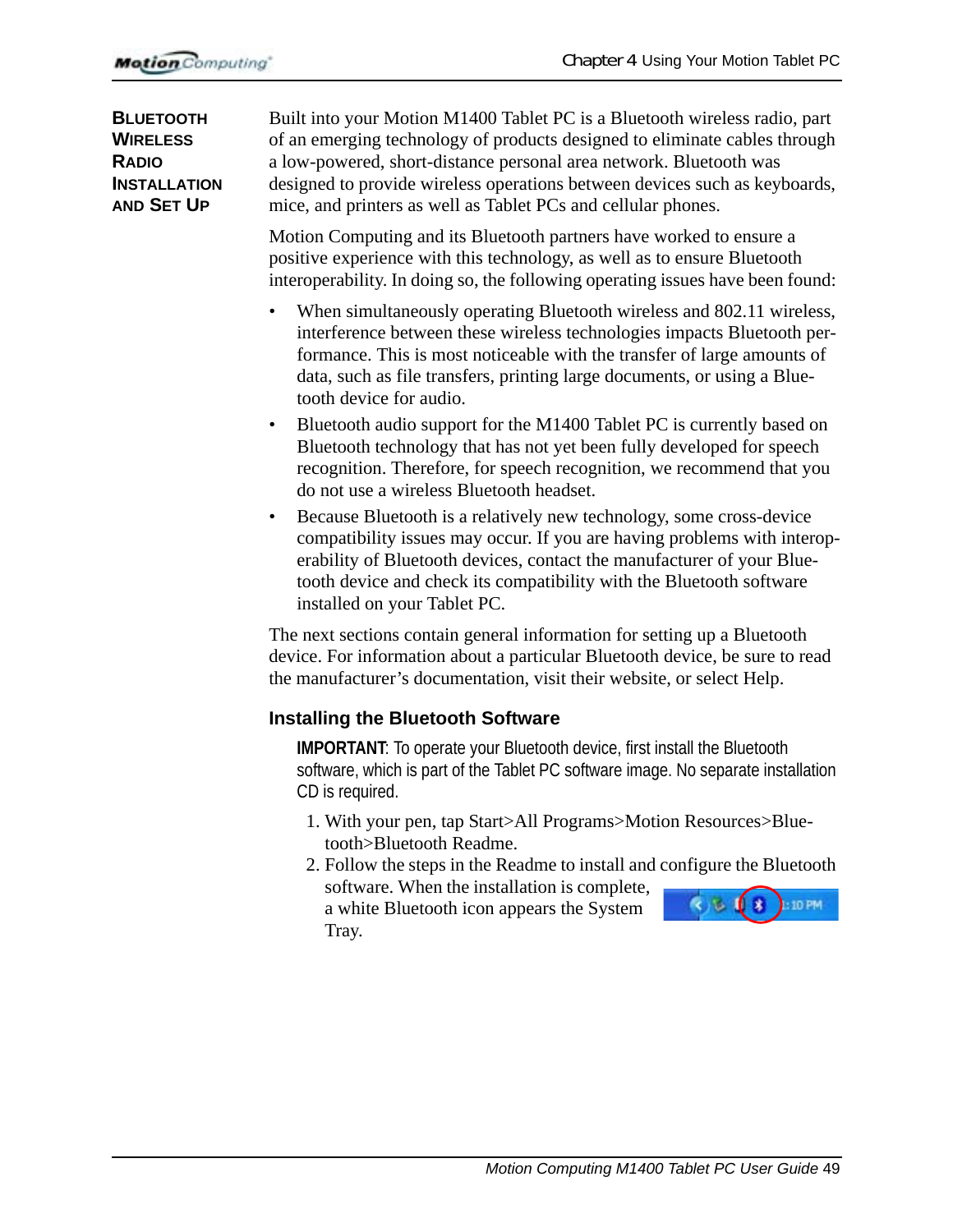## **Set Up a Device (Bluetooth Mouse)**

**IMPORTANT**: When installing Bluetooth devices, follow the steps in this procedure before installing any software that came with the device. You may need to install application software for the device at the end of this procedure. However, do not install new Bluetooth software.

- 1. Check that the wireless device you are configuring has properlyinstalled new or fully-charged batteries.
- 2. Place the device in "Discoverable mode," which allows the Tablet PC's internal Bluetooth card to "find" the device. This information can be found in the device's documentation.

**NOTES ABOUT DEVICE DISCOVERY**: Some devices require that you press a button on the device or keyboard keys to put them in the "discoverable" mode. For example, the mouse in this example requires pressing the "Connect Channel" button on the bottom of the mouse; while a Bluetooth keyboard may require pressing a key sequence on the keyboard or an On/Off or reset button.

3. Start the Bluetooth device interface by double-tapping the "My Bluetooth Places" icon in the System Tray or in the Start menu.



- 4. Under Bluetooth Tasks, tap the Bluetooth Setup Wizard.
- 5. When the Welcome to Bluetooth Setup Wizard appears, tap the radio button beside the appropriate option. In this example, tap "I know the service I want to use and I want to find a Bluetooth device that provides that service," the first option.





6. Tap Next. The Bluetooth Service Selection window appears. On this window, scroll through the list of services and highlight a service. In this example, scroll down the list and hightlight Human Interface Device (HID) to set up a wireless mouse.

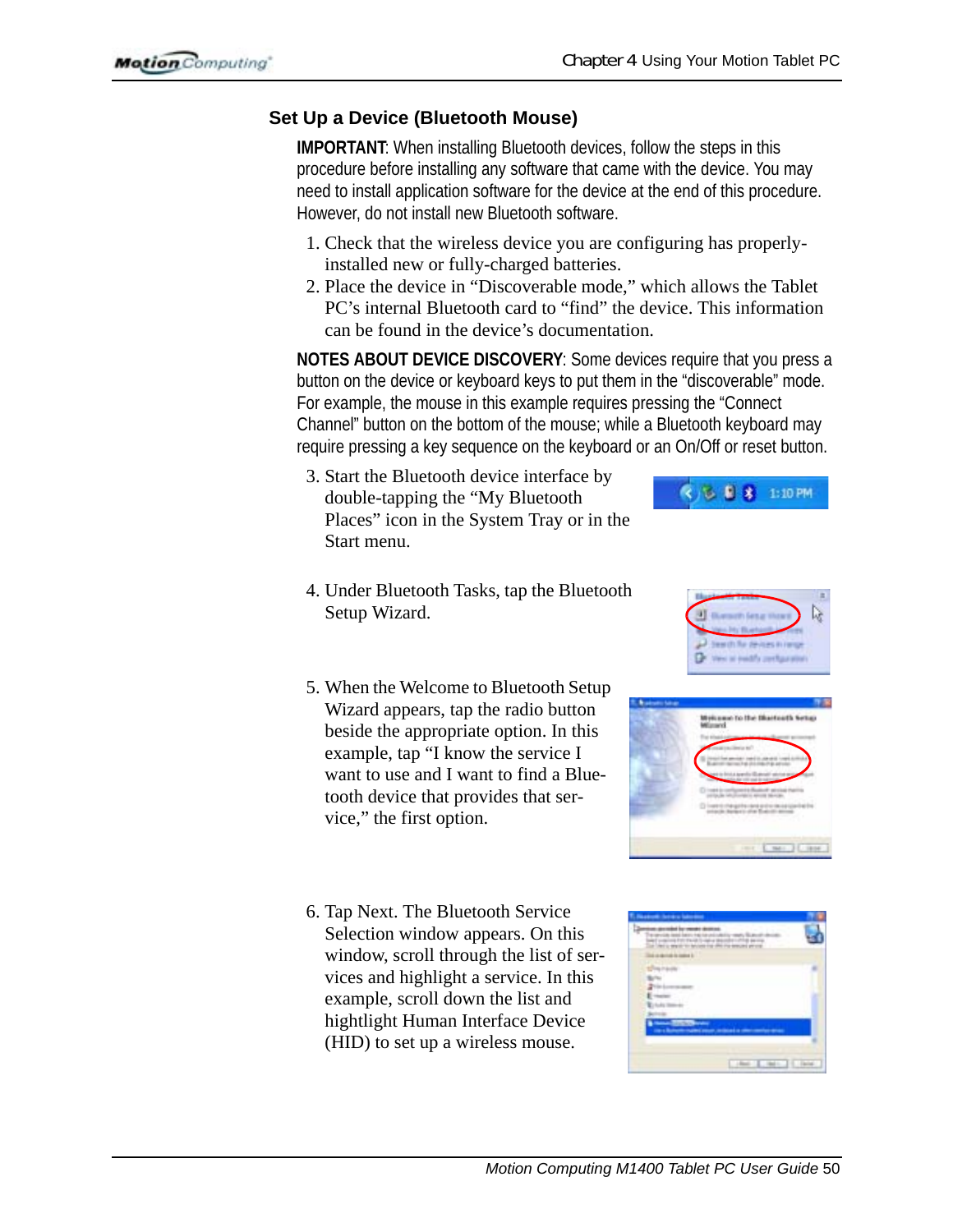7. Tap Next. After a few moments, when the Tablet PC discovers the Bluetooth device (the mouse), the Device Selection window appears and displays the Bluetooth mouse. Go to Step 8.

**IMPORTANT**: Device discovery may take several attempts. During that time, you may receive a message such as the one shown here. Tap Search Again to continue the discovery process.

#### **IMPORTANT—STEPS TO TAKE IF THE DEVICE IS NOT DISCOVERED**:

If the Tablet PC fails to detect the Bluetooth device after what you consider a reasonable number of attempts, do the following:

- If the Bluetooth icon in the system tray is red, open the Motion Dashboard and check the Enable Internal Bluetooth Wireless Radio button.
- Make sure the batteries in the Bluetooth device are new or fully charged and are installed correctly.
- Be sure the device is in discoverable mode. Read the instructions that came with the device or visit the device manufacturer's website for information and for other troubleshooting tips. Perform the steps that put the device in discoverable mode.
- Check to see if other Bluetooth devices are in range and can be discovered by tapping My Bluetooth Places>Bluetooth Tasks>Search for devices in range. If other devices are discovered, a problem may exist with the Bluetooth device you're trying to install.

If the Bluetooth card in the Tablet PC still fails to detect the Bluetooth device, contact the device manufacturer or visit their website for assistance.

- 8. When the device is discovered (see Step 7), highlight the device and tap Next.
- 9. When the Bluetooth Setup Wizard Completion Page appears, tap Finish. Windows now installs software for the device.

| 1444<br>- 1 |
|-------------|



10. Check to see if the device (Microsoft Mouse) has green arrows beside it, which indicates it is working.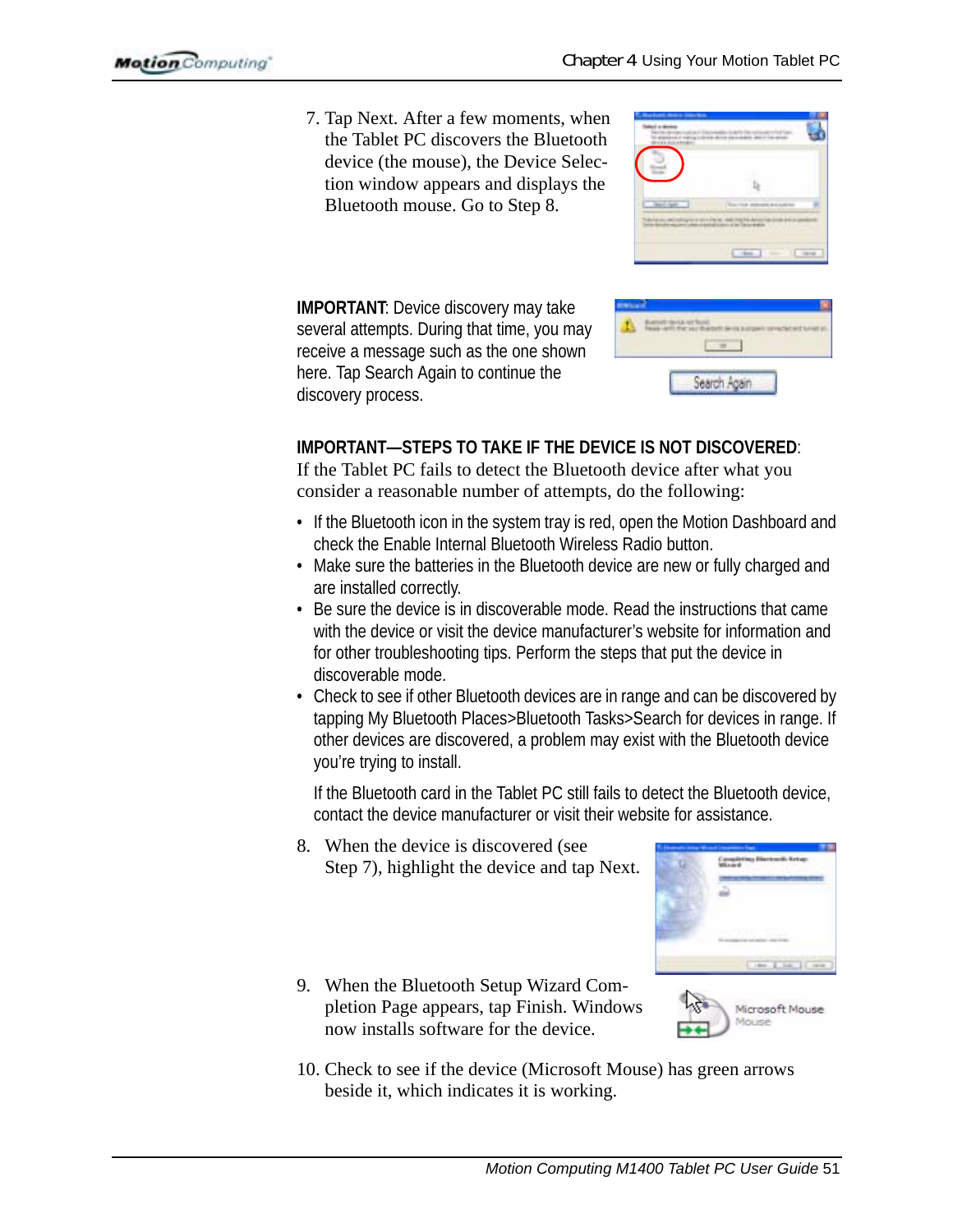## **Pairing a Device (Bluetooth Keyboard)**

In addition to discovery, the installation of many Bluetooth devices requires the pairing of the external device (such as a keyboard) with the Tablet PC. Pairing lets you avoid entering access information each time you connect to the device. Paired devices share a unique "link key," which they exchange each time they connect. Once paired, devices stay paired, even if they are out of range or not working, until you unpair them (see "Unpairing Devices").

The following steps describe how to pair a Bluetooth keyboard, but are similar for other Bluetooth devices.

- 1. Repeat Steps 1-10 in the Set Up a Device section for this device (Bluetooth keyboard).
- 2. Highlight the device in the Entire Bluetooth Neighborhood window. (In this example, a BT keyboard.)
- 3. Right click on the device and tap Pair Device from the pop-up menu or tap Establish Pairing in the Bluetooth Tasks window.



4. One of two "Pin Code" win-

dows may appear: Bluetooth Security Set Up and Bluetooth PIN Code Request windows. Both prompt you to enter a Pin Code for pairing the device. After you successfully enter the pin gode, tap Finish. The Entire Bluetooth Neighborhood window appears.

| <b>Service Service</b>                                                                                                                                                                                                                                                                                                                | <b>Carboth FIN Code Request</b>                                                                                                                                                                                                         |                         |                                                                                                                                                           |
|---------------------------------------------------------------------------------------------------------------------------------------------------------------------------------------------------------------------------------------------------------------------------------------------------------------------------------------|-----------------------------------------------------------------------------------------------------------------------------------------------------------------------------------------------------------------------------------------|-------------------------|-----------------------------------------------------------------------------------------------------------------------------------------------------------|
| <b>Hustod</b> Famy Rees<br>They Plasting Procedure generaties a concentrate that softed comet<br>Institutionalism of fully as some plaste for the dilension<br>The build with sales<br>The potent desiregates of country, case There y Ham, The more .<br>National information constant and<br>a carrette e non controla calimetra el | <b>Donor Name</b><br>above mat be "payed"<br>future connections between these two derivants establish identity.<br>encount fire data that these devices excluyes<br>On the Bluetosth kephned, type the following digits and then Exten. | CER-bel                 | Delton is convection can be employed. It is conquest and the device<br>The Bluetooth pierry promotive condent a <mark>nnovel hay that it used in a</mark> |
| <b>IRGAN</b><br>Like Art Trees<br><b>Detail</b>                                                                                                                                                                                                                                                                                       | <b>Summers PIN Code</b>                                                                                                                                                                                                                 | 加固符<br><b>TERRITORY</b> |                                                                                                                                                           |

This completes the Bluetooth setup procedure. You can begin using your Bluetooth device.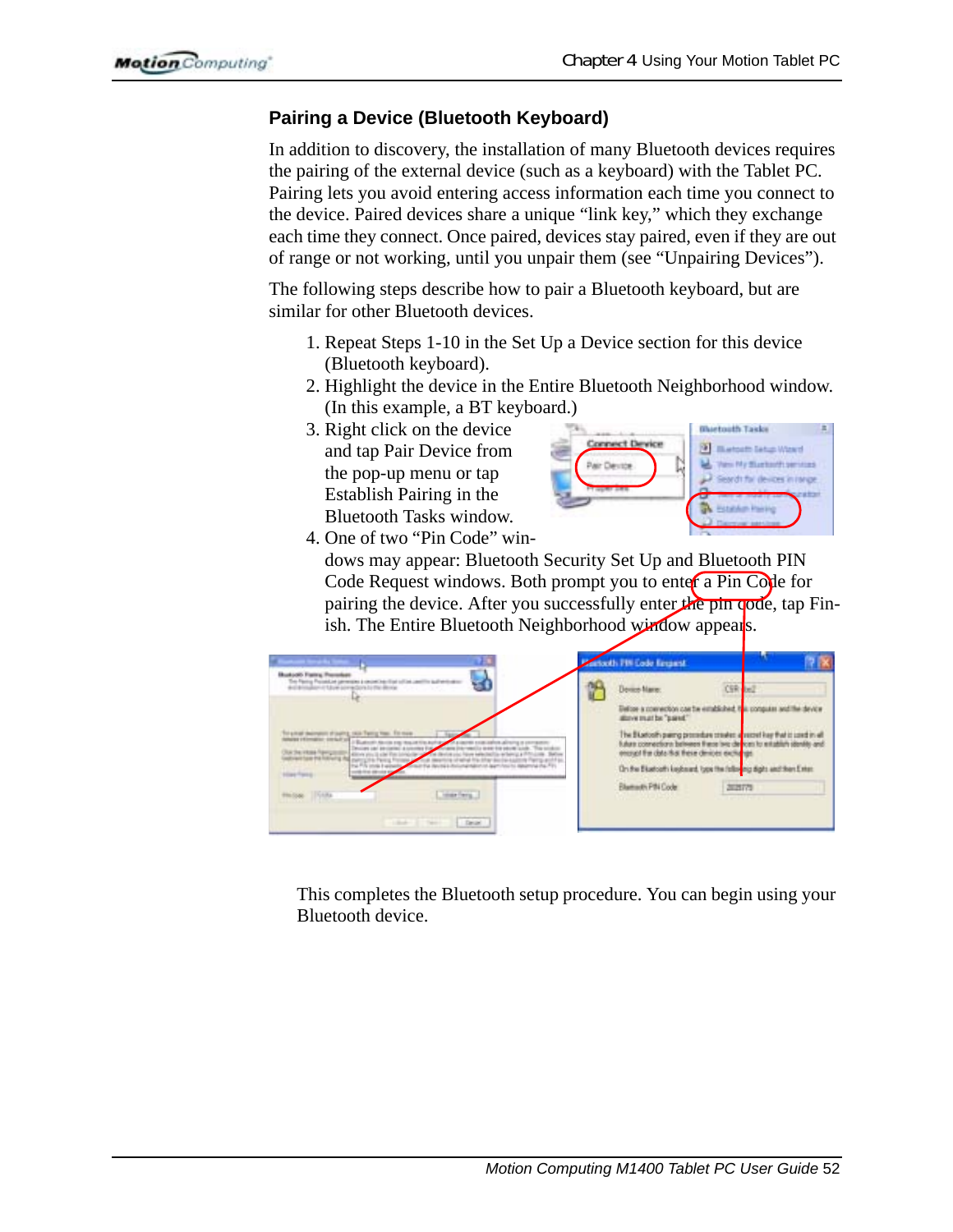**MICROPHONE DESIGN AND FUNCTIONS** The Tablet PC contains two microphones with features that help optimize the sound capturing capabilities of your Tablet PC for voice recognition and Voice over IP (VoIP):

- Array Processing or "beam forming" software—Removes all sound outside the angle of acceptance
- Noise Supression—Removes background and ambient noise
- Acoustic Echo Cancellation (AEC)—Removes echo caused by microphone pick up of the system's speaker output and prevents feedback.

#### **Focusing and Training the Microphones**

The microphones can be focused to several angles—narrow, wide, fullroom—and can be trained to detect sound from in front of or to the side of the Tablet PC, or in the entire room.

#### *Narrow Focus*

You may want to focus the microphones to a narrow angle in a "voice-noisy" environment (such as in a meeting) or for dictation or Internet phone use (for Voice over IP—VoIP).

- 1. Open the Motion Dashboard.
- 2. Under Microphone, tap Narrow Focus. The microphone now has a narrow "angle of acceptance" that focuses on a spot near the center of the display when the Tablet PC is in an upright viewing position.



To change the microphone focus for dictation or VoIP:

**NOTE**: Set the Microphone slider to between 50% and 75% and NOT as shown in this illustration.

- 1. Open the Motion Dashboard.
- 2. Under Microphone, tap Narrow Focus.
- 3. Position yourself at the new location where you want the microphone to detect the sound.



- 4. Tap Train. A block of text appears.
- 5. Speaking normally towards the Tablet PC microphones, read the text aloud. This takes 20-40 seconds. When the microphones are focused, the text disappears.

**IMPORTANT**: The microphones keep the new setting until you retrain them or until you change the microphone to a different focus. When you change to another setting (such as "Wide" to "Meeting"), the microphones return to the default focus.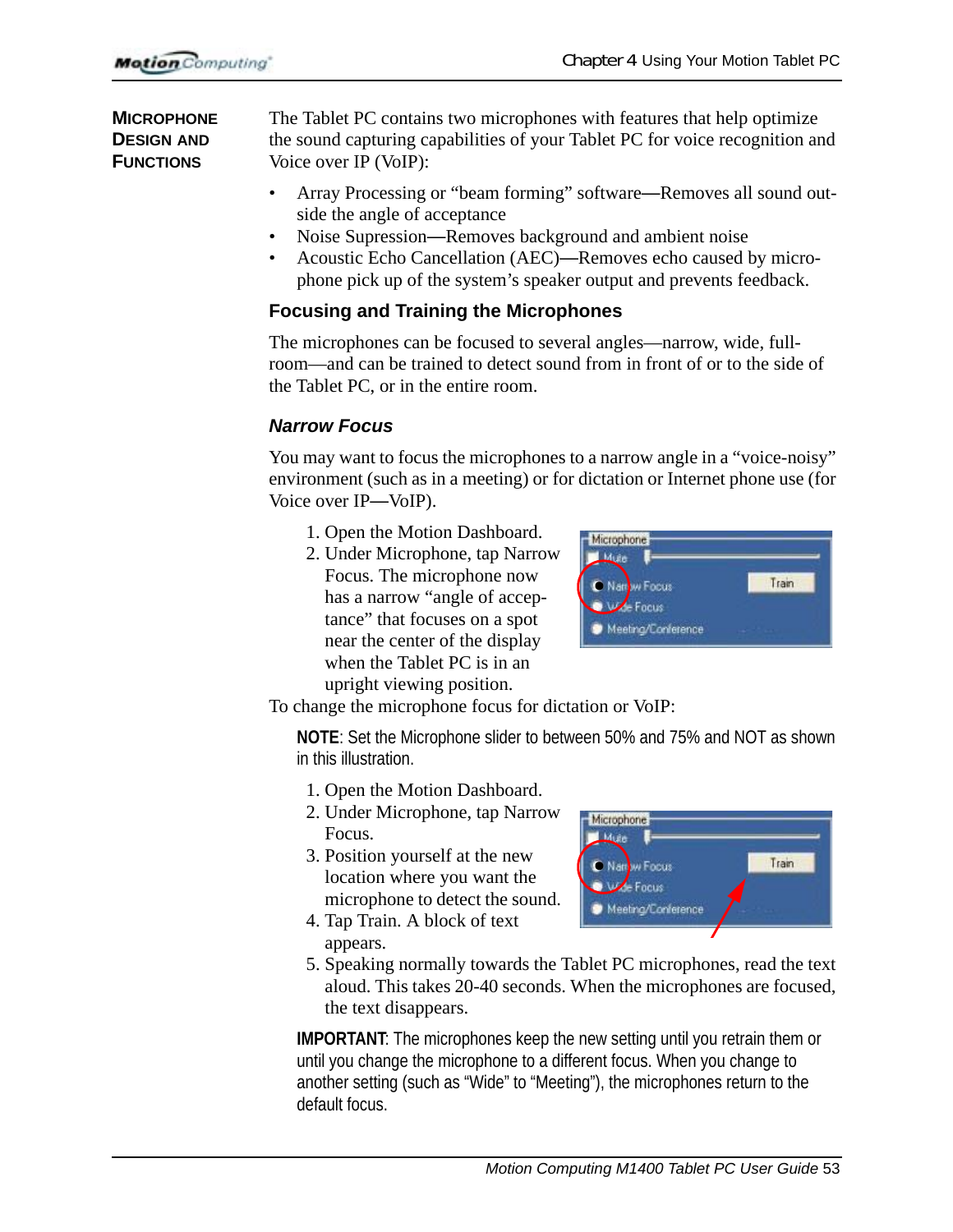**SETTING UP SPEECH**

**RECOGNITION FOR DICTATION**

# *Wide Focus*

To configure the microphones for a single "voice-quiet" environment or one with two or more people, such as at a conference table or around a desk:

- 1. Open the Motion Dashboard.
- 2. Under Audio, tap Wide Focus. The microphones now focus on a wider "angle of acceptance" than the Narrow Focus.

To train the microphones for dictation from a different "Wide Focus" angle, see "Focusing and Training the Microphones," above.

#### *Meeting/Conference*

To configure the microphones for a meeting or conference room:

**NOTE**: This setting turns off the microphones' "array processing/beam forming" software and disables the Training function.

- 1. Open the Motion Dashboard.
- 2. Under Audio, tap Meeting/Conference. The microphones now accept sound from all angles equally.

もあるの目

**SETTING UP THE UNIVERSAL JACKS** The Universal Jacks can be used interchangeably by microphones or headsets. To configure the jacks:

- 1. Tap the Universal Jacks icon in the System Tray on the Tablet PC display. The Sigmatel Controls menu appears.
- 2. Set the desired options.

To set up speech recognition for dictation:

- 1. Tap the Tablet PC Input Panel icon on the menu bar at the bottom of the Tablet PC display. The Tablet PC Input Panel appears.
- 2. Tap the down-arrow beside Tools to open the selection box.
- 3. Tap Speech. The first time you access this function, a Speech Recognition Enrollment message appears suggesting that you take 10 minutes to adjust the microphone and train

**Tablet PC** Dock Option **Island** Cines

speech recognition before continuing. Until you complete speech training, the speech buttons are inactive.

4. Tap Next and follow the Microphone Wizard.

**NOTE**: Initially, speech recognition will correctly recognize approximately 85%- 90% of the words you dictate. To further improve performance, run speech training sessions. Open the Windows Control Panel and select Speech to perform additional speech training. As you use this feature, accuracy gradually improves.







**5** 9:31 AM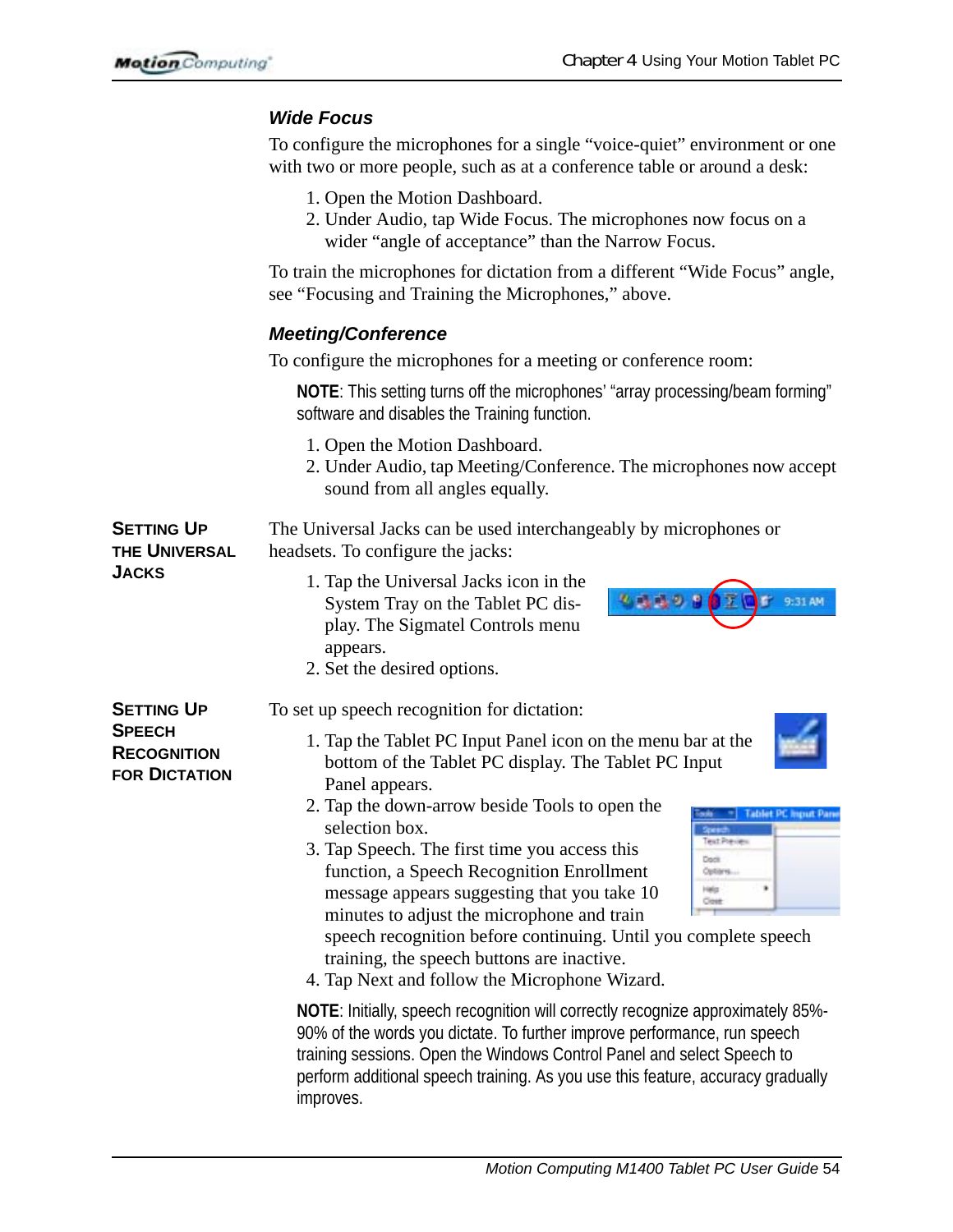**USING SPEECH RECOGNITION FOR COMMANDS** After you complete Speech Recognition training, when you select Speech, the Tablet PC Input Panel displays options for Dictation or Commands. The display also indicates if it is Not Listening or Listening.

> **NOTE**: For more information about using this feature, see the Windows Help and Support Center where you can search for topics about speech recognition and training. Also available are the speech tutorials. To find the speech tutorial, select Start>Help and Support>Welcome to Tablet PC>Tablet PC Tutorials.

**CREATING A SCREEN-RESOLUTION SCHEME FOR AN EXTERNAL MONITOR OR SIMILAR DEVICE**

- To create a special screen resolution scheme:
	- 1. Tap the Properties button under External Display on the Motion Dashboard. Or, the Intel(R) Extreme Graphics icon in the System Tray, located at the bottom-right corner of the display. Then select Graphics Options>Graphics Properties....



- 2. From the Intel(R) 82852/82855 GM/GME Graphics Controller Properties window, select the Schemes tab. The current Video Mode is displayed.
- 3. Tap the New button on this window.
- 4. Type in a name for the new scheme.
- 5. Highlight this new scheme in the Schemes window.
- 6. Add or change the parameters for this scheme.
- 7. Tap Save.
- 8. To test or launch a scheme, select it from the list and tap the Invoke button.
- 9. Tap OK.

**MULTIMEDIA APPLICATIONS** Your M1400 Tablet PC supports most multimedia applications.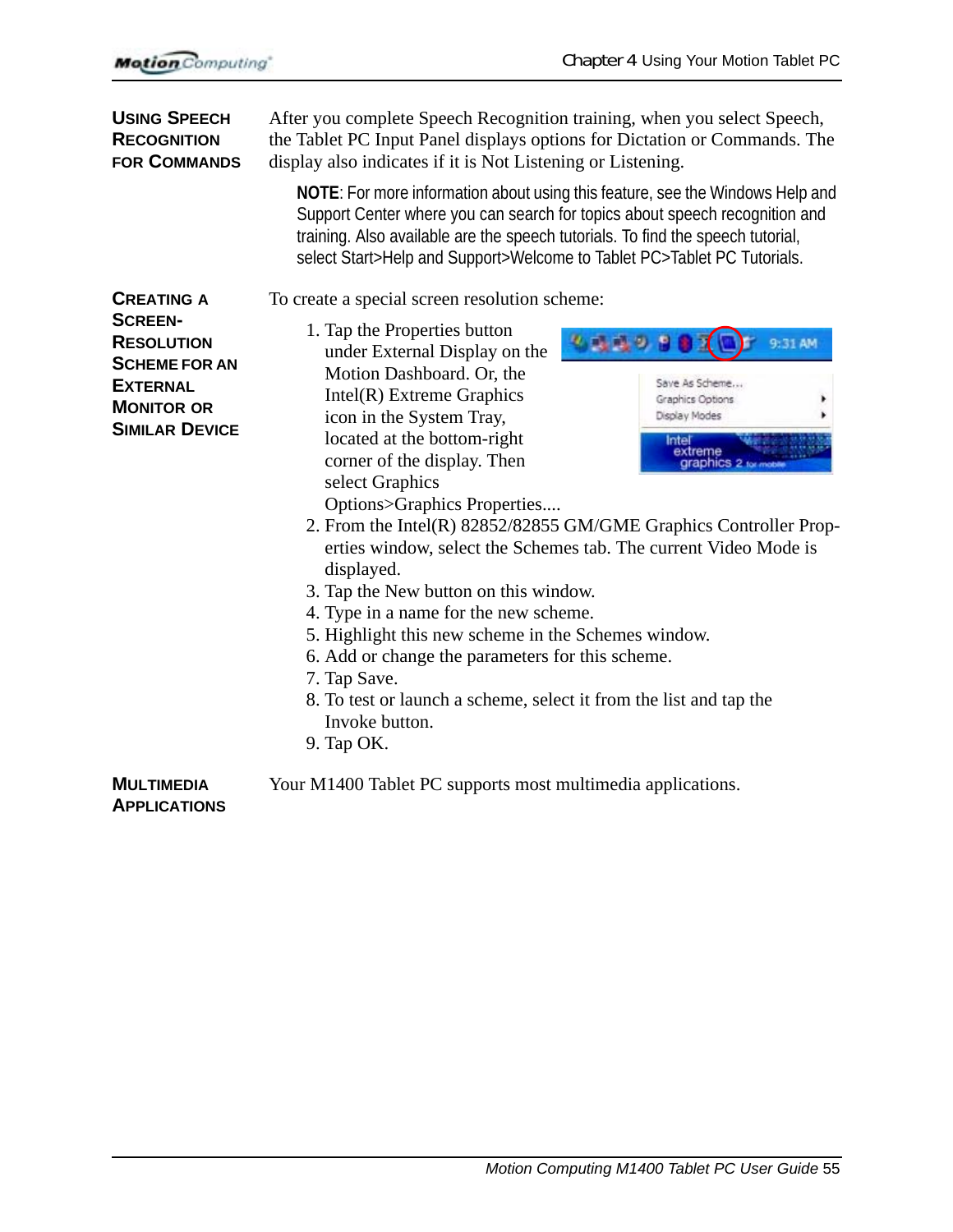**ABOUT THE OMNIPASS PASSWORD MANAGEMENT SYSTEM**

The fingerprint reader built into your Motion Tablet PC lets you scan your fingerprint to log onto your Tablet PC and perform other functions such as accessing email, e-banking, paying bills online, or accessing network resources. The OmniPass software offers a secure and convenient system for managing your passwords.

When implemented within the security policies of your work environment, the OmniPass authentication tools add another layer of security for your passwords, files, and other logons.

The following section provides basic information about setting up and using the management system. For more advanced features, see the OmniPass Help files or go to the manufacturer's website for additional information.

#### *(Optional) If you need to set up a windows user account and password...*

**NOTE**: You may want to contact your System Administrator to see if you already have a Windows user account and password set up on your system.

When your Tablet PC starts the first time, you will see an OmniPass logon window next to the Windows logon. If you want to start using the fingerprint reader immediately and do not already have a Windows account, you need to set one up:

- 1. (Optional) Tap Cancel to close the OmniPass logon dialog.
- 2. Tap start>Control Panel>User Accounts>Add.
- 3. Type in a user name and domain in the space provided (check with your System Administrator to see if a domain is needed).
- 4. Tap Next.
- 5. Select the appropriate access level (check with your System Administrator for this information).
- 6. Tap Next. Windows creates a new user account.
- 7. (Optional, but recommended) Tap Add Password and assign a user password to this account.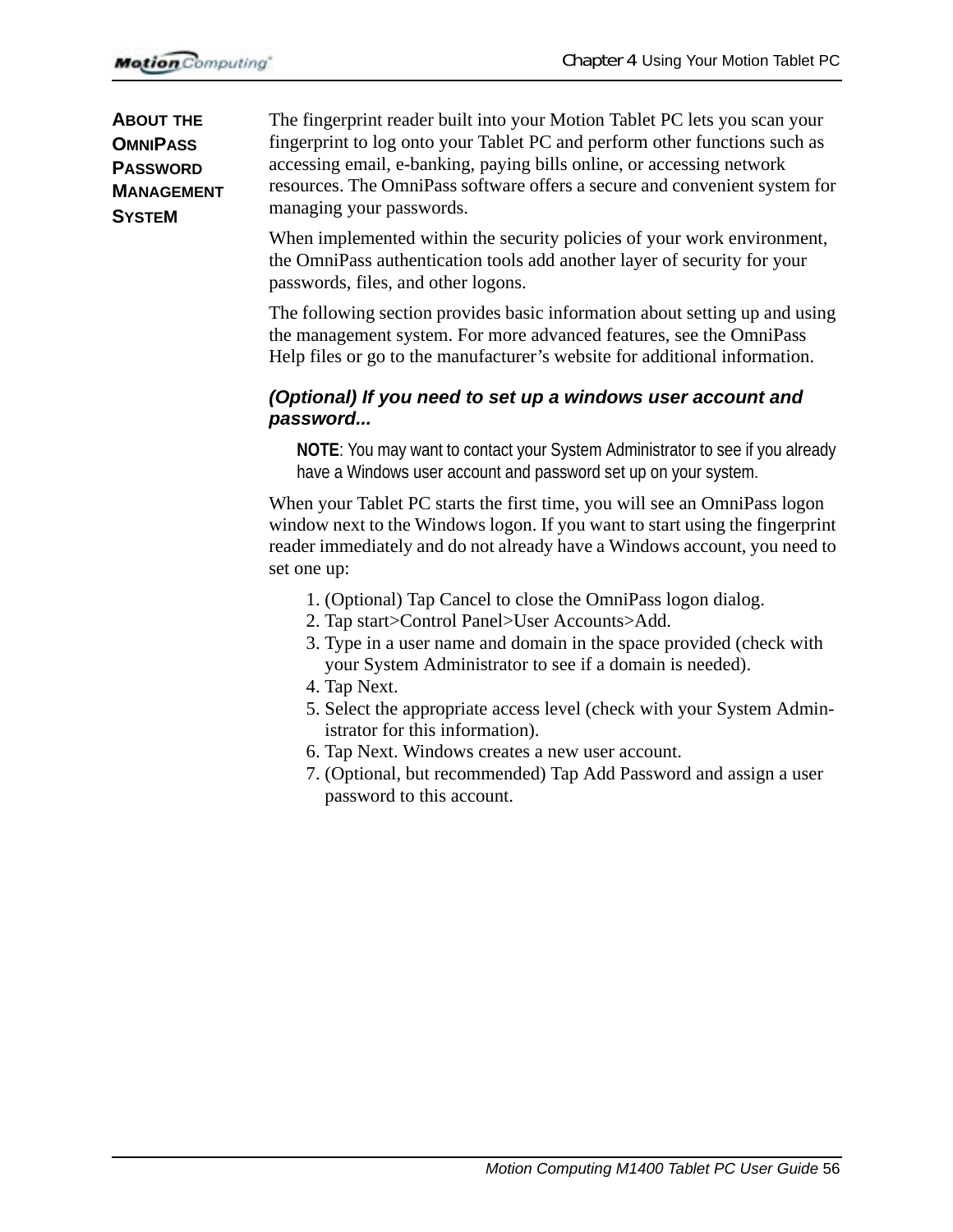# **BASIC FINGERPRINT READER SET UP**

These basic configuration steps will enroll you in OmniPass and let you log onto your Tablet PC with your fingerprint. We recommend that you start here to gain experience with the scanning techniques before moving on to more advanced features. For a list of OmniPass advanced features, see the section "Advanced Fingerprint Reader Set Up" in this chapter.

# *Enrolling with OmniPass*

1. Tap start>All Programs>Softex>OmniPass Enrollment Wizard.



 $50FT6$ 

2. From the enrollment window, tap Enroll.

- 3. Type in the user name, domain, and the password (if you have one set up) you want to use for this OmniPass account.
- 4. Tap Next.

# *Enrolling a Fingerprint with OmniPass*

- 5. When the Choose Finger window appears, tap the dotted area above the finger you want to enroll. A red arrow appears above the selected finger.
- 6. Tap Next.

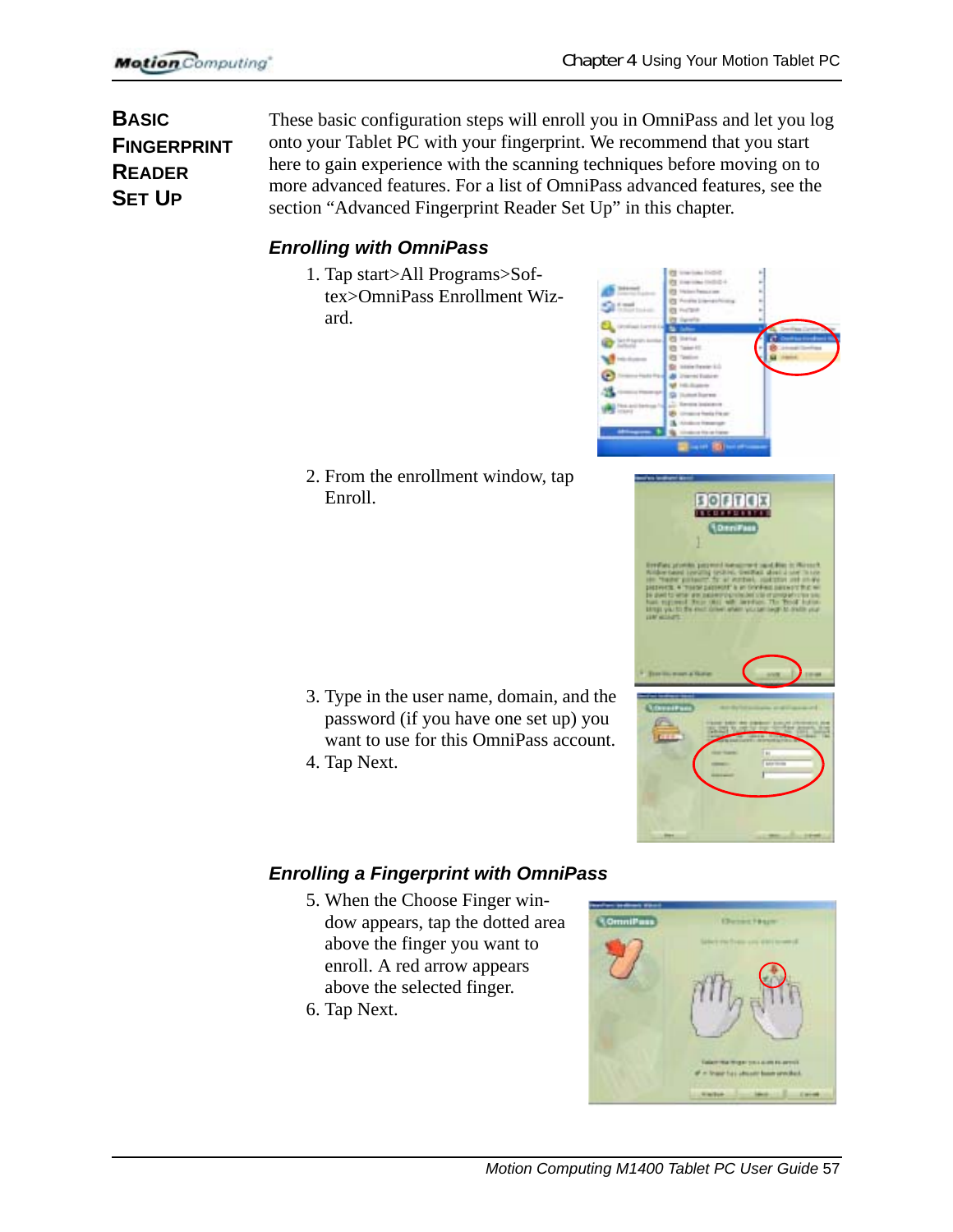# *Capturing Your Fingerprint*

7. When the Capture Fingerprint window appears, press your finger against the swipe sensor. Start the scan with the finger's knuckle over the top of the gold-colored finger-drive ring (1). Slowly swipe the finger down over the sensor (2). Be sure your finger touches both the gold finger-drive ring and the sensor surface during the scan. If the capture is successful, you will see a green fingerprint in the capture area.

If the capture is *unsuccessful*, a green fingerprint will not appear in the scan area. Swipe your finger across the sensor again.

8. After the first scan is successful, OmniPass prompts you to scan your fingerprint two more times. Wait until







the green fingerprint disappears from the display and the fingerprint area is empty before swiping our finger again.

## **HINTS FOR SUCCESSFUL FINGERPRINT CAPTURES**

- When scanning, press hard enough to fully contact both the drive ring and the sensor.
- Rub your fingers together to stimulate the natural skin oils so your fingerprint is easier for the sensor to detect.
- Clean the sensor. First, power down the Tablet PC and remove the battery. Then, clean the sensor using a cotton swab sprayed with a window-type cleaner (no bleach, solvents, or abrasives); then dry the sensor. Do not spray, pour, or otherwise dispense any liquid directly on the sensor.

**NOTE**: If the fingerprint capture times out, tap Back. This restarts the enrollment process.

| Capture Fingerprint                                                                         |  |
|---------------------------------------------------------------------------------------------|--|
| The enrollment procedure has timed out. Please try<br><b>The Committee of the Committee</b> |  |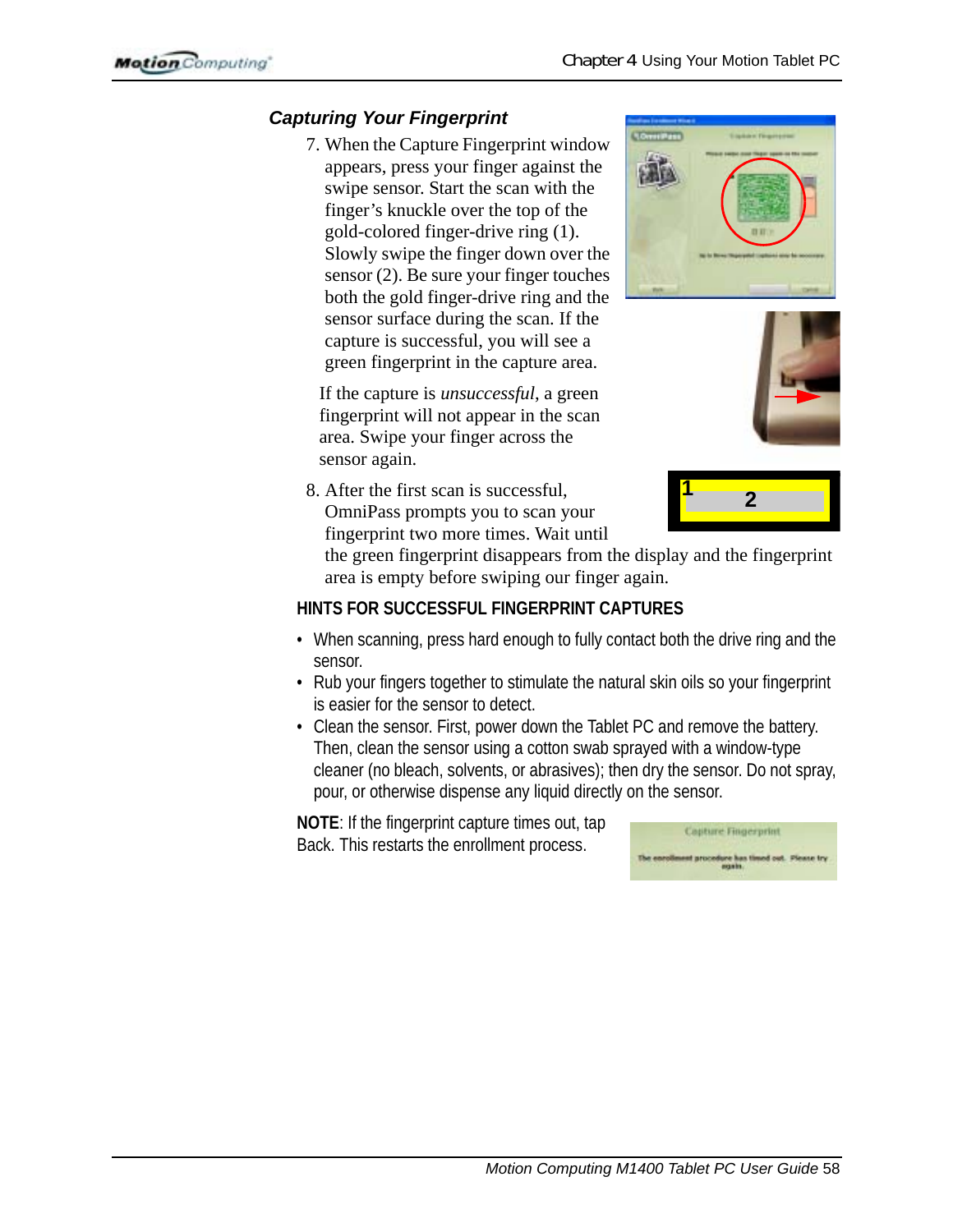- 9. After OmniPass successfully captures three fingerprints, the Verify Fingerprint window appears. Swipe your finger one more time to complete the enrollment. When the messages "The selected finger has been enrolled in OmniPass" and "Successful Verification" and a green fingerprint appear, enrollment is complete.
- 10. Tap Next.
- 11. When you are prompted to enroll a second fingerprint, tap Yes.
- 12. Repeat Steps 7-9 to enroll a second fingerprint.





**IMPORTANT:** We recommend that you enroll a second fingerprint. A finger injury could prevent an authorization and block access to your accounts.

- 13. (Advanced options) When you finish fingerprint enrollment, the Set Authentication Rules window appears. Leave these unchecked (the default). For more information, see the OmniPass Help.
- 14. Tap Next.
- 15. When the Audio and Taskbar Settings window appears, leave the default notification options.
- 16. Tap Next. The Congratulations window appears.
- 17. Tap Done.
- 18. Tap Yes to log yourself on as a new user.

This completes the OmniPass enrollment.



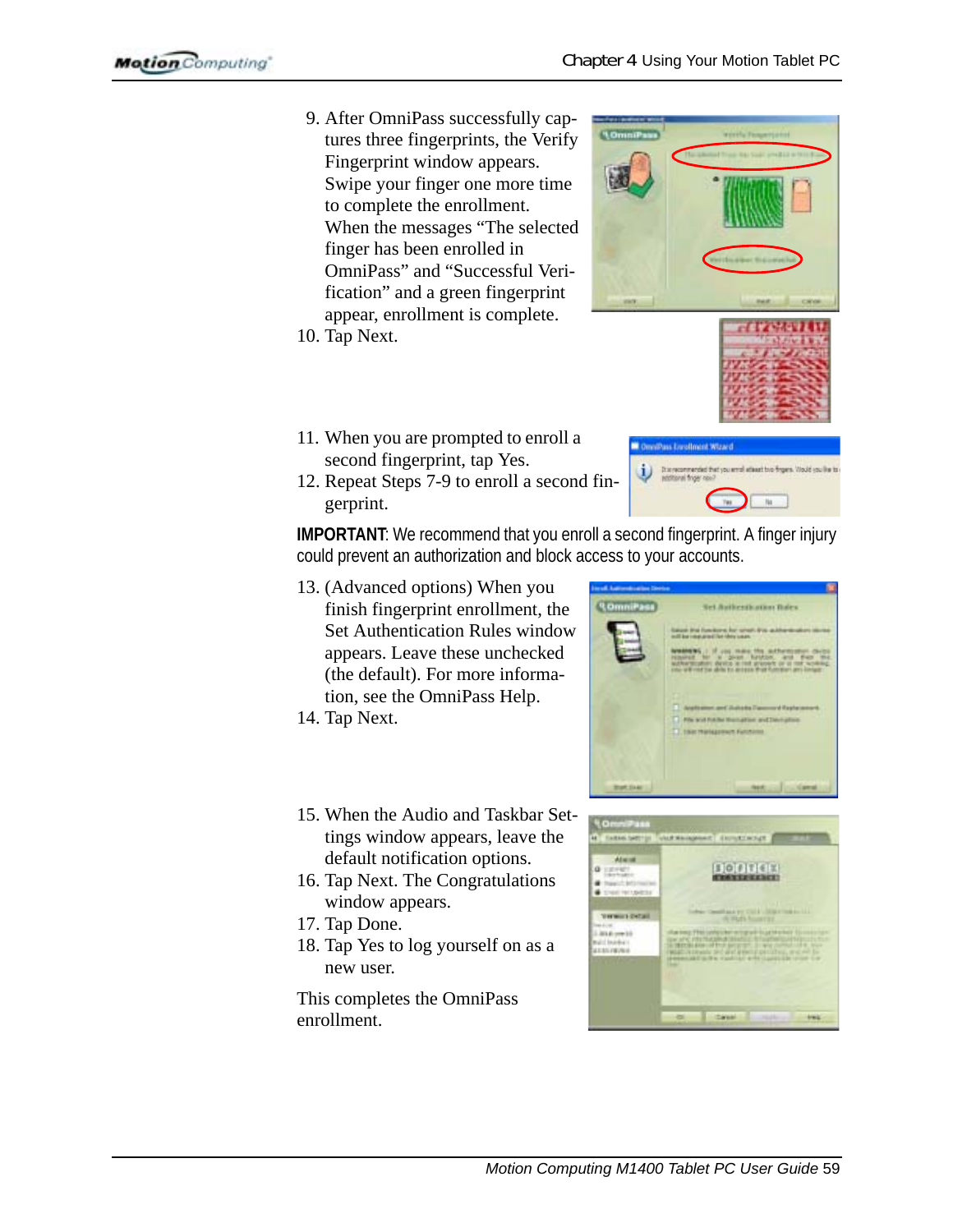# **ADVANCED FINGERPRINT READER FEATURES**

OmniPass offers a number of advance features that provide additional password management for your Tablet PC beyond the basic convenience of logging on.

**CAUTION**: Before configuring advanced features, please read the OmniPass information provided with the feature or in the OmniPass Help, including any cautions or warnings about the feature. Activating some features (specifically Strong Logon Security) may, as a normal part of the OmniPass operation, change the way your Tablet PC starts up and/or the start-up options that are available.

To access these advance features, tap the OmniPass icon to open the OmniPass Control Center. Here is an overview of these features:

- User Management Adding and removing users)
- User Settings Audio, Taskbar Tips, and Enrollment (which includes setting up authentication rules for Windows and OmniPass logons, password replacement in applications and websites, user management, encryption/ decryption of files and folders)



- System Settings Setting startup options; Enabling Strong Logon Security
- Vault Management Managing identities and passwords at remembered websites, application logons, or for any password-protected resource
- Encrypt/Decrypt Requiring authentication (fingerprint scan/password) for encrypting/decrypting files

For further information about these options, open the OmniPass Control Center and tap Help.

## **Checking Logon Status**

During some OmniPass operations, you may need to know if a user is logged on. You can quickly see logon status by moving the cursor over the OmniPass key icon in the system tray.

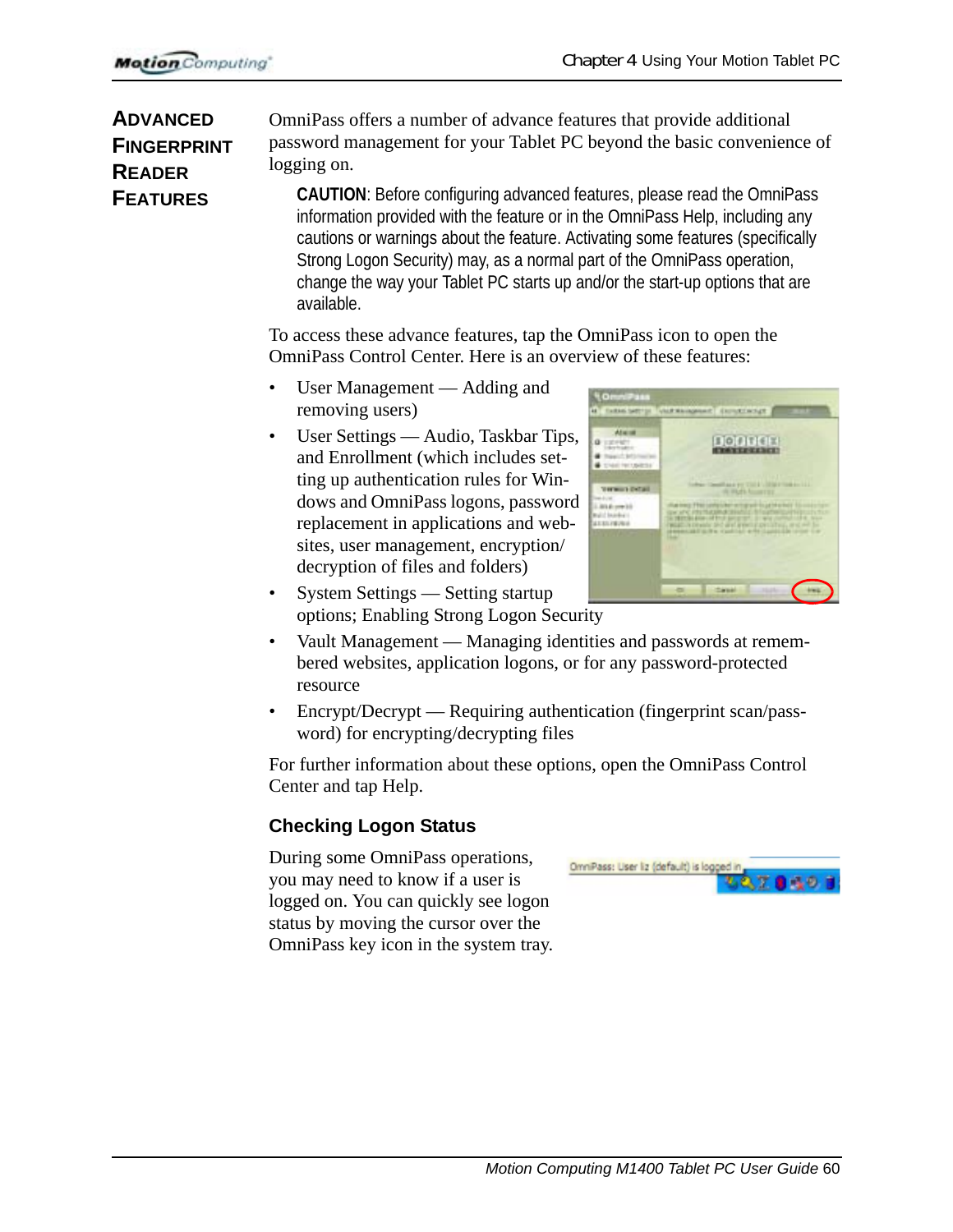Or, tap the OmniPass key icon to open the OmniPass Control Center and then look in the User Accounts to see who is logged on.



**SETTING UP TABLET PC SECURITY**

Passwords protect your Tablet PC from unauthorized access. Passwords can create different levels of protection for your Tablet PC and its data:

- **Operating system password** Secures the files on your Tablet PC from other users
- **BIOS passwords**  Secures the software routines that test hardware at startup, start the operating system, and support the transfer of data among hardware devices; BIOS is the Basic Input/Output System
	- **System password** Locks access to the BIOS setup
	- **Boot password** Locks access to the system
	- **HDD (Hard Disk Drive) password** Secures your data so the Hard Disk Drive cannot be accessed by removing it and connecting it to another Tablet PC

#### **Setting the Windows Operating System Password**

You can set up a Windows operating system password through the Windows Control Panel, User Accounts.

#### **Setting the BIOS Passwords**

**CAUTION**: We strongly recommend that you write down your password(s) and keep it in a location that is appropriate to your work environment. If you enter a wrong BIOS System password several times, you will be locked out of the system. If you become locked out, you can restart the Tablet PC and retry the password again. You can repeat restarting and retrying the password as many times as you want. However, if you are unable to remember your password, you will not be able to access your Tablet PC. If this happens, you call Motion Computing Technical Support or your Motion reseller for assistance. Have your Tablet PC Serial number available (located on the label on the back of the unit) for them to assist you.

The level of security you want on your Tablet PC helps determine what BIOS password(s) you set. These are described in the following sections.

#### **BIOS System Passwords**

To set up a password to access the PhoenixBIOS<sup>TM</sup> Setup Utility on the Tablet PC: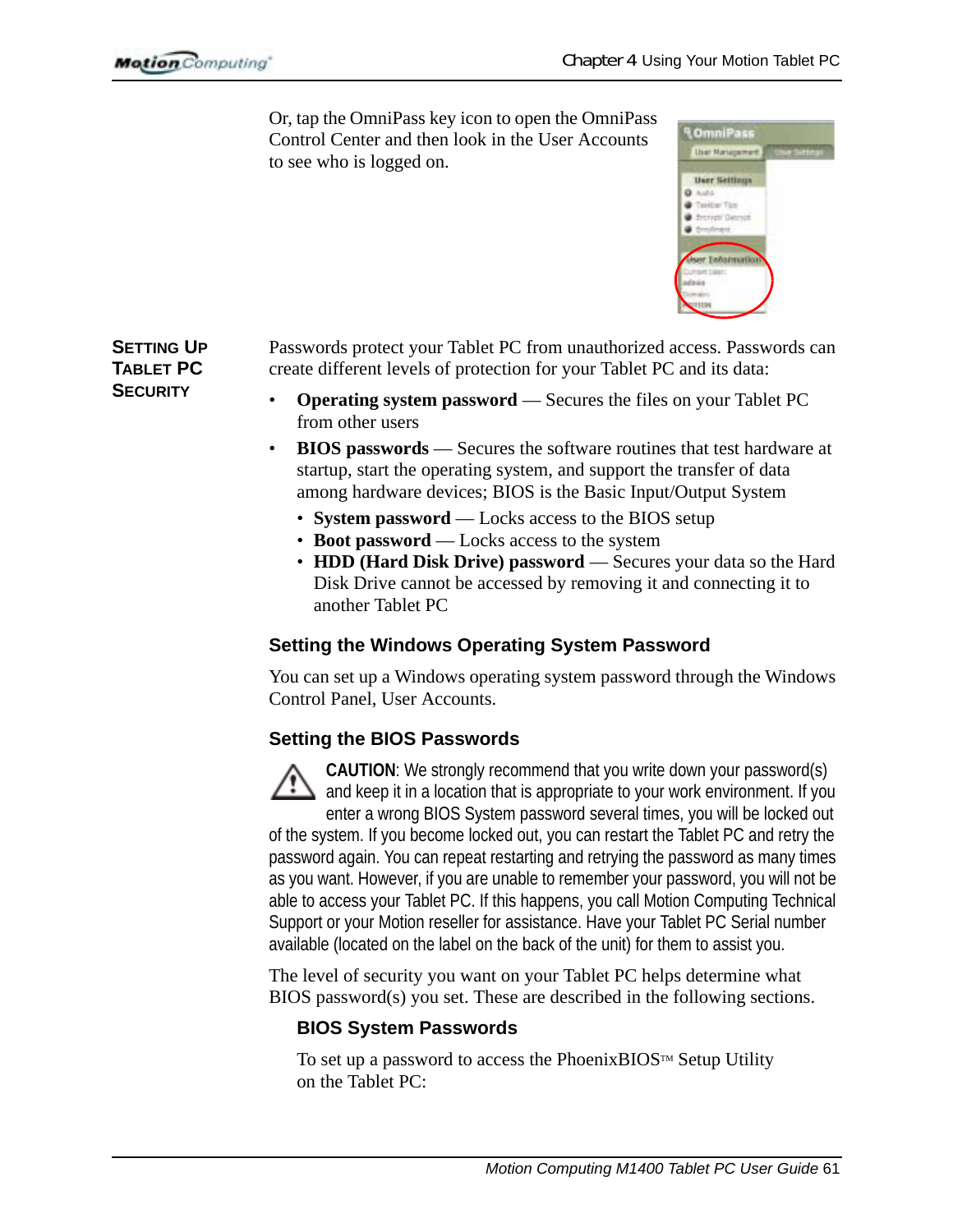**NOTE:** These procedures describe using the pen to enter information; you can also attach an external keyboard if you prefer.

- 1. Start the Tablet PC.
- 2. When the Motion Computing Splash Screen appears, quickly press Hot Key #2 (icon shown here). If you miss the Splash screen, turn the Tablet PC off then back on and try this step again.



- 3. From the PhoenixBIOS Setup Utility, tap Security on the menu bar.
- 4. **To set up a System password**, double-tap Enter next to Set System Password.
- 5. Type in a System Password using the onscreen keyboard.
- 6. Tap Enter.
- 7. Type in the password again to confirm it.
- 8. Tap Enter. The system returns to the Security screen and the System Password reads Set. A password is now required to enter the PhoenixBIOS Setup Utility.
- 9. **To set up a Password on boot**, tap Disabled next to Password on boot until Enabled is highlighted. You will not be prompted to type in another password because Password on boot uses the System password.

**NOTE:** You cannot set up Password on boot until you set up a System password.

- 10. If you have finished setting up a password, tap Exit or press the Esc key on the Tablet PC to exit the PhoenixBIOS Setup Utility.
- 11. When you exit, you are prompted to select from the following options:
	- Exit Saving Changes
	- Exit Discarding Changes
	- Load Setup Defaults
	- Discard Changes
	- Save Changes
- 12. Select the desired action.

13. Confirm the selection by tapping Yes.

#### **Hard Disk Drive (HDD) Password**

To set up a password to start the Tablet PC (so no one can access the information on the Hard Disk Drive of your Tablet PC even if it is removed and installed in another Tablet PC without the proxy password):

- 1. Start the Tablet PC.
- 2. When the Motion Computing Splash Screen appears, quickly press Hot Key #2. If you miss the Splash screen, turn the Tablet PC off then back on and try this step again.



3. From the PhoenixBIOS Setup Utility, tap Security on the menu bar.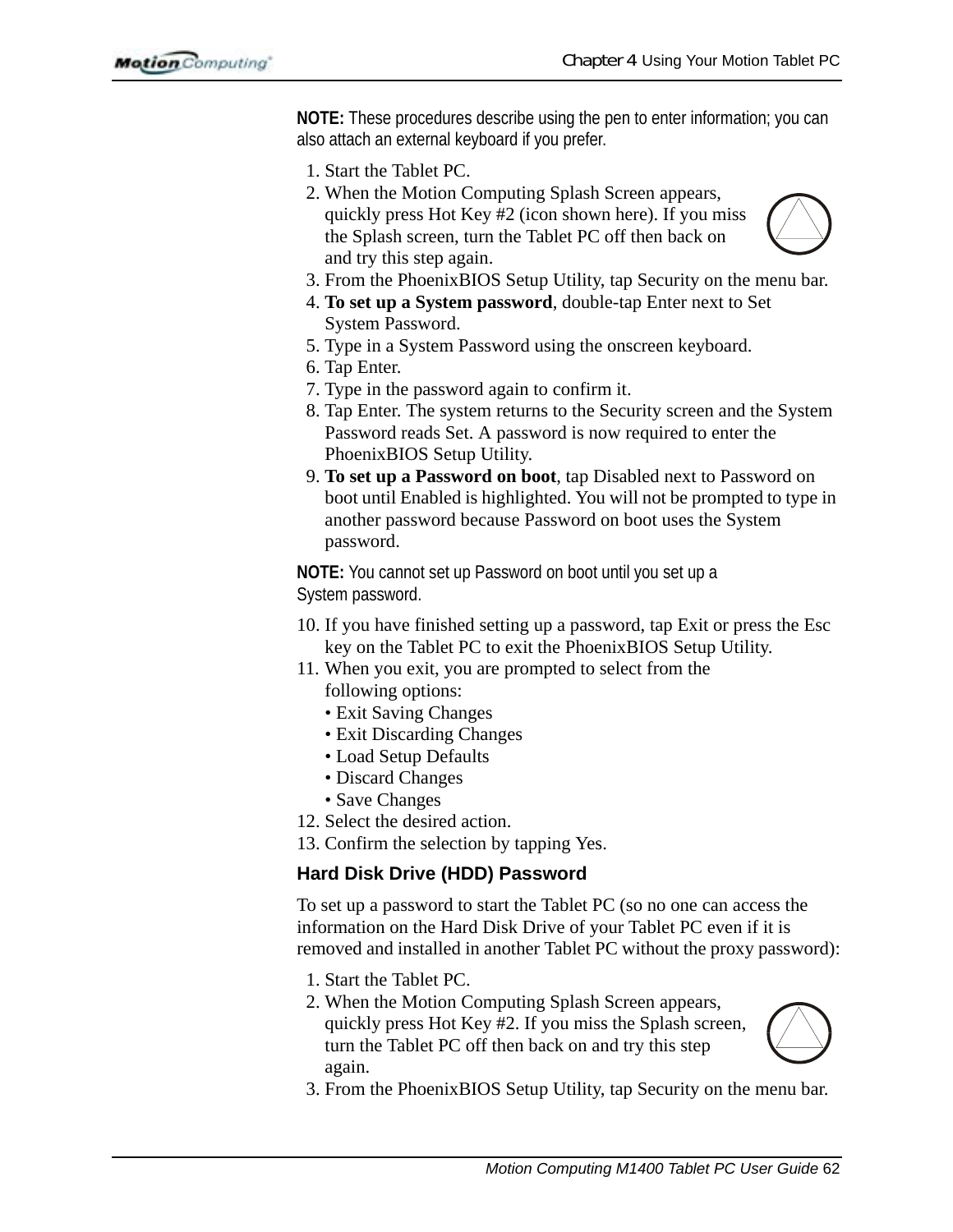|                                                 | 4. To set the hard disk password, double-tap Enter next to Set Hard<br>Disk Password.<br>5. Type in a New Password.<br>6. Tap Enter.<br>7. Type in the password to confirm it.<br>8. Tap Enter. The system returns to the Security screen and the HDD<br>Password is Set. (When you exit then re-enter the Phoenix BIOS<br>setup, the HDD Password is Locked.)<br>9. Repeat Steps 10-13 in the section "Bios System Passwords."                                                                                                                                                                                                                                                                                                                                                                                                                                                                                                                                                                                                                                                                                                                                                                                             |
|-------------------------------------------------|-----------------------------------------------------------------------------------------------------------------------------------------------------------------------------------------------------------------------------------------------------------------------------------------------------------------------------------------------------------------------------------------------------------------------------------------------------------------------------------------------------------------------------------------------------------------------------------------------------------------------------------------------------------------------------------------------------------------------------------------------------------------------------------------------------------------------------------------------------------------------------------------------------------------------------------------------------------------------------------------------------------------------------------------------------------------------------------------------------------------------------------------------------------------------------------------------------------------------------|
| <b>CLEARING</b><br>Tablet PC<br><b>SECURITY</b> | To clear the Tablet PC Phoenix BIOS security:<br>1. Start the Tablet PC.<br>2. When the Motion Computing Splash Screen appears,<br>quickly press Hot Key #2. If you miss the Splash screen,<br>turn the Tablet PC off then back on and try this step again.<br>3. From the Phoenix BIOS Setup Utility, tap Security on the menu bar.<br>If you have rebooted, you will be prompted to enter the password $(s)$<br>you have set up.<br>4. To clear the System and Password on boot passwords, double-tap<br>Enter next to Set System Password.<br>5. Type in the Current Password.<br>6. Leave the space blank next to Enter New Password.<br>7. Tap Enter.<br>8. Leave the space blank to Confirm New Password.<br>9. Tap Enter.<br>10. When the Security screen appears, the System Password should be<br>Clear and the Password on boot Disabled.<br>11. To clear the Hard Disk Drive password, double-tap Enter next to Set<br>Hard Disk Password.<br>12. Type in the Current Password.<br>13. Leave the space blank next to Enter New Password.<br>14. Tap Enter.<br>15. Leave the space blank to Confirm New Password.<br>16. Tap Enter.<br>17. When the Security screen appears, the HDD Password should be<br>Clear. |
|                                                 |                                                                                                                                                                                                                                                                                                                                                                                                                                                                                                                                                                                                                                                                                                                                                                                                                                                                                                                                                                                                                                                                                                                                                                                                                             |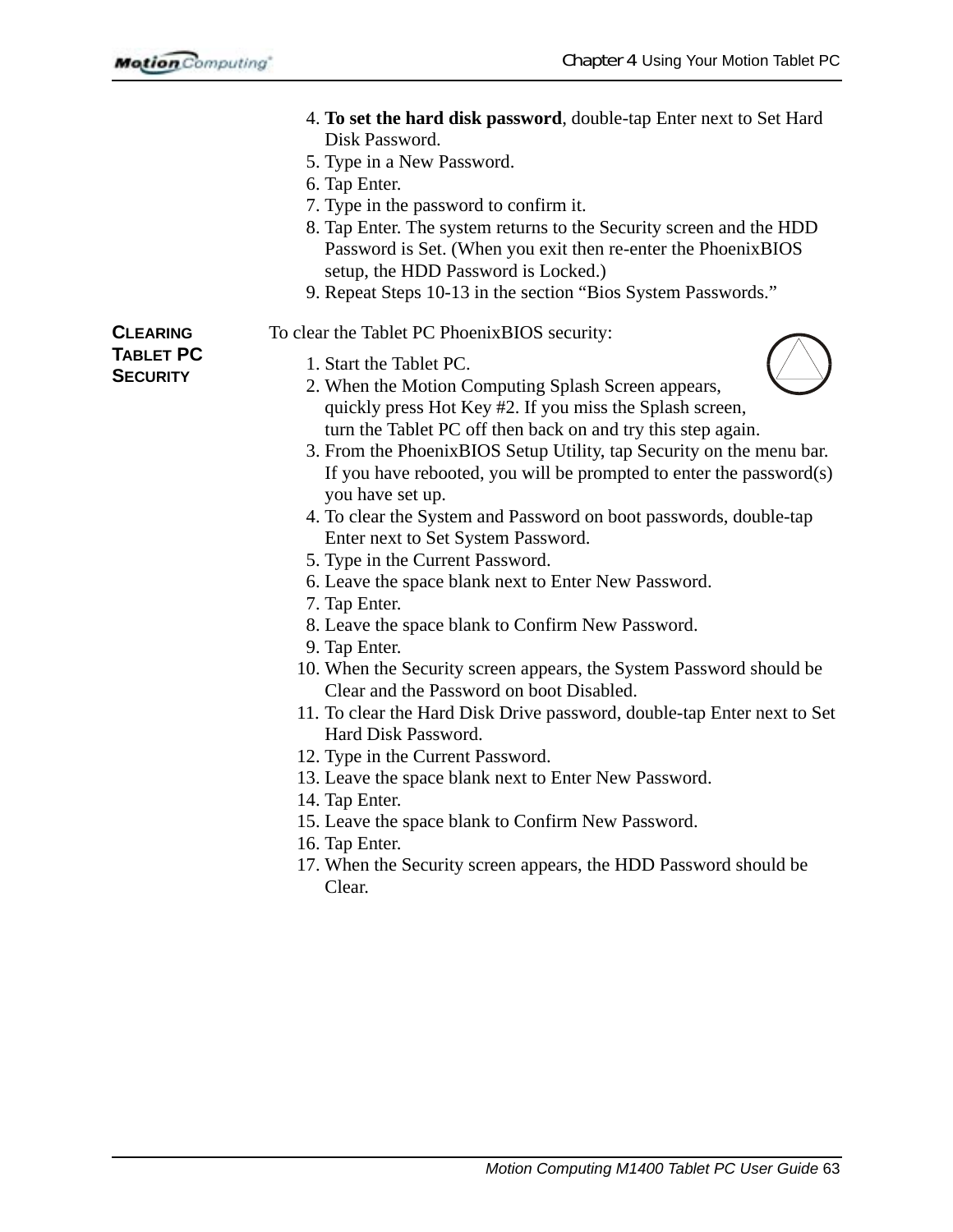**CARING FOR YOUR TABLET PC AND ITS ACCESSORIES** The Tablet PC display and chassis are designed to be very durable. This section describes the proper care and maintenance that will keep them working and in good condition for a long time. For general information about care of the Tablet PC and its components and accessories, see the *Regulatory and Safety Guide* packaged with your Tablet PC.



**CAUTION**: Be sure to follow the guidelines listed below when caring for your Tablet PC and its components. Improper use may damage the Tablet PC and/or its components and void the warranty.

## **General Care**

- Protect the Tablet PC from exposure to extreme temperatures, shock, liquids, strong magnetic fields, and turbulent conditions.
- Do not open or disassemble the Tablet PC other than to replace memory modules or to replace the battery. Always follow the instructions included with these accessories when performing these procedures.



**WARNING**: To avoid the risk of personal injury or damage to the Tablet PC, when replacing memory modules, turn off your Tablet PC, unplug the AC power connection, and remove the battery. Ground yourself by touching a grounded conductive surface, such as a device or appliance with a grounded, three-pronged plug. Avoid touching the pins and leads on the memory and the internal circuitry of the Tablet PC. See the section "Adding Memory" in this chapter for more information about replacing or adding memory modules.

- When storing the Tablet PC for an extended period of time, unplug AC power and remove the battery after discharging it part way.
- Do not place heavy objects on top of the Tablet PC.

## **Caring for the Display Screen**

- You can clean fingerprints and most marks from the display surface by wiping it with the soft cloth (provided). If needed, you can spray this cloth with a window-type cleaner. Never spray or pour liquids directly onto the display surface itself. Never use an abrasive cleaner on the display. If liquid is spilled on the display, wipe it up immediately.
- Avoid using tissues or paper towels to clean the display surface. These contain wood fibers that can scratch the display.
- Use only the Motion digitizer pen on the display. Do not write on the surface with an ink pen or pencil, any pointed or other object that could damage the display surface.
- Do not place heavy objects on the display surface.
- Protect the display surface from unnecessary contact by using the Hardtop Cover or a portfolio when transporting the Tablet PC.
- Avoid exposing the display to direct sunlight for long periods of time.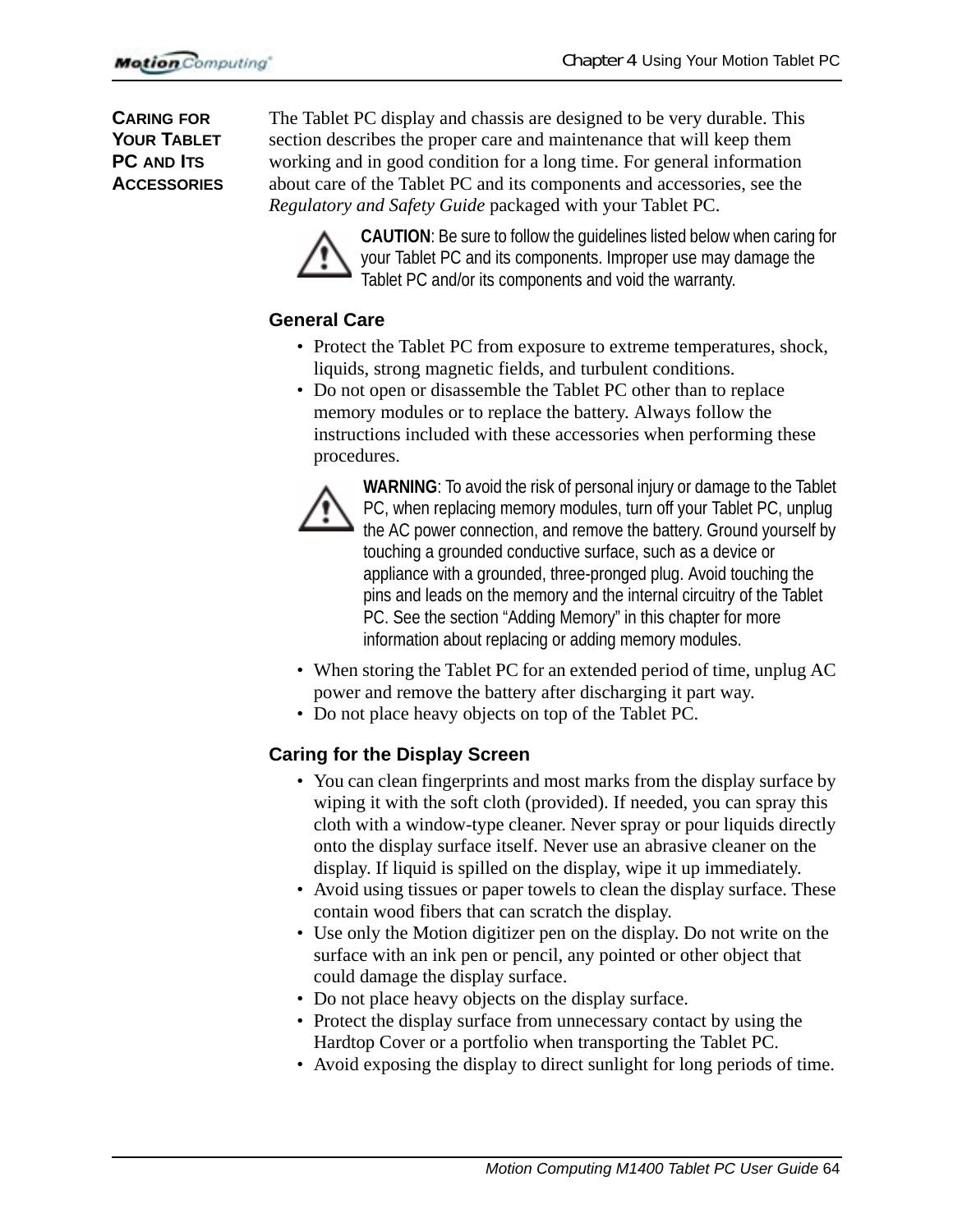#### **Caring for the Motion Digitizer Pen**

- Always store the Motion digitizer pen in the Tablet PC pen bay or in the portfolio when not in use.
- Store extra pens in your portfolio. Do not store the pen vertically on the tip. Constant tip pressure can affect the pen-to-digitizer interaction.
- The pen contains sensitive electronics. Do not immerse it in liquids.

## **Replacing the Pen Tips**

Normal use eventually wears down the pen tip, so the pen ships with extra tips and a small "tip tool" for replacing them.

- 1. Grasp the old tip with the silver ring of the tip replacement tool (1).
- 2. Pull the old tip out of the pen.
- 3. Insert a new tip (2).
- 4. Apply slight pressure to push it into place.





**CAUTION**: Certain environments may contain particles or debris that can adhere to the Tablet PC display or to the pen tip. To avoid damaging the display, clean it frequently with the cleaning cloth, provided with your unit. Also, change pen tips regularly, especially if you drop the pen onto a rough surface that could damage the tip or embed debris in it. Damaged pen tips can scratch the display.

## **Ordering New Pens**

To order additional pens, visit the Motion Computing website at www.motioncomputing.com/accessories.

**TRAVELING WITH YOUR TABLET PC**

Here are some tips for traveling with your Tablet PC:

- Remove all accessories and cables. Remember to pack those you will need while traveling and do not forget to pack at least one Motion digitizer pen.
- Attach the Hardtop Cover or slip the Tablet PC into a portfolio to protect the display.
- Protect the pen by keeping it in the Tablet PC pen bay or portfolio case during travel.
- Pack the Tablet PC securely in a briefcase or hand-carried luggage, and keep it separate from toiletries, liquids, and food. Do not pack it in checked luggage when you travel.
- Keep the Tablet PC stable during travel; secure it to prevent it from sliding around in overhead bins and car trunks.

**NOTE:** For travel warnings, see the section "FAA Wireless Air Travel Requirements" in this chapter.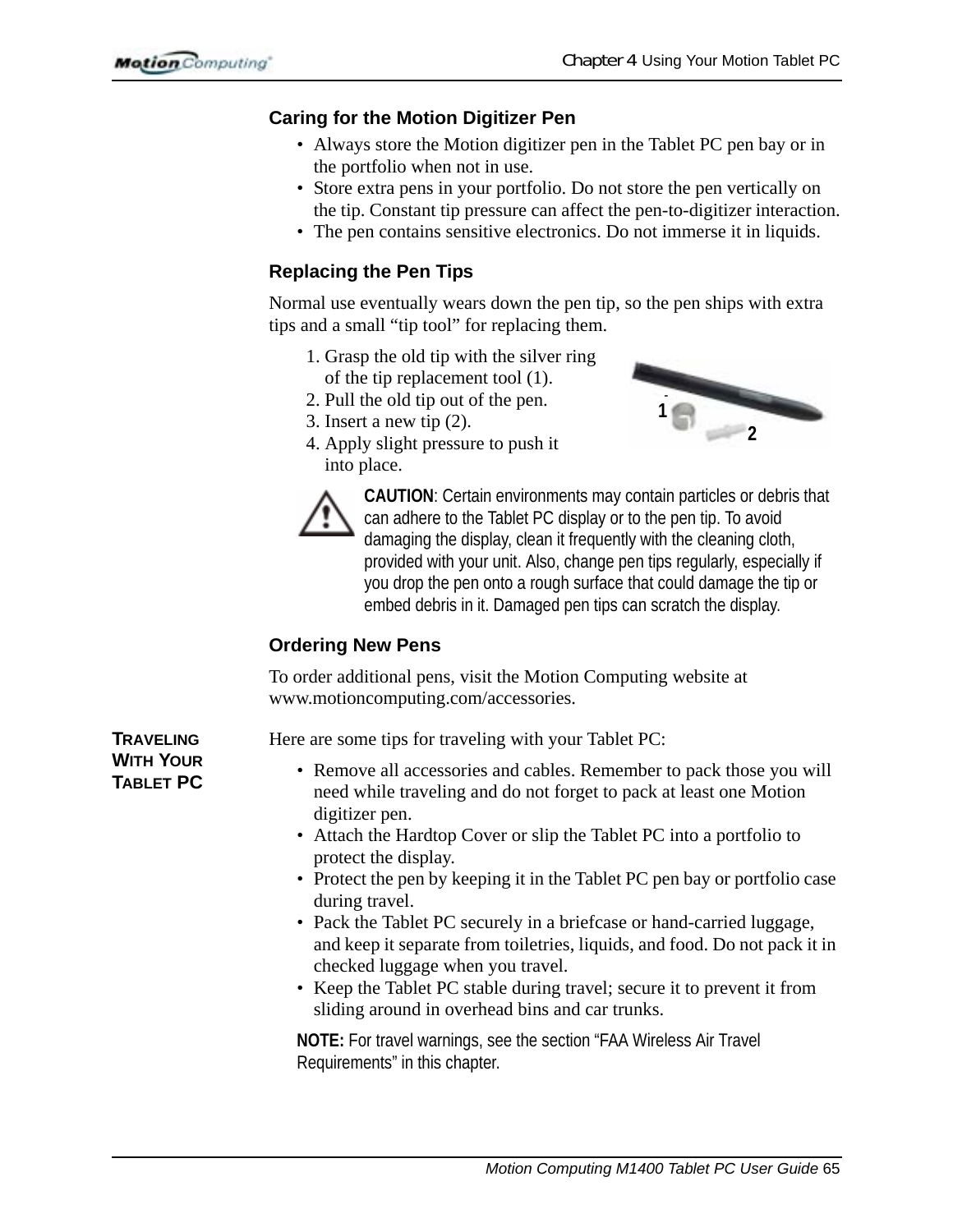# **Traveling by Air**

- Prepare for airport security by charging the battery in the event Security asks you to start the Tablet PC.
- Have it hand-inspected or sent through the X-ray scanner, but never carry it through the metal detector.
- Either turn off or place the Tablet PC in hibernation for takeoff and landing.

#### **FAA Wireless Air Travel Requirement**



<span id="page-72-3"></span>**WARNING:** The FAA requires that wireless operations be suspended before boarding the plane. The easiest way to disable *internal* wireless operations is by unchecking (disabling) all wireless devices in the

Motion Dashboard. The wireless LED on the Tablet PC front panel, shown here, is off when wireless communications

are disabled. To disable *external* wireless operations, remove any installed wireless PC Cards.



<span id="page-72-0"></span>**WARNING:** Do not transport the lithium ion batteries used in your Tablet PC in checked baggage. You may take up to two spare batteries in carry-on luggage in addition to the one in your Tablet PC. Transporting batteries in checked baggage or transporting more than two spare batteries is a violation of transportation regulations.

## **Other Travel Hints**

- <span id="page-72-1"></span>• Before extended use in the field or long trips away from AC power, adjust the Power properties to maximize battery conservation. Rightclick the Power/Battery icon in the System Tray, located in the lower right-hand corner of the display window, to open the Power Options Properties dialog box. Then adjust the options. For more information, see the section "Changing the Default Power Scheme" in this chapter. Or see the Performance and Maintenance section of the Help and Support Center for details about power settings.
- <span id="page-72-2"></span>• For international travel, obtain and use the appropriate adapters for your destination's electrical outlets. A current converter is not necessary.
- You may want to carry proof of ownership or a merchandise passport when traveling internationally.
- Consult your insurance company and credit card company to learn about emergency travel assistance in the event your Tablet PC becomes lost or disabled.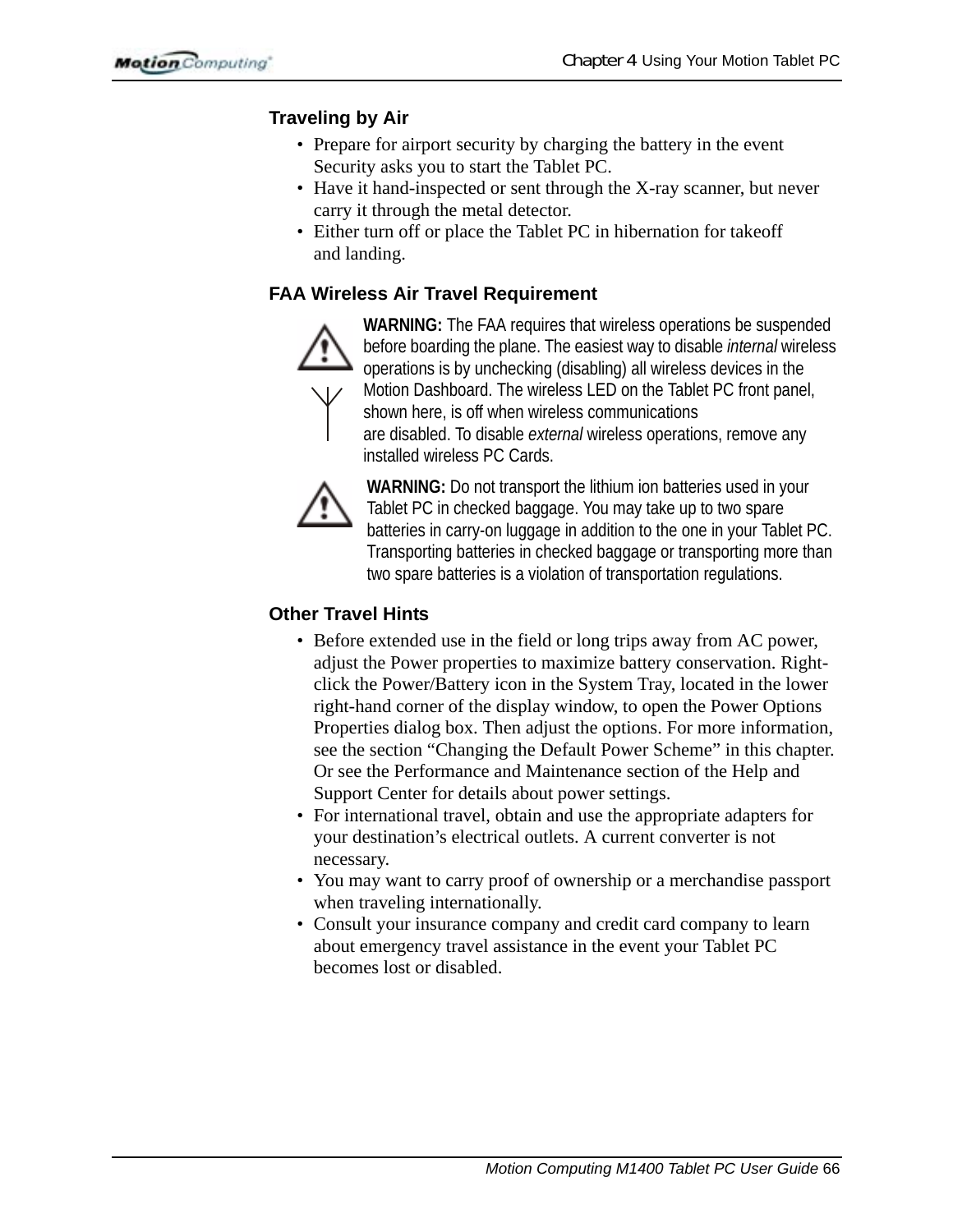# **Appendix**A

# **Troubleshooting and Support**

All Motion Computing Tablet PCs have passed a rigorous series of performance and quality-control tests, but now and then a problem may occur. If you do not see a solution among the following system and software issues, check the Support Options listed at the end of this chapter or go to our website at www.motioncomputing.com/support.

#### **SOLUTIONS**

| <b>PROBLEM</b>                                                                        | <b>CAUSE</b>                                               | <b>SOLUTION</b>                                                                                    |
|---------------------------------------------------------------------------------------|------------------------------------------------------------|----------------------------------------------------------------------------------------------------|
| <b>POWER</b>                                                                          |                                                            |                                                                                                    |
| The Tablet PC won't start when I<br>slide the Power switch.                           | The Power switch hasn't been<br>fully engaged.             | Slide and hold the Power switch<br>for at least a half-second, but no<br>more than three seconds.  |
|                                                                                       | Fully discharged battery or no<br>battery and no AC power. | Connect the AC adapter to<br>operate the Tablet PC and charge<br>the battery.                      |
| The Tablet PC won't shut down.                                                        | An application has locked up the<br>Tablet PC.             | Press the Security button to start<br>Windows Task Manager and close<br>the application.           |
|                                                                                       |                                                            | Slide and hold the Power switch<br>for at least 5 seconds to force a<br>shutdown of the Tablet PC. |
| The Tablet PC won't enter<br>Hibernation mode.                                        | Hibernation isn't enabled.                                 | Enable Hibernation through Power<br>Option Properties.                                             |
| The Tablet PC won't come out of<br>Hibernation mode when running<br>on battery power. | Fully discharged battery and no<br>AC power.               | Connect the AC adapter to<br>provide power to the Tablet PC<br>and charge the battery.             |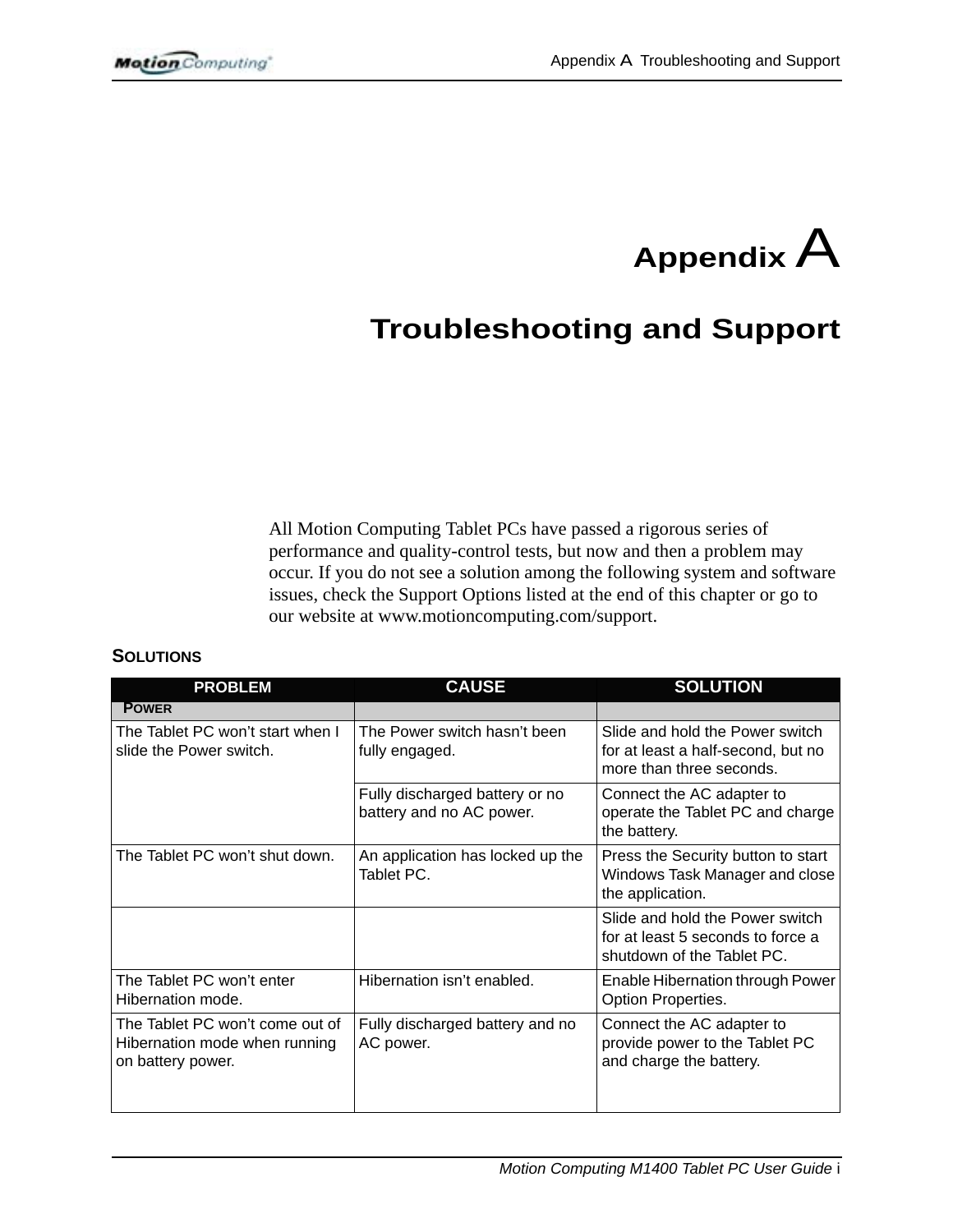<span id="page-74-0"></span>

| <b>PROBLEM</b>                                                                                                        | <b>CAUSE</b>                                                                                                                                                                                              | <b>SOLUTION</b>                                                                                                                                                                                                        |
|-----------------------------------------------------------------------------------------------------------------------|-----------------------------------------------------------------------------------------------------------------------------------------------------------------------------------------------------------|------------------------------------------------------------------------------------------------------------------------------------------------------------------------------------------------------------------------|
| <b>POWER (CONTINUED)</b>                                                                                              |                                                                                                                                                                                                           |                                                                                                                                                                                                                        |
| The display goes black while the<br>Tablet PC is still turned on.                                                     | The Tablet PC system has gone<br>into Stand By after sitting idle for a<br>period of time. (In this state, the<br>power LED flashes green.)                                                               | Slide the Power switch for about a<br>second to resume operations.                                                                                                                                                     |
|                                                                                                                       | System has gone into low-battery<br>Hibernation. (In this state, the<br>power LED is off.)                                                                                                                | 1, Slide the Power switch for<br>about a second to resume<br>operations. 2. Connect the AC<br>adapter to the Tablet PC to charge<br>the battery.                                                                       |
| <b>BATTERY</b>                                                                                                        |                                                                                                                                                                                                           |                                                                                                                                                                                                                        |
| Data loss during battery swap.                                                                                        | The unit is designed to maintain<br>the data and settings for up to 30<br>seconds in Stand By while you<br>swap the battery. This time may<br>vary due to your system and the<br>programs you're running. | When you swap the battery with<br>the unit in Stand By, be sure to<br>save your data before removing<br>the battery to avoid data loss.                                                                                |
| The battery seems to run down<br>very quickly (lasting less than<br>three hours after a full charge).                 | Accessory devices such as a DVD<br>player and applications that make<br>heavy use of the hard drive drain<br>the battery more quickly.                                                                    | Use AC power when possible and/<br>or turn off the accessory devices.                                                                                                                                                  |
|                                                                                                                       | The battery is weakening or<br>defective.                                                                                                                                                                 | All batteries weaken in time, but if<br>a new battery is needed, contact<br>your reseller or Motion Computing<br>about replacing it.                                                                                   |
| <b>DISPLAY</b>                                                                                                        |                                                                                                                                                                                                           |                                                                                                                                                                                                                        |
| The desktop is too big for the<br>display - I can't see all of the<br>desktop icons.                                  | Screen resolution is set higher<br>than the default 1024 x 768 with<br>32-bit resolution.                                                                                                                 | Decrease the screen resolution by<br>opening the Motion Dashboard,<br>selecting Graphics Properties,<br>then the Schemes tab.                                                                                          |
| When I disconnected a second<br>monitor from the Tablet PC, the<br>image became too big for the<br>Tablet PC display. | The Tablet PC has attempted to<br>spread the image of a window or<br>desktop beyond the screen area<br>of the active monitor.                                                                             | 1. Tap the Properties button on the<br>Motion Dashboard.<br>2. Tap Graphics Options, then<br>Graphics Properties to open the<br>Properties screen.<br>3. Select Notebook to make the<br>Tablet PC the primary display. |
| The display looks dim.                                                                                                | Brightness is set too low.                                                                                                                                                                                | Adjust brightness from the Motion<br>Dashboard.                                                                                                                                                                        |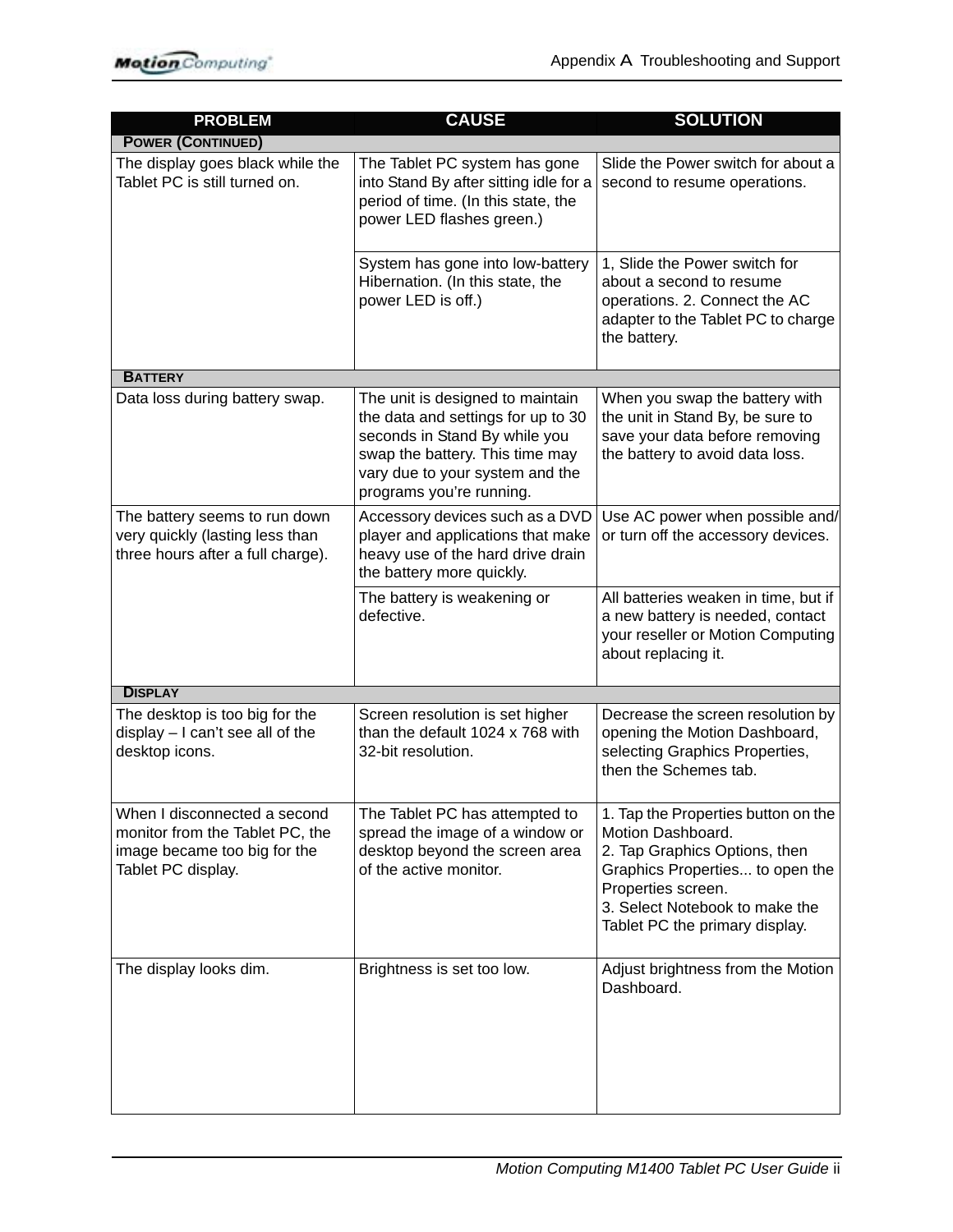| The screen is unreadable or<br>distorted.                                                            | Screen resolution and/or color<br>quality are set incorrectly.                                                                                                                                                     | Reset resolution to 1024 x 768<br>and color quality to 32-bit by<br>opening the Motion Dashboard,<br>Graphics Properties, then the<br>Schemes tab.                                                                                                                                                                                                                                                                                                                                                                  |
|------------------------------------------------------------------------------------------------------|--------------------------------------------------------------------------------------------------------------------------------------------------------------------------------------------------------------------|---------------------------------------------------------------------------------------------------------------------------------------------------------------------------------------------------------------------------------------------------------------------------------------------------------------------------------------------------------------------------------------------------------------------------------------------------------------------------------------------------------------------|
|                                                                                                      | Display driver has become<br>corrupted or uninstalled.                                                                                                                                                             | 1. Open the Windows Control<br>Panel, select Performance and<br>Maintenance (Category View).<br>or System (Classic View).<br>2. Select the Hardware tab.<br>3. Select Device Manager.<br>4. Open Display adapters.<br>5. Double-tap on an adapter.<br>6. Select the Driver tab.<br>7. Choose Update Driver and<br>follow the Installation Wizard.                                                                                                                                                                   |
| <b>PEN</b>                                                                                           |                                                                                                                                                                                                                    |                                                                                                                                                                                                                                                                                                                                                                                                                                                                                                                     |
| The Tablet PC digitizer screen<br>doesn't respond to the plastic<br>stylus I use on my PDA.          | You're using the wrong input<br>device.                                                                                                                                                                            | Only the Motion Digitizer Pen lets<br>you write on the Tablet PC<br>display. The Tablet PC doesn't<br>respond to other tablet pens or to<br>a plastic stylus.                                                                                                                                                                                                                                                                                                                                                       |
| I have the Tablet PC Input Panel<br>open, but a few seconds after I<br>write, my writing disappears. | You don't have an application or<br>word processing program open to<br>which the Input Panel can send<br>the ink message.                                                                                          | Either open the Text Preview<br>window from the Tools menu on<br>the Input Panel or open a word<br>processing program, such as<br>Microsoft Word, Notepad, or<br>Wordpad.                                                                                                                                                                                                                                                                                                                                           |
| The Motion Digitizer Pen tip<br>doesn't line up with the arrow-<br>cursor when I tap on the screen.  | The pen and display need<br>recalibrating.                                                                                                                                                                         | Double-tap the Tablet and Pen<br>Settings icon and select the Pen<br>Settings tab. Or select Calibrate<br>on the Motion Dashboard.                                                                                                                                                                                                                                                                                                                                                                                  |
| I sometimes unintentionally click<br>the Pen function button while I'm<br>writing with the Pen.      | You're pressing the Pen button<br>with your thumb or finger when<br>you write or gripping the Pen too<br>tightly and accidentally pressing<br>the Pen button. This enables the<br>right-click function of the Pen. | Try these hints:<br>• Readjust how you hold the Pen.<br>Place your fingers on either side<br>of the Pen function button when<br>you write.<br>• Practice using the Pen function<br>button with both your index fin-<br>ger and thumb to see which<br>you prefer.<br>• Relax your grip. Only a light<br>touch is needed to write with<br>the Pen.<br>• Deactivate the Pen right-click<br>function through Tablet and Pen<br>Settings. Instead, press and<br>hold the Pen to the display sur-<br>face to right-click. |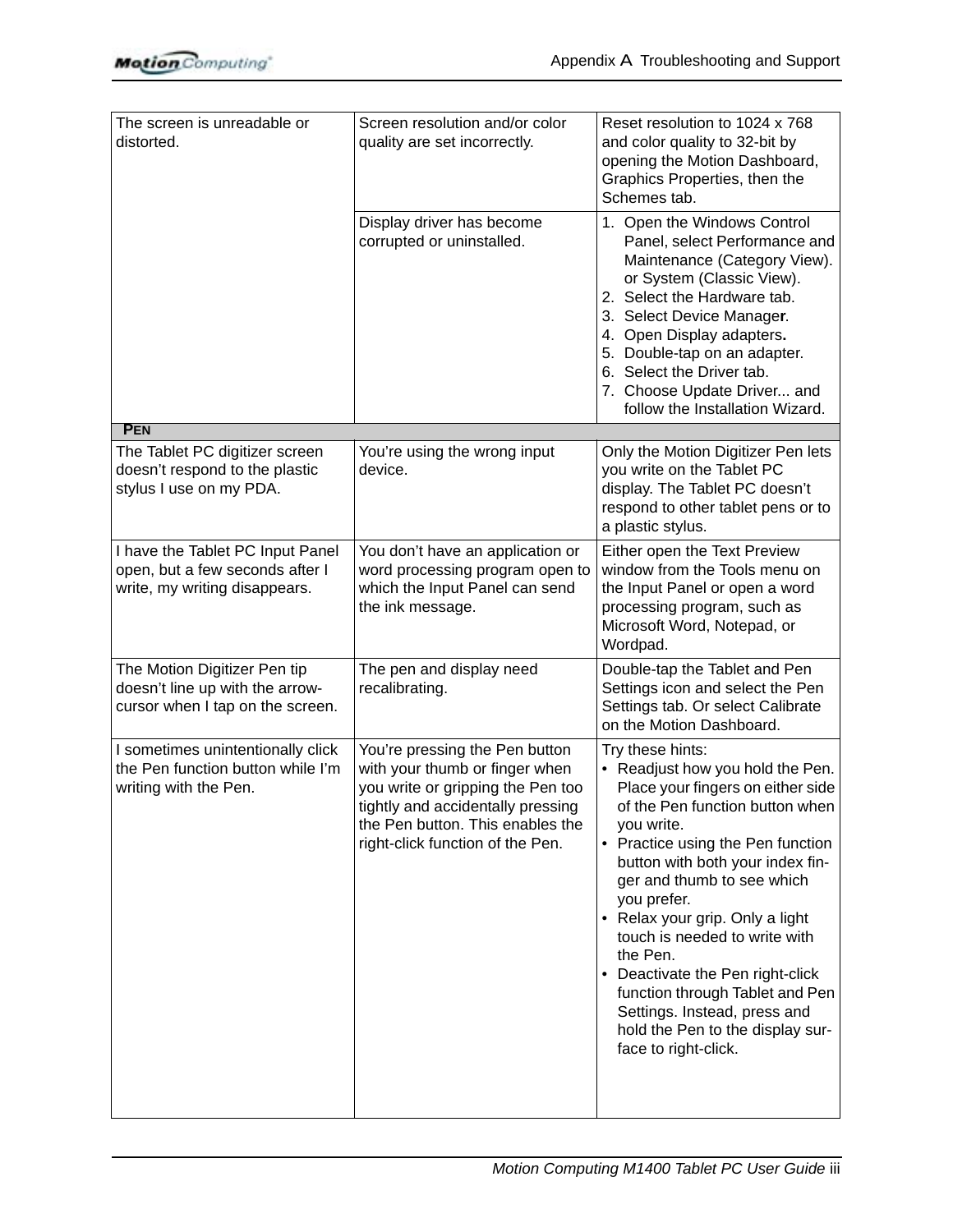<span id="page-76-0"></span>

| <b>PROBLEM</b>                                                                                                                                              | <b>CAUSE</b>                                                                                      | <b>SOLUTION</b>                                                                                                                                                                                                     |
|-------------------------------------------------------------------------------------------------------------------------------------------------------------|---------------------------------------------------------------------------------------------------|---------------------------------------------------------------------------------------------------------------------------------------------------------------------------------------------------------------------|
| <b>PEN (CONTINUED)</b>                                                                                                                                      |                                                                                                   |                                                                                                                                                                                                                     |
| The Pen button doesn't work. I<br>can't get it to right-click.                                                                                              | The right-click option for the Pen<br>button may be deactivated.                                  | Re-activate the right-click option:<br>Double-click the Tablet and Pen<br>Settings icon, select Pen Options,<br>and reselect Use pen button to<br>right-click. Select Apply>OK.                                     |
|                                                                                                                                                             | You may not be correctly timing<br>clicking the Pen button and<br>tapping the Pen on the display. | To right-click, hold the Pen button<br>down and then firmly tap on the<br>display.                                                                                                                                  |
| The buttons on the Tablet PC<br>don't do what I expect them to do.                                                                                          | Button functions have been<br>changed.                                                            | Double-tap the Tablet and Pen<br>Settings icon, then Tablet Buttons.<br>You can reset the buttons to the<br>defaults. NOTE: Button functions<br>are associated with the orientation<br>in which they're programmed. |
| <b>INTERFACE/PORTS</b>                                                                                                                                      |                                                                                                   |                                                                                                                                                                                                                     |
| The system doesn't recognize the<br>PC card I've inserted.                                                                                                  | The card is incorrectly inserted.                                                                 | Eject the card and re-insert it with<br>the label side up.                                                                                                                                                          |
|                                                                                                                                                             | The device is not supported.                                                                      | Check Windows XP compatibility.                                                                                                                                                                                     |
| The system doesn't recognize a<br>USB or IEEE 1394 device.                                                                                                  | Windows XP may take a short<br>time to recognize the device.                                      | Wait until Windows XP recognizes<br>the device.                                                                                                                                                                     |
|                                                                                                                                                             | The accessory isn't connected to<br>the Tablet PC correctly.                                      | Check the connection cable and<br>be sure it is inserted into the<br>correct port on the Tablet PC and<br>the accessory device.                                                                                     |
|                                                                                                                                                             | The correct driver isn't built into<br>Windows XP.                                                | Use the device's installation CD or<br>check the manufacturer's website<br>for the correct driver.                                                                                                                  |
| The Tablet PC is sitting in the<br>Motion FlexDock, but the system<br>doesn't recognize any accessory<br>devices, such as the external<br>monitor or CDROM. | The Tablet PC isn't fully seated in<br>the Motion FlexDock.                                       | Reseat the Tablet PC in the<br>Motion FlexDock.                                                                                                                                                                     |
| <b>AUDIO</b>                                                                                                                                                |                                                                                                   |                                                                                                                                                                                                                     |
| No sound is coming from the built-<br>in speakers.                                                                                                          | Connecting a headset or external<br>speakers mutes the built-in<br>speakers.                      | Disconnect the headset or<br>external speakers if not in use.                                                                                                                                                       |
| No sound is coming from any<br>speakers.                                                                                                                    | Audio volume is too low or has<br>been muted.                                                     | Open the Motion Dashboard and<br>adjust the speaker volume by<br>sliding the volume slider or<br>uncheck the Mute button.                                                                                           |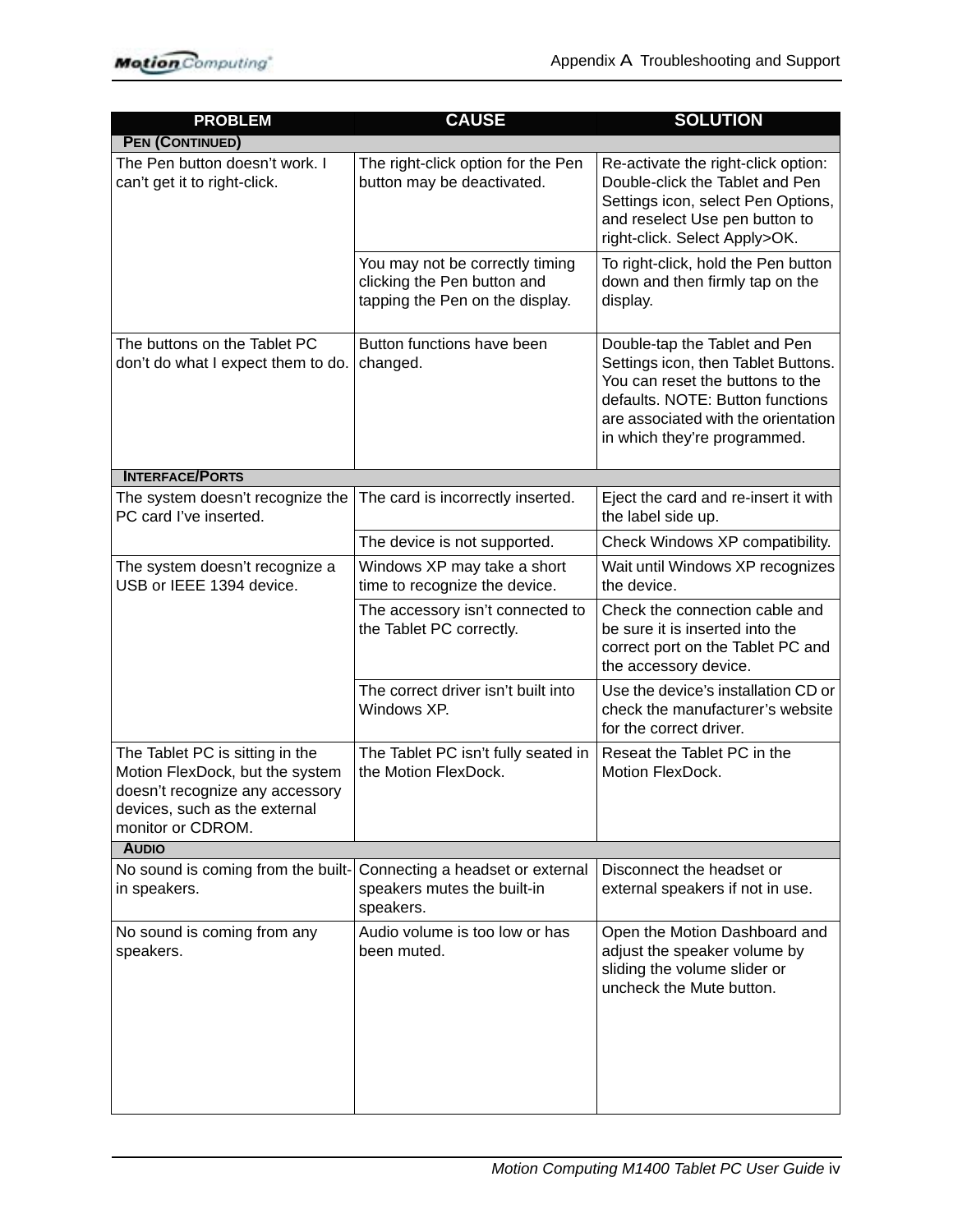| <b>PROBLEM</b>                                                                                            | <b>CAUSE</b>                                                                                       | <b>SOLUTION</b>                                                                                                                                                                                                                                                                                               |
|-----------------------------------------------------------------------------------------------------------|----------------------------------------------------------------------------------------------------|---------------------------------------------------------------------------------------------------------------------------------------------------------------------------------------------------------------------------------------------------------------------------------------------------------------|
| <b>OPERATING SYSTEM</b>                                                                                   |                                                                                                    |                                                                                                                                                                                                                                                                                                               |
| I've forgotten my BIOS password<br>and can't access my system.                                            | The Tablet PC will let you enter a<br>several passwords incorrectly<br>before it locks the system. | Turn the Tablet PC off and back on<br>and try re-entering your password<br>(you can do this as many times as<br>needed). If you have forgotten<br>your password, contact your<br>Motion Computing reseller or<br><b>Motion Computing Technical</b><br>Support for information about<br>unlocking your system. |
| The program I'm working in has<br>stopped responding, but the<br>cursor moves and other programs<br>work. | The program has crashed.                                                                           | Press the Security button (small<br>button with a key icon) on the<br>Tablet PC front panel to open the<br>Task Manager and end the non-<br>responsive program.                                                                                                                                               |
| The system keeps showing the<br>wrong date and time even after I<br>reset it.                             | Wrong time zone is selected.                                                                       | Check that the time zone is<br>correct and reset it as needed.                                                                                                                                                                                                                                                |
|                                                                                                           | The system memory battery on<br>the mainboard may need to be<br>replaced.                          | <b>Contact your Motion Computing</b><br><b>Reseller or Motion Computing</b><br>Support at<br>www.motioncomputing.com/<br>support                                                                                                                                                                              |
| The system seems to be operating<br>more slowly than usual.                                               | The hard disk drive is full or nearly<br>full.                                                     | Run the Disk Cleanup utility to<br>clear out unnecessary and<br>temporary files. Remove<br>unneeded programs and files.                                                                                                                                                                                       |
|                                                                                                           | The disk needs defragmenting.                                                                      | Run Disk Defragmenter to<br>consolidate files and folders on<br>the hard drive. Consult the<br>"Performance and Maintenance"<br>section of the Help and Support<br>Center.                                                                                                                                    |
| <b>COMMUNICATIONS</b>                                                                                     |                                                                                                    |                                                                                                                                                                                                                                                                                                               |
| The wireless communication<br>keeps connecting even when I<br>don't want it to.                           | The default setting is On.                                                                         | Uncheck the wireless checkboxes<br>in the Motion Dashboard.                                                                                                                                                                                                                                                   |
| Data doesn't transfer through the<br>wired Ethernet cable.                                                | The Ethernet cable is not<br>connected correctly.                                                  | Reconnect and check the activity<br>LEDs next to the LAN (RJ-45)<br>port. They should flash green and<br>amber.                                                                                                                                                                                               |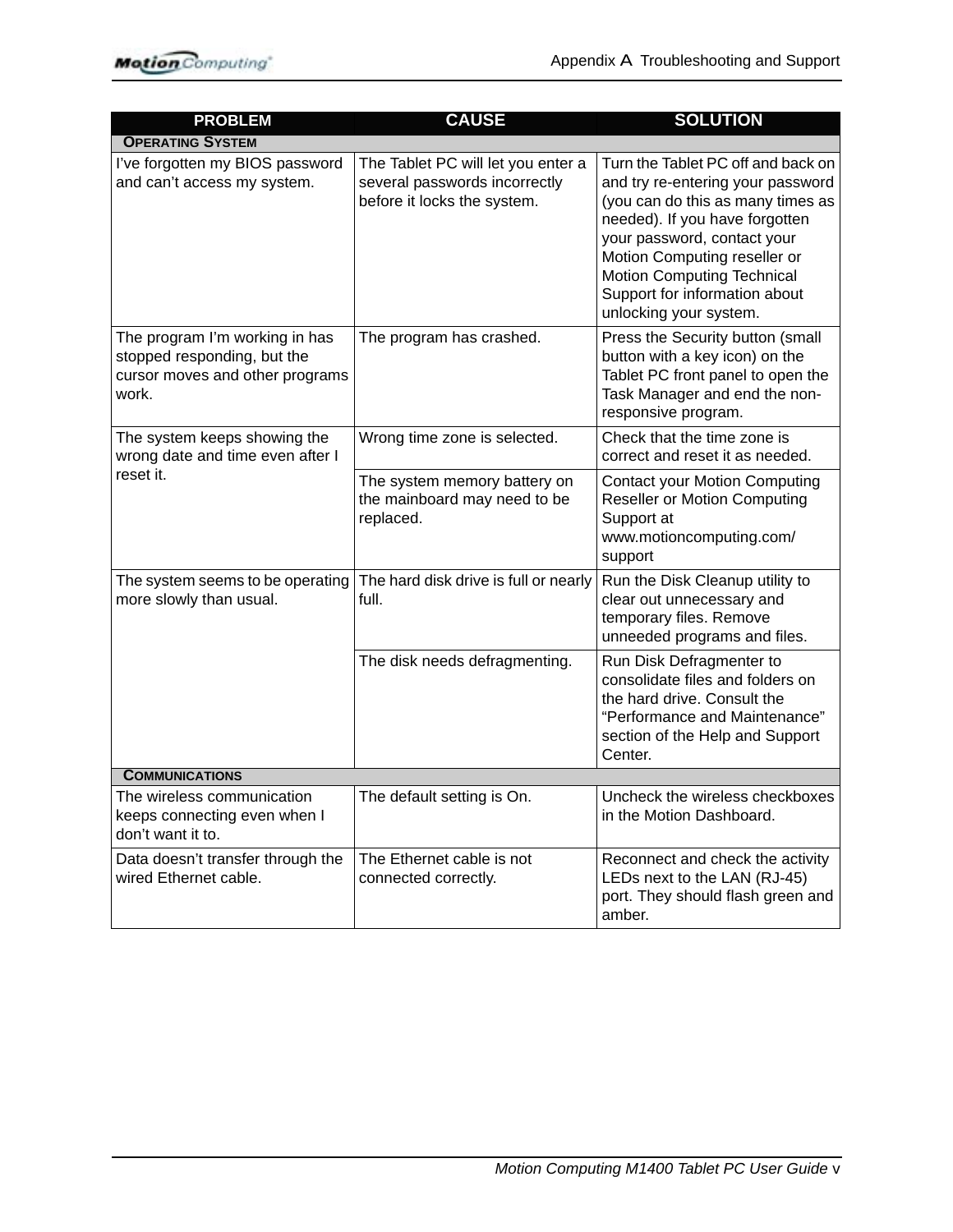#### **FAQS How long will the battery stay charged?**

This can vary according how you're using the Tablet PC, but a new, fully charged standard Motion 6-cell battery can last 3-4 hours.

#### **Can I make the battery charge last longer?**

- <span id="page-78-0"></span>• Change to the Max Battery power scheme (right-click on the Power/ Battery icon in the System Tray—located in the lower-right corner of the display window—and tap Adjust Power Properties; under Power schemes, tap Max Battery). The Tablet PC comes with Motion Computing Optimized as the default power scheme.
- Dim the display brightness by opening the Motion Dashboard and moving the Display Brightness slider. (You can also double-tap on the Tablet and Pen Settings icon in the System Tray and choose the Display tab to get this brightness slider.)
- <span id="page-78-2"></span>• Disconnect LAN/modem connections and disable wireless communications when not in use (uncheck the Wireless checkboxes in the Motion Dashboard).
- Turn off optional and unnecessary background programs and turn off or unplug accessory equipment from the USB and IEEE 1394 ports.

#### **What does the Tablet PC need for use in another country?**

<span id="page-78-1"></span>Just an outlet adapter, which you can find in airports and travel stores. The AC adapter will adjust automatically to different voltages when plugged into the correct location-appropriate power adapter.

#### **What's the best way to clean the display screen?**

To clean the display screen, wipe it with a soft cloth (like the one supplied) onto which you have sprayed a window-type cleaner. Do not spray cleaners, spray/pour any liquid, nor wipe any abrasive cleaner on the screen nor any surface of the Tablet PC. Do not use tissues or paper towels to clean the screen. They contain wood fibers and may scratch the surface.

#### **Will scratches affect the display/digitizer's performance?**

Testing has not found appreciable loss of performance on a scratched display.

#### **How sensitive is the screen to sunlight and the elements?**

As with any computer or electronic device, the Tablet PC should be protected from liquids, dirt and sand, other contaminants, sunlight, and extreme heat.

#### **Will the Tablet PC work with any monitor or USB accessory keyboard, mouse, disk drive, etc?**

As long as the device's driver is available either in the Windows XP operating system or from the manufacturer and it carries the Windows XP logo or certification, it should work with your Tablet PC. For more information, see www.microsoft.com/help.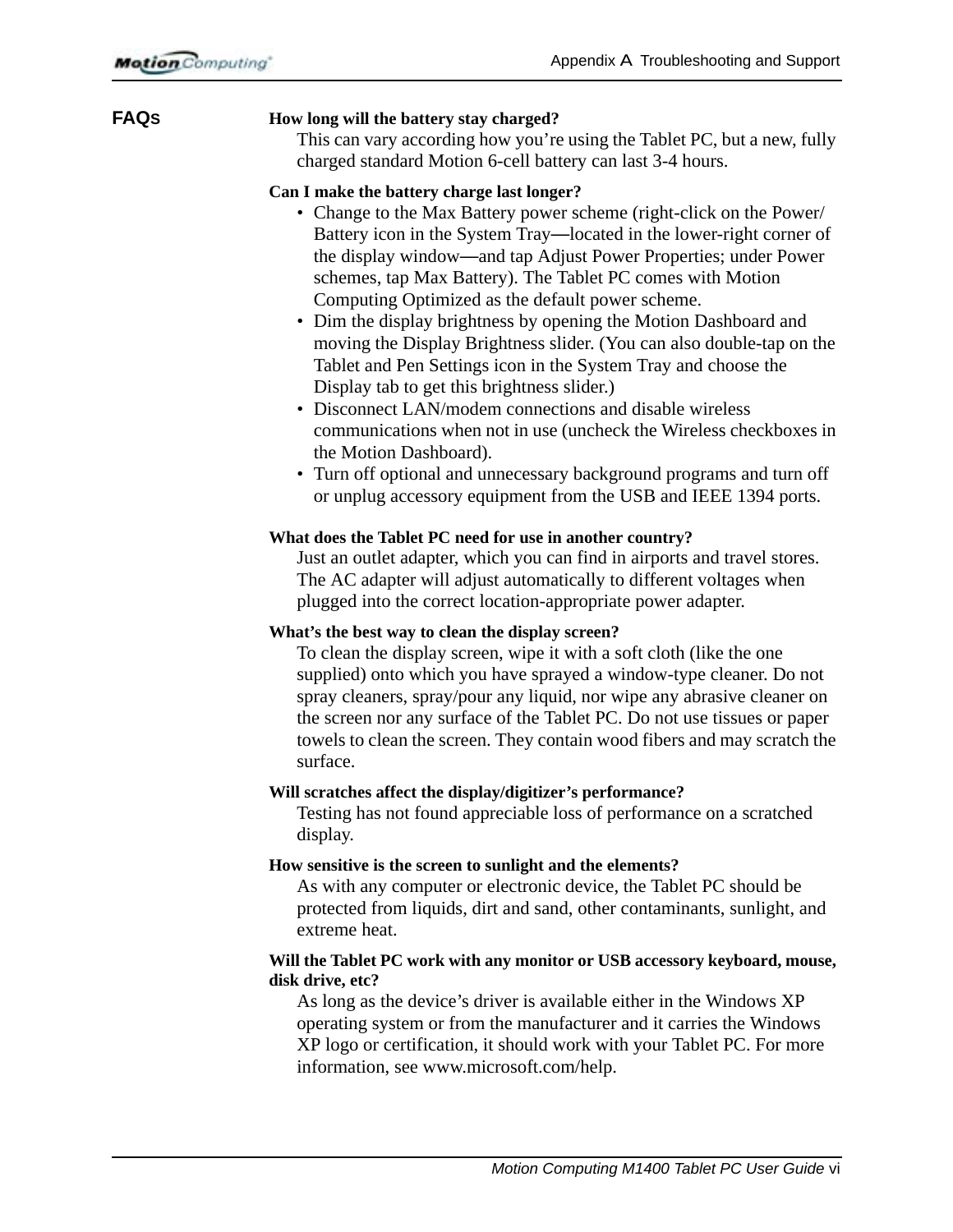**MOTION WARRANTIES**

| Why doesn't the Tablet PC or FlexDock have parallel, serial, or |  |
|-----------------------------------------------------------------|--|
| PS2 (mouse) ports?                                              |  |

Microsoft Tablet PC certification requires the system to be completely Grab-and-Go—that is, to be able to dock with and undock from all accessories without putting the system into suspend or shutting it down. Connection through legacy ports (serial, parallel, PS2) often requires suspending or restarting the system, which prevents you from moving between desktop mode and mobile mode seamlessly in one docking/ undocking step. You can purchase a USB-to-serial or USB-to-parallel adapter from Motion Computing or a Motion Computing reseller.

#### **How do I adjust the Tablet for left-handed use?**

Double-tap on the Tablet and Pen Settings icon in the System Tray, located in the lower-right corner of the display window, which opens the Settings window. You can change handedness as well as the location of the menus. Then, recalibrate the Pen.

#### **Standard, and Extended Warranty and Insurance Programs**

Motion Computing currently provides limited warranties on Motion products and accessories. See the Warranty packaged with your Motion product or accessory or visit our website at www.motioncomputing.com.

In addition, Motion Computing offers extended warranties along with various screen and configuration insurance programs. Visit our website at www.motioncomputing.com/support.

**MOTION COMPUTING SUPPORT OPTIONS Motion Computing Support** If you need assistance or answers to frequently asked questions about your Motion Tablet PC, visit www.motioncomputing.com/support. We also offer a Knowledge Base of additional information that may help with your problem.

#### **Returning the Motion Tablet PC for Repairs**

To request service for your Motion Computing Tablet PC, contact Motion Computing Technical Support at www.motioncomputing.com/ support.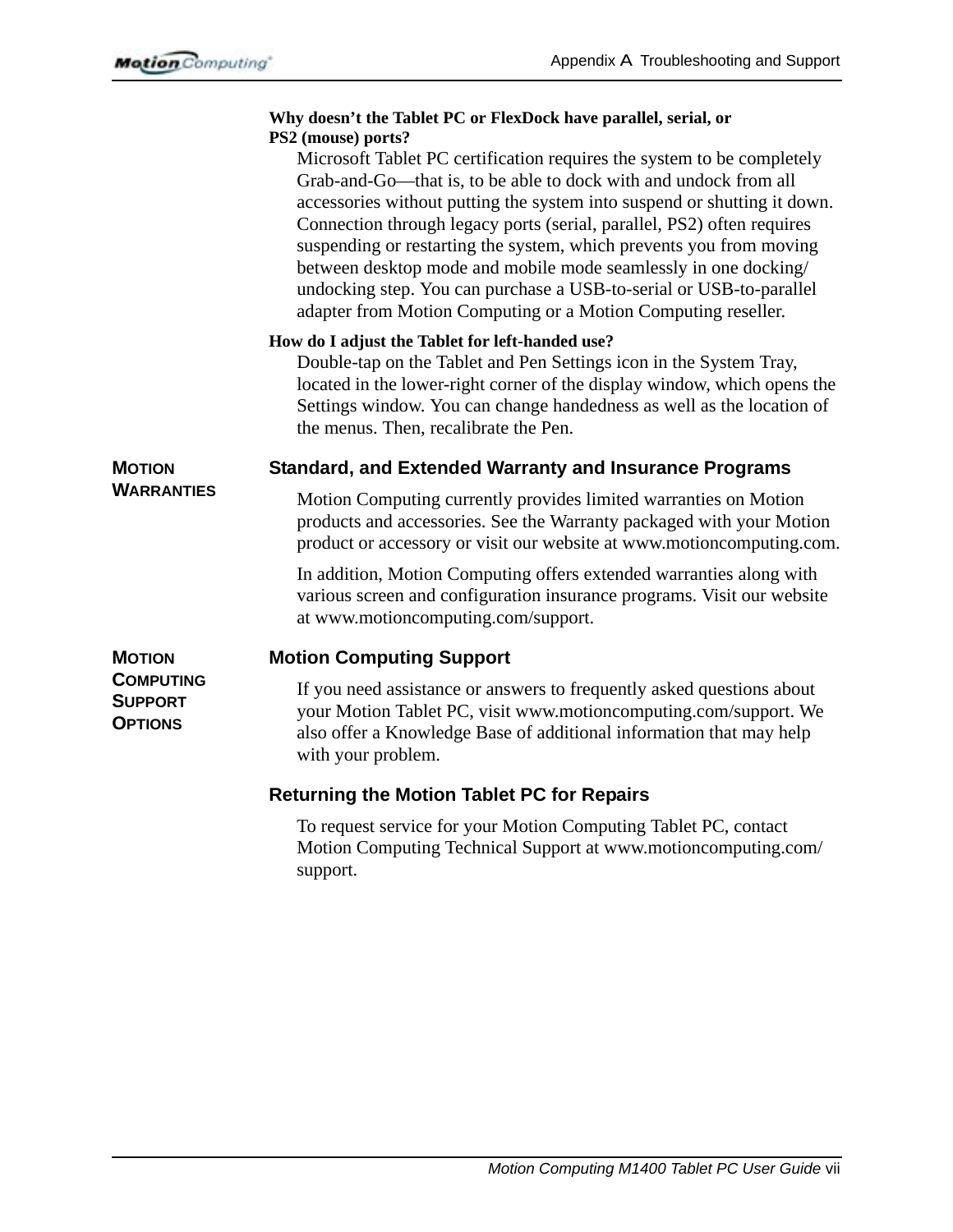#### **RMA Process (Warranty Service)**

To request warranty service, contact Motion Technical Support at www.motioncomputing.com. Under Support you will find instructions for warranty service.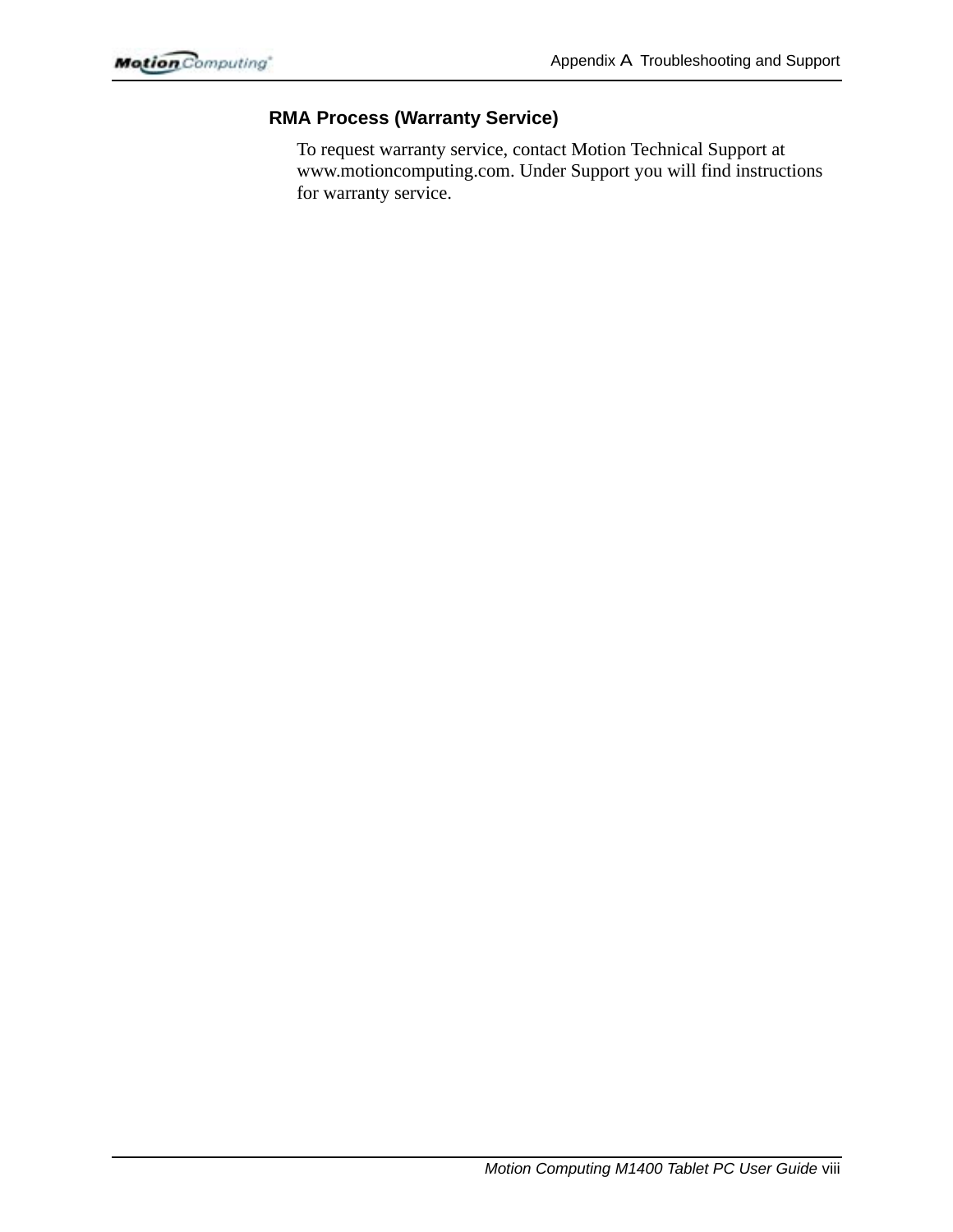# Appendix  $\mathsf B$ Motion Tablet PC Specifications

| Motion M1400 Tablet PC           |                                                                                                                                                                                                                                                                                                                                                                                                                                         |
|----------------------------------|-----------------------------------------------------------------------------------------------------------------------------------------------------------------------------------------------------------------------------------------------------------------------------------------------------------------------------------------------------------------------------------------------------------------------------------------|
| CPU                              | Intel <sup>®</sup> Pentium <sup>®</sup> Processor, Ultra Low Voltage (ULV)                                                                                                                                                                                                                                                                                                                                                              |
| Chipset                          | Intel 855GME with up to 64MB allocated to video RAM                                                                                                                                                                                                                                                                                                                                                                                     |
| <b>System Memory</b>             | 256MB base RAM (maximum 2GB); two PC2100 DDR SODIMM slots                                                                                                                                                                                                                                                                                                                                                                               |
| System Storage (Hard Disk Drive) | 20GB (standard), upgradeable                                                                                                                                                                                                                                                                                                                                                                                                            |
| 1/O                              | Audio: two universal jacks<br>Ports: two USB 2.0 ports; one IEEE 1394; one RJ-11; one RJ-45; one VGA monitor; one<br>docking connector                                                                                                                                                                                                                                                                                                  |
| <b>Front Panel Buttons</b>       | Button 1: Primary function=Esc; secondary function=Alt+Tab (programmable)<br>Button 2: Function (non-programmable)<br>Button 3: Five-way directional control (programmable)<br>Button 4: Primary function=Dashboard (programmable); secondary function=Journal<br>(programmable)<br>Button 5: Primary function=Rotate display; secondary function=Input Panel<br>(programmable)<br>Button 6: Security (Ctrl+Alt+Del) (non-programmable) |
| <b>PC Card Controller</b>        | Texas Instruments ® PCI 1410 cardbus                                                                                                                                                                                                                                                                                                                                                                                                    |
| PCMCIA card slot                 | Single Type-II PCMCIA cardbus slot                                                                                                                                                                                                                                                                                                                                                                                                      |
| PC Audio                         | Two built-in speakers and two built-in microphones; SigmaTel® 9758 audio codec                                                                                                                                                                                                                                                                                                                                                          |
| <b>Displays</b>                  | 12.1" XGA TFT LCD (1024 x 768); (Optional) View Anywhere Display featuring reduced<br>reflection and glare and a better viewing angle.                                                                                                                                                                                                                                                                                                  |
| Ambient Light Sensor             | Measures environmental light for automatic backlight adjustment                                                                                                                                                                                                                                                                                                                                                                         |
| Graphics                         | Intel 855GME integrated graphics with UMA rotational support.<br>Rotation: 0°, 90°, 180°, 270°<br>External Monitor Resolution Support: 1800 x 1440 (maximum)                                                                                                                                                                                                                                                                            |
| Communications                   |                                                                                                                                                                                                                                                                                                                                                                                                                                         |
| <b>Ethernet LAN</b>              | 10/100: Realtek <sup>TM</sup> RTL8100BL LAN on daughterboard                                                                                                                                                                                                                                                                                                                                                                            |
| Modem                            | PCTEL® MDC V.92 56.6Kbps/14.4Kbps transceiver fax                                                                                                                                                                                                                                                                                                                                                                                       |
| Wireless                         | 802.11b/g (WiFi®); Bluetooth® wireless radio                                                                                                                                                                                                                                                                                                                                                                                            |
| <b>Input Device</b>              | Active digitizer pen (no battery required) with function button                                                                                                                                                                                                                                                                                                                                                                         |
| Security                         | AuthenTec <sup>®</sup> fingerprint sensor; built in                                                                                                                                                                                                                                                                                                                                                                                     |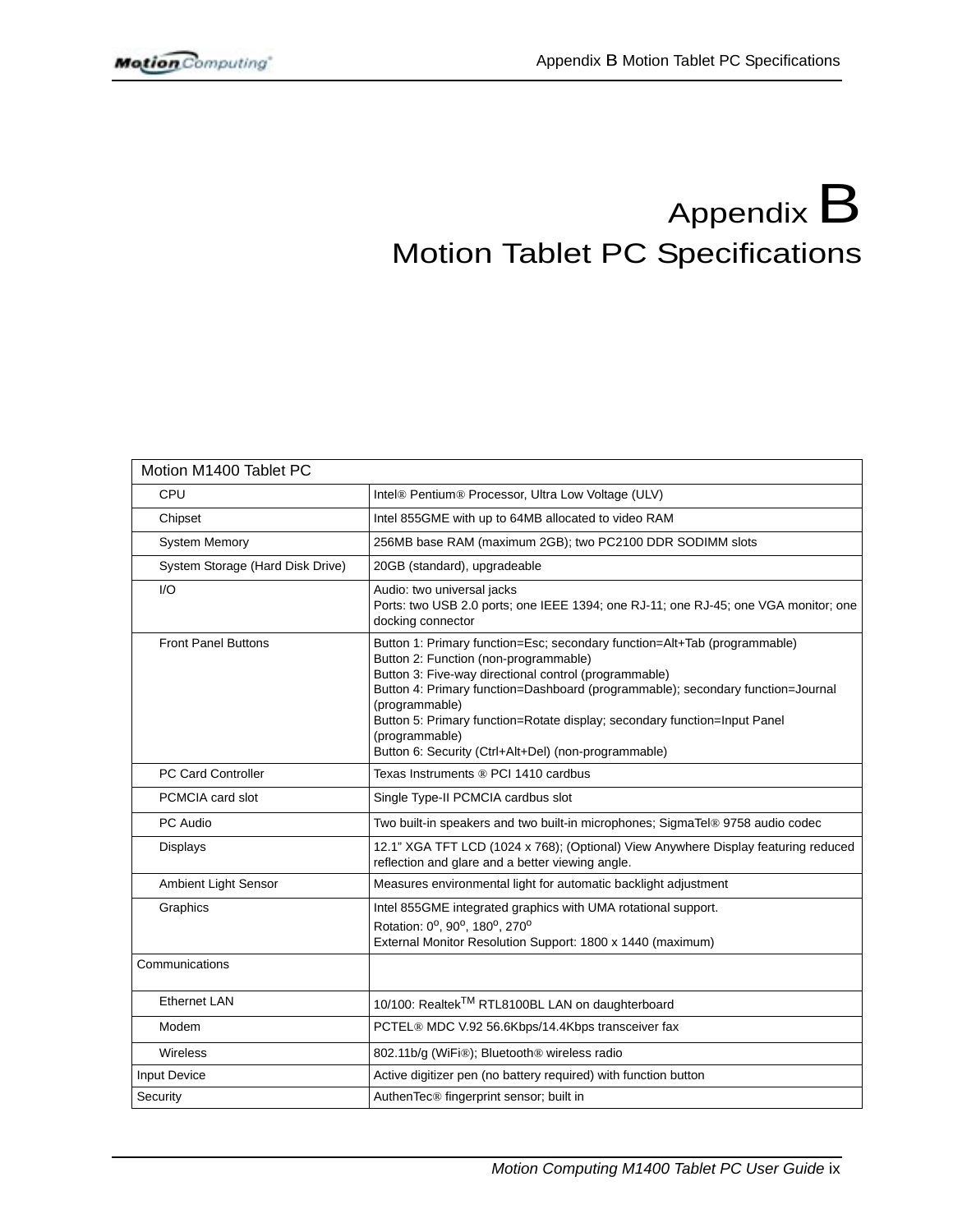| Docking                              | Motion FlexDock docking station. Features include: microphone-in; headphone-out; DC<br>power in; three 2.0 USB ports; IEEE1394 connector; RJ-45 connector; VGA connector<br>(for external monitor); docking connector to the Tablet PC; cut-out that allows access to<br>the RJ-11 (modem) connector on the Tablet PC                                                                                                                                                                                                                                                    |
|--------------------------------------|--------------------------------------------------------------------------------------------------------------------------------------------------------------------------------------------------------------------------------------------------------------------------------------------------------------------------------------------------------------------------------------------------------------------------------------------------------------------------------------------------------------------------------------------------------------------------|
| Battery/Power Management             |                                                                                                                                                                                                                                                                                                                                                                                                                                                                                                                                                                          |
| <b>Battery Type</b>                  | Three or six prismatic lithium ion (Li-ion) cells; Smbus control; 40Whr capacity (optional<br>lightweight 3-cell lithium ion battery, purchased separately)                                                                                                                                                                                                                                                                                                                                                                                                              |
| <b>Battery Life</b>                  | Six-cell battery: Maximum 3-4 hours                                                                                                                                                                                                                                                                                                                                                                                                                                                                                                                                      |
| <b>Battery Charging Time</b>         | Approximate charging time of 2 hours (Tablet PC on); 1.2 hours (Tablet PC off)                                                                                                                                                                                                                                                                                                                                                                                                                                                                                           |
| Battery Charger (optional accessory) | Motion Multi-Unit Battery Charger: Nominal Input Voltage=19VDC; nominal output                                                                                                                                                                                                                                                                                                                                                                                                                                                                                           |
|                                      | voltage=12.5V; operating ambient temperature: $0^{\circ}$ C to + 40°C (+32 F to +104°F);                                                                                                                                                                                                                                                                                                                                                                                                                                                                                 |
|                                      | storage temperature: -2 <sup>o</sup> C to +70 <sup>o</sup> C (+28 <sup>o</sup> F to +158 <sup>o</sup> F)                                                                                                                                                                                                                                                                                                                                                                                                                                                                 |
| <b>AC Power Adapter</b>              | 50W universal, 2-pin jack, 90~264V AC, 47-63Hz                                                                                                                                                                                                                                                                                                                                                                                                                                                                                                                           |
| <b>LED System Status Indicators</b>  | Power/Stand By; Battery Status; Hard Drive Access; Wireless Activity                                                                                                                                                                                                                                                                                                                                                                                                                                                                                                     |
| Software (standard)                  | Microsoft Windows XP Tablet PC Edition; Adobe Acrobat; Motion Computing Dashboard;<br>Bluetooth application software; OmniPass Fingerprint sensor software; customer support<br>tools; online documentation; drivers                                                                                                                                                                                                                                                                                                                                                     |
| <b>BIOS</b>                          | Flash BIOS ROM; password protection for the system and Hard Disk Drive; ACPI 1.1<br>compliant; Pen/Button based setup utility                                                                                                                                                                                                                                                                                                                                                                                                                                            |
| Environment                          | Operating Temperature: $+5^{\circ}$ C to $+35^{\circ}$ C (+41F to $+95^{\circ}$ F)<br>Storage Temperature: -20°C to +60°C (-4F to +140°F)<br>Humidity: 10% to 90% without condensation<br>Operating Altitude: 0 to 10,000 feet<br>Storage Altitude: 0 to 40,000 feet                                                                                                                                                                                                                                                                                                     |
| <b>Physical Characteristics</b>      |                                                                                                                                                                                                                                                                                                                                                                                                                                                                                                                                                                          |
| Size                                 | 296.0mm x 240.0mm x 22.0mm (11.7" x 9.4" x 0.90")                                                                                                                                                                                                                                                                                                                                                                                                                                                                                                                        |
| Carrying Weight                      | <3.0 lb (1.36KG) (in selected configurations)                                                                                                                                                                                                                                                                                                                                                                                                                                                                                                                            |
| Optional Accessories*                | Motion FlexDock; Motion Desktop Stand; Motion Slip Case; Motion Hardtop Cover;<br>Motion Portfolio; Motion Executive Portfolio; Clamshell Portfolio; Motion Mobile Keyboard<br>with Touch Pad; Motion Hardtop Keyboard; Motion Rubber Edge Protector; Motion<br>Optical Disk Drives; Motion 3-cell Battery; Motion 6-cell Battery; 256MB, 512MB, and<br>1GB memory upgrades; Bluetooth PC card.<br>*New accessories may be added from time to time. For a list of the currently available<br>accessories, see the Motion website at www.motioncomputing.com/accessories. |
| Service/Support                      |                                                                                                                                                                                                                                                                                                                                                                                                                                                                                                                                                                          |
| <b>Motion Computing Support</b>      | Contact your Motion Computing reseller or go to the Motion Computing support website<br>at www.motioncomputing.com/support.                                                                                                                                                                                                                                                                                                                                                                                                                                              |
| <b>Agency Certifications</b>         |                                                                                                                                                                                                                                                                                                                                                                                                                                                                                                                                                                          |
| Emissions                            | FCC 15, Class B<br>EN55022 (CISPR22) Class B<br>ICES-003 Class B<br>ETS 300 328<br>ETS 300 826<br><b>IC RSS 210</b>                                                                                                                                                                                                                                                                                                                                                                                                                                                      |
| Immunity                             | EN55024                                                                                                                                                                                                                                                                                                                                                                                                                                                                                                                                                                  |
| Safety                               | UL and CUL, UL1950<br>CSA C22.2<br>EN60950                                                                                                                                                                                                                                                                                                                                                                                                                                                                                                                               |
| Telecom                              | FCC Part 68<br>IC CS03                                                                                                                                                                                                                                                                                                                                                                                                                                                                                                                                                   |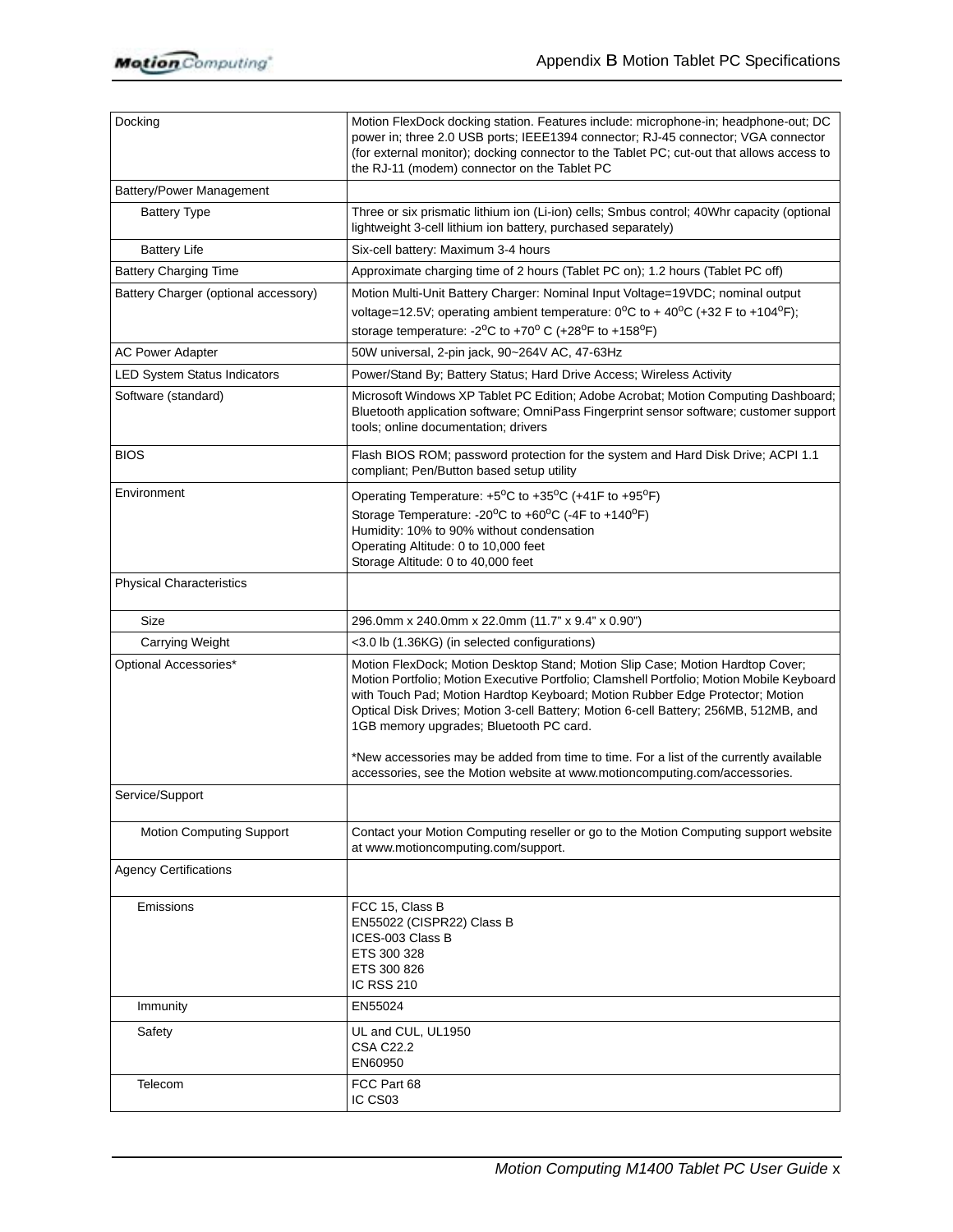# <span id="page-83-0"></span>**Appendix C**

# **Wireless Mini-PCI Installation**

**WIRELESS MINI-PCI INSTALLATION** To install the wireless mini-PCI card (WMIB 100GS) in your Tablet PC, follow these steps: **WARNING**: To avoid the risk of personal injury or damage to the Tablet PC, when performing the following tasks, turn off your Tablet PC, unplug the AC power connection, and remove the battery. Ground yourself by touching a grounded conductive surface, such as a device or appliance with a grounded, three-pronged plug. Avoid touching the pins and leads on the memory module and the internal circuitry of the Tablet PC. 1. Disconnect the Tablet PC from AC power and remove the battery. 2. Remove the two small Phillips head screws securing the L-shaped cover from the bottom of the Tablet PC. 3. (If you are replacing an existing wireless card and not just installing a card in an empty slot) Release the two clips on each side of the card. When the card pops up, gently pull it from the mini-PCI slot. 4. Align the edge connectors on the mini-PCI card with the mini-PCI socket on the Tablet PC. 5. Holding the wireless mini-PCI card at a 25-degree angle, gently push it into the mini-PCI socket of the Tablet PC motherboard until it is firmly seated. 6. Snap the card into place.

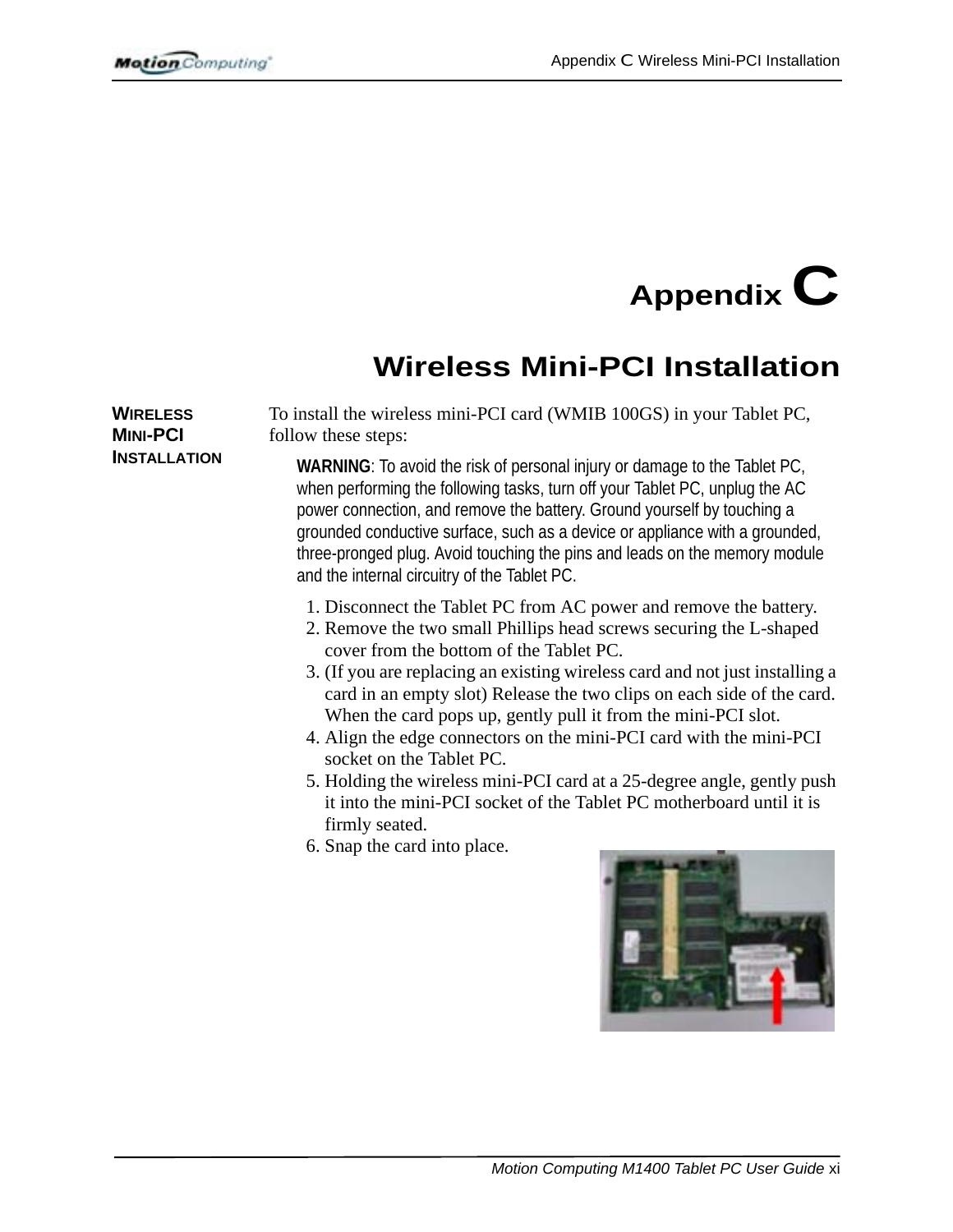- 7. Connect the gray antenna from the Tablet PC to the RF MAIN terminal of the mini-PCI card.
- 8. Connect the black antenna on the Tablet PC to the RF AUX auxiliary terminal of the mini-PCI card.
- 9. Replace the cover on the bottom of the Tablet PC, reinsert the screws, and tighten them.
- <span id="page-84-0"></span>10.Reinsert the battery and connect to AC power; then power up the Tablet PC.

#### **RF MAIN RF AUX**

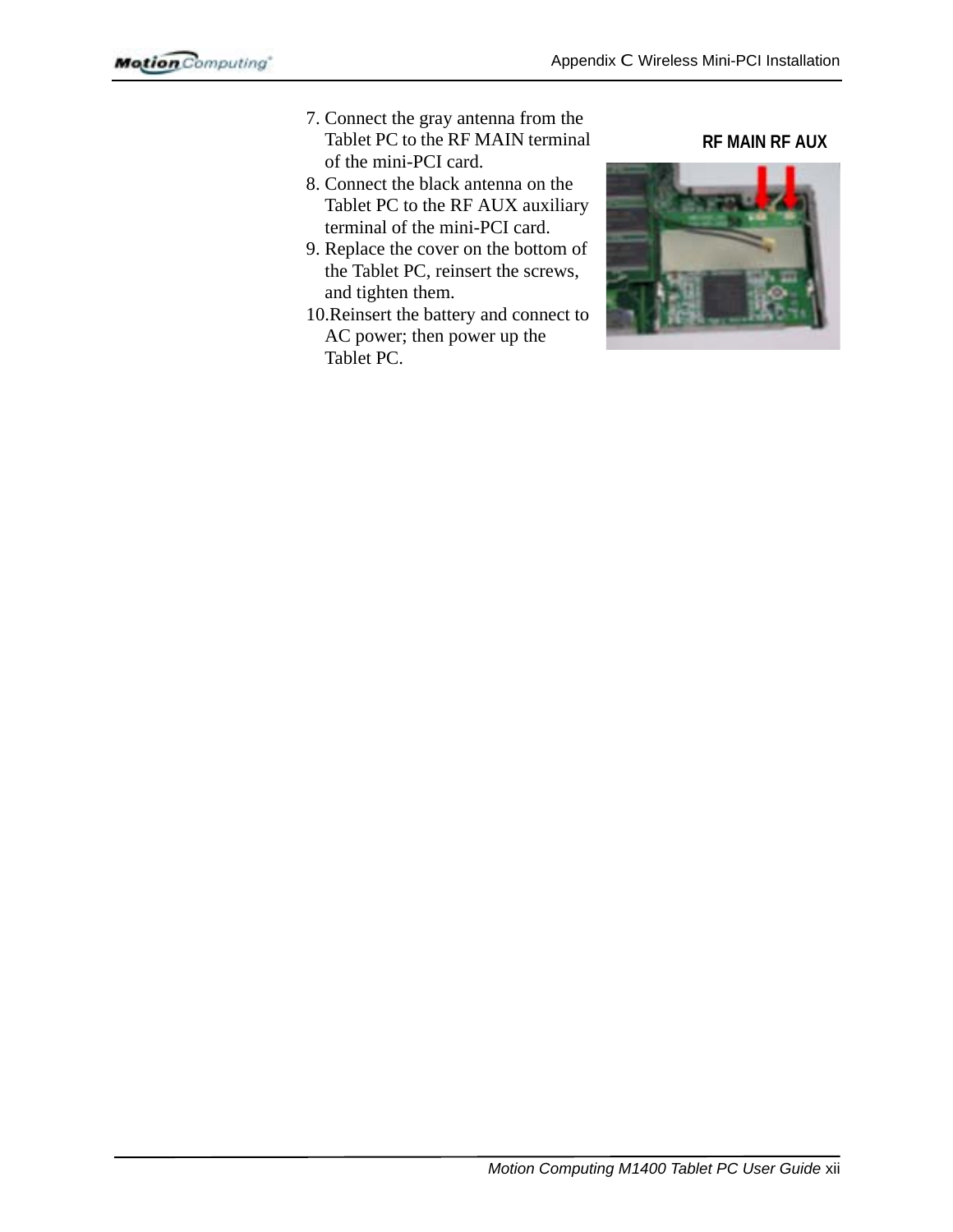#### **A**

[AC mini-plug 12](#page-18-0) [AC power adapter 12](#page-18-1) [accessories 18](#page-24-0) [flexdock 18](#page-24-1) [Hardtop Cover 20](#page-26-0) [Keyboard 19](#page-25-0) [Memory Upgrade Modules 20](#page-26-1) portfolio 20 Acoustic Echo Cancellation (AEC) 16, 24 [adding memory 44](#page-50-0) ALS See Ambient Light Sensor. Ambient Light Sensor 1, 16, 25 description of features 40 Dynamic 25 ambient noise filters 1, 16 [analog telephone jack 13](#page-19-1) Array Processing software 16, 24 [arrow keys 13](#page-19-2)

#### **B**

[battery 11](#page-17-0) and ALS 25, 40, 44 [and storing the Tablet PC 65](#page-70-0) [Battery Status Gauge 15](#page-21-0) [Battery Status LED 42](#page-48-0) [charging 42](#page-48-1) [disposing of 43](#page-49-0) [functions 12](#page-18-2) [gauge 42](#page-48-2) [hints 43,](#page-49-1) [44](#page-50-1) overheated 42 [recharging 42](#page-48-3) [recharging time 42](#page-48-4) [status 14](#page-20-0) [temperature 12](#page-18-3) [testing the charge 42](#page-48-5) [transporting 67](#page-72-0) [battery status 14](#page-20-1) [battery status gauge 11,](#page-17-1) [15](#page-21-1) beam forming software 16, 24 BIOS [accessing 63,](#page-68-0) [64](#page-69-0) [exiting 63](#page-68-1) Bluetooth

connection tips 53 discovery 51 distance 49 FAA regulations 48 [HID 50](#page-56-0) [pairing 51](#page-58-0) pin code 52 [setup wizard 50](#page-56-1) troubleshooting 51 unpairing 53 button functions  $Alt + Tab 13$ [Tablet PC Input Panel 13](#page-19-4) Buttons [changing defaults 39](#page-44-0) [Escape button 13](#page-19-0) [Function button 13](#page-19-5) [Hot Key #1 \(Dashboard\) 13](#page-19-6) [primary functions 13](#page-19-7) [resetting button functions 39](#page-45-0) [secondary functions 13](#page-19-8)

#### **C**

[capture 59](#page-64-0) [cleaning recommendations 65](#page-70-1) commands [voice 56](#page-61-0)

## **D**

[Dashboard](#page-30-0) [calibrate pen button 32](#page-38-0) description of features 24 opening 30 [default power scheme 41](#page-47-0) [desktop stand 18](#page-24-2) [dictation 56](#page-61-1) [Did You Know updates 6](#page-12-0) discoverable mode 51 discovery. See discoverable mode. display [brightness and ALS 25, 40](#page-74-0) [cleaning 65](#page-70-2) [orientation 38](#page-44-1) ALS settings 40 [display screen 65](#page-70-3) [domain name 28](#page-34-0)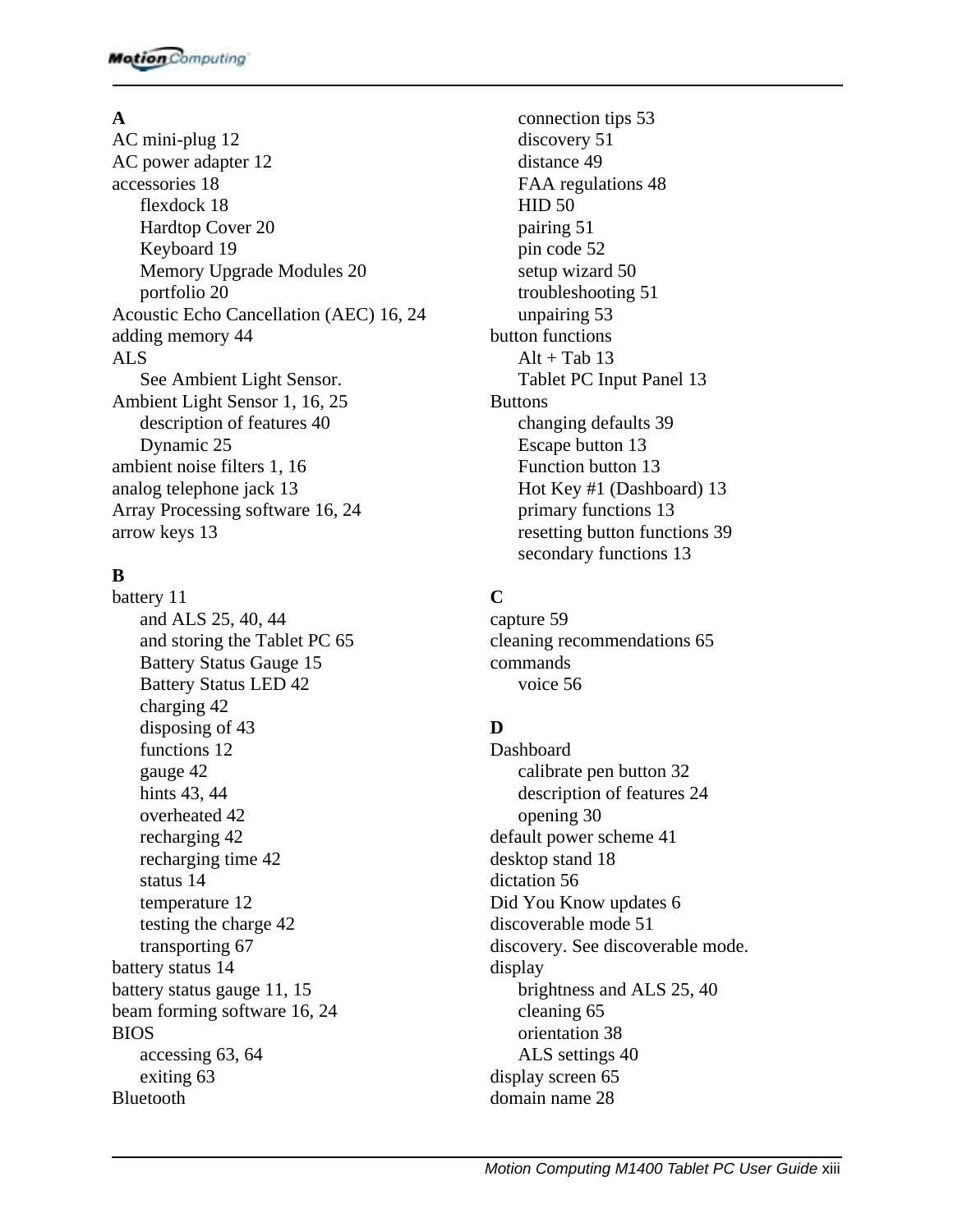[drawings 35](#page-41-0) Dynamic setting, ALS 25

#### **E**

[Enable 802.11 Wireless Radio 48](#page-54-0) [End User License Agreement 28](#page-34-1) [enrollment, fingerprint 58](#page-63-0) Establish Pairing 52

#### **F**

[faxing 13](#page-19-9) [features 1](#page-7-0) [finger drive ring 59](#page-64-1) fingerprint [capture 59](#page-64-2) [scanning hints 59](#page-64-3) Fingerprint reader [advanced features 61](#page-66-0) [basic set up 57](#page-63-1) [enrollment 29, 58](#page-63-0) [OmniPass software 57](#page-62-0) [Strong Logon Security 61](#page-66-0) Fixed ALS setting 40 [FlexDock 18,](#page-24-1) [46](#page-52-0) focus See microphones. [Function button. See pen function button 32](#page-38-1)

## **G**

[gauge 15](#page-21-2) [gestures, pen 34](#page-40-0) [graphics 46](#page-52-1) [grounding 44](#page-50-2)

#### **H**

[hard drive 11](#page-17-2) [Hard Drive LED 14](#page-20-2) [Hardtop Cover 20,](#page-26-0) [65](#page-70-4) Hardtop keyboard 19 [HDD password 62](#page-67-0) [headphone 11](#page-17-3) hibernate [power management 43](#page-49-2) hibernation [definition of 30](#page-36-0) [exiting 31](#page-37-0) [when to use 30](#page-36-0) hints [battery 43,](#page-49-1) [44](#page-50-1) [power management 43,](#page-49-3) [44](#page-50-3) [wireless 20](#page-26-2) [Hot Key #2 \(Orientation\) 13,](#page-19-10) [38](#page-44-2) [Hot Keys 39](#page-44-3) Human Interface Device - HID 50

# **I**

 $I/O$  2. [Inkball 5](#page-11-0) [Intel Extreme Graphics 46](#page-52-1) [Internet, initializing in Windows XP 27](#page-33-0)

#### **K**

[keyboard 19](#page-25-0)

# **L**

LEDs [battery status 14](#page-20-1) [Hard Drive 14](#page-20-2) [Power/Standby 14](#page-20-3) [status 14](#page-20-4) [Wireless 14](#page-20-5) [Lithium ion battery 2](#page-8-1) [lock slot 11](#page-17-4) [locked, HDD Password 64](#page-69-1) [logon 57](#page-62-1)

#### **M**

[Max Battery power setting](#page-78-0)  [memory 11,](#page-17-5) [44](#page-50-4) memory configurations 44 [memory upgrade modules 20](#page-26-3) Meeting/Conference microphone setting 24, 55 microphones [built-in 11](#page-17-6) Meeting/Conference 24, 55 Narrow Focus 24, 54 [jacks 11](#page-17-7) Wide Focus 24, 55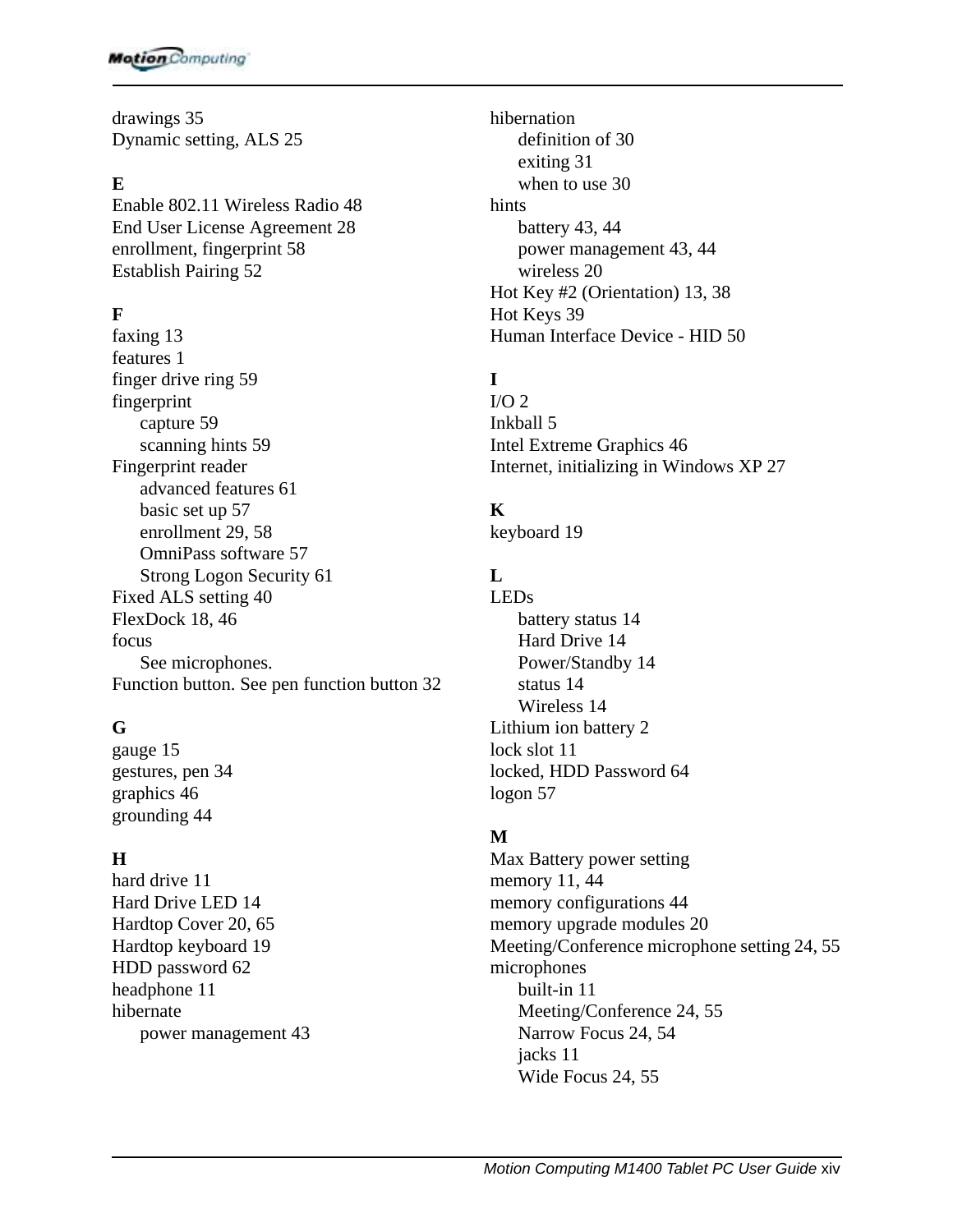[Microphone Wizard 55](#page-60-0) Microsoft Office Product Key 27 [Mini-PCI Card 11,](#page-17-8) [16](#page-22-0) [modem 13](#page-19-11) Motion Tablet PC [care 65](#page-70-5) [chassis 12](#page-18-4) [features 1](#page-7-1) [starting and stopping 30](#page-36-1) [storing 65](#page-70-6) [Motion digitizer pen 12](#page-18-5) [multimedia 56](#page-61-2)

## **N**

noise suppression 16, 24

# **O**

OmniPass checking logon status 61 [Encrypt/decrypt 61](#page-66-1) Enrollment Wizard 28, 57 [set authentication rules 60](#page-65-0) [System Settings 61](#page-66-2) [User Management 61](#page-66-3) [User Settings 61](#page-66-4) [Vault Management 61](#page-66-5) [Windows user account 57](#page-62-2) [OmniPass Control Center 61](#page-66-6) orientation [changing 38](#page-44-4)

## **P**

pairing [Bluetooth 51](#page-58-0) Password BIOS 62 [forgotten 62](#page-67-1) [HDD 62](#page-67-2) [operating system 62,](#page-67-3) [64](#page-69-2) [Password on boot 63](#page-68-2) password management system 57 [removing 64](#page-69-3) [PBX 13](#page-19-12) PC card [PC card slot 11,](#page-17-9) [15,](#page-21-3) [16](#page-22-1)

pen

[and mouse 33](#page-39-0) [backspace gesture 34](#page-40-1) [button 31](#page-37-1) [calibrating 12,](#page-18-6) [32](#page-38-2) [care 33,](#page-39-1) [66](#page-71-0) [description 8](#page-14-0) [double-tap 31](#page-37-2) [electronics 66](#page-71-1) [function button 32](#page-38-3) [gestures 34](#page-40-2) [ordering 66](#page-71-2) [overview 31](#page-37-3) [pen tether anchor 11](#page-17-10) [pointer 33](#page-39-2) [press and hold 32](#page-38-4) [replacing pin tips 66](#page-71-3) [right-click](#page-2-0) [31](#page-37-4) [select/highlight](#page-2-1) [32](#page-38-5) [tap and drag](#page-2-2) [32](#page-38-6) [using on the display 65](#page-70-7) [writing with 32](#page-38-7) [peripheral devices 18](#page-24-0) [PhoenixBIOS Setup Utility 62](#page-67-4) Pin Code 52 portfolio 20, [65](#page-70-8) ports [IEEE 1394 11](#page-17-11) [LAN \(RJ-45\) 13](#page-19-13) [modem \(RJ-11\) 11,](#page-17-12) [13](#page-19-13) [USB 11](#page-17-13) [VGA monitor 11,](#page-17-14) [46](#page-52-2) [power management 25](#page-31-0) [hints 43,](#page-49-3) [44](#page-50-3) [power meter 41](#page-47-1) [power switch 11,](#page-17-15) [29](#page-35-0) [Power/Standby LED 14](#page-20-3) [preview window 35](#page-41-1) product key 27

# **R**

[RJ-11 13](#page-19-14)

## **S**

[screen resolution setting up a new scheme 56](#page-61-3) SDRAM 1, 44